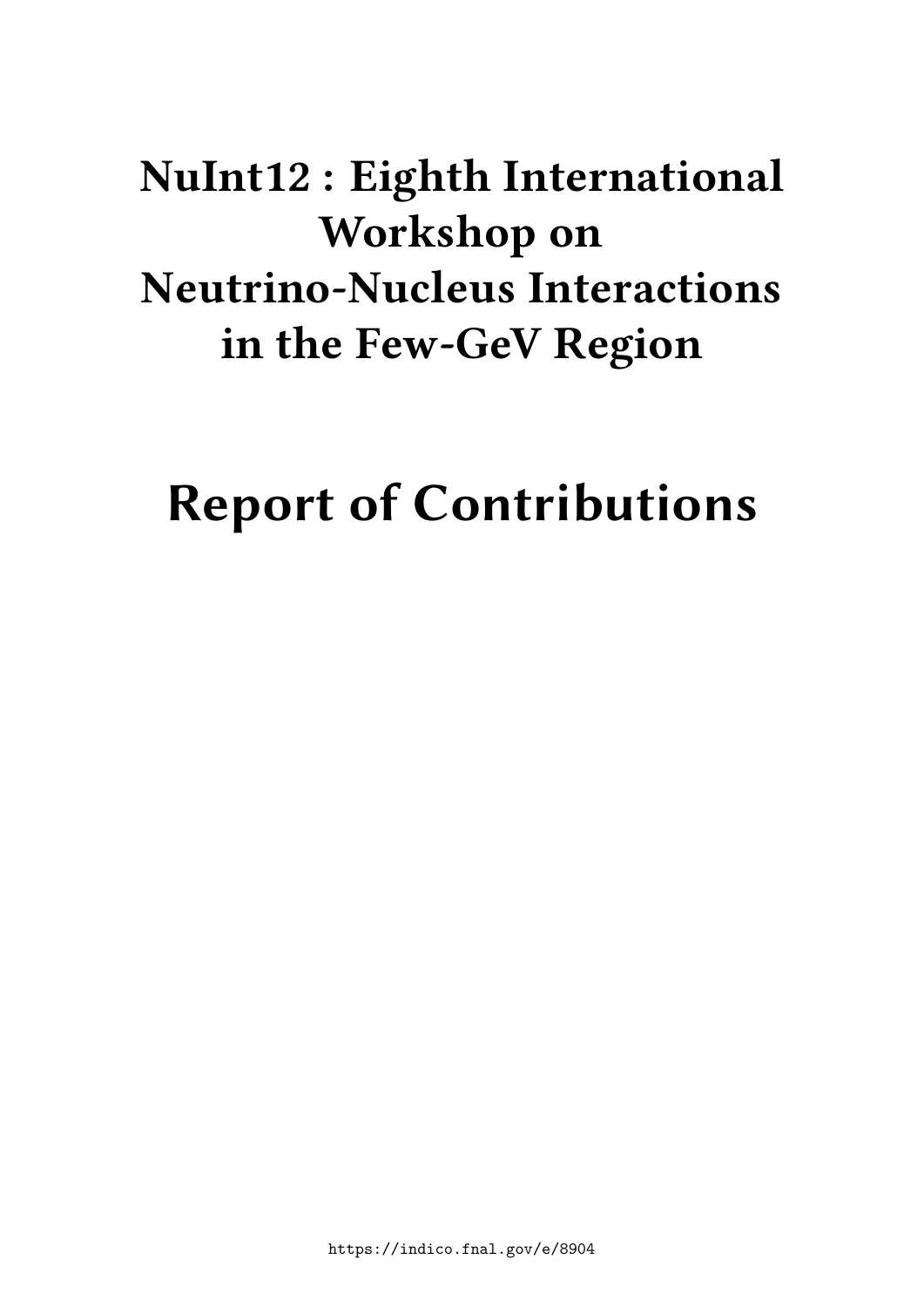Contribution ID: 0 Type: not specified

## **MiniBoone/SciBoone**

*Tuesday, September 9, 2014 9:30 AM (25 minutes)*

**Primary author:** Dr KATORI, Teppei (Massachusetts Institute of Technology) **Presenter:** Dr KATORI, Teppei (Massachusetts Institute of Technology) **Session Classification:** Current and future experiments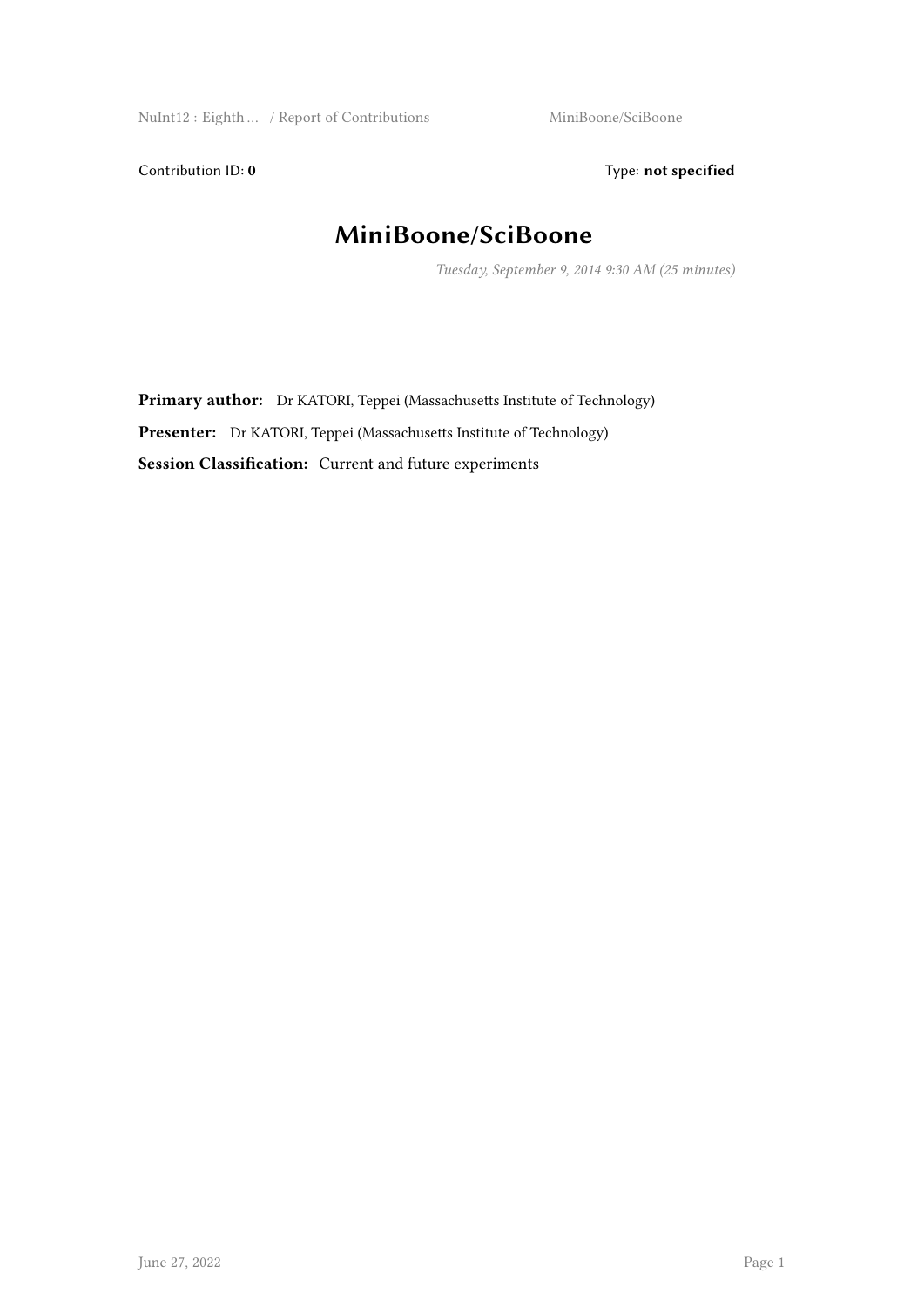NuInt12 : Eighth ... / Report of Contributions MINERvA

Contribution ID: 1 Type: **not specified** 

#### **MINERvA**

*Tuesday, September 9, 2014 9:55 AM (25 minutes)*

**Primary author:** Mr FIORENTINI, Guillermo (CBPF) **Presenter:** Mr FIORENTINI, Guillermo (CBPF) **Session Classification:** Current and future experiments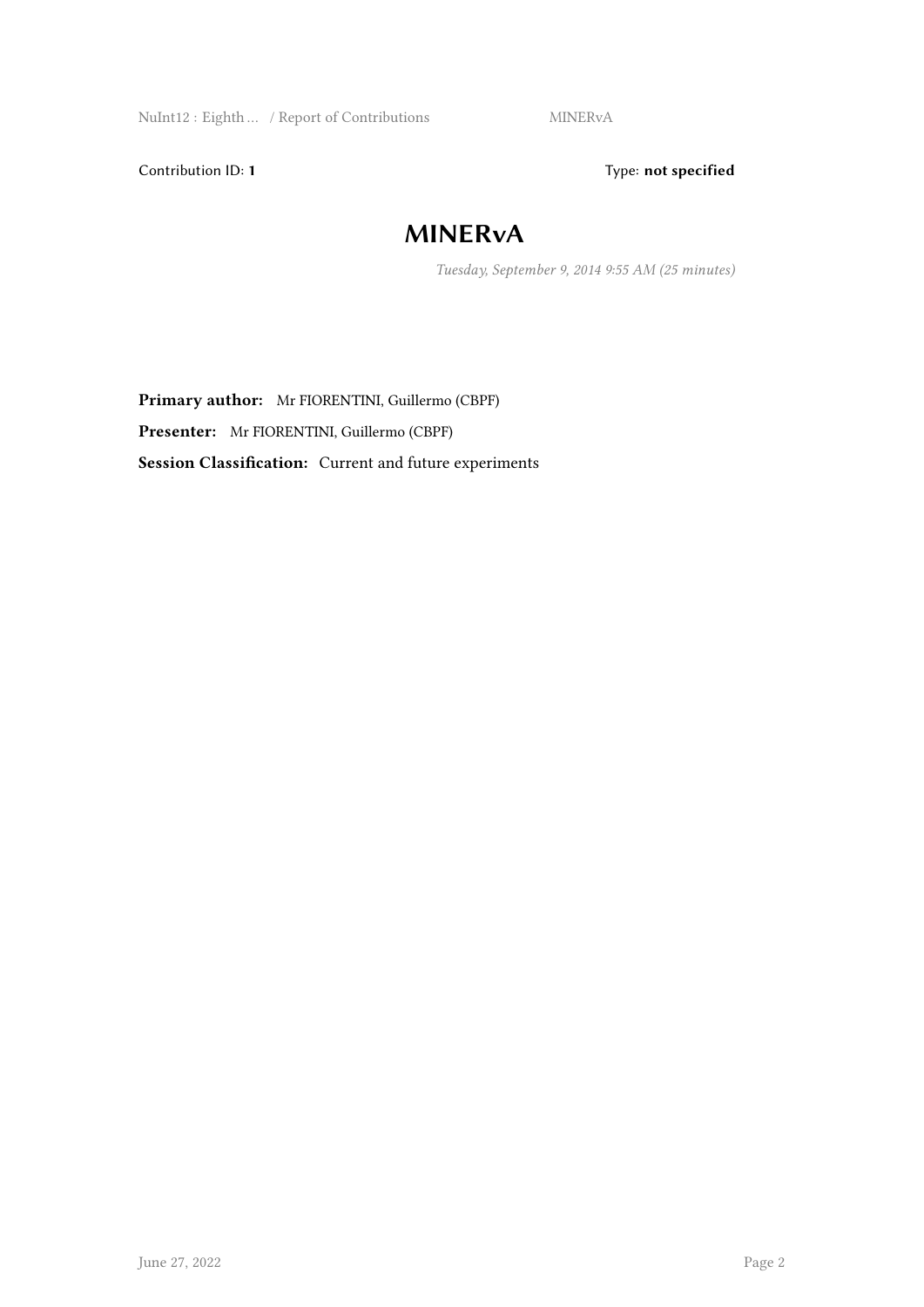NuInt12 : Eighth ... / Report of Contributions Argoneut

Contribution ID: 2 Type: **not specified** 

#### **Argoneut**

*Tuesday, September 9, 2014 10:45 AM (25 minutes)*

**Primary author:** Dr SZELC, Andrzej (Yale University) **Presenter:** Dr SZELC, Andrzej (Yale University) **Session Classification:** Current and future experiments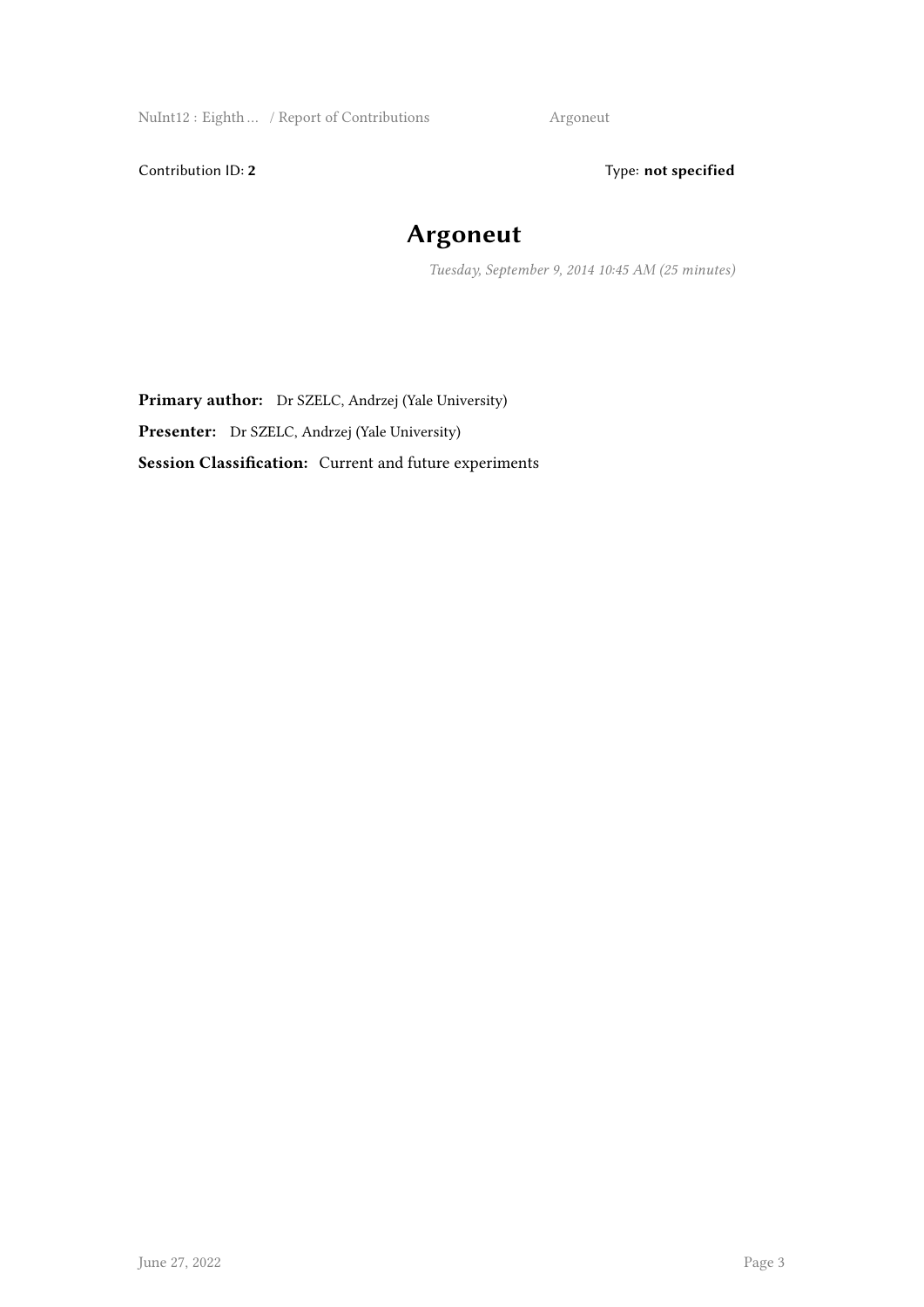NuInt12 : Eighth ... / Report of Contributions T2K

Contribution ID: 3 Type: **not specified** 

#### **T2K**

*Tuesday, September 9, 2014 11:10 AM (25 minutes)*

**Primary author:** Mr SCULLY, Daniel (University of Warwick) **Presenter:** Mr SCULLY, Daniel (University of Warwick) **Session Classification:** Current and future experiments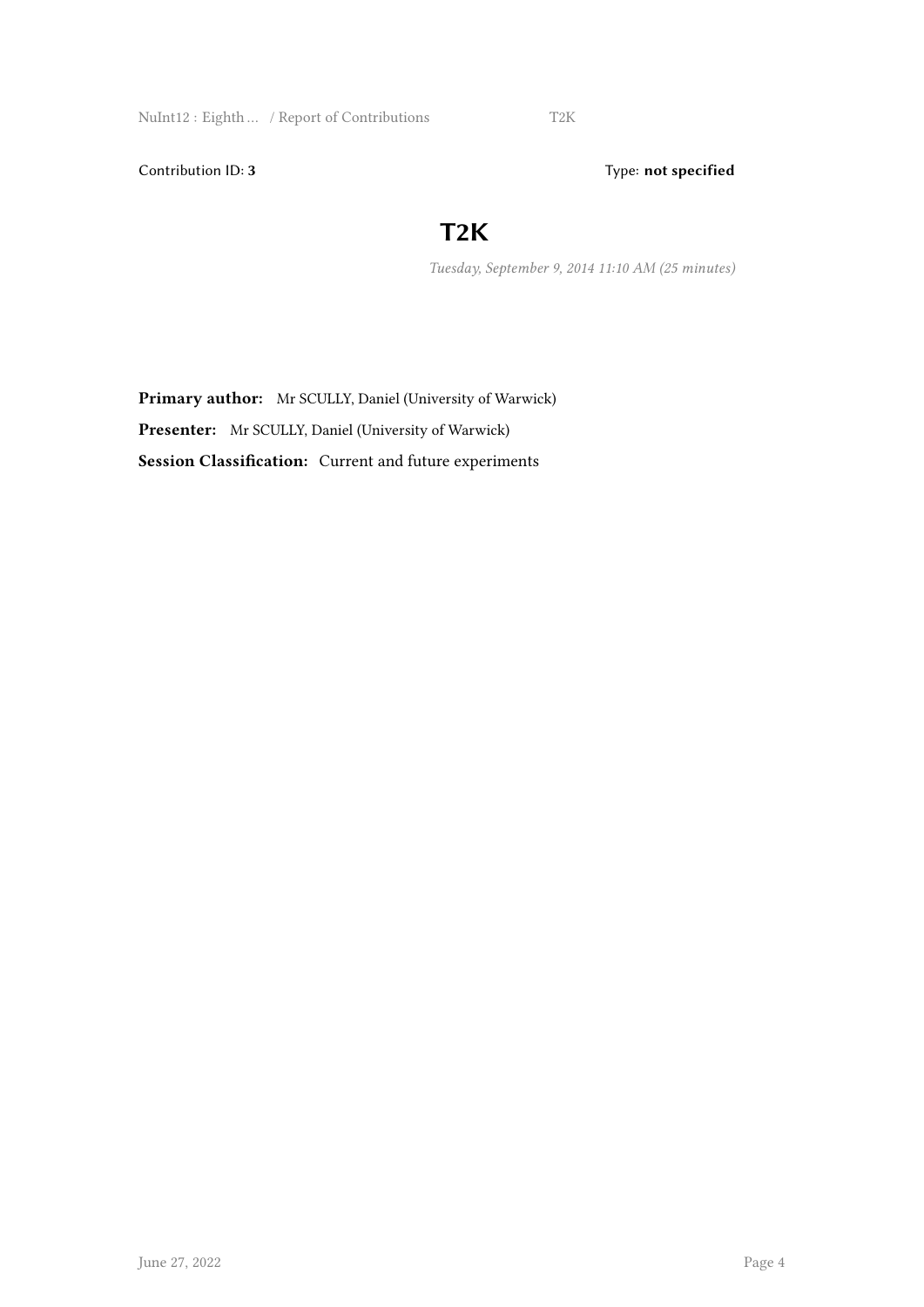NuInt12 : Eighth ... / Report of Contributions MINOS/NOVA

Contribution ID: 4 Type: **not specified** 

#### **MINOS/NOVA**

*Tuesday, September 9, 2014 11:35 AM (30 minutes)*

**Presenter:** Dr NOWAK, Jaroslaw (University of Minnesota)

**Session Classification:** Current and future experiments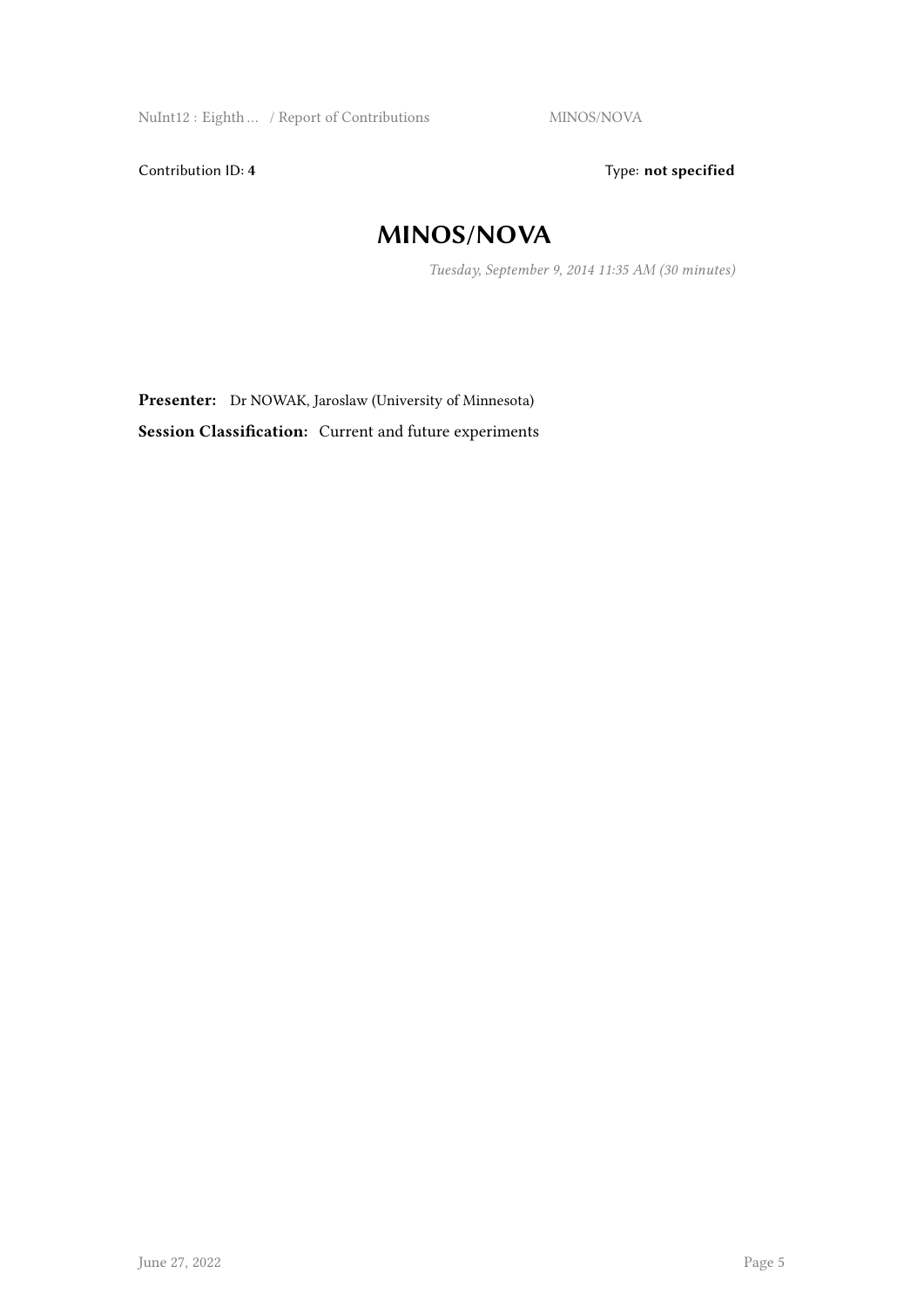Contribution ID: 5 Type: **not specified** 

## **Flux issues in Xsec - measurements**

*Saturday, September 13, 2014 4:00 PM (25 minutes)*

**Primary author:** Dr HARTZ, Mark (University of Toronto/York University) **Presenter:** Dr HARTZ, Mark (University of Toronto/York University) **Session Classification:** Current and future experiments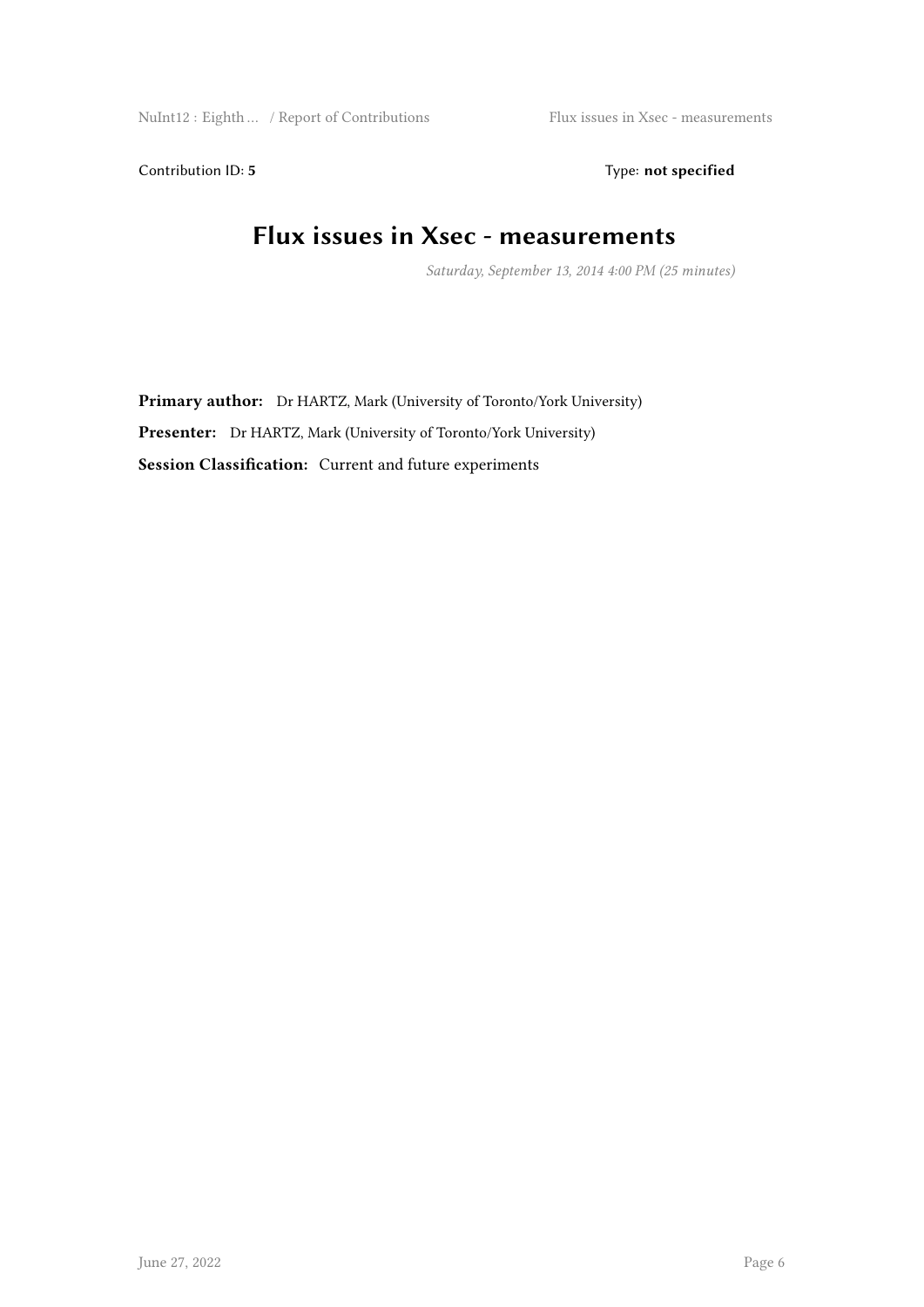Contribution ID: 6 Type: **not specified** 

# **Progress on Liquid argon technologies**

*Saturday, September 13, 2014 4:25 PM (25 minutes)*

**Primary author:** KARAGIORGI, Georgia (Columbia University) **Presenter:** KARAGIORGI, Georgia (Columbia University) **Session Classification:** Current and future experiments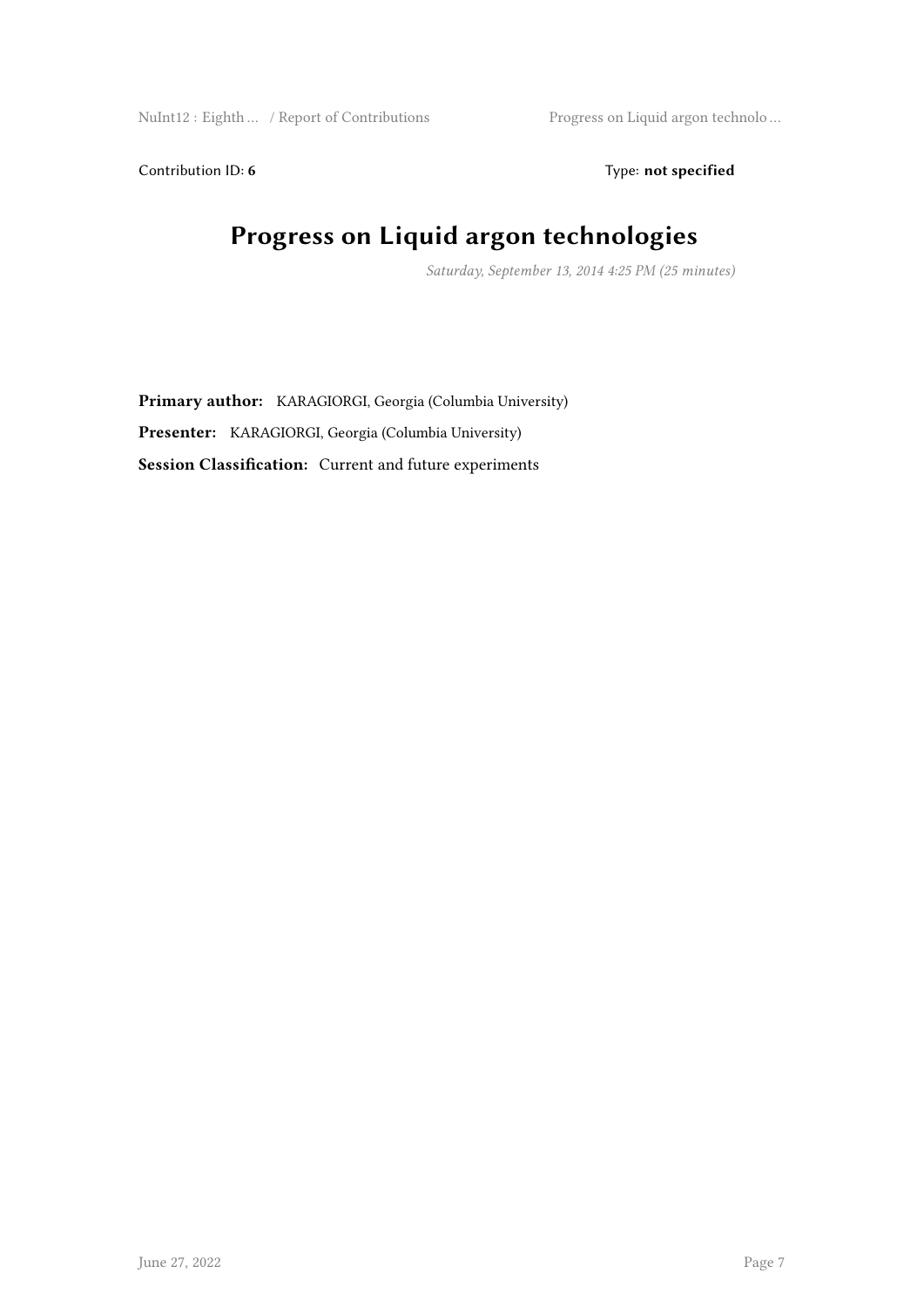NuInt12 : Eighth ... / Report of Contributions NuSTORM

Contribution ID: 7 Type: **not specified** 

#### **NuSTORM**

*Saturday, September 13, 2014 4:50 PM (25 minutes)*

**Primary author:** Prof. BROSS, Alan (Fermilab) Presenter: Prof. BROSS, Alan (Fermilab) **Session Classification:** Current and future experiments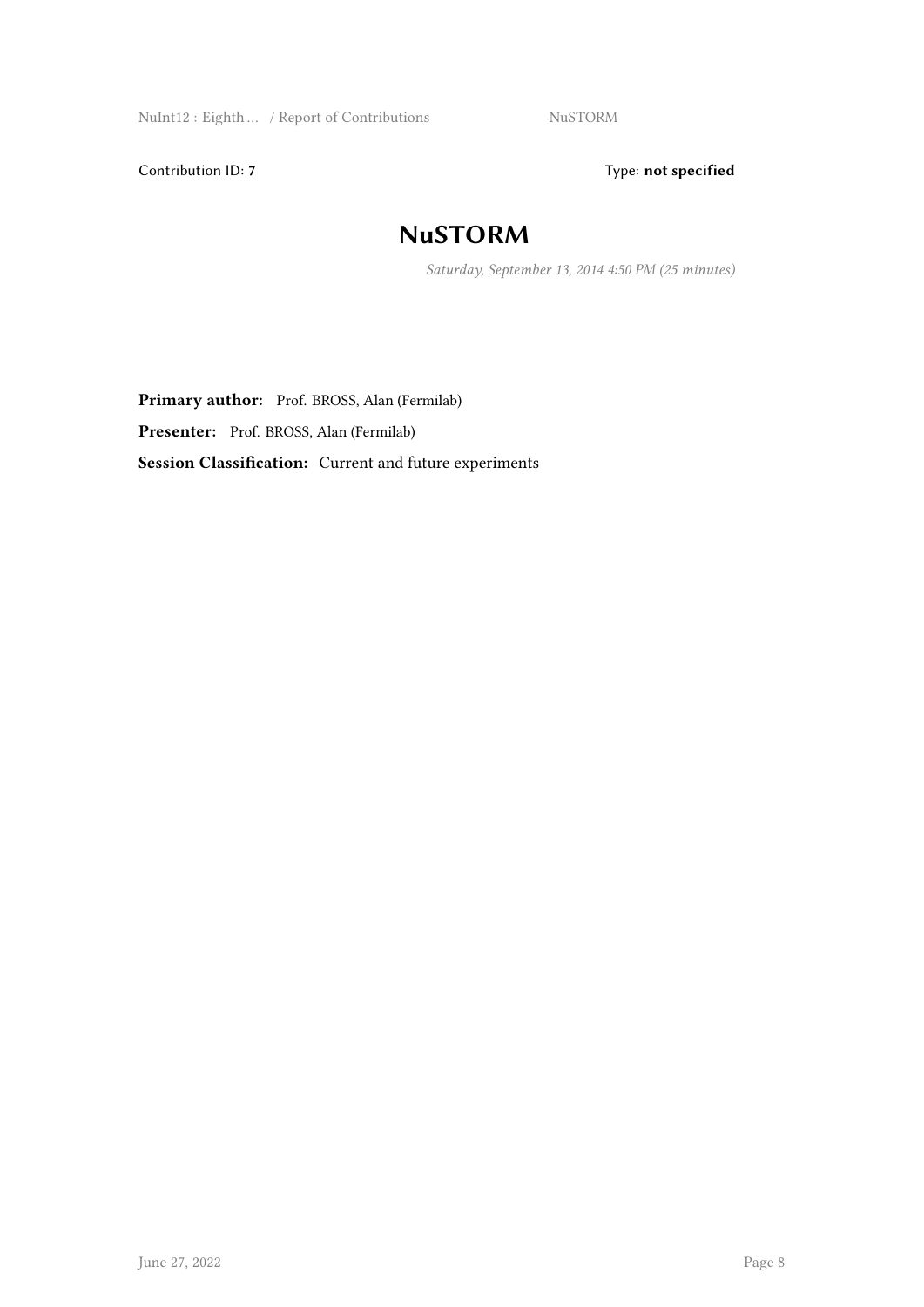NuInt12 : Eighth ... / Report of Contributions Future Water experiments

Contribution ID: 8 Type: **not specified** 

## **Future Water experiments**

*Saturday, September 13, 2014 5:15 PM (25 minutes)*

**Primary author:** Dr BERGEVIN, Marc (UC Davis) **Presenter:** Dr BERGEVIN, Marc (UC Davis) **Session Classification:** Current and future experiments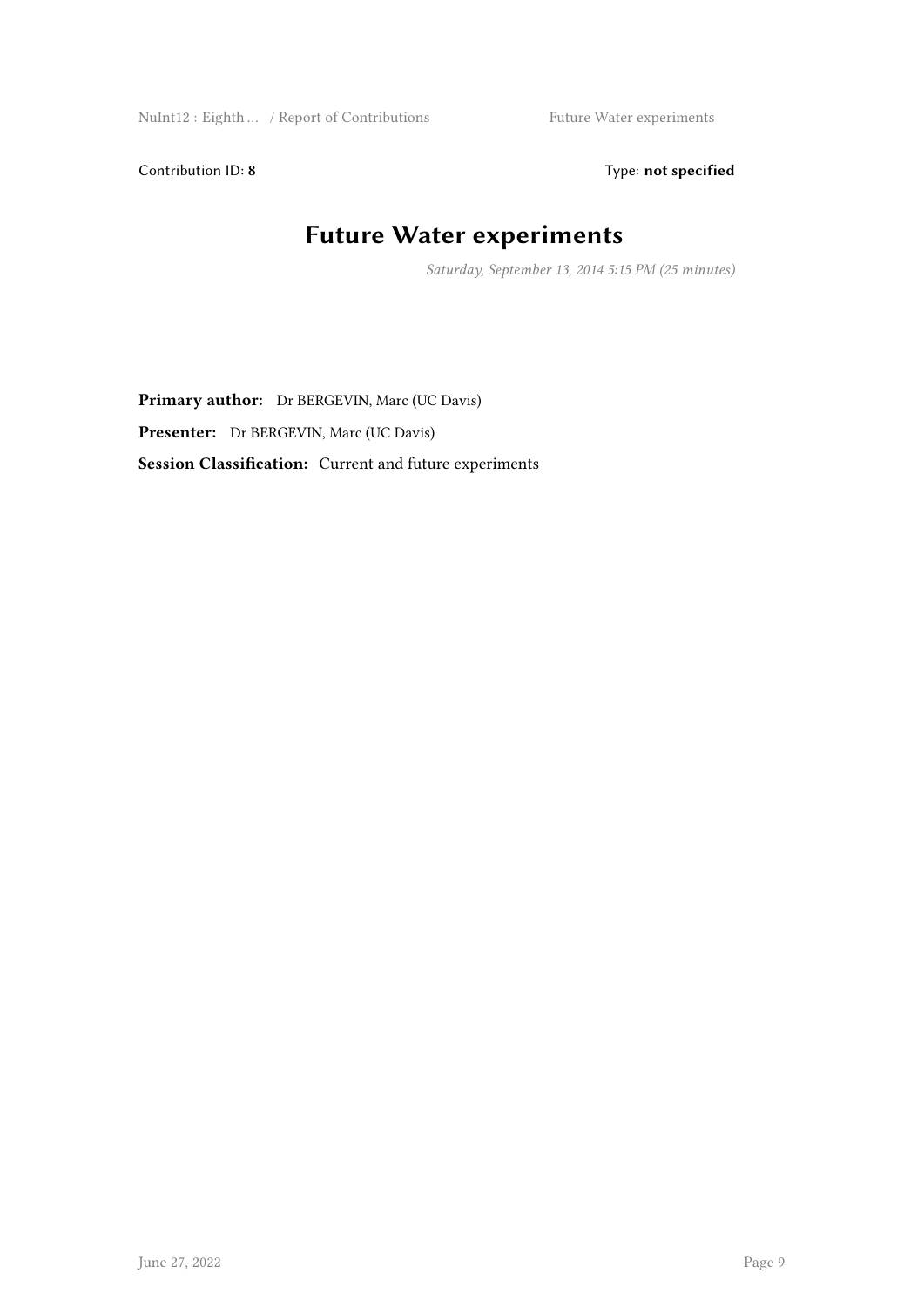NuInt12 : Eighth … / Report of Contributions Discussion

Contribution ID: 9 Type: **not specified** 

## **Discussion**

*Saturday, September 13, 2014 5:40 PM (20 minutes)*

**Session Classification:** Current and future experiments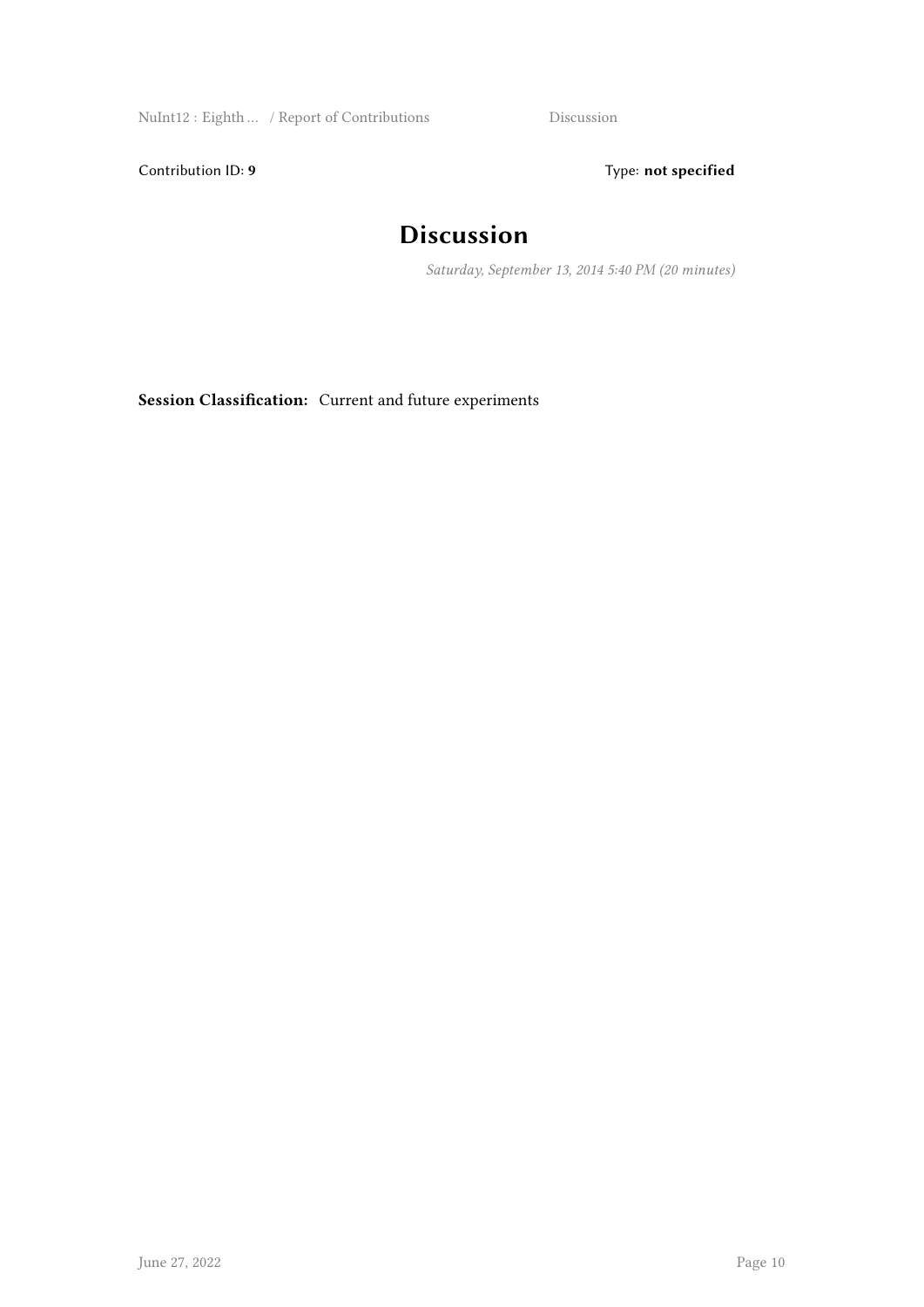NuInt12 : Eighth … / Report of Contributions Discussion

Contribution ID: 10 **Type:** not specified

## **Discussion**

*Sunday, September 14, 2014 9:00 AM (40 minutes)*

**Session Classification:** Path forward and future prospects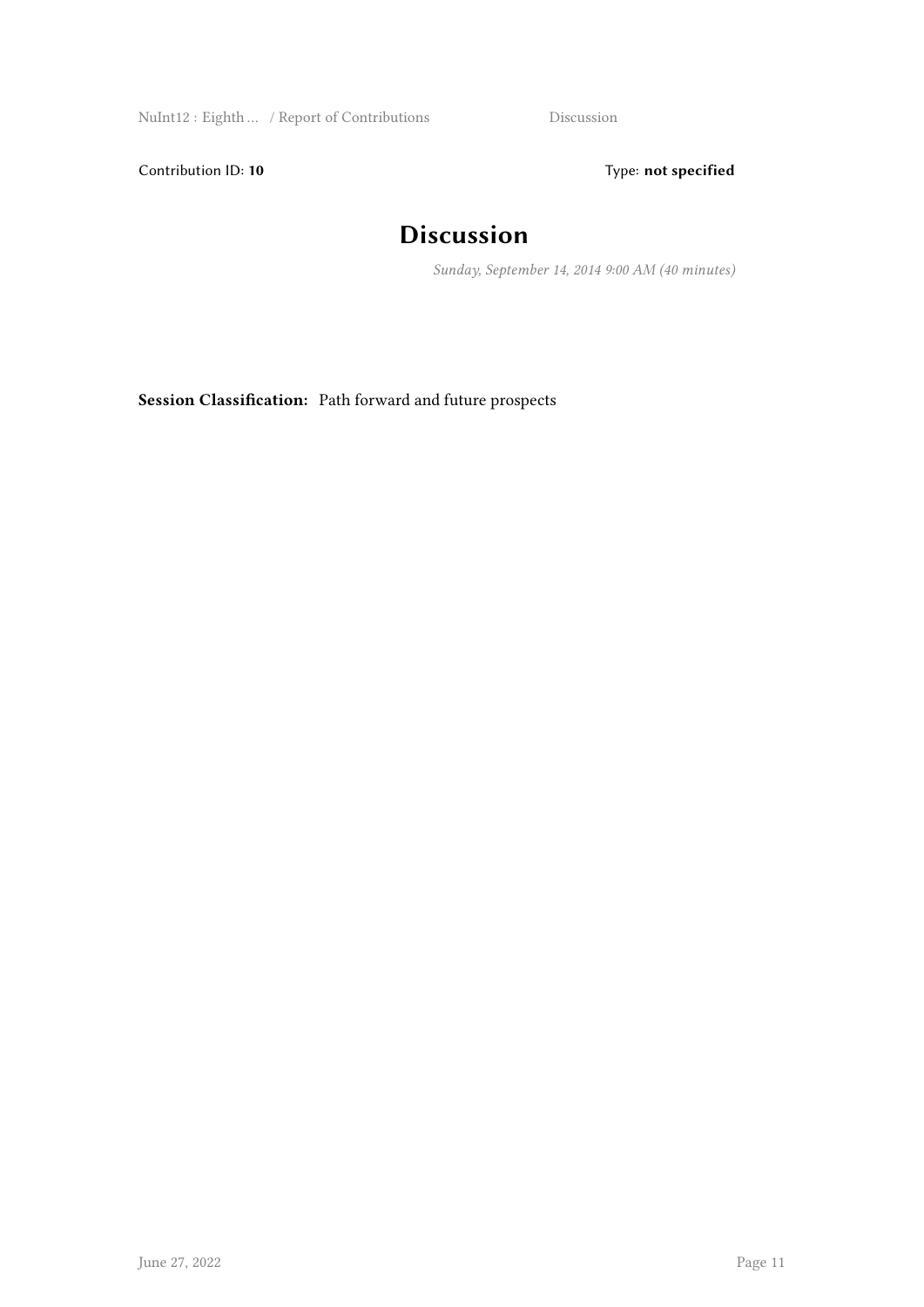NuInt12 : Eighth … / Report of Contributions **Electron Scattering Discussion** 

Contribution ID: 11 Type: **not specified** 

# **Electron Scattering Discussion**

*Sunday, September 14, 2014 9:40 AM (20 minutes)*

**Presenter:** Dr NIEVES, Juan (IFIC (CSIC-UV))

**Session Classification:** Path forward and future prospects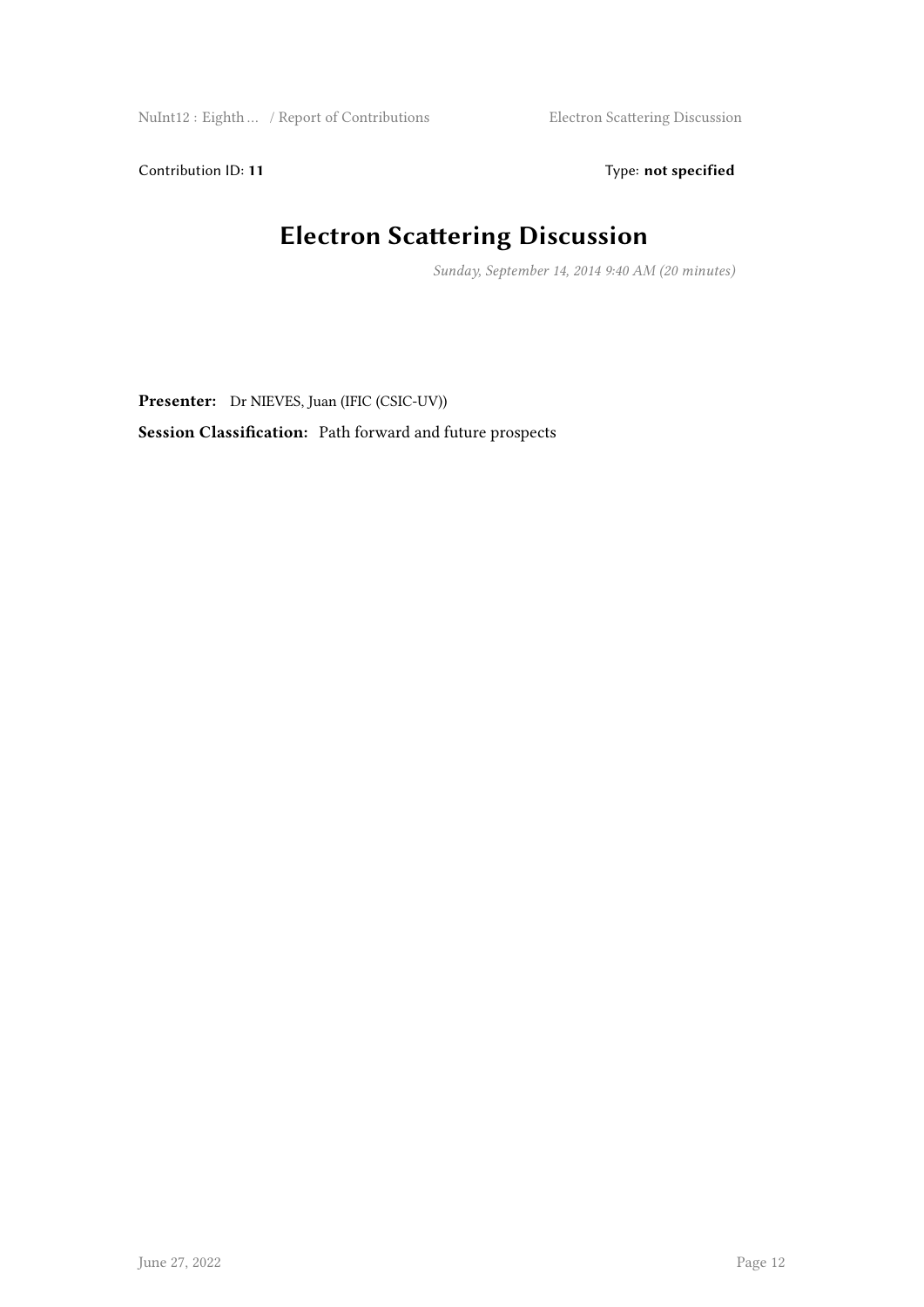Contribution ID: 12 Type: **not specified** 

# **NC and CC QE Scattering Discussion**

*Sunday, September 14, 2014 10:00 AM (20 minutes)*

**Presenter:** Dr ALVAREZ-RUSO, Luis (University of Valencia) **Session Classification:** Path forward and future prospects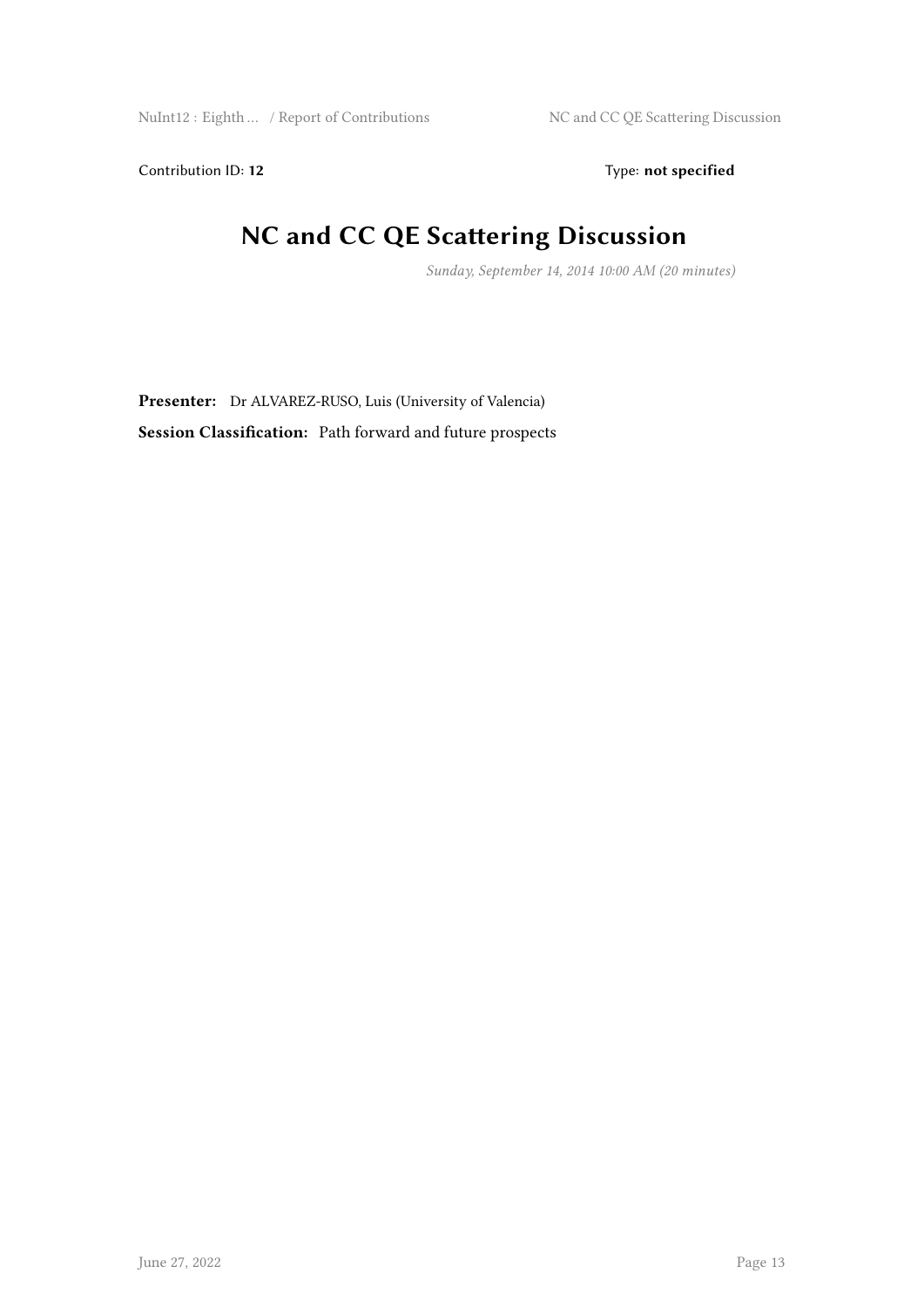Contribution ID: 13 Type: **not specified** 

## **Pion Production Discussion**

*Sunday, September 14, 2014 10:20 AM (20 minutes)*

**Primary author:** Mr DYTMAN, Steven (Univ. of Pittsburgh) **Presenter:** Mr DYTMAN, Steven (Univ. of Pittsburgh) **Session Classification:** Path forward and future prospects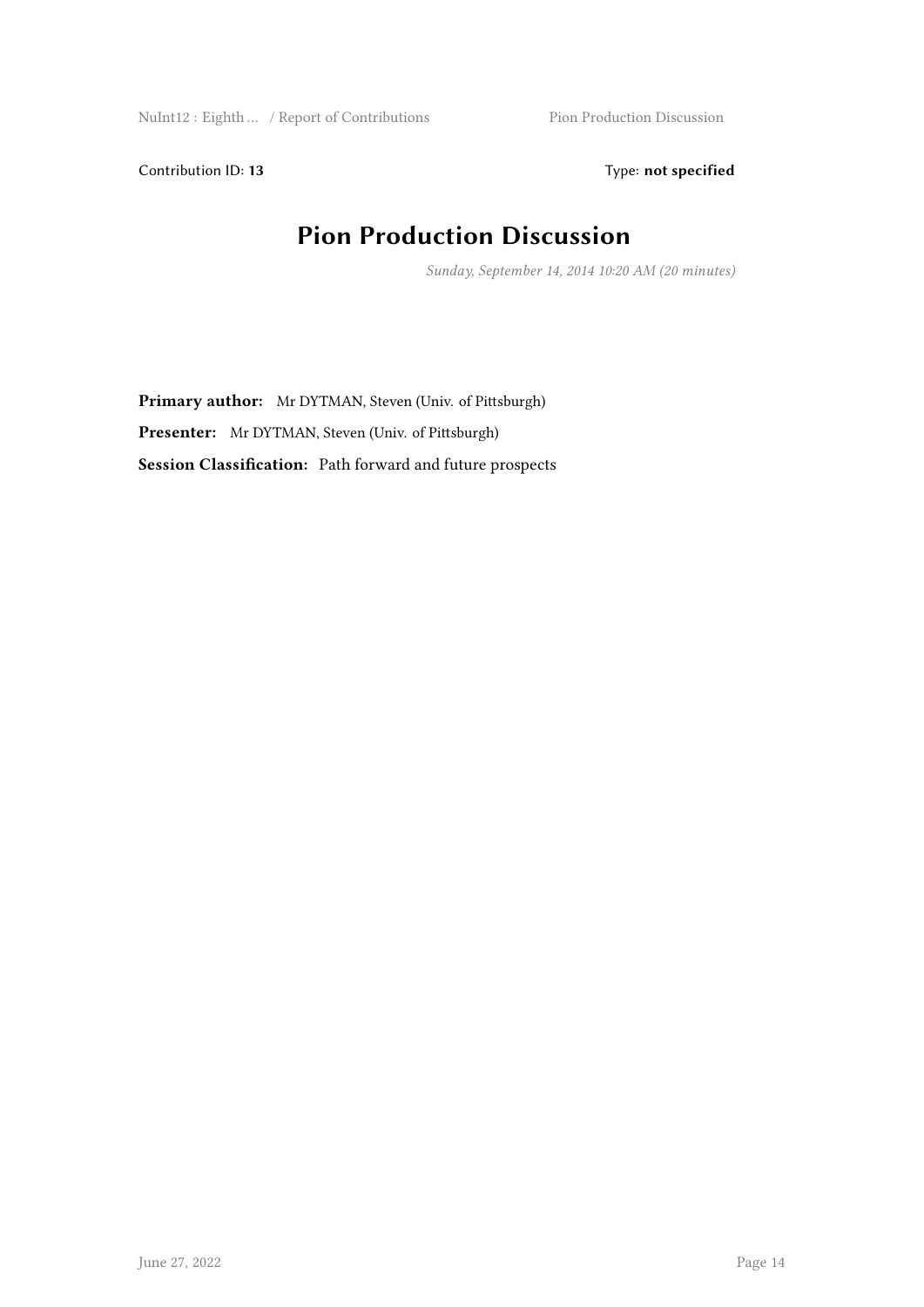Contribution ID: 14 Type: **not specified** 

# **Confronting theory and experiment Discussion**

*Sunday, September 14, 2014 10:40 AM (20 minutes)*

**Primary authors:** Prof. GALLAGHER, Hugh (Tufts University); SOBCZYK, Jan (Wroclaw University/Fermilab); Dr HAYATO, Yoshinari (Kamioka, ICRR, Univ. of Tokyo)

**Presenter:** SOBCZYK, Jan (Wroclaw University/Fermilab)

**Session Classification:** Path forward and future prospects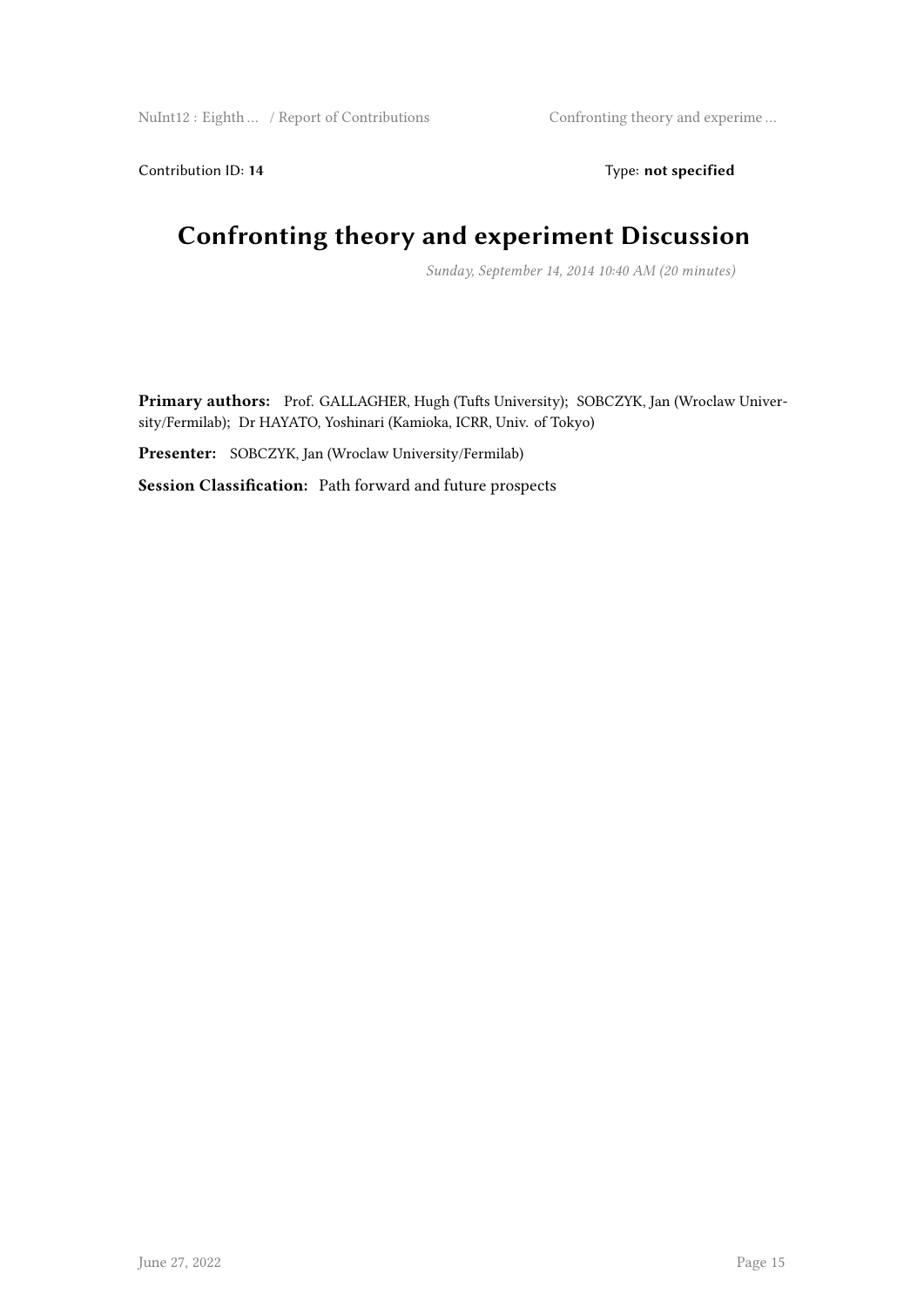Contribution ID: 15 Type: **not specified** 

## **Shallow to DIS Discussion**

*Sunday, September 14, 2014 11:00 AM (20 minutes)*

**Primary author:** Dr RAY, Heather (University of Florida) Presenter: Dr RAY, Heather (University of Florida) **Session Classification:** Path forward and future prospects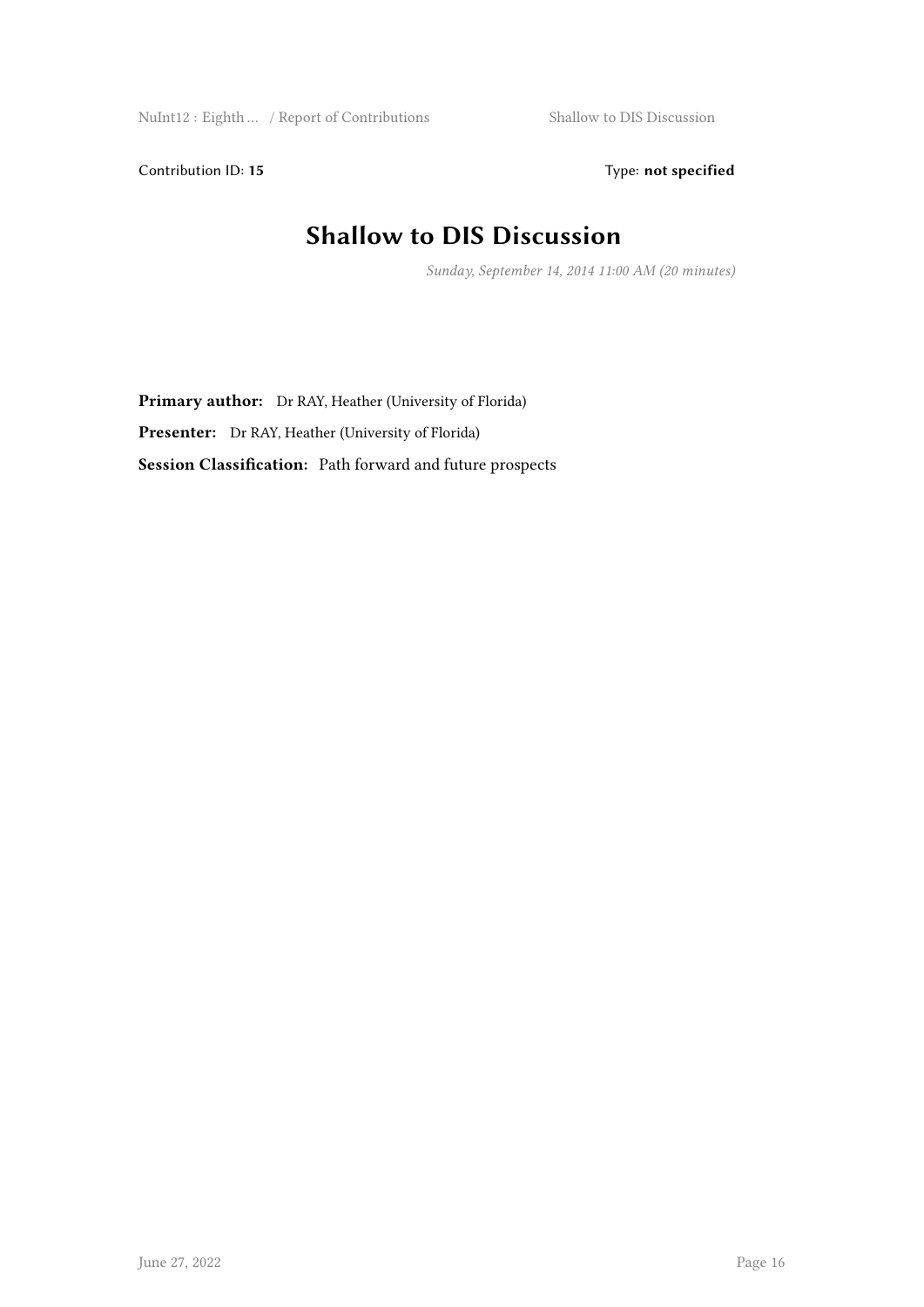NuInt12 : Eighth … / Report of Contributions Very Low Energy Neutrino Discus …

Contribution ID: 16 Type: not specified

# **Very Low Energy Neutrino Discussion**

*Sunday, September 14, 2014 11:50 AM (20 minutes)*

**Presenter:** Prof. SUZUKI, Toshio (Nihon University)

**Session Classification:** Path forward and future prospects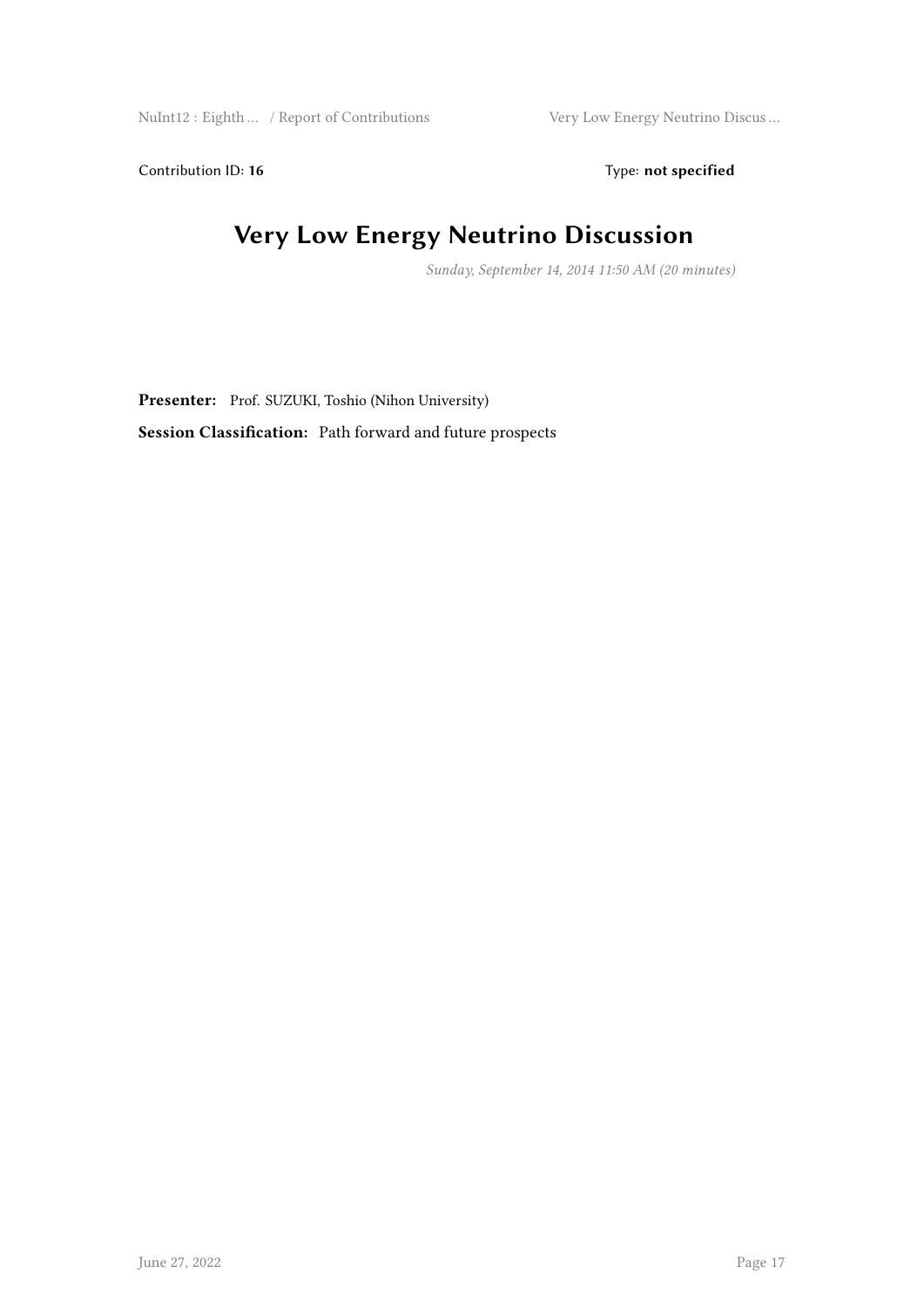Contribution ID: 17 Type: **not specified** 

# **Systematic Effects Discussion**

*Sunday, September 14, 2014 12:10 PM (20 minutes)*

**Presenter:** Dr NUNOKAWA, Hiroshi (Department of Physics, Pontificia Universidade Catolica do Rio de Janeiro)

**Session Classification:** Path forward and future prospects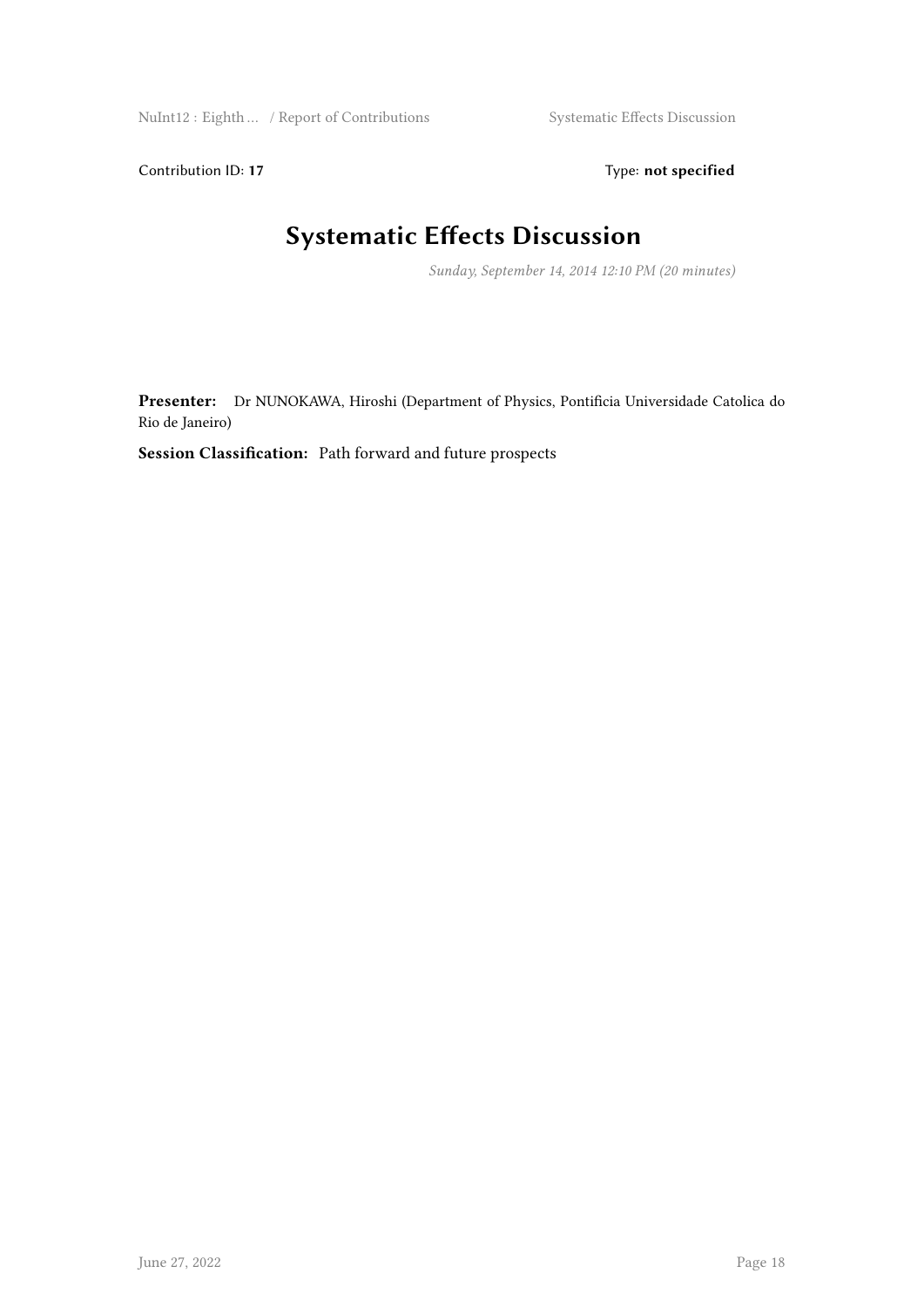Contribution ID: 18 Type: **not specified** 

## **The Path Forward, An Experimentalist's Perspective**

*Sunday, September 14, 2014 12:30 PM (30 minutes)*

Presenter: Prof. MCFARLAND, Kevin (University of Rochester) **Session Classification:** Path forward and future prospects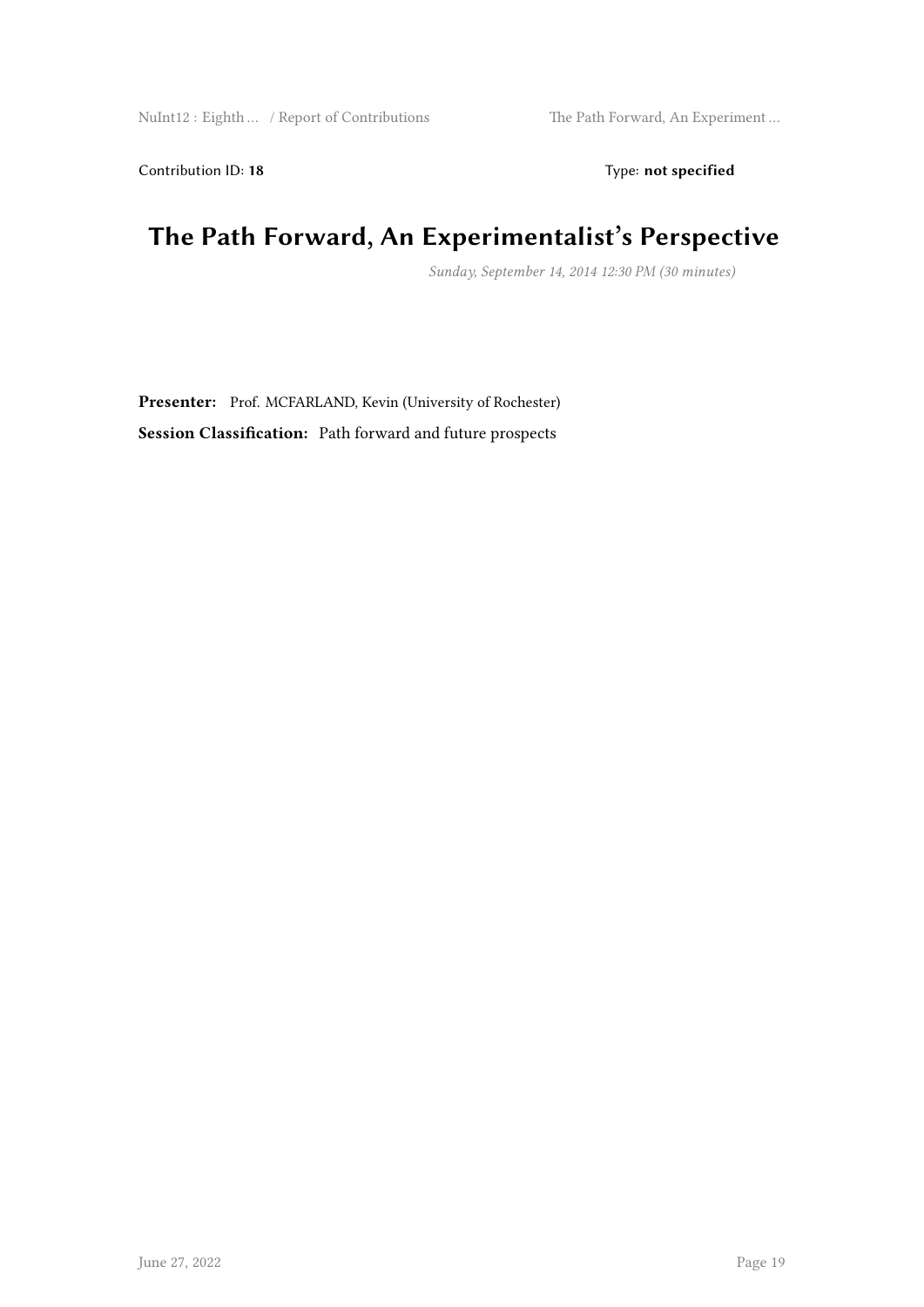Contribution ID: 19 Type: **not specified** 

# **The Path Forward, A Theorist's Perspective**

*Sunday, September 14, 2014 1:00 PM (30 minutes)*

**Presenter:** Dr ALVAREZ-RUSO, Luis (University of Valencia) **Session Classification:** Path forward and future prospects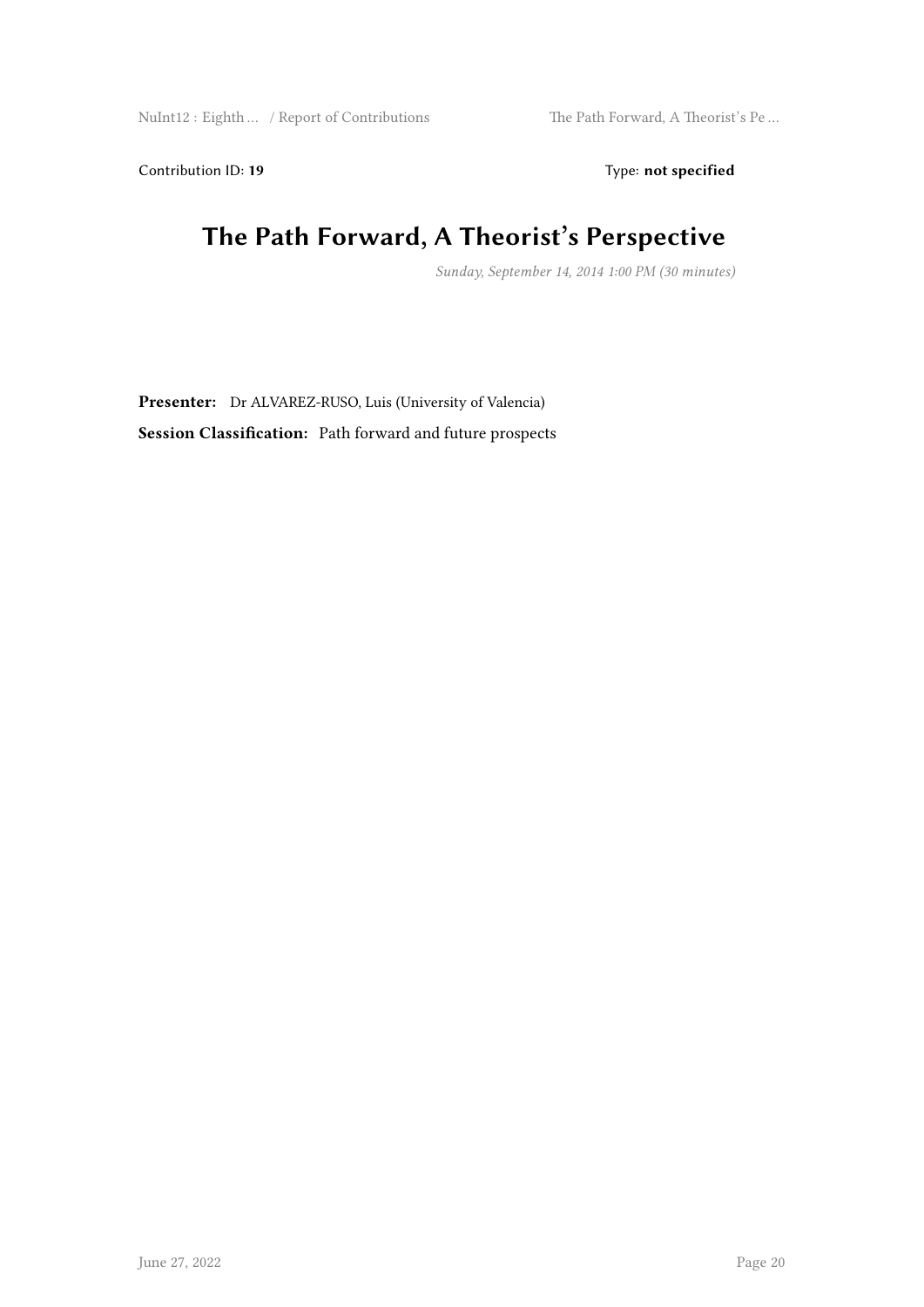NuInt12 : Eighth ... / Report of Contributions Final remarks

Contribution ID: 20 Type: **not specified** 

# **Final remarks**

*Sunday, September 14, 2014 1:30 PM (20 minutes)*

**Presenter:** MORFIN, Jorge G. (Fermilab) **Session Classification:** Closing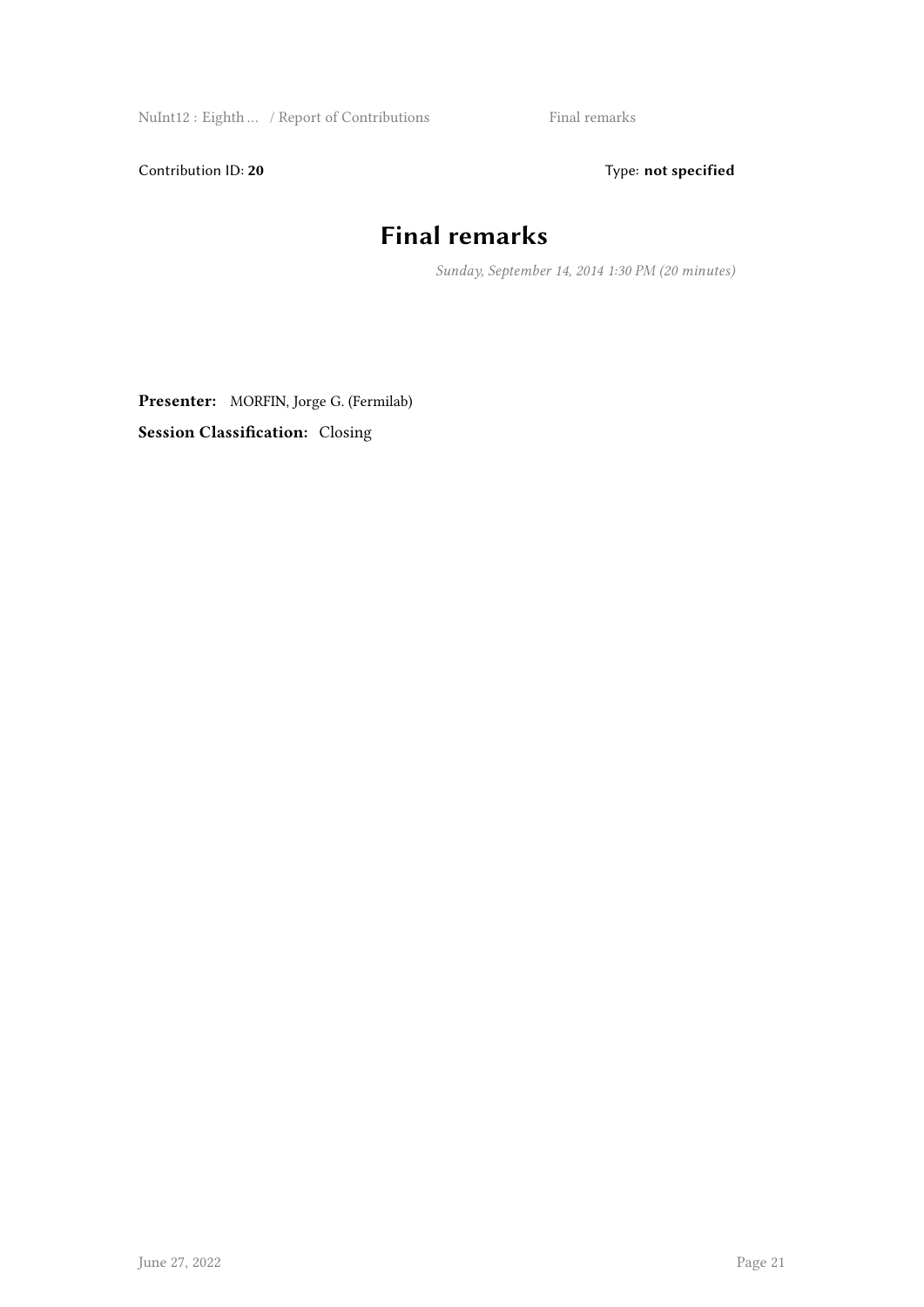NuInt12 : Eighth ... / Report of Contributions Overview talk on MC generators

Contribution ID: 21 Type: **not specified** 

## **Overview talk on MC generators**

*Tuesday, September 9, 2014 1:30 PM (30 minutes)*

**Primary author:** Dr HAYATO, Yoshinari (Kamioka, ICRR, Univ. of Tokyo) **Presenter:** Dr HAYATO, Yoshinari (Kamioka, ICRR, Univ. of Tokyo) **Session Classification:** Confronting theory and experiments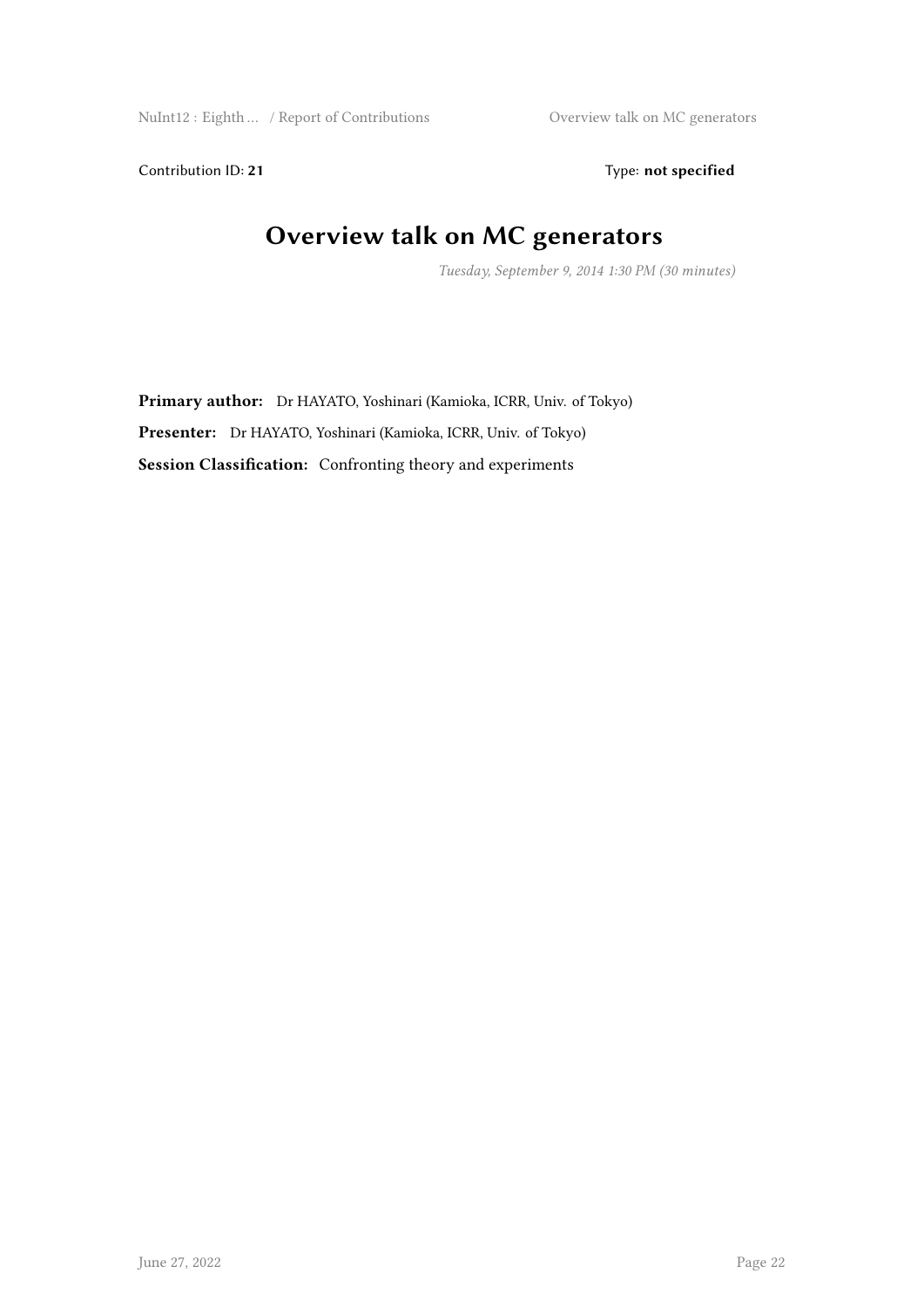Contribution ID: 22 Type: **not specified** 

# **Comparison of MC codes (introduction)**

*Tuesday, September 9, 2014 2:00 PM (45 minutes)*

**Primary author:** Mr DYTMAN, Steven (Univ. of Pittsburgh) **Presenter:** Mr DYTMAN, Steven (Univ. of Pittsburgh) **Session Classification:** Confronting theory and experiments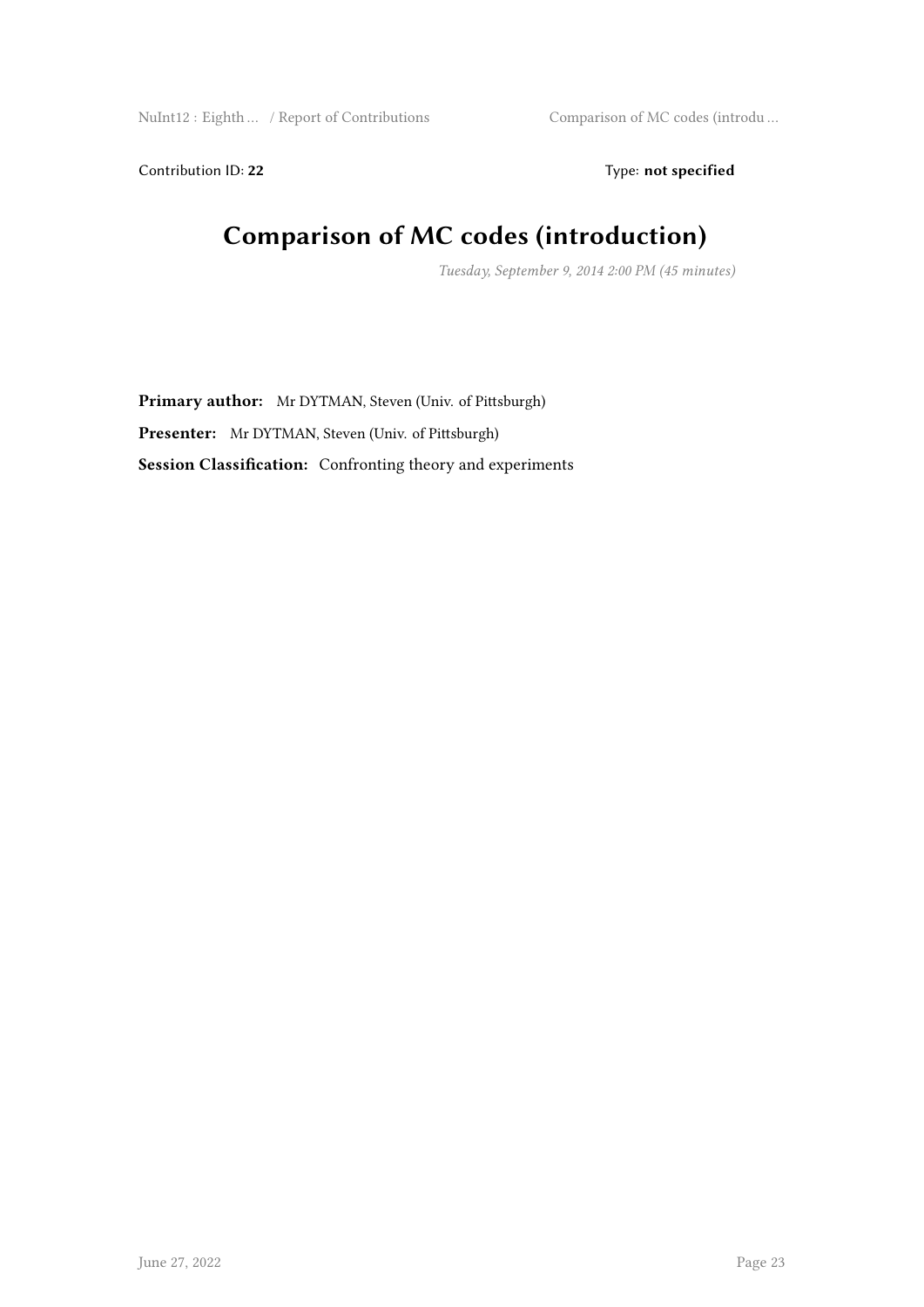NuInt12 : Eighth ... / Report of Contributions Conparison of MC codes (results)

Contribution ID: 23 Type: **not specified** 

# **Conparison of MC codes (results)**

*Tuesday, September 9, 2014 2:45 PM (45 minutes)*

**Primary author:** Mr GOLAN, Tomasz (Wroclaw University)

**Presenters:** Dr MAYER, Nathan (Tufts University); Mr GOLAN, Tomasz (Wroclaw University)

**Session Classification:** Confronting theory and experiments

**Track Classification:** Summary of NuInt11 and goals of NuInt12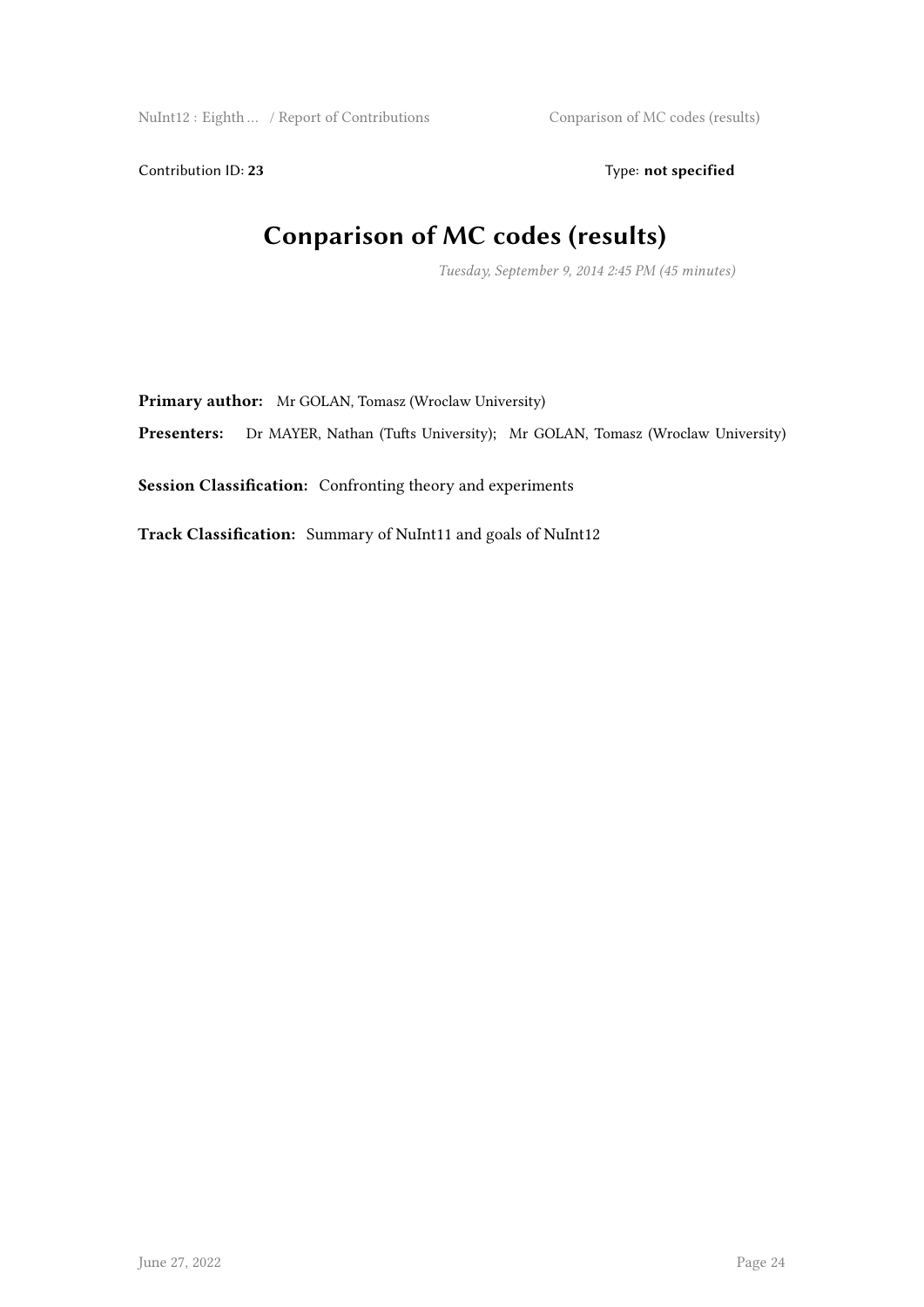Contribution ID: 24 Type: **not specified** 

#### **Comparison of MC and theoretical models to recent pion production data**

*Tuesday, September 9, 2014 4:00 PM (30 minutes)*

**Primary author:** Dr RODRIGUES, Philip (University of Rochester) **Presenter:** Dr RODRIGUES, Philip (University of Rochester) **Session Classification:** Confronting theory and experiments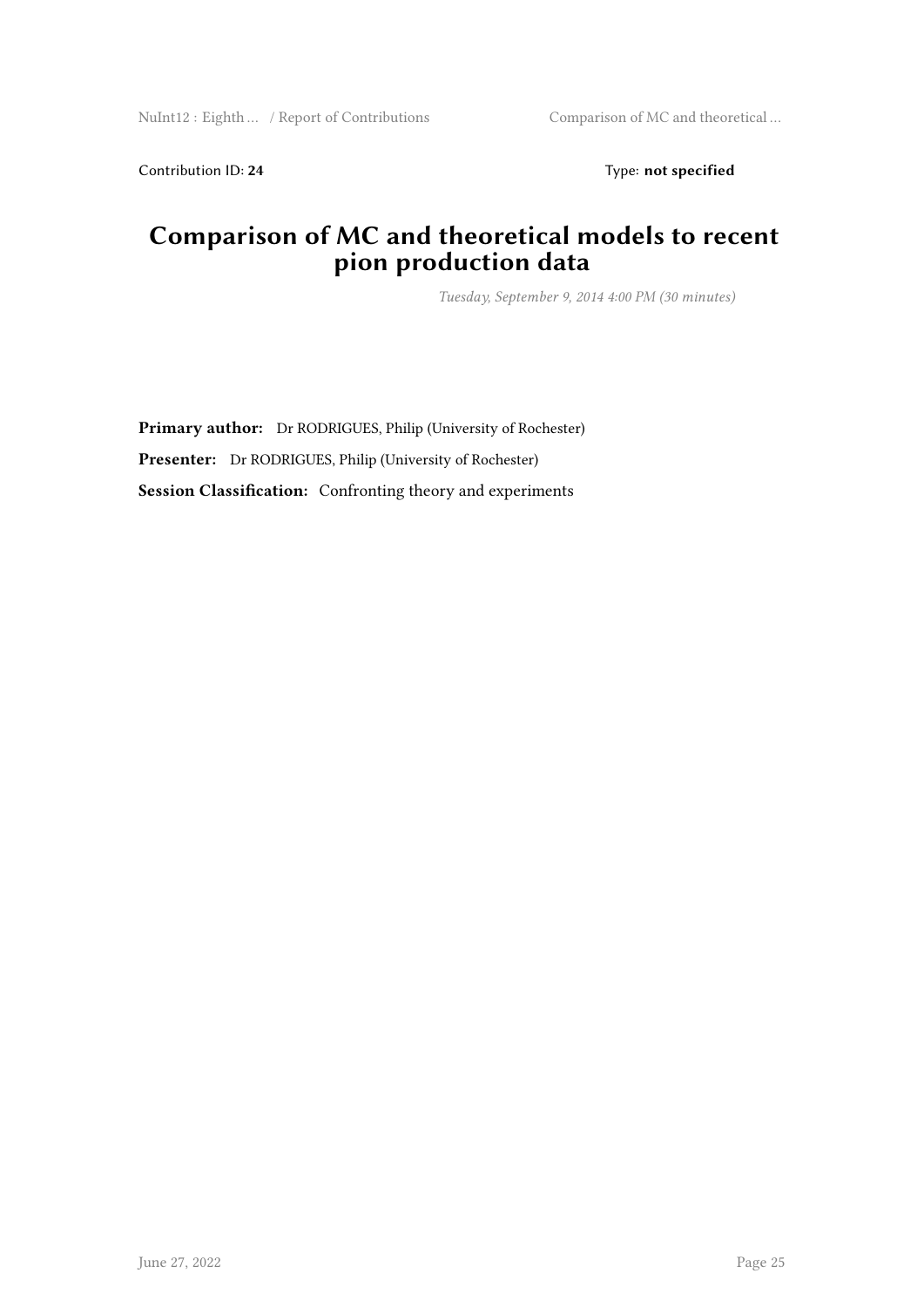Contribution ID: 25 Type: **not specified** 

# **MC implementation of MEC models**

*Tuesday, September 9, 2014 4:30 PM (30 minutes)*

**Primary author:** Dr KATORI, Teppei (Massachusetts Institute of Technology) **Presenter:** Dr KATORI, Teppei (Massachusetts Institute of Technology) **Session Classification:** Confronting theory and experiments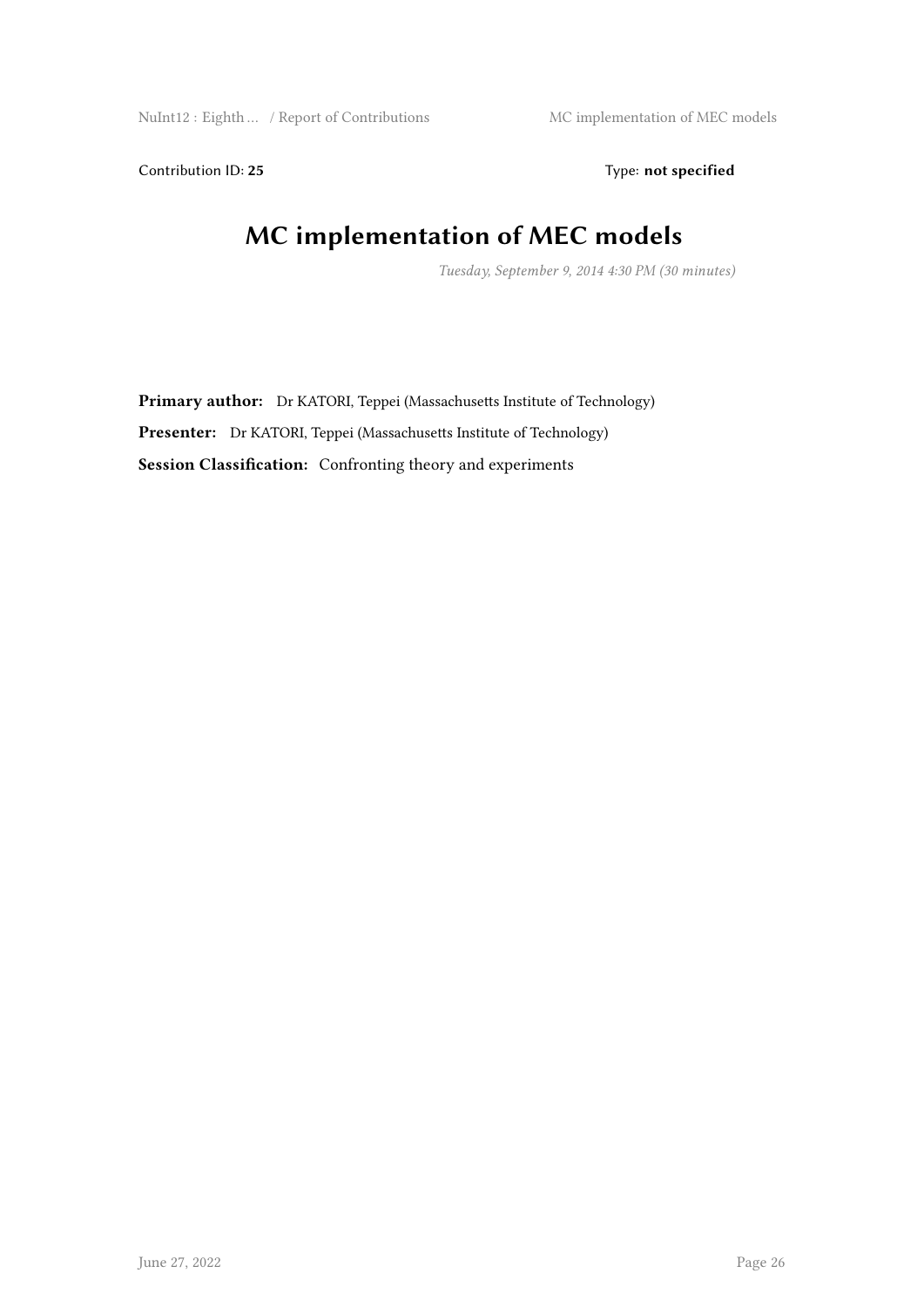NuInt12 : Eighth ... / Report of Contributions Weak pion production off nuclei

Contribution ID: 26 Type: **not specified** 

# **Weak pion production off nuclei**

*Friday, September 12, 2014 9:00 AM (30 minutes)*

**Primary author:** Dr HERNÁNDEZ-GAJATE, Eliecer (Universidad de Salamanca) **Presenter:** Dr HERNÁNDEZ-GAJATE, Eliecer (Universidad de Salamanca) **Session Classification:** Pion production and other inelastic processes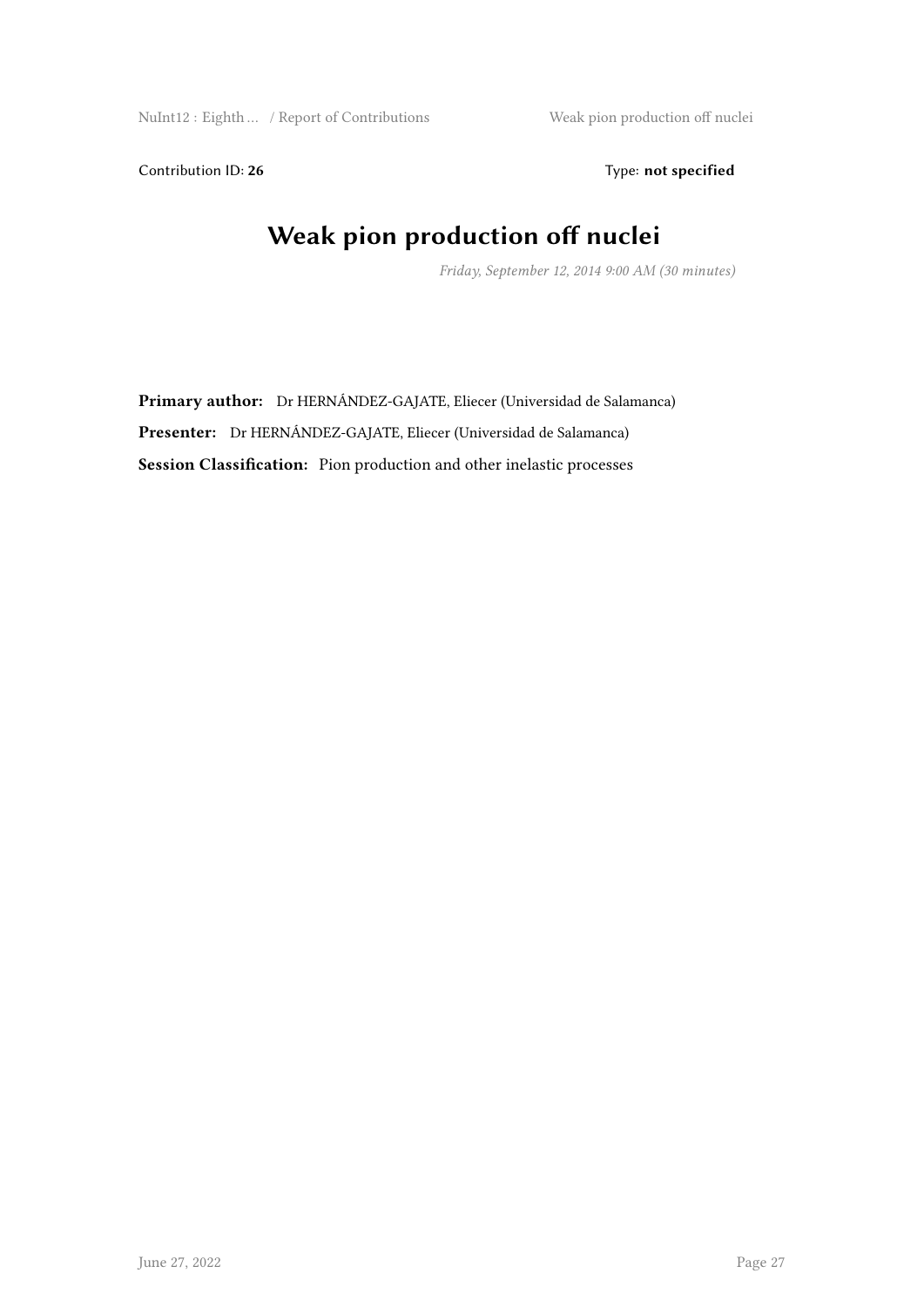NuInt12 : Eighth ... / Report of Contributions Neutrino-induced forward meson ...

Contribution ID: 27 Type: **not specified** 

#### **Neutrino-induced forward meson production reactions in nucleon resonance region**

*Friday, September 12, 2014 9:30 AM (30 minutes)*

**Primary author:** Dr NAKAMURA, Satoshi (Yukawa Institute, Kyoto University) **Presenter:** Dr NAKAMURA, Satoshi (Yukawa Institute, Kyoto University) **Session Classification:** Pion production and other inelastic processes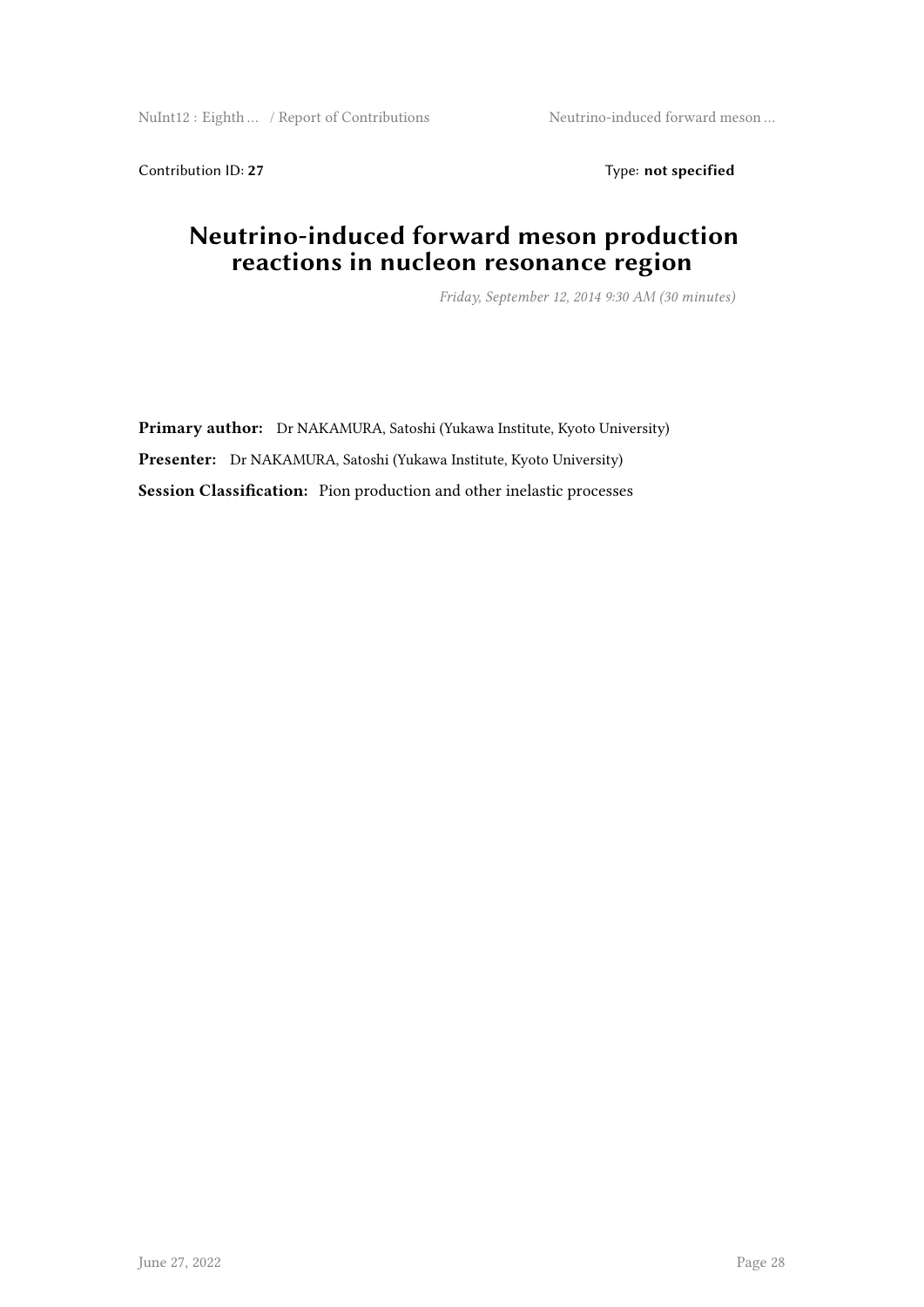Contribution ID: 28 Type: **not specified** 

#### **Strange particle production from nucleons and nuclei**

*Friday, September 12, 2014 10:00 AM (30 minutes)*

**Primary author:** Dr ATHAR, MOHAMMAD SAJJAD (DEPARTMENT OF PHYSICS, ALIGARH MUSLIM UNIVERSITY, ALIGARH)

**Presenter:** Dr ATHAR, MOHAMMAD SAJJAD (DEPARTMENT OF PHYSICS, ALIGARH MUSLIM UNIVERSITY, ALIGARH)

**Session Classification:** Pion production and other inelastic processes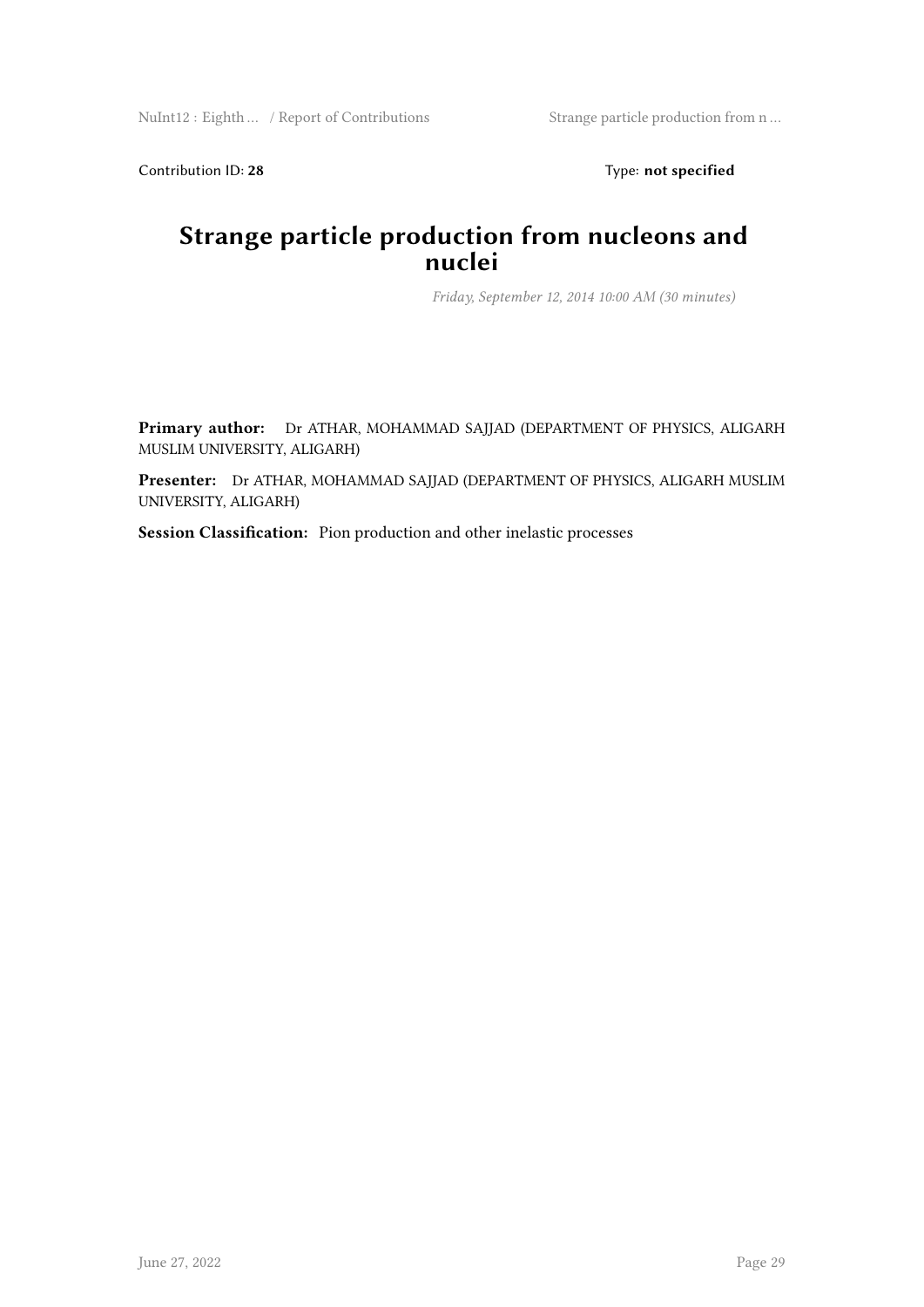Contribution ID: 29 Type: **not specified** 

# **Charged pion production results from MINERnA**

*Friday, September 12, 2014 11:00 AM (20 minutes)*

**Primary author:** Mr EBERLY, Brandon (University of Pittsburgh) **Presenter:** Mr EBERLY, Brandon (University of Pittsburgh) **Session Classification:** Pion production and other inelastic processes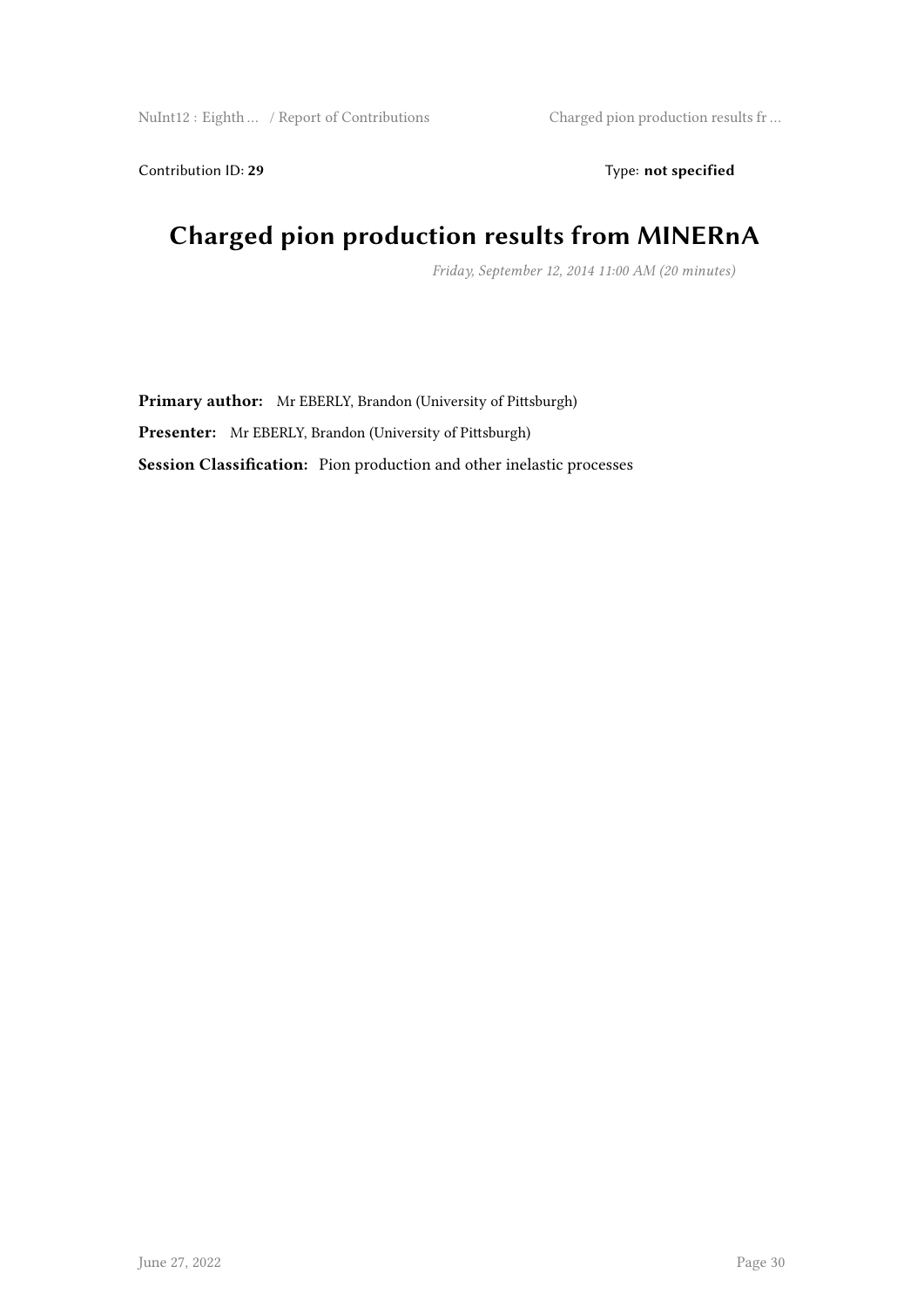Contribution ID: 30 Type: not specified

# **Charged pion production results from T2K**

*Friday, September 12, 2014 11:20 AM (20 minutes)*

**Presenter:** Mr MATTHEW, Murdoch (University of Liverpool) **Session Classification:** Pion production and other inelastic processes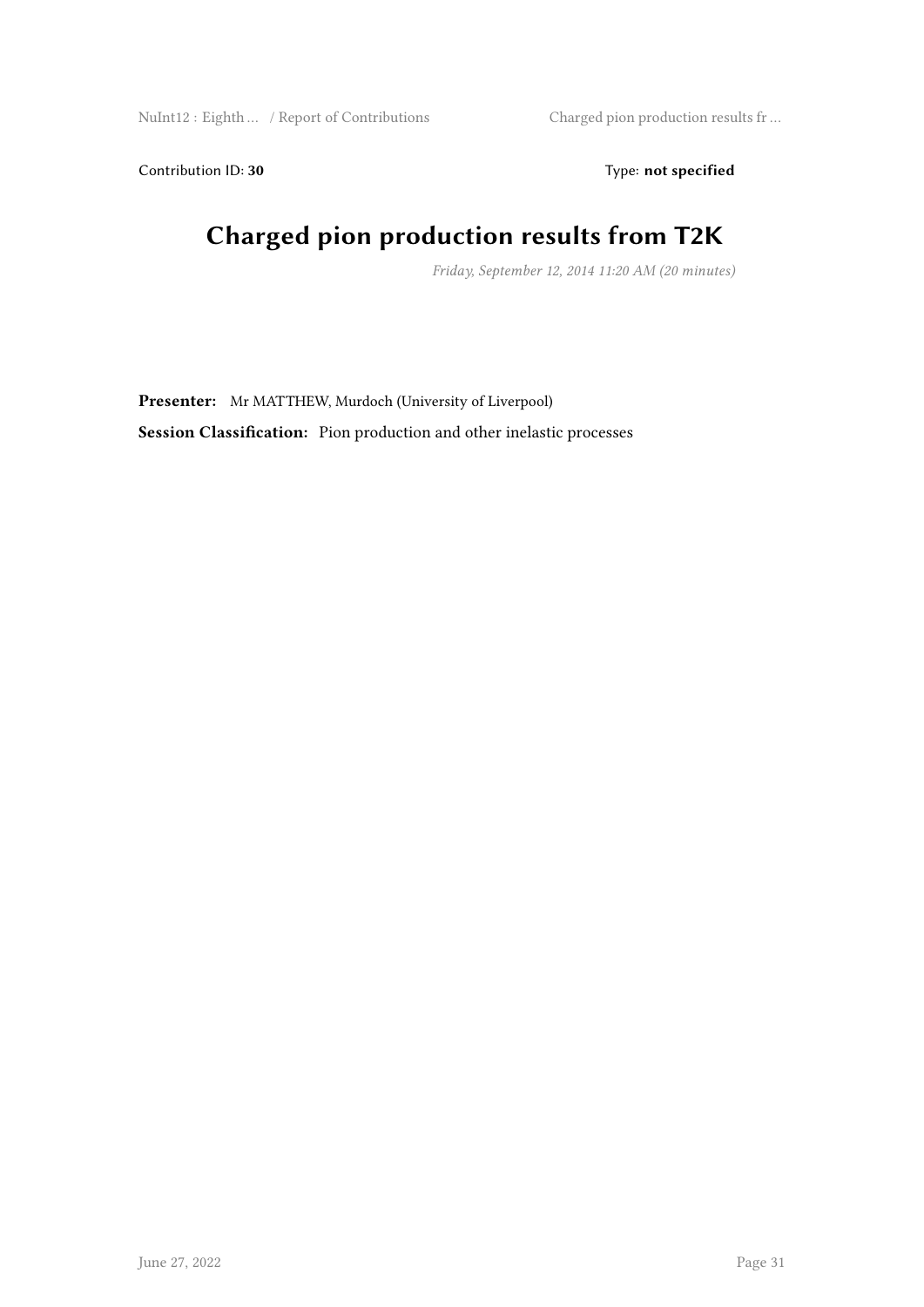NuInt12 : Eighth ... / Report of Contributions Comparisons of theoretical calcula ...

Contribution ID: 31 Type: **not specified** 

#### **Comparisons of theoretical calculations with MiniBooNE pion production data**

*Friday, September 12, 2014 11:40 AM (25 minutes)*

**Primary author:** Dr LALAKULICH, Olga (Universitaet Giessen) **Presenter:** Dr LALAKULICH, Olga (Universitaet Giessen) **Session Classification:** Pion production and other inelastic processes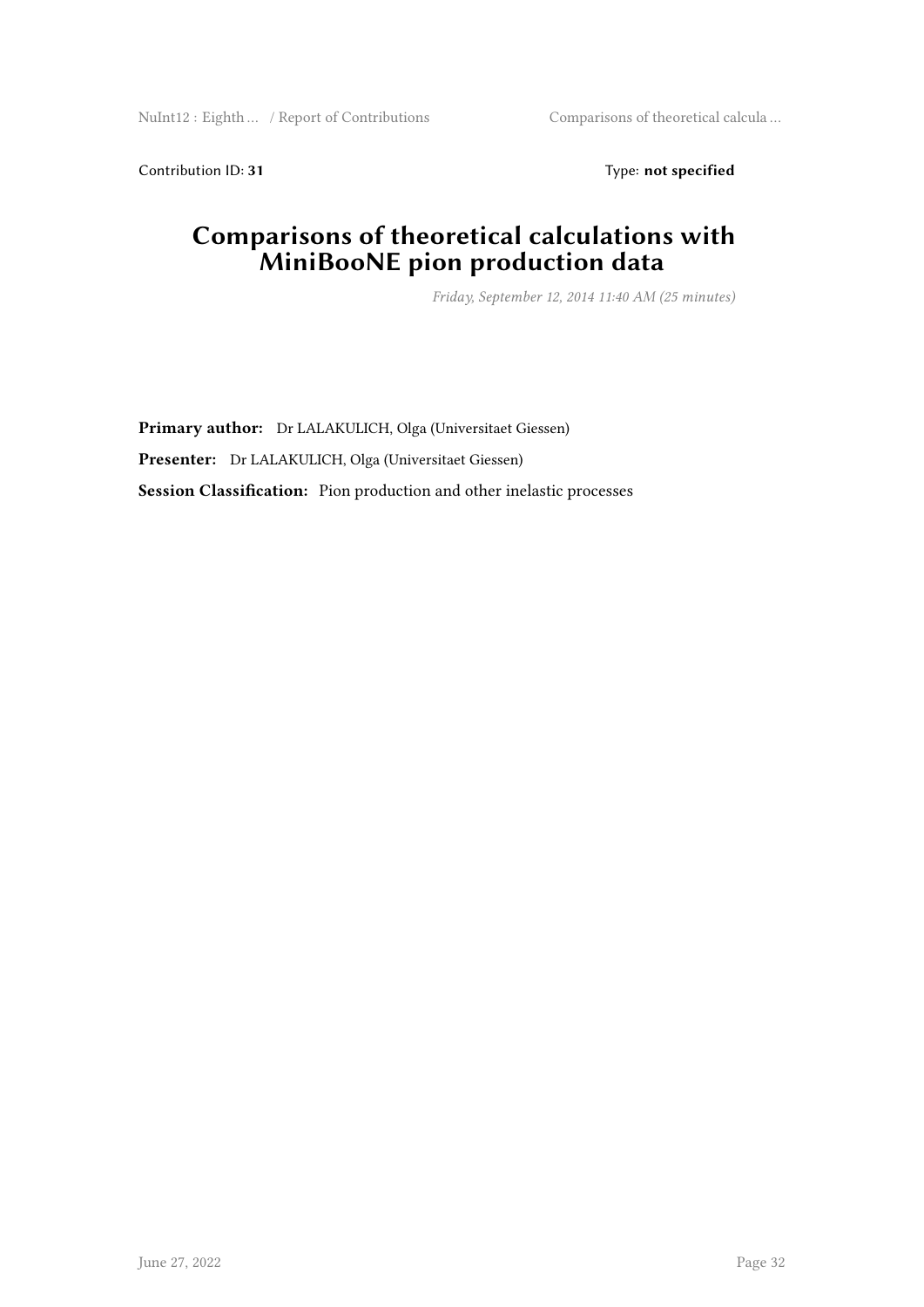NuInt12 : Eighth … / Report of Contributions Discussion

Contribution ID: 32 Type: **not specified** 

## **Discussion**

*Friday, September 12, 2014 12:05 PM (25 minutes)*

**Session Classification:** Pion production and other inelastic processes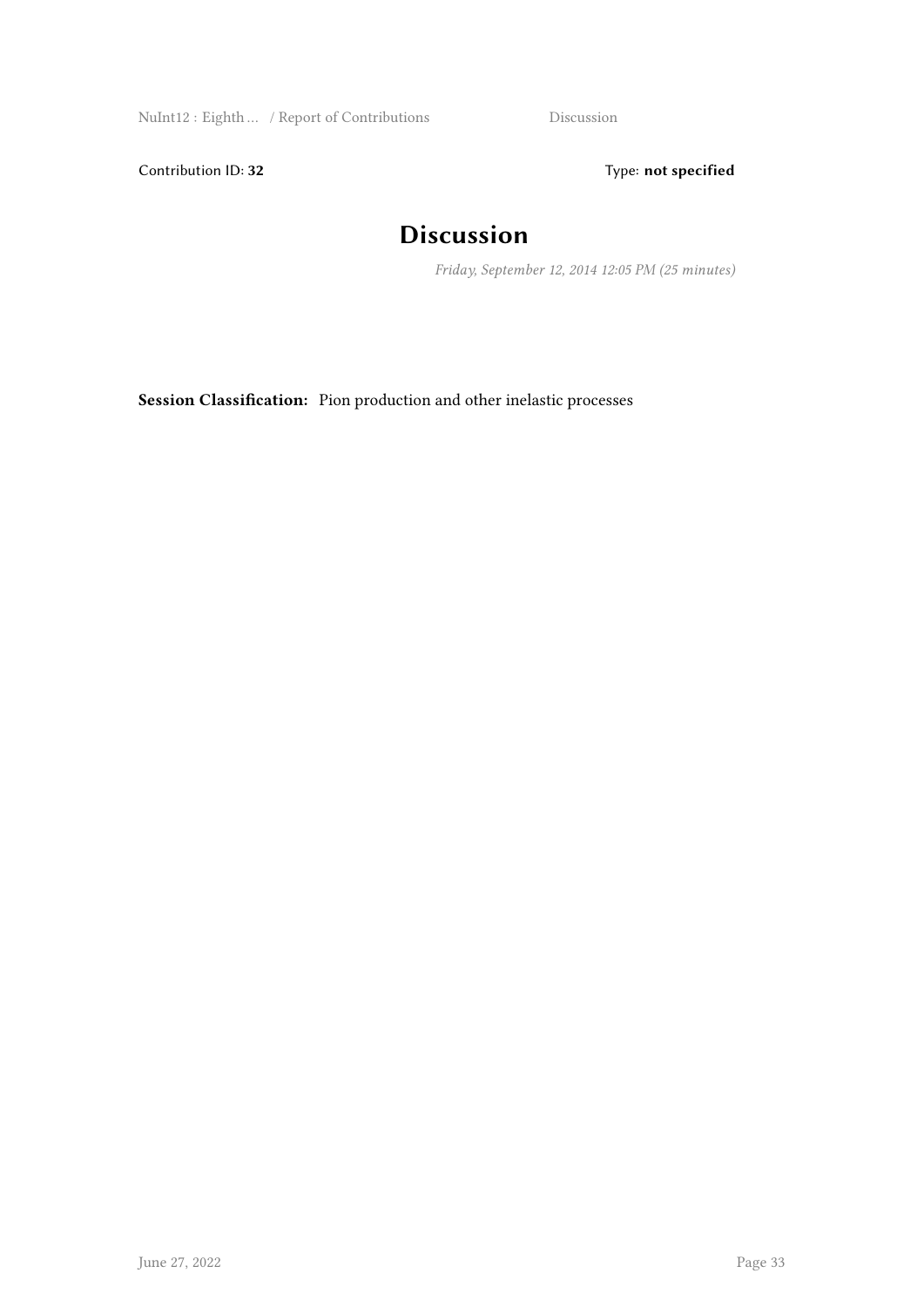Contribution ID: 33 Type: **not specified** 

#### **Photon emission in (anti)neutrino neutral current interactions with nucleons and nuclei**

*Friday, September 12, 2014 2:00 PM (30 minutes)*

**Primary author:** Dr ALVAREZ-RUSO, Luis (University of Valencia) **Presenter:** Dr ALVAREZ-RUSO, Luis (University of Valencia) **Session Classification:** Pion production and other inelastic processes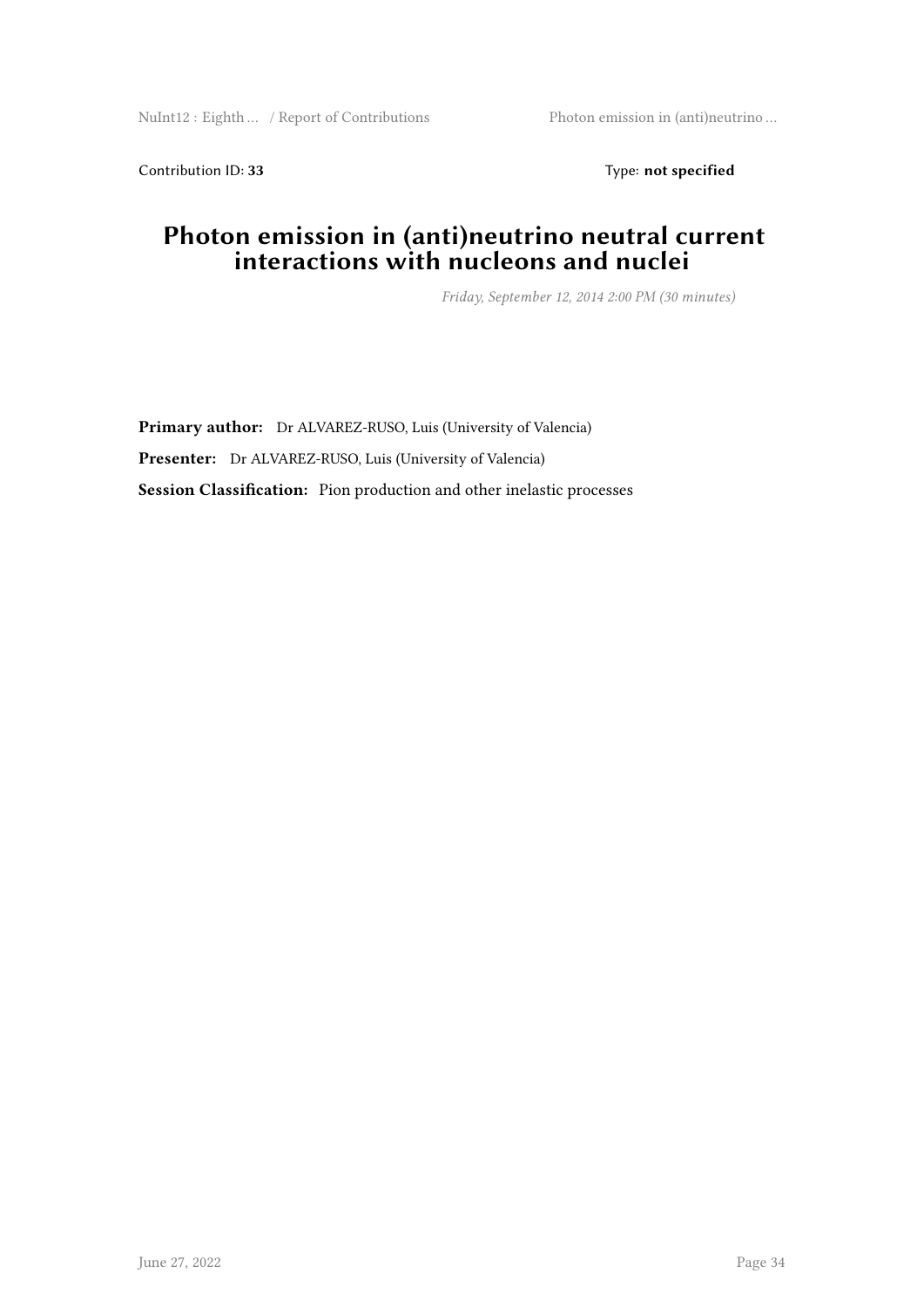Contribution ID: 34 Type: **not specified** 

# **Neutral pion results from T2K**

*Friday, September 12, 2014 2:30 PM (20 minutes)*

**Presenter:** Dr VACHERET, Antonin (University of Oxford) **Session Classification:** Pion production and other inelastic processes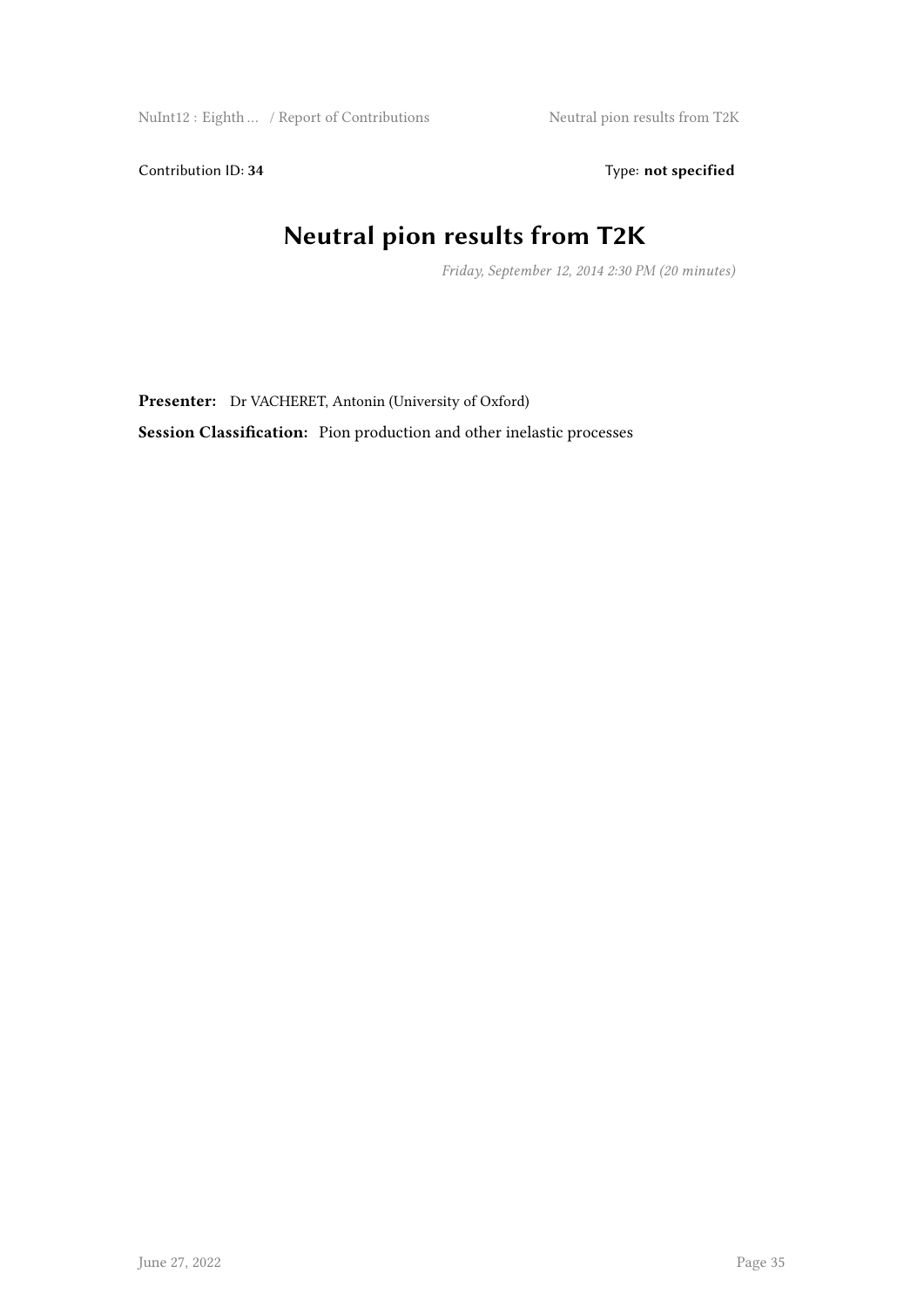Contribution ID: 35 Type: **not specified** 

### **Coherent and neutral pion production results from MINERnA**

*Friday, September 12, 2014 2:50 PM (20 minutes)*

**Primary authors:** HIGUERA, Aaron (Universidad de Guanajuato); Mr PALOMINO GALLO, Jose Luis (CBPF)

**Presenter:** Mr PALOMINO GALLO, Jose Luis (CBPF)

**Session Classification:** Pion production and other inelastic processes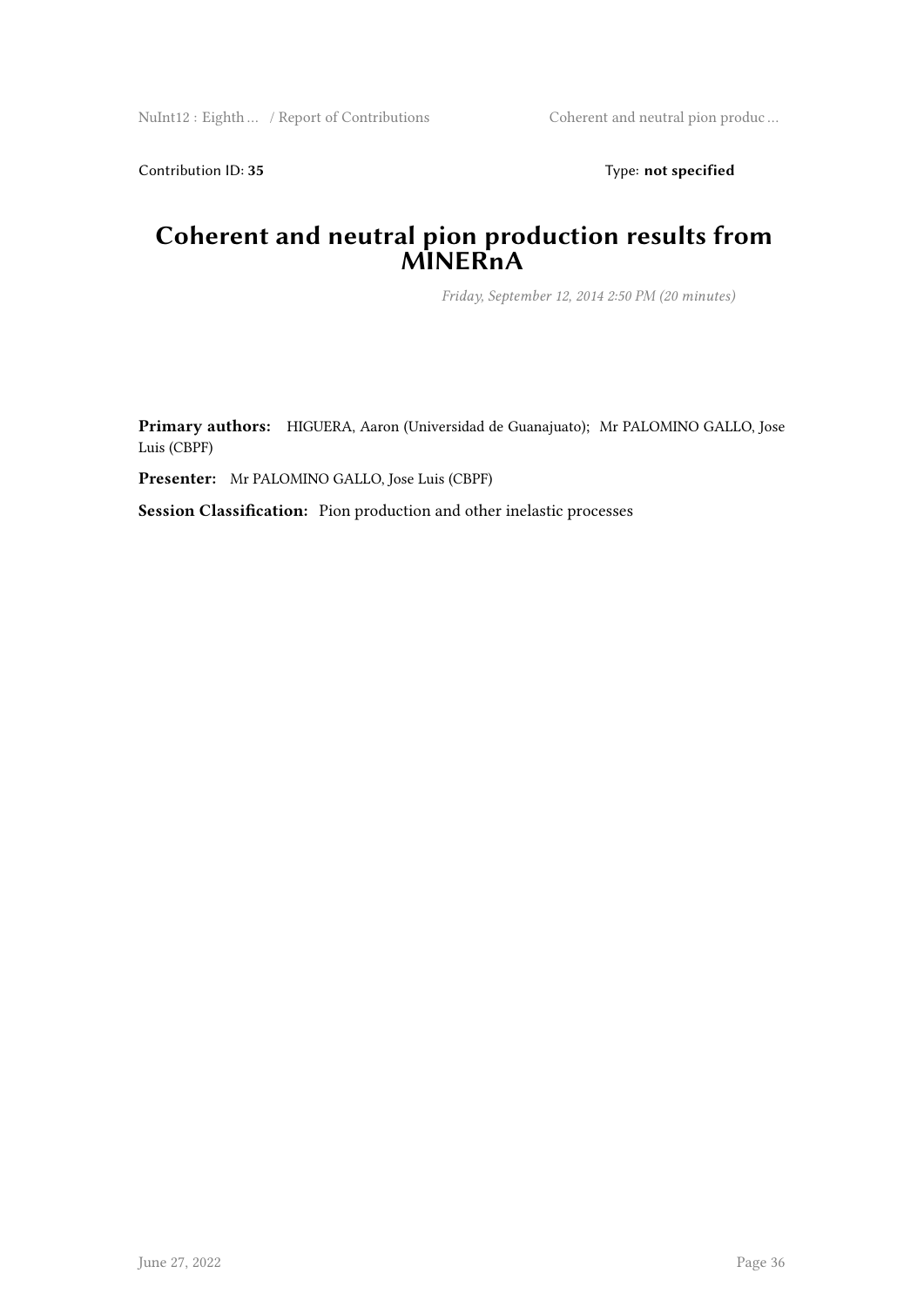NuInt12 : Eighth … / Report of Contributions Discussion

Contribution ID: 36 Type: **not specified** 

# **Discussion**

*Friday, September 12, 2014 3:10 PM (20 minutes)*

**Session Classification:** Pion production and other inelastic processes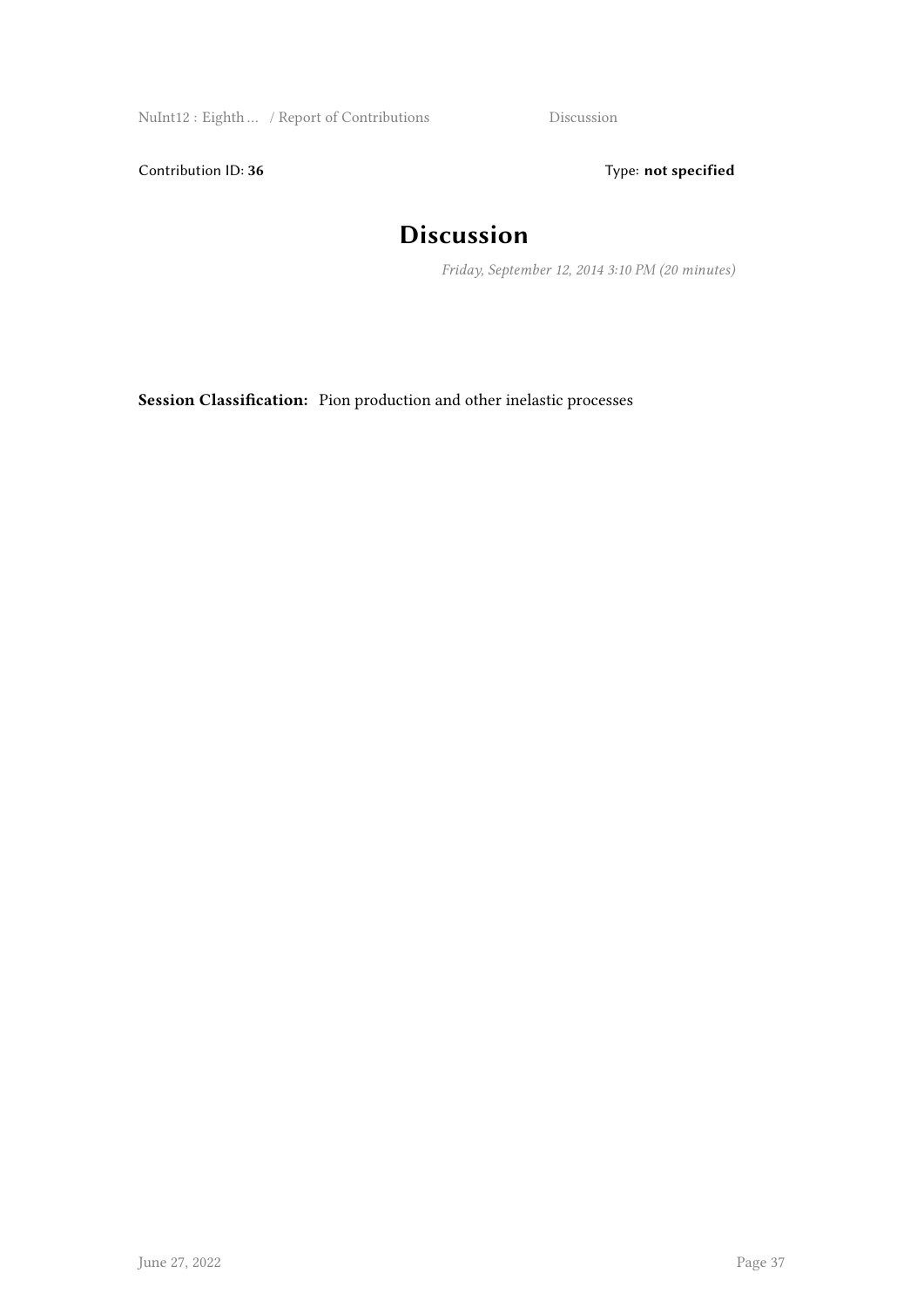Contribution ID: **37** Type: **Poster**

#### **How much does MSW contributes to the reactor neutrino anomaly?**

*Friday, September 12, 2014 6:00 PM (1h 30m)*

Reactor neutrino experiments have observed a 5% deficit of electron anti-neutrino flux, when compared to the one predicted from nuclear physics as a product of the reactor's fission chains. One aspect that might have been overlooked in the literature is the contribution from extreme nonadiabatic effects coming from "decompression" when leaving the high density nuclear fuel rods. This work explores a analytic solution for this effect and presents its contribution to the reactor neutrino deficit.

**Primary author:** Prof. VALDIVIESSO, Gustavo (Universidade Federal de Alfenas) **Presenter:** Prof. VALDIVIESSO, Gustavo (Universidade Federal de Alfenas) **Session Classification:** Happy hour with posters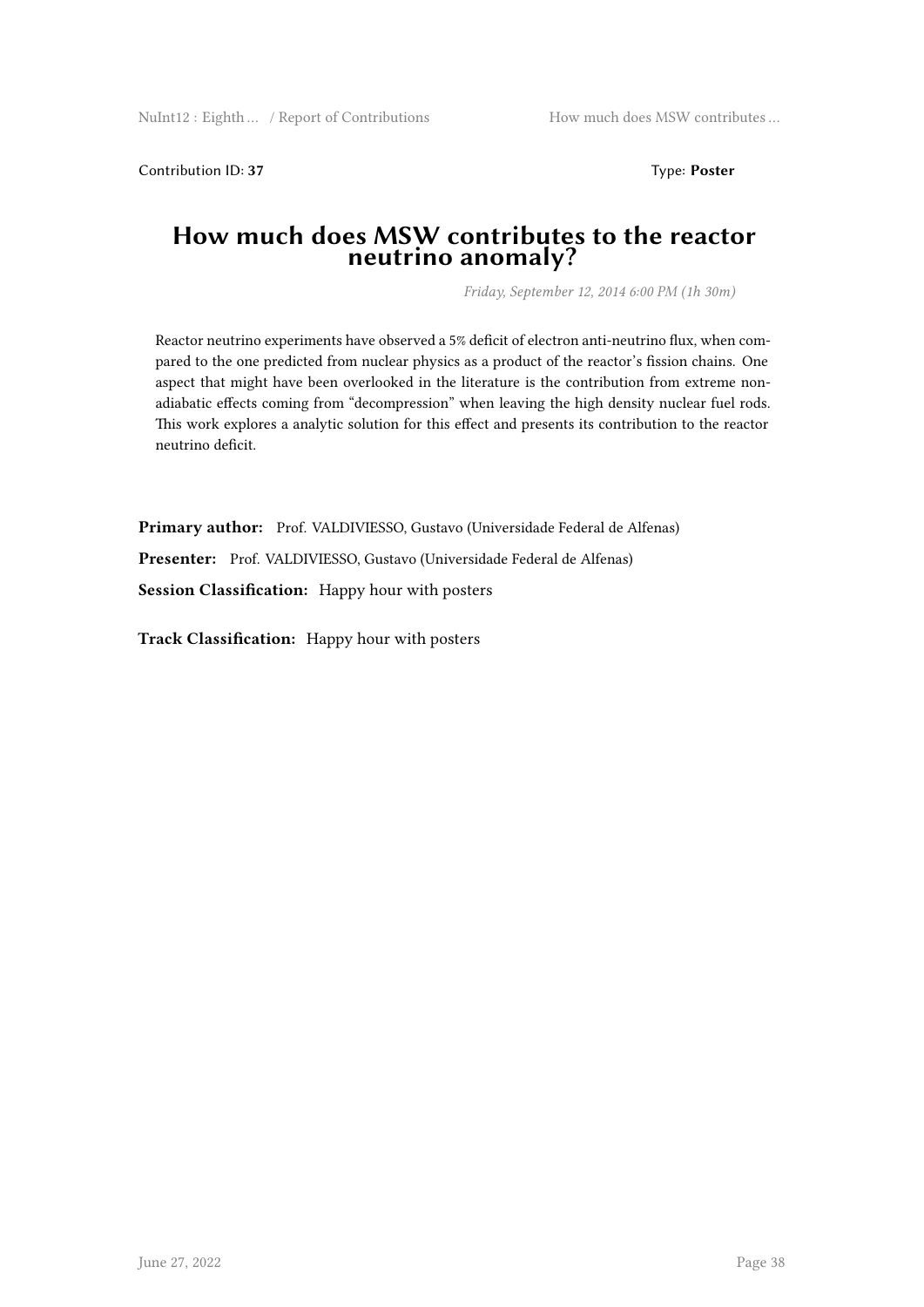Contribution ID: **38** Type: **Poster**

#### **Measurement of the muon background at the Angra Neutrino laboratory**

*Friday, September 12, 2014 6:00 PM (1h 30m)*

The Angra II nuclear reactor, which has the 4 GW of thermal power, is located in the Angra dos Reis nuclear power plant in the State of Rio de Janeiro in Brazil. The large fission rate of 10<sup>20</sup> per second produce about 5000 antineutrino interactions per day in a detector with only 1  $m<sup>3</sup>$  at the distance of 30 m from the reactor core. As the flux of antineutrinos is proportional to the thermal power delivered by the reactor, by measuring the interaction rate of antineutrinos in the detector, we expect to be able to monitor the thermal power generated by the reactor in quasi-real time as well as the time evolution of the composition of the nuclear fuel. However, in order to observe antineutrinos coming from the reactor, we have to veto muons, one of the most important background components. Moreover, energetic muons can produce neutrons through the process of spallation that can mimic the neutrons generated by the neutrino interaction, increasing the background. In this work we have performed the measurement of the muon flux at sea level as these data are very

important to estimate the background level in the antineutrino detector.

**Primary authors:** Mr ANJOS, João (CBPF); Mrs ABRAHÃO, Thamys (PUC-Rio/CBPF) **Presenter:** Mrs ABRAHÃO, Thamys (PUC-Rio/CBPF) **Session Classification:** Happy hour with posters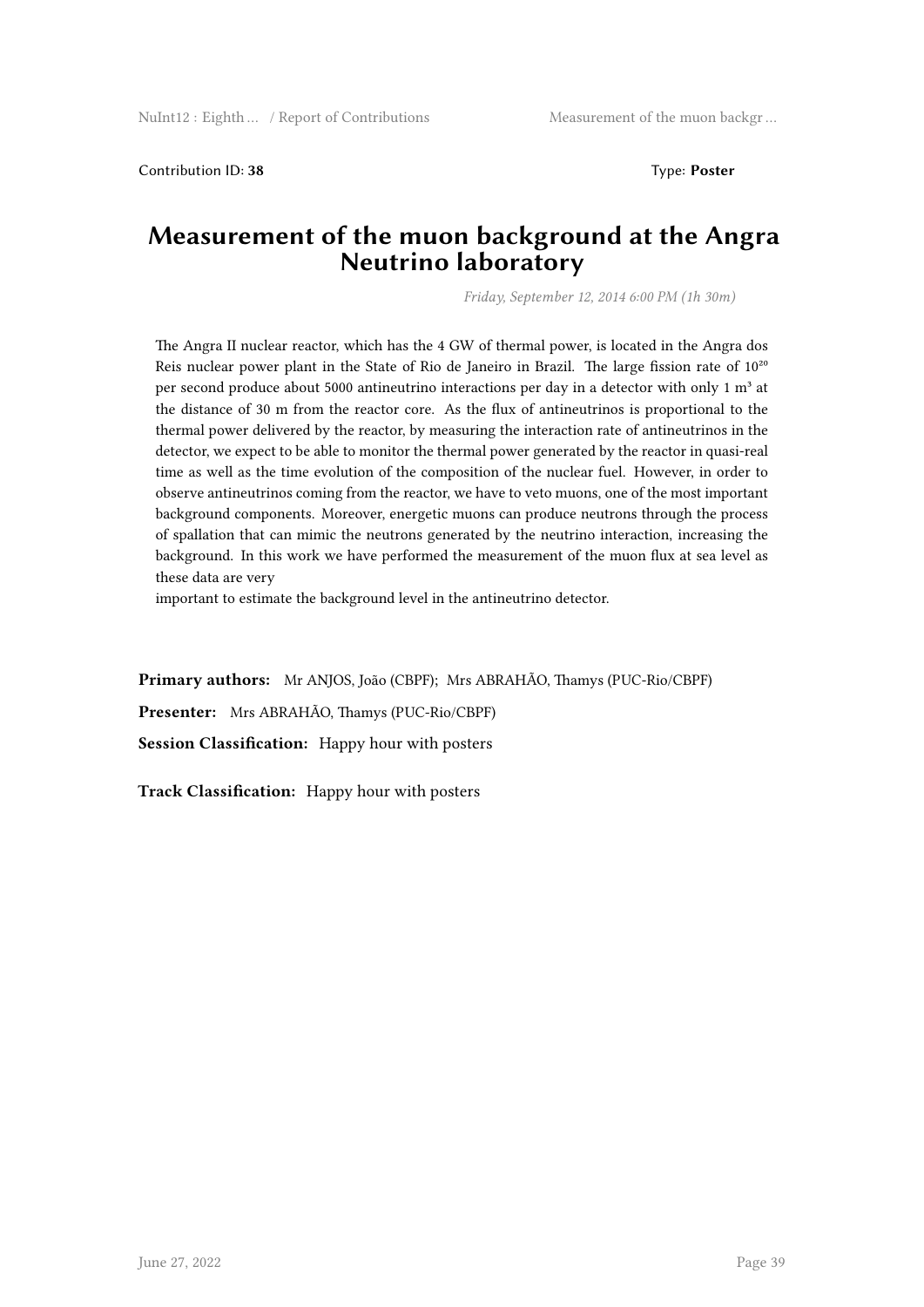Contribution ID: 39 Type: **Poster** 

## **A-dependence of weak nuclear structure functions**

*Friday, September 12, 2014 6:00 PM (1h 30m)*

We shall present the results for the ratio of weak nuclear structure functions  $\frac{F_2^A}{F_3^{proton}}$  and  $\frac{F_3^A}{F_3^{proton}}$ , where A is the different nuclear targets like  ${}^{2}_{1}D$ , CH,  $H_{2}O$ ,  ${}^{56}Fe$  and  ${}^{208}Pb$  which are being used in the ongoing Miner*ν*A experiment at Fermilab. We have studied these nuclear structure functions using relativistic nuclear spectral function which incorporate Fermi motion, nuclear binding, and nucleon correlations. We have also included the pion and rho meson cloud contributions calculated from a microscopic model for meson-nucleus self-energies. Shadowing and anti-shadowing effects have also been taken into account. The deuteron structure functions have been calculated using the same formulas as used for the weak nuclear structure functions, but performing the convolution with the deuteron wave function squared instead of the spectral function. For the numerical calculations, parton distribution functions for the nucleons have been taken from the parametrization of CTEQ Collaboration (CTEQ6.6) and we have performed the calculations at LO as well as at NLO.

The details of the model are given in Refs.

- 1.  $\nu(\bar{\nu})$ -208Pb deep inelastic scattering. H. Haider, I. Ruiz Simo and M. Sajjad Athar Phys. Rev. C 85 (2012) 055201.
- 2. Nuclear medium effects in  $\nu(\bar{\nu})$ -nucleus deep inelastic scattering. H. Haider, I. Ruiz Simo, M. Sajjad Athar and M. J. Vicente Vacas Phys. Rev. C 84 (2011) 054610

#### **Summary**

We find that the nuclear medium effects like Fermi motion and binding energy corrections are the same in *F*<sup>2</sup> and *F*<sup>3</sup> nuclear structure functions which have been incorporated by using the spectral function obtained for nuclear matter and implemented in nuclei using the

local-density approximation. The differences in our results for  $F_2$  and  $F_3$  are due to the meson cloud contributions in the *F*<sup>2</sup>

structure function whereas in the  $F_3$  structure function they are absent. We have observed that the effect of meson clouds are large at low and intermediate x.

Furthermore, the shadowing effects in  $F_2$  and  $F_3$  structure functions are different.

Thus it is not appropriate to take the same correction factor for the  $F_2$  and the  $F_3$  nuclear structure functions.

The ratios of structure functions for different nuclei are not the same. This study may be useful in understanding the medium effects in the nuclear structure functions when the results from

*MinervA* would come up. Also this study is important in the incorporation of medium correction for the deep inelastic scattering presently considered in the Neutrino Monte Carlo event generators.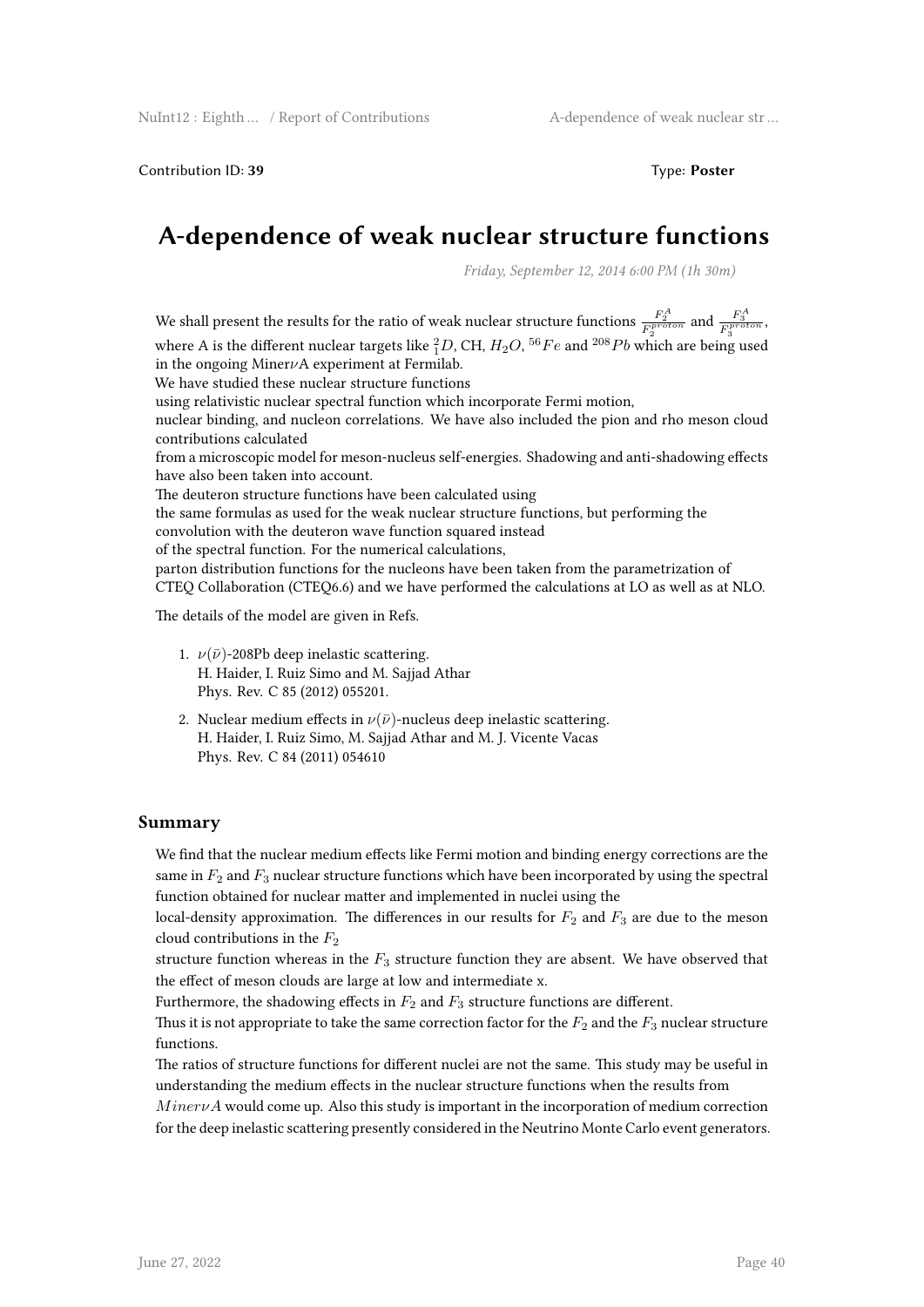**Primary author:** Ms HAIDER, Huma (Aligarh Muslim University)

**Co-authors:** Dr RUIZ SIMO, I. (Departamento de F\'isica At\'omica Molecular y Nuclear, Universidad de Granada, E-18071 Granada, Spain); Prof. ATHAR, M.Sajjad (Aligarh Muslim University)

**Presenters:** Ms HAIDER, Huma (Aligarh Muslim University); Prof. ATHAR, M.Sajjad (Aligarh Muslim University)

**Session Classification:** Happy hour with posters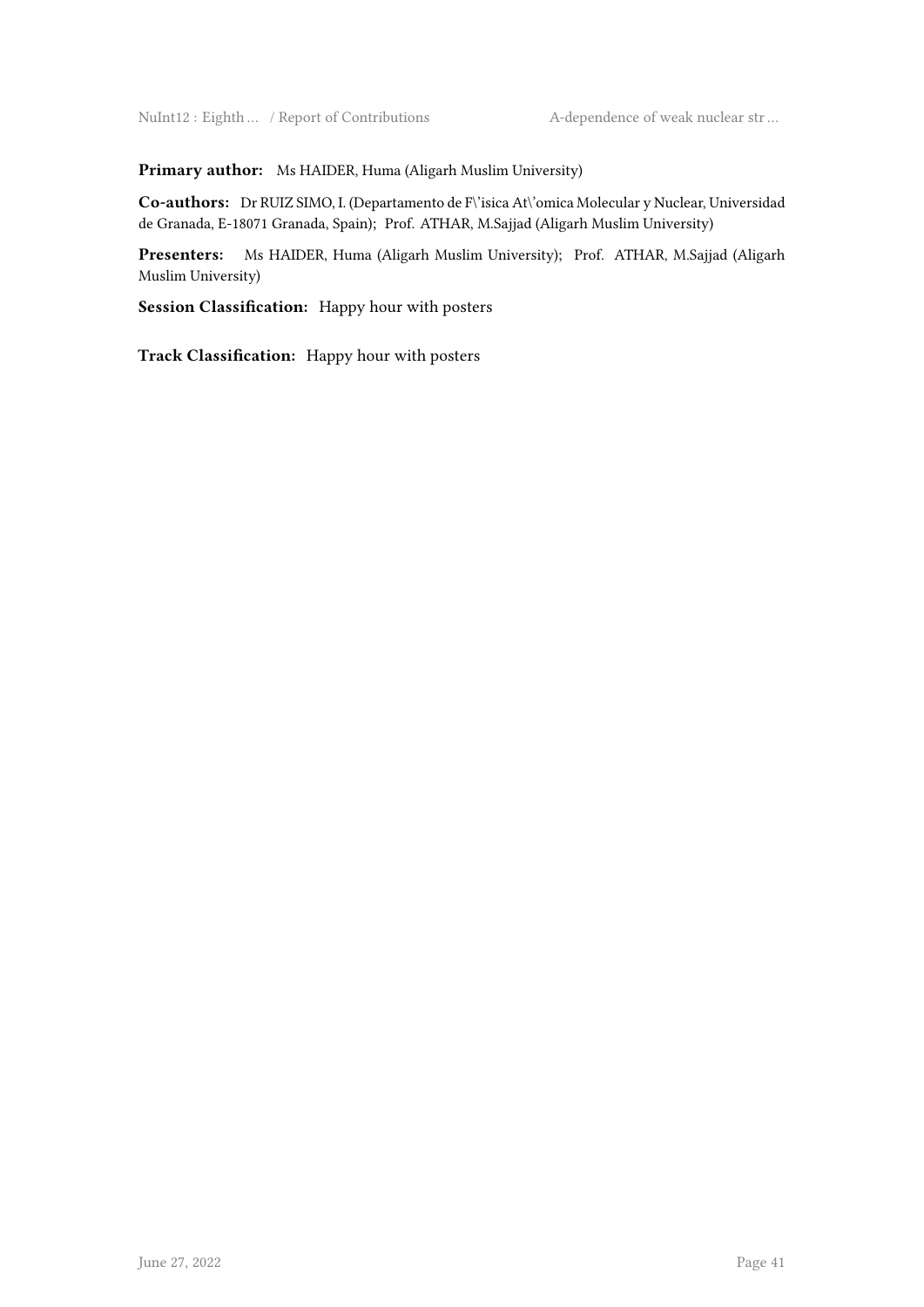Determination of  $sin^2\theta_W$  using ...

Contribution ID: **40** Type: **Poster**

## Determination of  $sin^2\theta_W$  using  $\nu(\bar{\nu})$ -Nucleus **scattering**

*Friday, September 12, 2014 6:00 PM (1h 30m)*

We shall present the results of our study of non-isoscalarity corrections and nuclear medium effects in the extraction of  $sin^2\theta_W$  using Paschos-Wolfenstein(PW) relation.

PW relation for an isoscalar nuclear target is defined as

\begin{eqnarray} \label{ratio\_cross}

R\_{PW}=\frac{\sigma(\nu\_\mu~A \rightarrow \nu\_\mu~X)~-~\sigma(\bar\nu\_\mu~A \rightarrow \bar\nu\_\mu~X)}{\sigma(\nu  $\rightarrow \mu^*-X$  =-\sigma(\bar\nu \mu~A \rightarrow \mu^+~X)}=\frac{1}{2}~-~\sin^2 \theta W \end{eqnarray}

where  $\sigma(\nu_{\mu}(\bar{\nu}_{\mu}) A \rightarrow \nu_{\mu}(\bar{\nu}_{\mu}) X$  is the neutral current induced neutrino(antineutrino) cross section,  $\sigma(\nu_{\mu}(\bar{\nu}_{\mu}) A \to \mu^{-}(\mu^{+}) X)$  is the charged current induced neutrino(antineutrino) cross section

for a Z=N nuclear target A, and  $\theta_W$  is the Weinberg angle. The above relation is valid for the total as well as differential cross sections.

The differential cross section is expressed in terms of nuclear structure functions. We have studied nuclear medium effects in the structure functions  $F_2^A(x,Q^2)$  and  $F_3^A(x,Q^2)$ 

by taking into account Fermi motion, nuclear binding, shadowing and antishadowing corrections and pion and rho meson cloud contribution.

Calculations have been performed in a local density approximations using relativistic nuclear spectral functions which include nucleon correlation.

These structure functions are calculated with target mass correction (TMC) and CTEQ6.6 parton distribution functions (PDFs) at the Leading-Order (LO).

#### **Summary**

NuTeV Collabn. has obtained  $sin^2\theta_W$  using iron nuclear target and found  $sin^2\theta_W$  to be  $0.2277 \pm$ 0*.*0004, which is

3 standard deviations above the global fit of  $sin^2\theta_W = 0.2227 \pm 0.0004$  and this is known as NuTeV anomaly. PW relation is valid for an isoscalar target while iron is a nonisoscalar target(N=30,Z=26), therefore, nonisoscalar corrections are required. Furthermore, nuclear dynamics may also play an important role in the case of neutrino nucleus scattering. Various corrections made by the NuTeV Collaboration has been discussed in literature, but still the reported deviation could not be accounted for.

We shall present the result for  $sin^2\theta_W$  vs y, at some values of x for (anti)neutrino energy of 80 GeV, for an isoscalar target like carbon as well as nonisoscalar nuclear target like iron.

To see the effect of nonisoscalarity in iron target we use a modified PW relation:

\begin{eqnarray}

 $R_{PW}=\frac{1}{2}-\sin^{2}\theta_W + \delta R^{NI}$ 

\end{eqnarray}

where  $\delta R^{NI}$  is the correction factor due to nonisoscalarity. We find that there is a nonisoscalarity dependence on the determination of  $sin^2\theta_W$  in the different regions of **x** and **y**.

We shall also present the results for  $sin^2\theta_W$  vs y due to nuclear medium corrections. We shall discuss these results in detail in the workshop.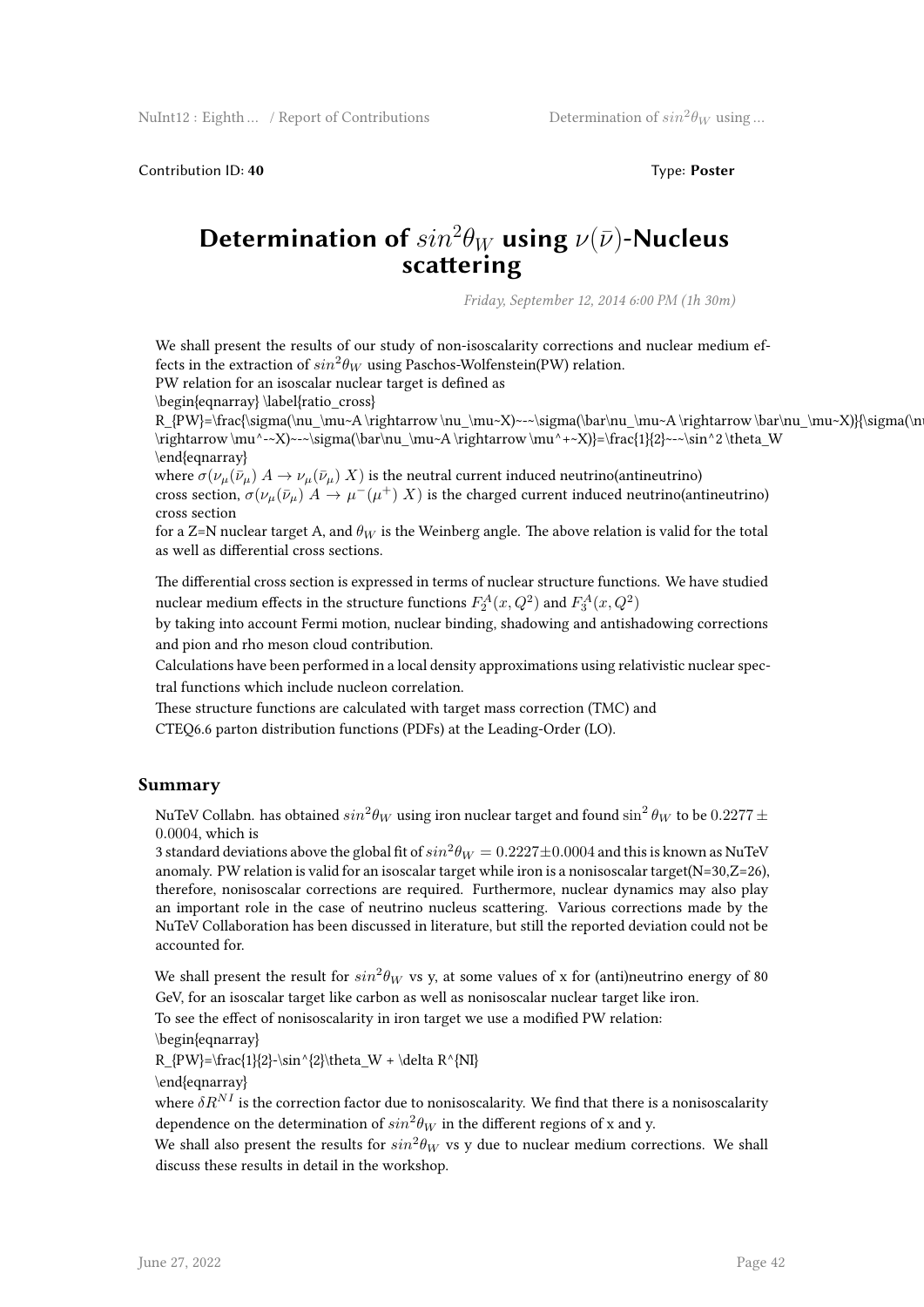**Primary author:** Ms HAIDER, Huma (Department of Physics, Aligarh Muslim University, India)

**Co-authors:** Dr RUIZ SIMO, I. (Departamento de F\'isica At\'omica Molecular y Nuclear, Universidad de Granada, E-18071 Granada, Spain); Prof. ATHAR, M.Sajjad (Department of Physics, Aligarh Muslim University, India)

**Presenters:** Ms HAIDER, Huma (Department of Physics, Aligarh Muslim University, India); Prof. ATHAR, M.Sajjad (Department of Physics, Aligarh Muslim University, India)

**Session Classification:** Happy hour with posters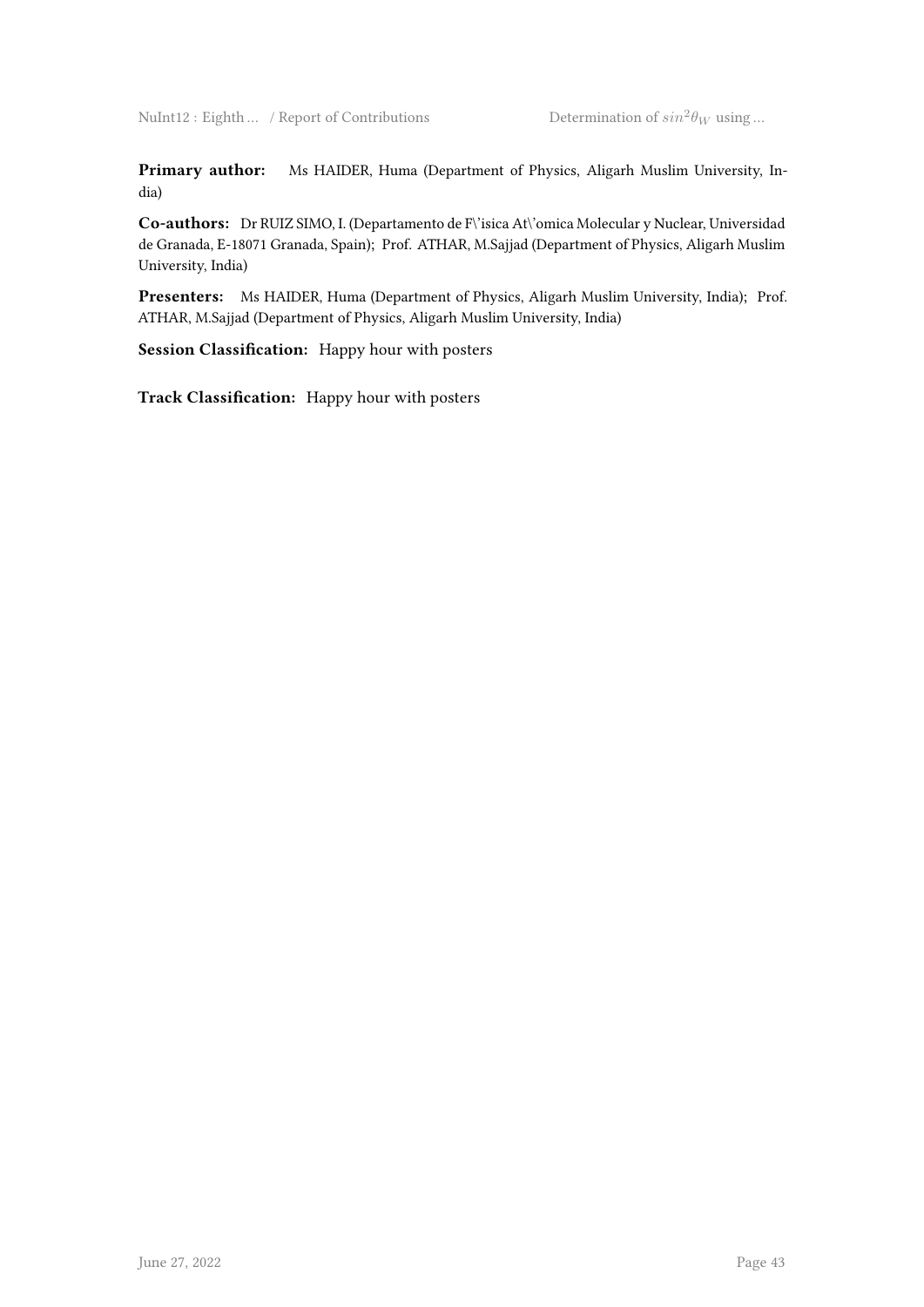Contribution ID: **41** Type: **Poster**

### **Weak interaction induced** *η***-production off the nucleon**

*Friday, September 12, 2014 6:00 PM (1h 30m)*

*η* production off the nucleon induced by (anti)neutrinos is studied at

the low and intermediate energies for the ongoing and future neutrino oscillation experiments.

The non-resonant terms are calculated using a microscopical model based on the SU(3) chiral Lagrangians.

We consider  $S_{11}(1535)$  and  $S_{11}(1650)$  resonances. The vector part of the N- $S_{11}$  transition form factor has been obtained from the helicity amplitudes

using MAID(2007) data, dipole form is taken for the axial form factor and the PCAC relation is used for the pseudoscalar form factor.

#### **Summary**

Most of the neutrino experiments are using (anti)neutrino beam of a few GeV, to which neutrino oscillation parameters are sensitive.

In the few GeV energy region the contribution to the cross section comes from the quasielastic, inelastic as well as the deep inelastic processes.

Inelastic channel includes, one or multi pion production, kaon production, *η* production, associated production of particles and so on. It has been realised that the Monte Carlo generators which were being used for predicting the neutrino event rates should be revisited and updated by the new calculations.

We shall present the results for the differential and total cross sections for the (anti)neutrino induced *η*-production off the nucleon.

**Primary author:** Mr RAFI ALAM, M (aligarh muslim university, aligarh, india)

**Co-authors:** Dr ALVAREZ-RUSO, Luis (Instituto de Física Corpuscular (IFIC), Centro Mixto Universidad de Valencia ‐ CSIC, E‐46071 Valencia, Spain); Prof. VICENTE VACAS, M J (Instituto de Física Corpuscular (IFIC), Centro Mixto Universidad de Valencia ‐ CSIC, E‐46071 Valencia, Spain); Prof. ATHAR, M Sajjad (aligarh muslim university, aligarh, india)

**Presenters:** Dr ALVAREZ-RUSO, Luis (Instituto de Física Corpuscular (IFIC), Centro Mixto Universidad de Valencia ‐ CSIC, E‐46071 Valencia, Spain); Mr RAFI ALAM, M (aligarh muslim university, aligarh, india); Prof. ATHAR, M Sajjad (aligarh muslim university, aligarh, india)

**Session Classification:** Happy hour with posters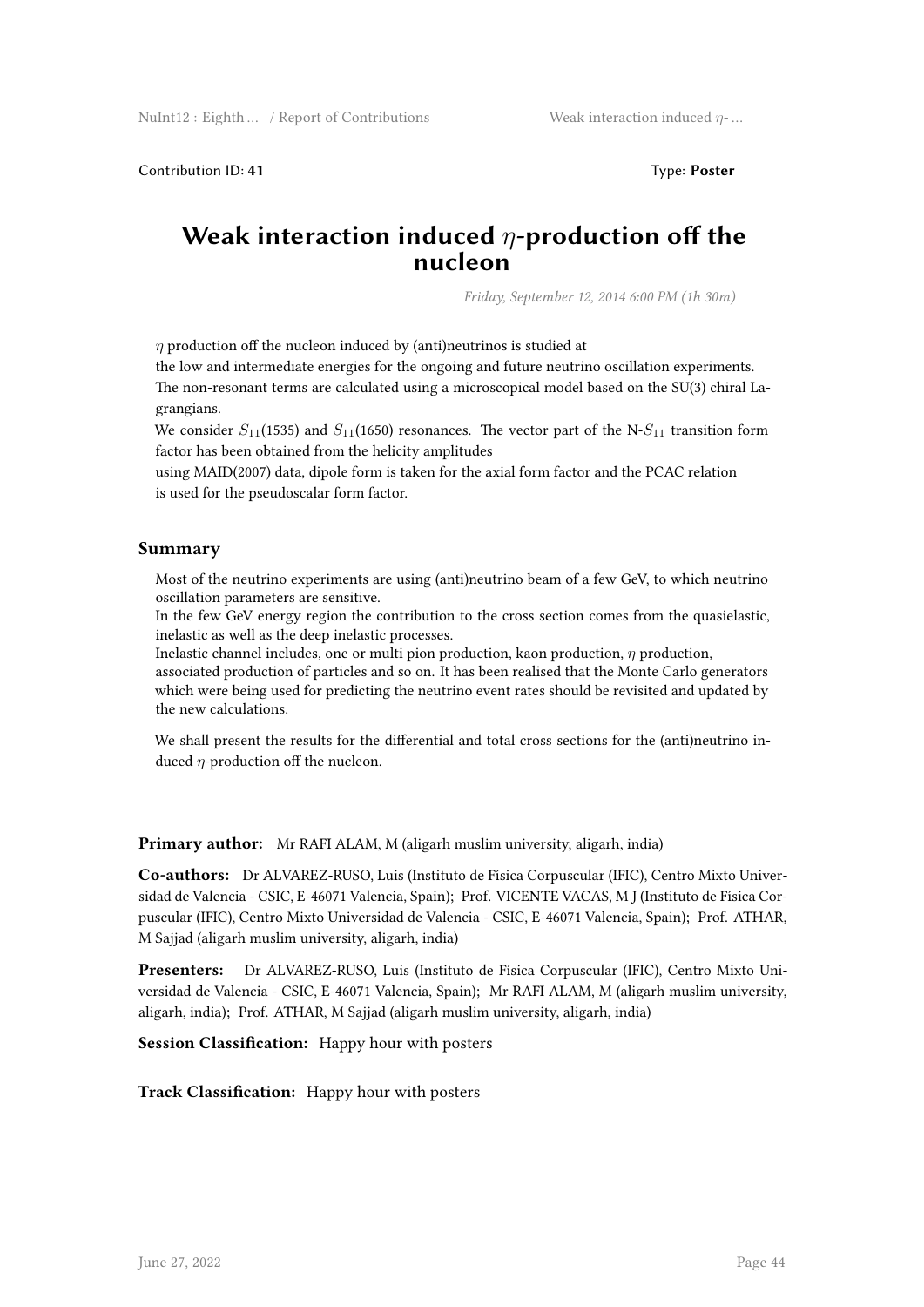Contribution ID: **42** Type: **Poster**

## **RCNP E398 experiment C,O(p,p') to measure \gamma ray branching ratio (E>5MeV) from the giant resonances of carbon and oxygen in relation to the \gamma ray production in C,O(\nu,\nu').**

*Friday, September 12, 2014 6:00 PM (1h 30m)*

We plan to measure the branching ratios of  $\gamma$ -ray emission (E\_\gamma >5 MeV) from giant resonance of  $\triangle$ 16O and  $\triangle$ 12C, as the functions of excitation energy (E\_x).

This measurement will provide the fundamental and important information not only for the \gammaray production from primary neutral-current neutrino-oxygen (-carbon) interactions but also for that from the secondary hadronic (neutron-oxygen and -carbon) interactions. The understanding of the \gamma-ray production will introduce a new neutrino detection method to Supernova neutrino physics and Neutrino oscillation physics.

In the second stage, we would like to perform  $O(C(He, t)$  (T=1) experiment at 0 degrees to continue the systematic study of spin-isospin response through the measurement of the \gamma-ray production with oxygen and carbon nuclei.

Ref.

[1] T.Mori, M.Sakuda, A.Tamii, H.Toki, M.Nakahata, and K.Ueno, Study of \gamma-ray production from neutral-current neutrino-Oxygen interaction and the detection of the neutrino from Supernova explosion, AIP Conf. Proc.1269, 418-420, 2010. [2] A.Ankowski,O.Benhar,T.Mori,R.Yamaguchi,and M.Sakuda, Analysis of \gamma-ray production in neutral-current neutrino-oxygen quasi-elastic interactions above 200 MeV, Phys.Rev.Lett.108,052505(2012).

#### **Primary author:** Mr OU, Iwa (Okayama University)

**Co-authors:** Prof. SAKUDA, Makoto (Okayama University); Mr MORI, Takaaki (Okayama University); Dr YANO, Takatomi (Okayama University)

**Presenter:** Mr OU, Iwa (Okayama University)

**Session Classification:** Happy hour with posters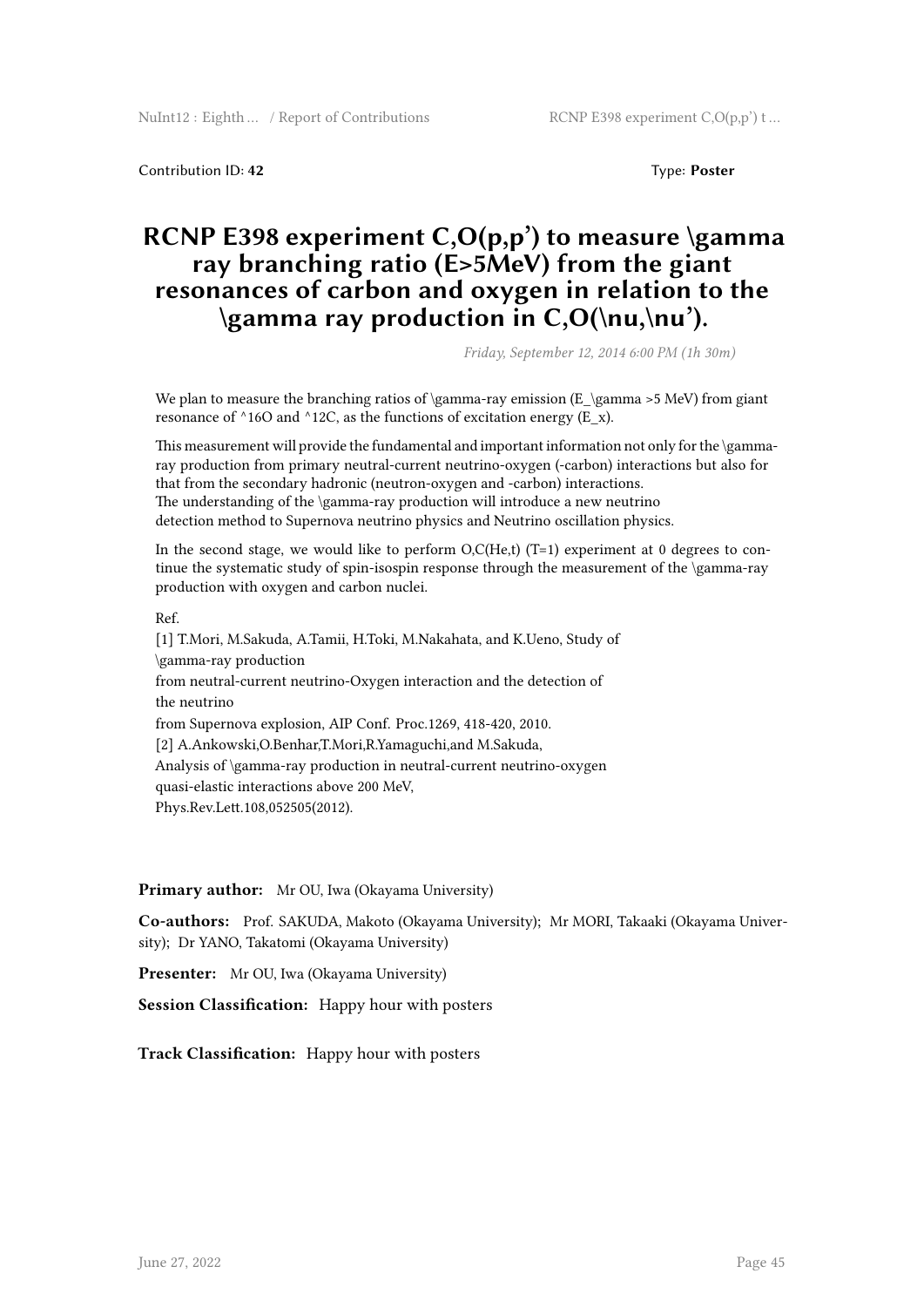Contribution ID: **43** Type: **Poster**

### **Measurements of pion production in eA with the CLAS detector**

*Friday, September 12, 2014 6:00 PM (1h 30m)*

Preliminary results on semi-inclusive charged pion production in eA collisions at Ebeam=5 GeV/c2 are presented. These data are thought to be useful for tuning the hadronic production models used in extracting results from current and next-generation neutrino oscillation experiments.

The data were collected using the CLAS detector, which is a multipurpose,

large acceptance, magnetic spectrometer located in Hall B at the Thomas

Jefferson National Accelerator Facility. Distributions (integrated and differential) in W, Q2, pion momentum , and pion angle are shown for data produced using

Deuterium, carbon, and iron targets, including radiative corrections. Preliminary comparisons with data simulated using the GENIE generator

are made.

#### **Summary**

Preliminary results on semi-inclusive charged pion production in eA on deuterium, carbon, and iron are shown and compared to the MC prediction of GENIE.

**Primary authors:** Mr LEE, Hyupwoo (University of Rochester); Prof. MANLY, Steven (University of Rochester)

Presenter: Prof. MANLY, Steven (University of Rochester)

**Session Classification:** Happy hour with posters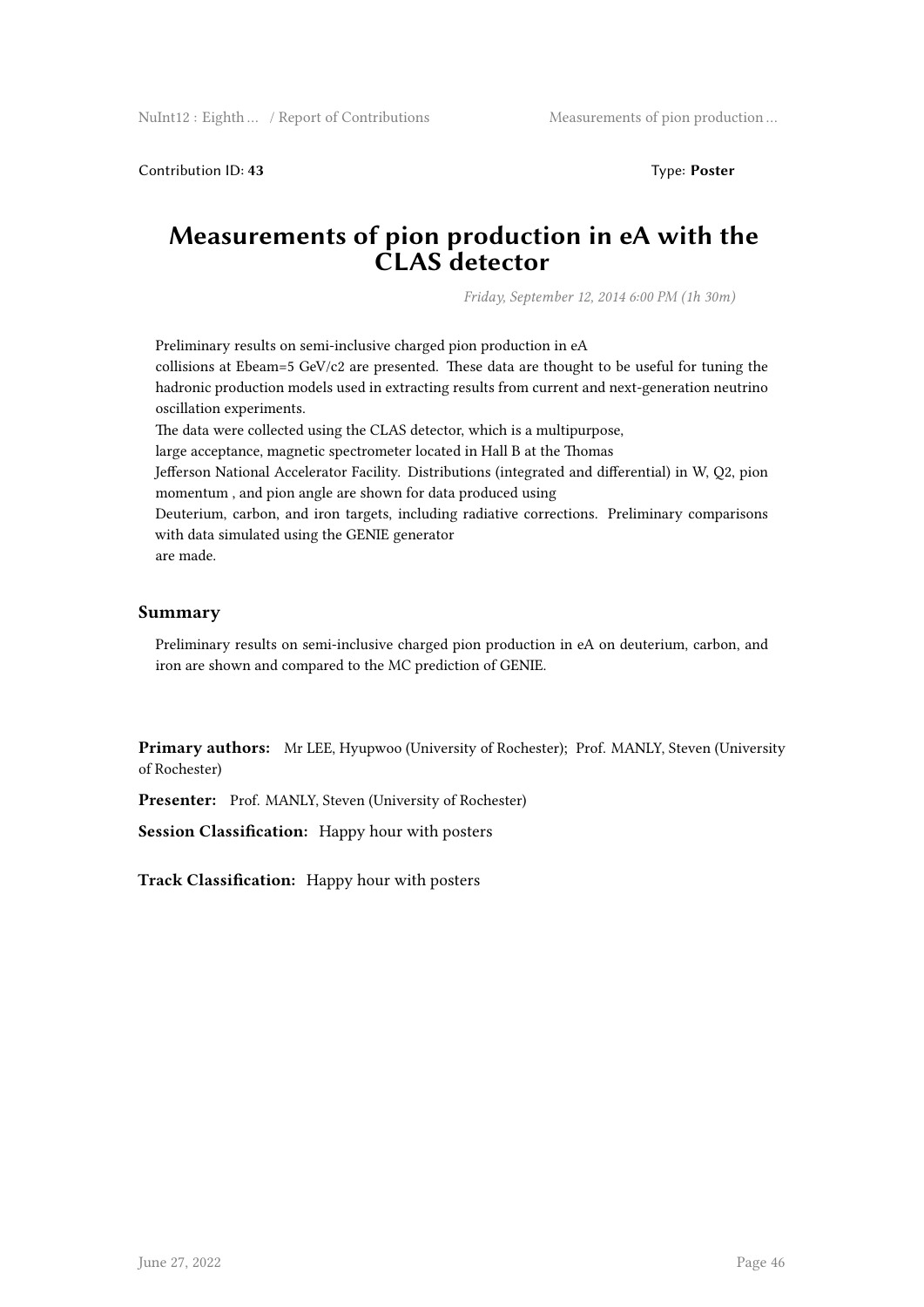Contribution ID: **44** Type: **Poster**

#### **2p2h effects on the weak pion production cross section**

*Friday, September 12, 2014 6:00 PM (1h 30m)*

The one pion production process  $vA \rightarrow A'l\pi N$  results to be an important background to the quasielactic  $vA \rightarrow A'lN$  process used as signal in neutrino oscillation experiments, at the moment of constrain fake events. When only 1p1h final states are considered, the calculated cross section is rough 50% below the experimental data. In this contribution we analyze the effect of adding 2p2h final states.

#### **Summary**

The vA  $\rightarrow$ A'lπN cross section is calculated including in the elementary amplitude the ∆(1232 MeV) resonance and nucleon pole, cross and meson exchange nonresonant contributions. Nuclear effects are introduced in the Relativistic Hartree Approximation of QHDI, while pion final state interactions are accounted using the eikonal approach. Both, 1p1h and 2p2h configurations in the final state are considered.

**Primary author:** Prof. MARIANO, Alejandro (Departamento de Física, Universidad Nacional de La plata, Argentina)

**Presenter:** Prof. MARIANO, Alejandro (Departamento de Física, Universidad Nacional de La plata, Argentina)

**Session Classification:** Happy hour with posters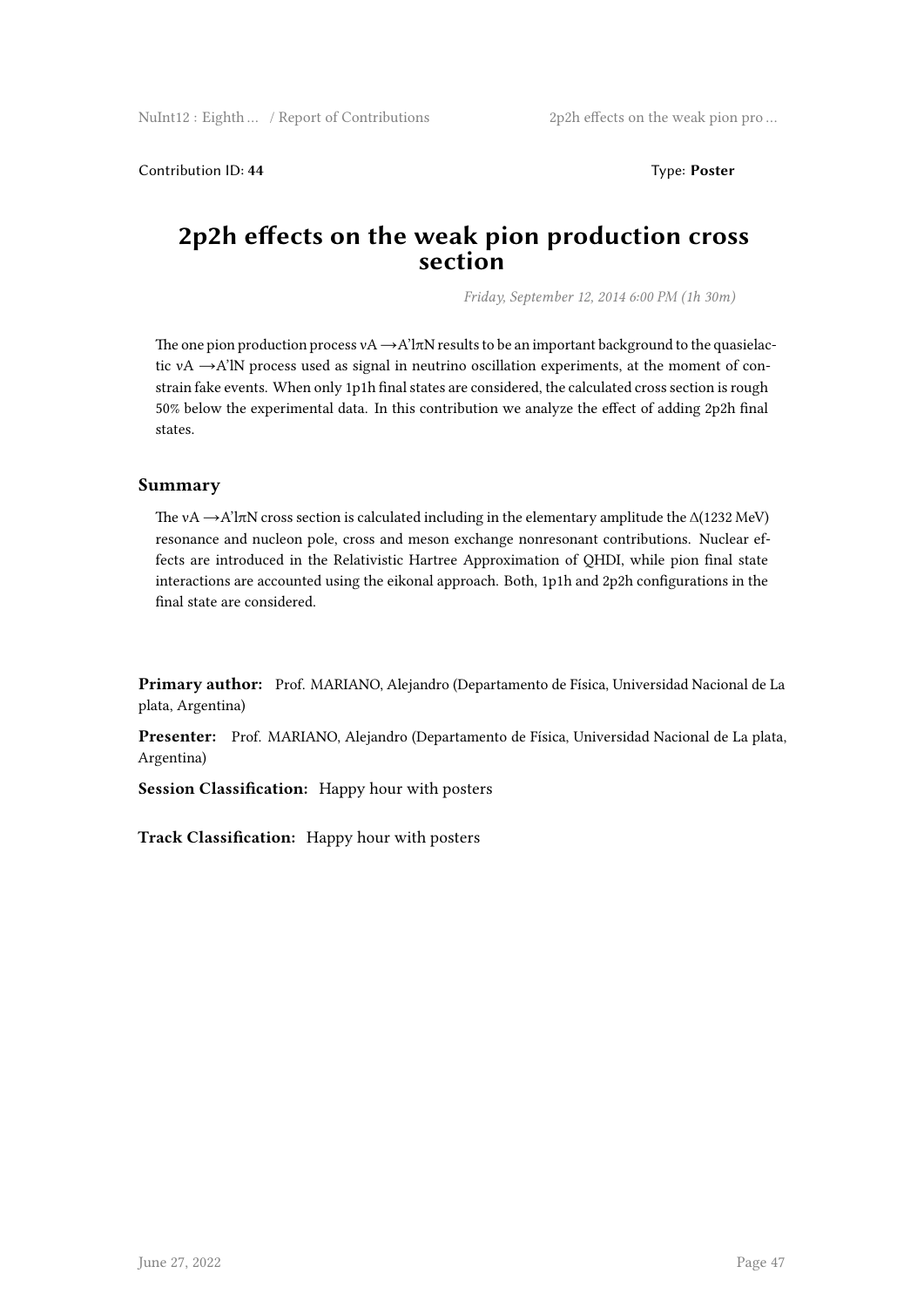Contribution ID: **45** Type: **Poster**

#### **Toward Construction of the Unified Lepton-Nucleus Interaction Model from a Few Hundred MeV to GeV Region**

*Friday, September 12, 2014 6:00 PM (1h 30m)*

An accurate understanding of the neutrino nucleus reactions is of great importance owing to the increasing precision of the neutrino oscillation experiments. The purpose of our study is to develop a reaction model for the lepton nucleus reaction from a few hundred MeV to a few GeV. We report on our analysis of the lepton nucleus reaction with the updated resonance model and the nuclear PDF in the DIS region.

**Primary author:** Dr NAKAMURA, Satoshi (Yukawa Institute, Kyoto University)

**Co-authors:** Dr KAMANO, Hiroyuki (RCNP, Osaka University); Prof. SAITO, Koichi (Tokyo University of Science); Prof. SAKUDA, Makoto (Okayama University); Dr HIRAI, Masanori (Tokyo University of Science); Prof. KUMANO, Shunzo (KEK); Prof. SATO, Toru (Osaka University); Prof. HAYATO, Yoshinari (ICRR, Tokyo University)

**Presenter:** Dr NAKAMURA, Satoshi (Yukawa Institute, Kyoto University)

**Session Classification:** Happy hour with posters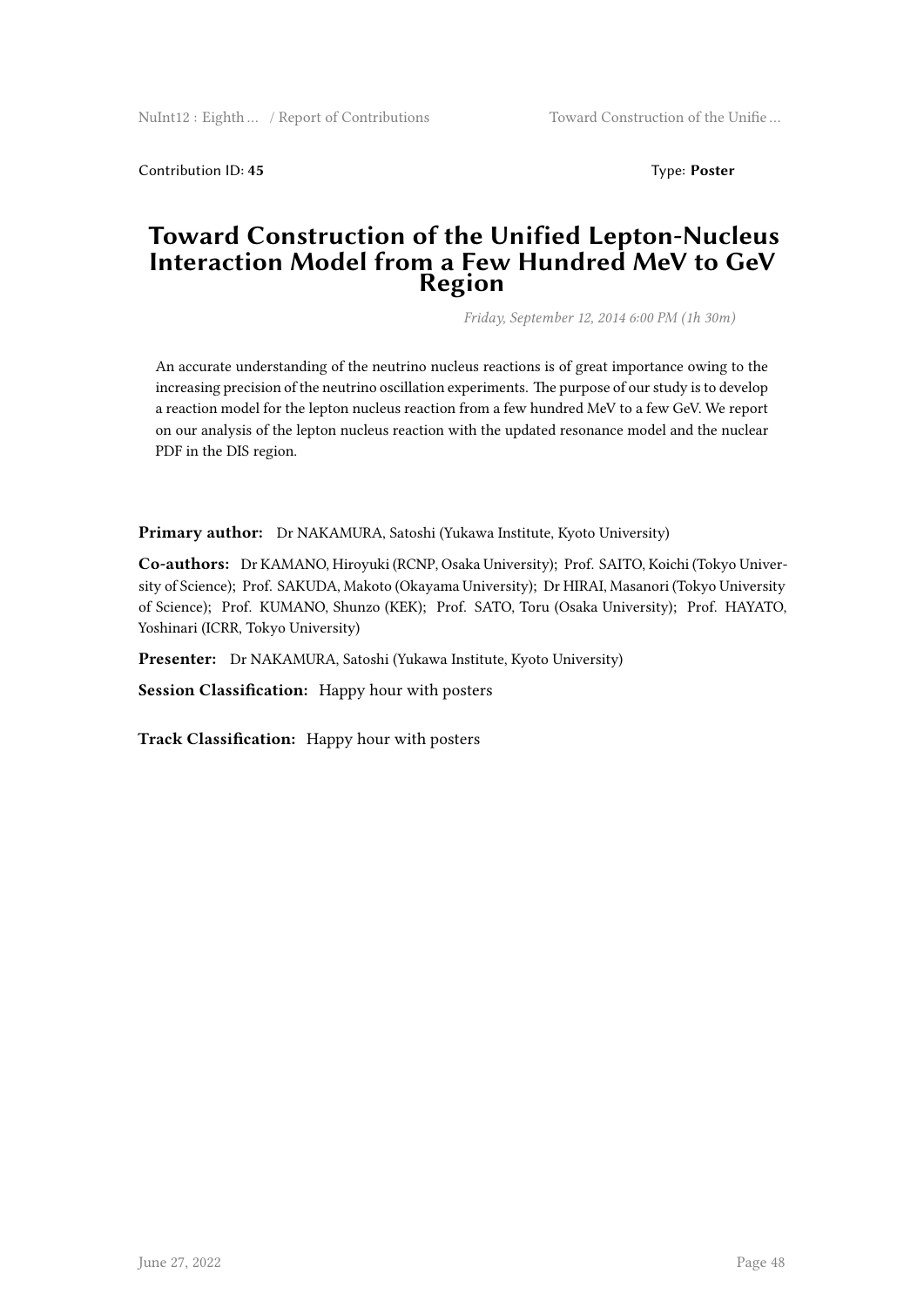Contribution ID: 46 Type: Poster

# **Understanding the NuMI Flux for MINERvA**

*Friday, September 12, 2014 6:00 PM (1h 30m)*

The Neutrinos at the Main Injector (NuMI) beamline delivers intense neutrino and anti-neutrino beams in an energy range of 2-20 GeV. Understanding these fluxes is crucial for measuring absolute cross sections in MINERvA. Three techniques for constraining these fluxes are being considered in MINERvA: in situ neutrino event rate measurements, external hadron production data and in situ muon flux measurements. This poster will present these three strategies and the status of each one.

**Primary author:** Dr HARRIS, Deborah (Fermilab) **Presenter:** Dr HARRIS, Deborah (Fermilab) **Session Classification:** Happy hour with posters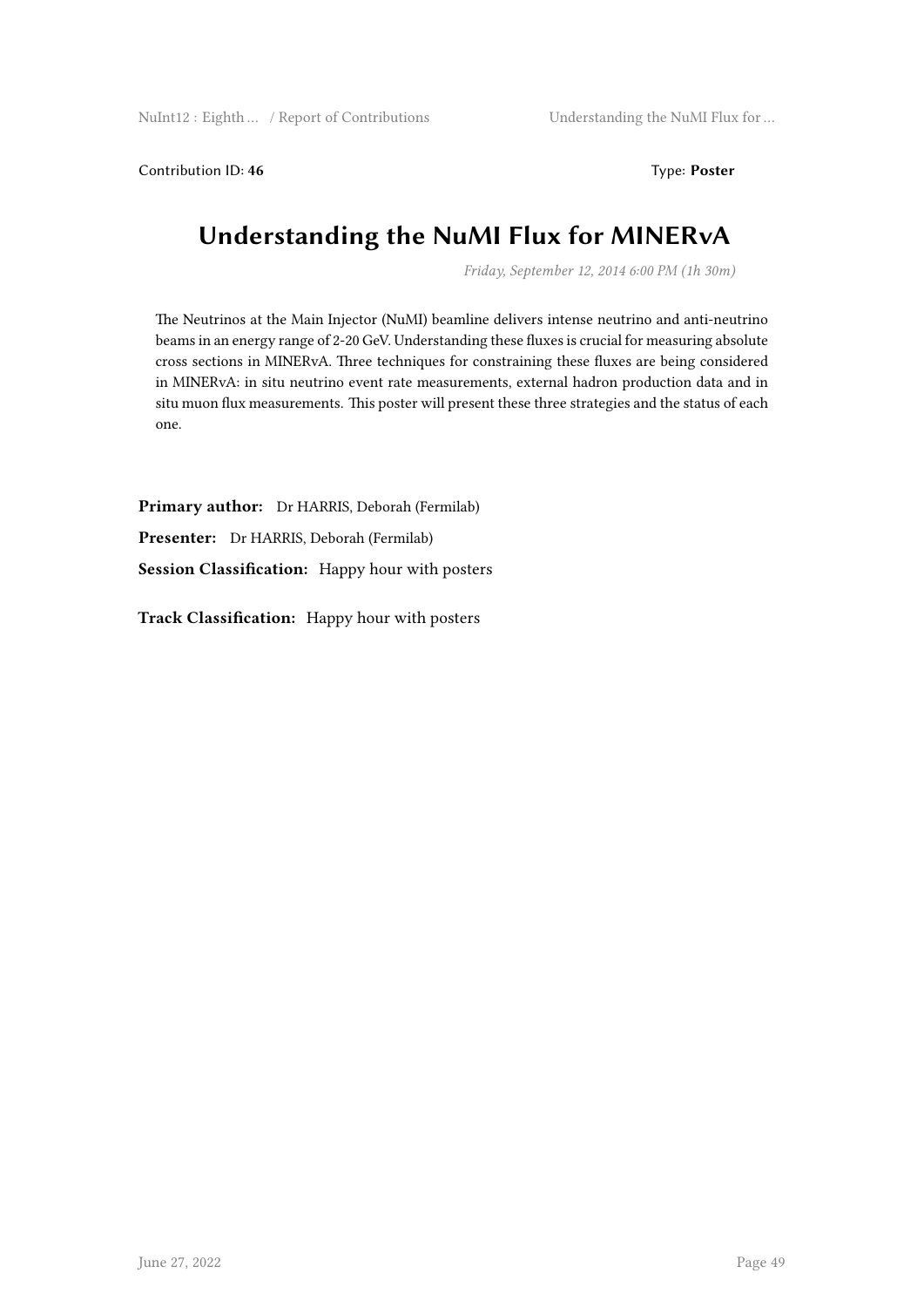Contribution ID: **47** Type: **Poster**

### **Study of Quasi-elastic interactions using the NOvA Near Detector Prototype**

*Friday, September 12, 2014 6:00 PM (1h 30m)*

NOvA is a 14 KTon long-baseline neutrino oscillation experiment currently being installed in the NUMI off-axis neutrino beam produced at Fermilab. A 222 Ton prototype NOvA detector (NDOS) was built and operated in the neutrino beam for over a year to understand the the response of the detector and its construction. Muon neutrino interaction data collected in this test are being analyzed to identify quasi-elastic charge-current interactions and measure the behavior of the Quasi-elastic muon neutrino cross section. The status of these quasi-elastic studies in NDOS will be shown.

**Primary author:** BETANCOURT, Minerba (University of Minnesota)

**Presenter:** BETANCOURT, Minerba (University of Minnesota)

**Session Classification:** Happy hour with posters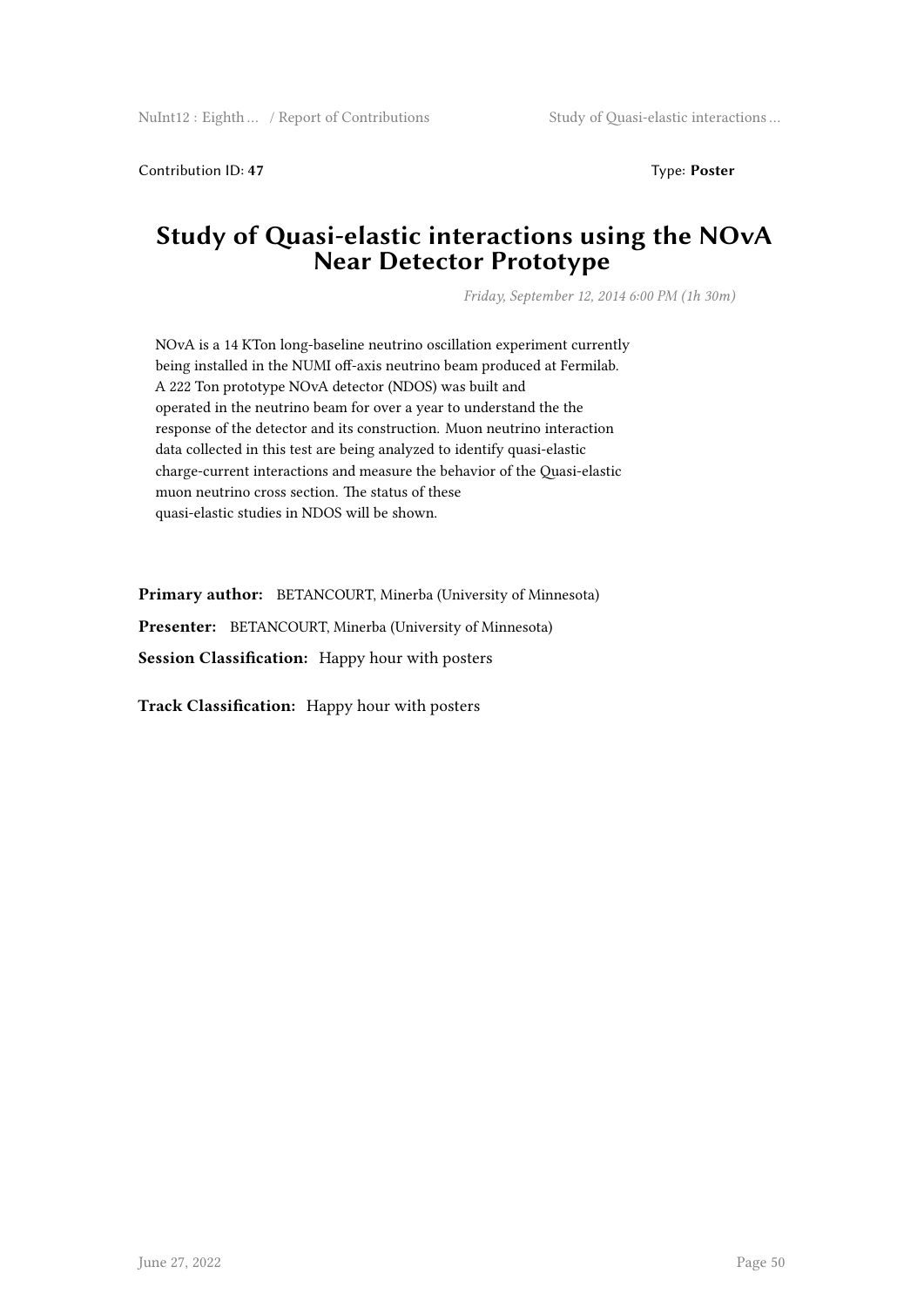Contribution ID: **48** Type: **Poster**

### **Charged Current Neutral Pion Production at MINERvA**

*Friday, September 12, 2014 6:00 PM (1h 30m)*

MINERvA is a neutrino experiment located at Fermilab. The main goal of the experiment is to study neutrino interactions using different targets and to measure differential neutrino cross sections. In this poster we concentrate on Charged Current Neutral Pion Production at the MINERvA experiment where the signal is defined as a muon, nucleon and neutral pion in the final state. The reconstructed neutral pion invariant mass and a comparison between data and Monte Carlo is shown.

**Primary author:** Mr MAGGI, Giuliano (Universidad Santa María) **Presenter:** Mr MAGGI, Giuliano (Universidad Santa María) **Session Classification:** Happy hour with posters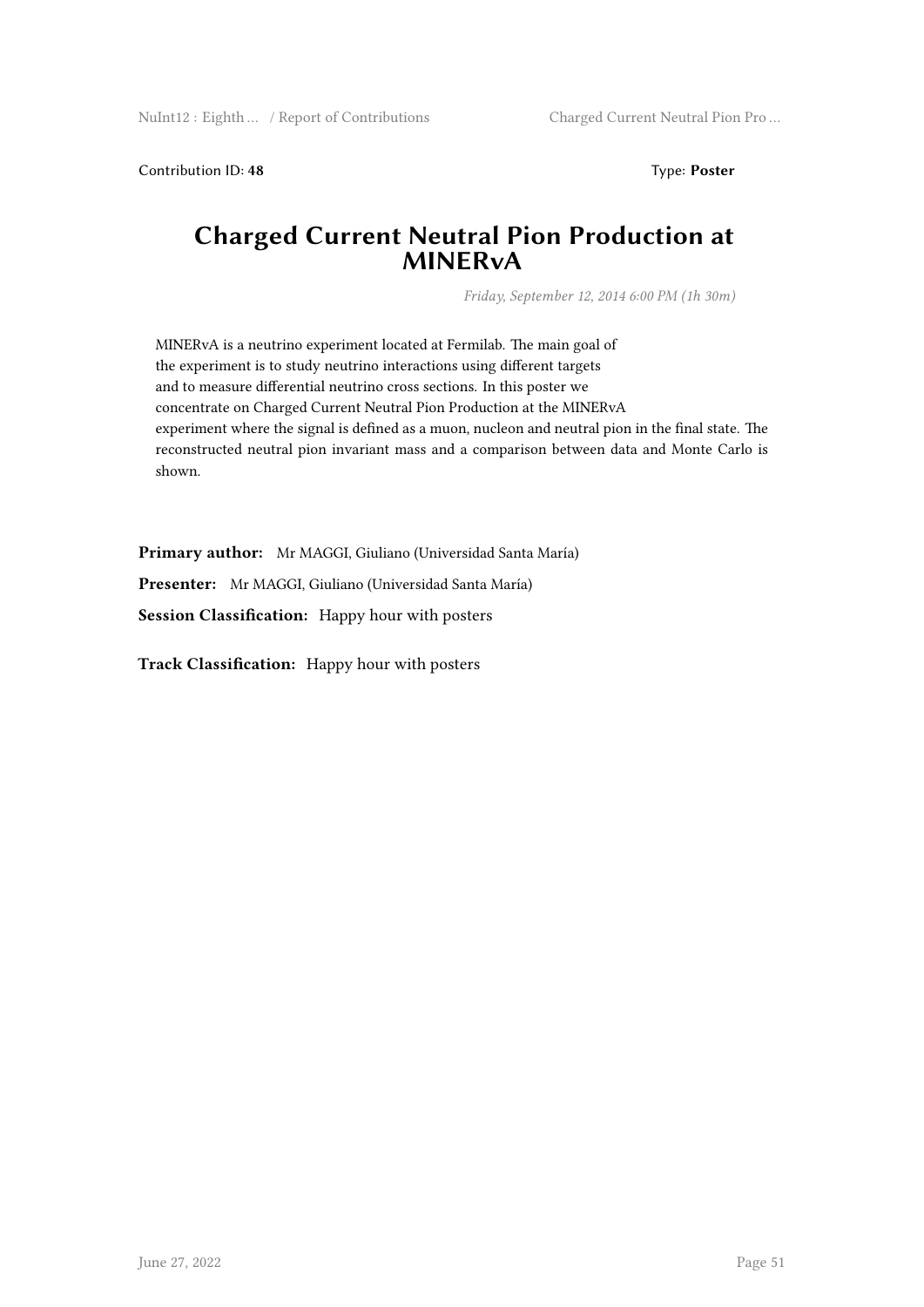Contribution ID: 49 Type: **Poster** 

# **MINERvA hadron testbeam results**

*Friday, September 12, 2014 6:00 PM (1h 30m)*

We exposed a scaled-down version of the MINERvA detector to a beam of pions, kaons, and protons with momenta between 400 and 2000 MeV. These data are important for constraining the detector response to hadrons for our neutrino analyses in many respects: calorimetry, tracking, and PID response, and to constrain detector and Geant4 model uncertainties. For this, we built and operated a new tertiary beamline at the Fermilab Test Beam Facility in Summer 2010, and operated our detector with reconfigurable absorber in a tracker + ECal and ECal + HCal configurations. This poster will include the preliminary results from the analysis of calorimetric response in the ECal + HCal configuration.

**Primary author:** Dr GRAN, Richard (University of Minnesota - Duluth) **Presenter:** Dr GRAN, Richard (University of Minnesota - Duluth) **Session Classification:** Happy hour with posters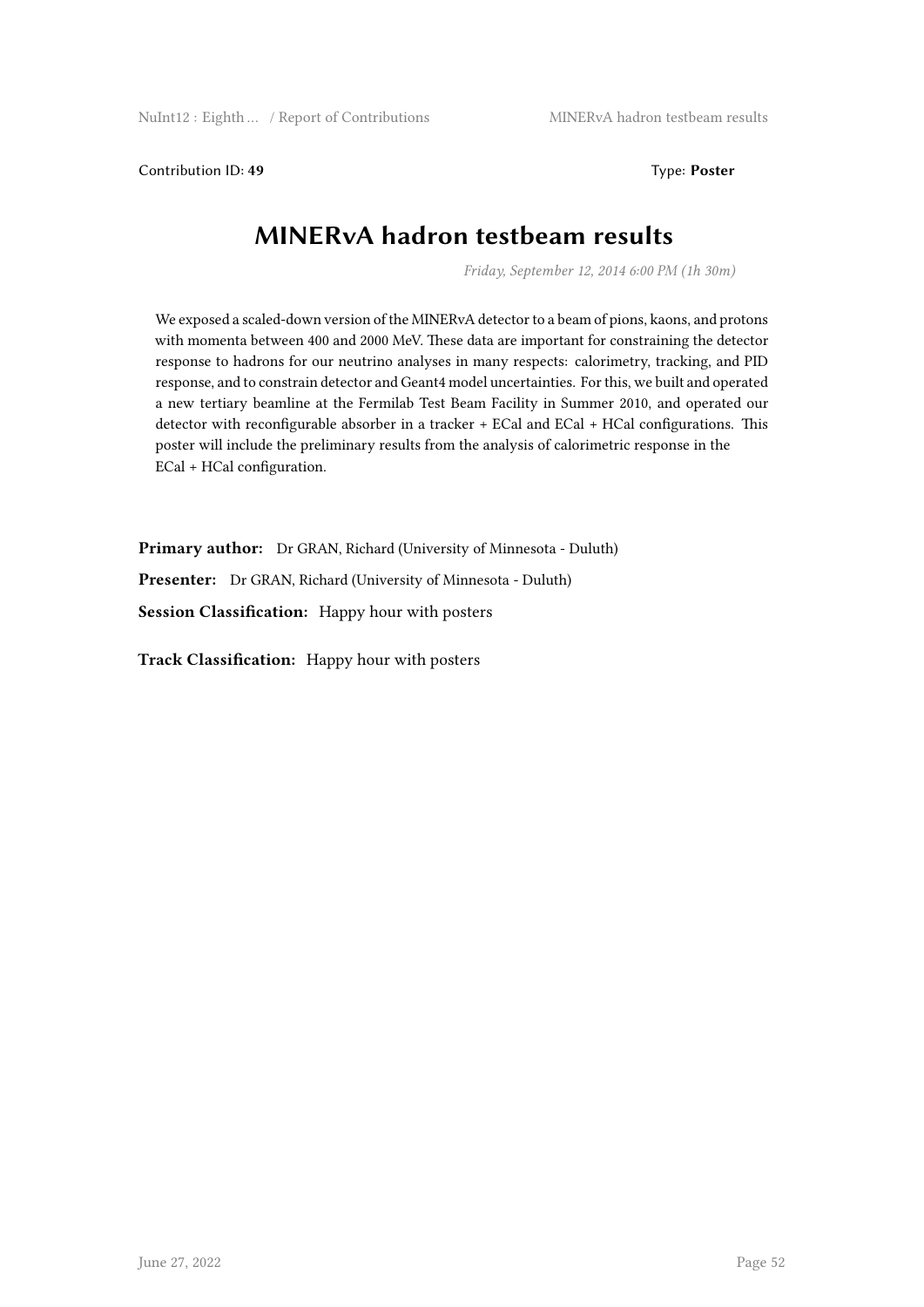Contribution ID: 50 Type: **Poster** 

# **MINERvA Neutrino Detector Calibration**

*Friday, September 12, 2014 6:00 PM (1h 30m)*

Current and future neutrino oscillation experiments depend on precise knowledge of neutrinonucleus cross-sections. MINERvA is a neutrino scattering experiment at Fermilab, studying the interactions of muon neutrinos and antineutrinos with various nuclear targets. In order to make these measurements, it is vital that we carefully calibrate our detector. This poster explains the various in situ calibration techniques and cross-checks used by MINERvA to convert our electronics output to absolute energy deposition values.

**Primary author:** Ms PATRICK, Cheryl (Northwestern University) **Presenter:** Ms PATRICK, Cheryl (Northwestern University) **Session Classification:** Happy hour with posters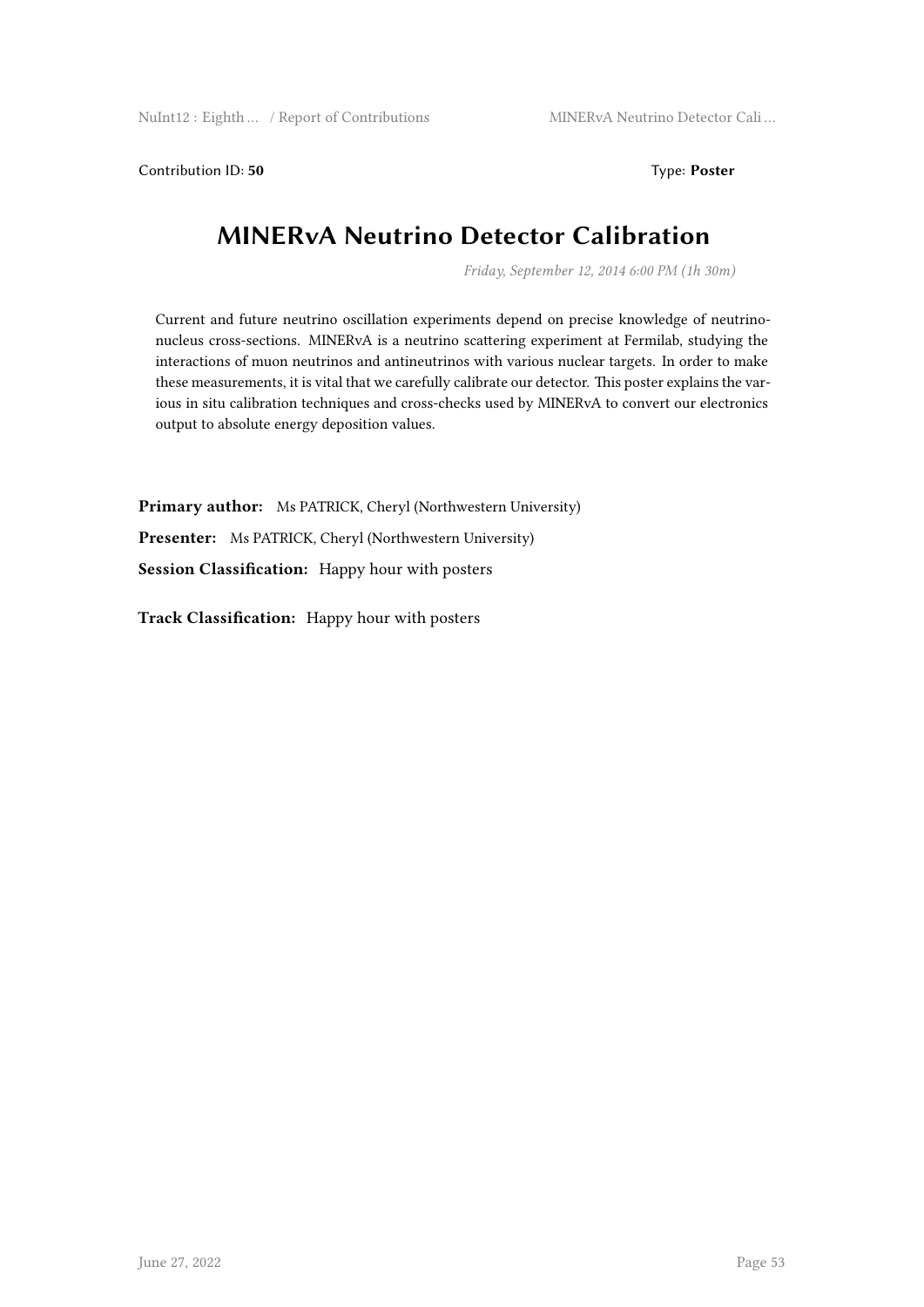Contribution ID: **51** Type: **Poster**

### **Charged Current Charged Pion and Charged Current Coherent Pion Production**

*Friday, September 12, 2014 6:00 PM (1h 30m)*

MINERvA (Main Injector Experiment for v-A) is a neutrino scattering experiment in the 1-10 GeV energy range in the NuMI high-intensity neutrino beam at FermiNational Accelerator Laboratory. MINERvA is measuring neutrino/antineutrino scattering off a variety of different nuclear materials (C, Fe, Pb, He, H2O). This poster will describe the analysis of Charged Current Charged Pion Production with emphasis on Coherent Pion Production and MINERvA's methods for differentiating signal from background.

**Primary author:** HIGUERA, Aaron (Universidad de Guanajuato) **Presenter:** HIGUERA, Aaron (Universidad de Guanajuato) **Session Classification:** Happy hour with posters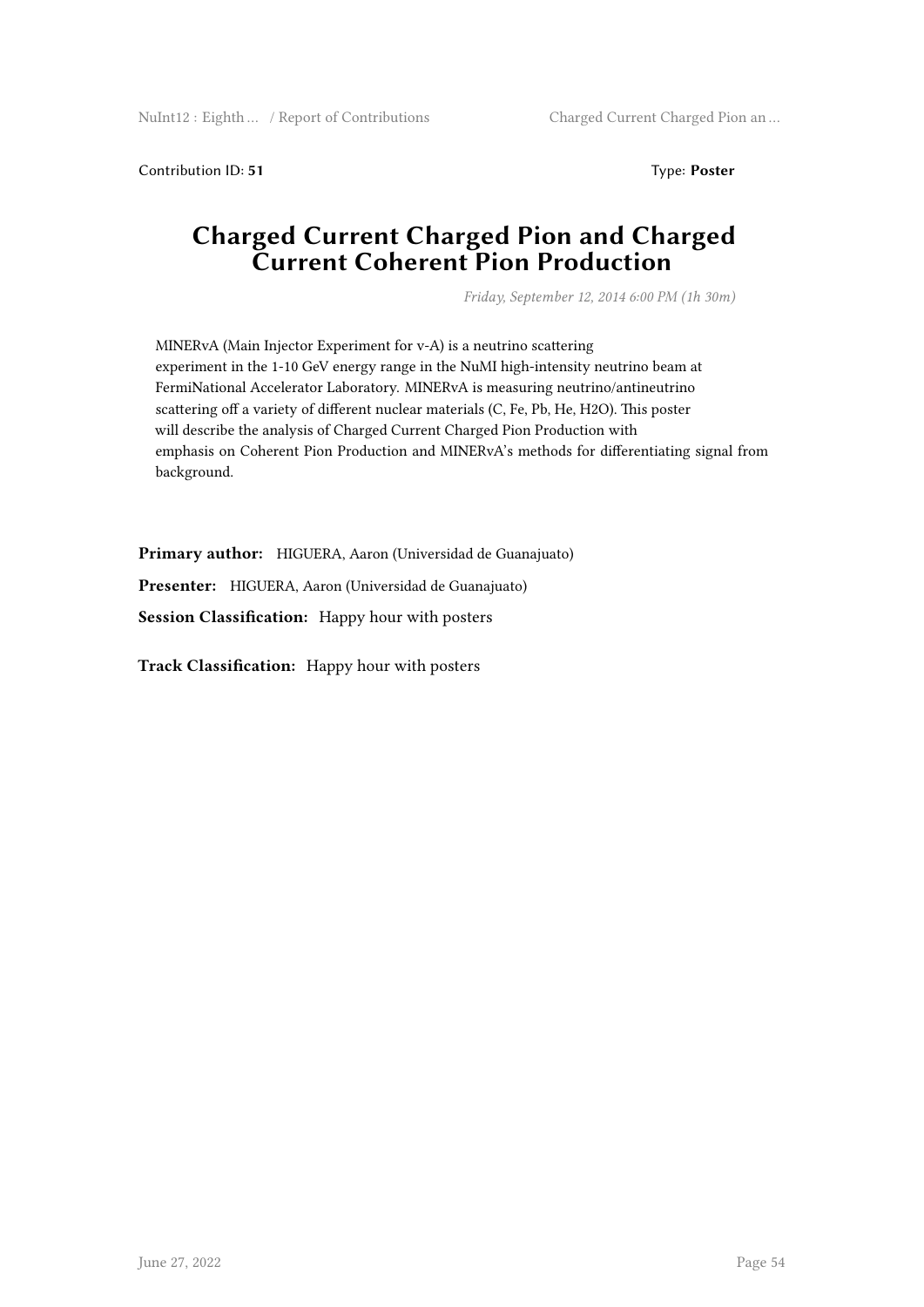Contribution ID: **52** Type: **Poster**

#### **Simulation of atmospheric temperature effects on cosmic ray muon flux**

*Friday, September 12, 2014 6:00 PM (1h 30m)*

The collision between a cosmic ray and an atmosphere nucleus produces a set of secondary particles, which will decay or interact with other atmosphere elements. This set of events produced by a primary particle is known as an extensive air shower (EAS) and is composed by a muonic, a hadronic and an electromagnetic component. The muonic flux, produced mainly by pion and kaon decays, has a dependency with the atmosphere's effective temperature: an increase in the temperature results in a lower density profile, which decreases the probability of pions and kaons to interact with the atmosphere and, consequentely, resulting in a major number of meson decays. Such correlation between the muon flux and the atmosphere's effective temperature was measured by a set of experiments such as AMANDA, Borexino, MACRO and MINOS. This phenomena can be investigated by simulating the final muon flux produced by two different parameterizations of the isothermal atmospheric model in CORSIKA, where each parameterization is described by a depth function which can be related to the muon flux in the same way that the muon flux is related to the temperature. This research checks the agreement among different high energy hadronic interaction models and the physical expected behavior of the atmosphere temperature effect by analysing a set of variables, such as the height of the primary interaction and the difference in the muon flux.

#### **Summary**

The study presented in this poster, which is the result of a Master dissertation, is not directly related to the physics discussed in NuINT, however the student is going to do his PhD on MINOS / MINOS+ experiment which justifies the importance of this workshop for his formation. Nevertheless, to obtain the necessary financial support for the present workshop the student is asked to present a poster.

**Primary authors:** Prof. GOMES, Ricardo (Federal University of Goias - UFG); TOGNINI, Stefano (Federal University of Goias - UFG)

**Presenter:** TOGNINI, Stefano (Federal University of Goias - UFG)

**Session Classification:** Happy hour with posters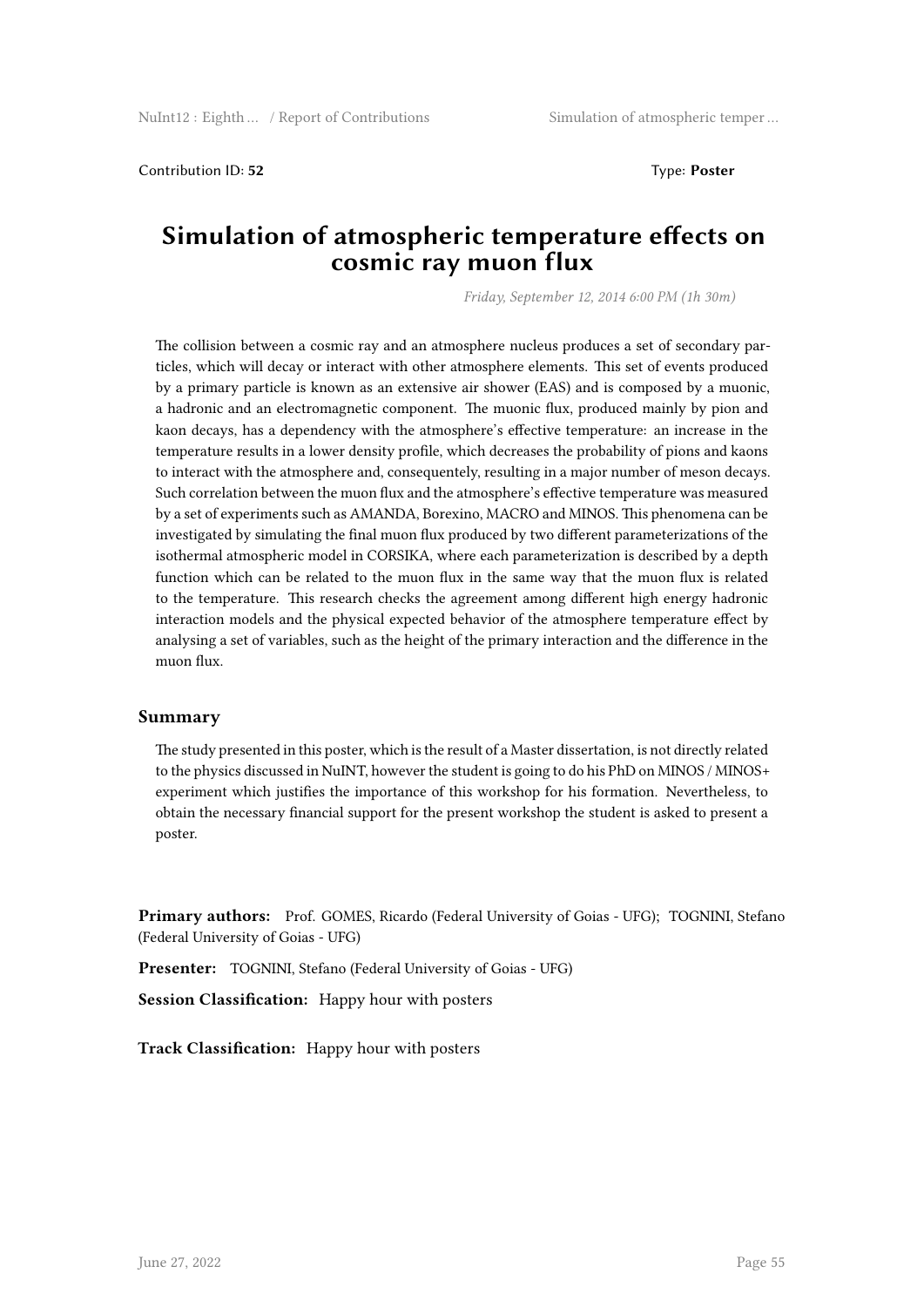Contribution ID: **53** Type: **Poster**

### **Phenomenological investigation of muon neutrino disappearance via CC interaction**

*Friday, September 12, 2014 6:00 PM (1h 30m)*

Experimental evidences showed that the time evolution of a particular neutrino flavor state can produce the transition to a different flavor state, a phenomena called neutrino oscillation. In this work we aim to study the oscillation model by doing a phenomenological analysis using the MINOS (Main Injector Neutrino Oscillation Search) published data. We first review the muon neutrino CC disappearance results from SK, K2K and MINOS, then we show some quality tests of the data extracted, including a comparison with the allowed region contour plots. We also show preliminary results of our analysis including 3-flavor oscillation model. This study could contribute to test different sub-dominant models, such as decay and decoherence, trying to improve the oscillation model.

#### **Summary**

The study presented in this poster, which is a preliminary result of a Master dissertation, is not directly related to the physics discussed in NuINT, however the student is going to do his PhD on MINOS / MINOS+ experiment which justifies the importance of this workshop for his formation. Nevertheless, to obtain the necessary financial support for the present workshop the student is asked to present a poster.

**Primary authors:** GOMES, Abner (Federal University of Goias - UFG); Prof. GOMES, Ricardo (Federal University of Goias - UFG)

**Presenter:** GOMES, Abner (Federal University of Goias - UFG)

**Session Classification:** Happy hour with posters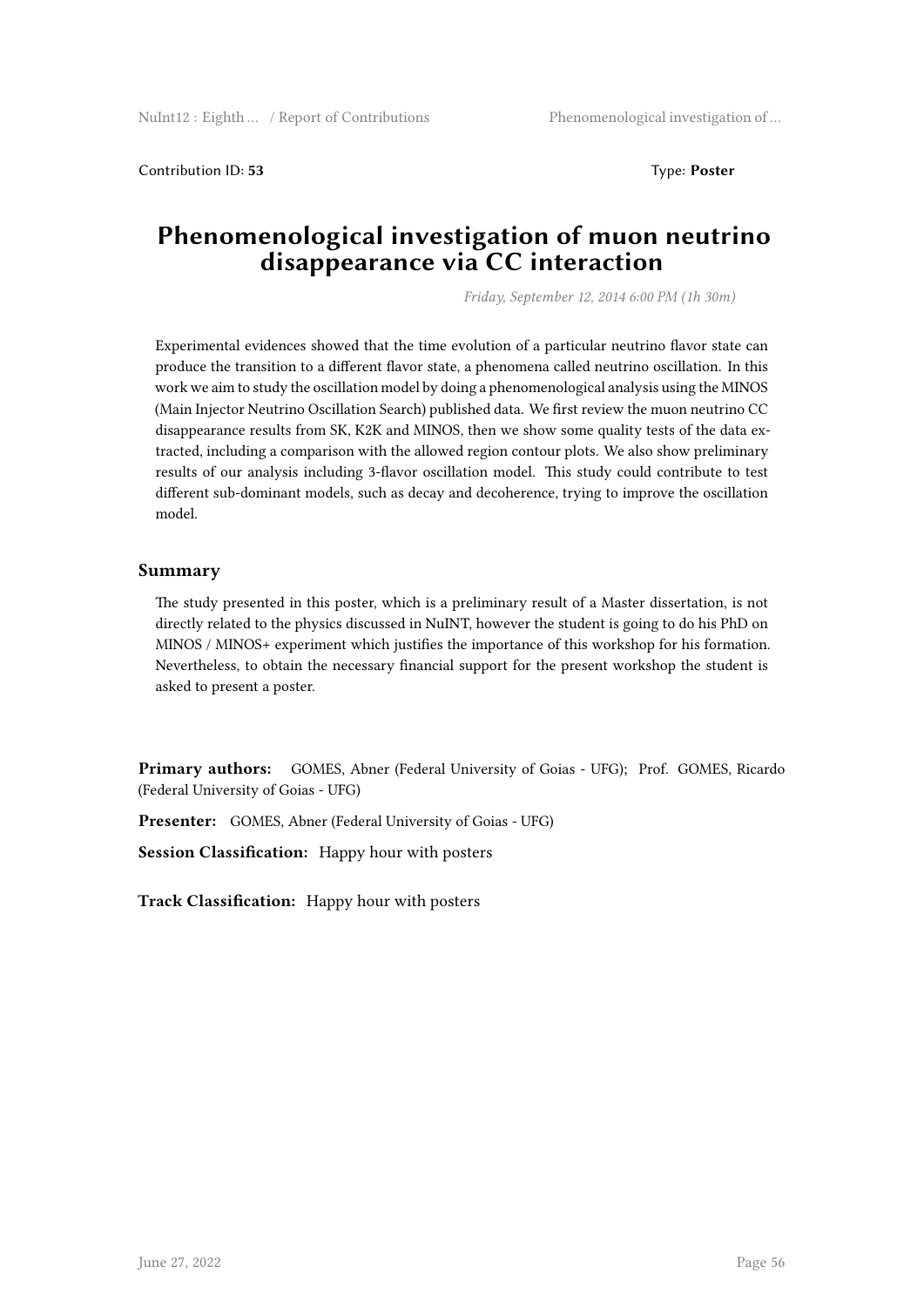Contribution ID: **54** Type: **Poster**

### **Measurement of neutrino induced NC-1\pi^0 using the ND280 Tracker region**

*Friday, September 12, 2014 6:00 PM (1h 30m)*

Single  $\pi^0$  production is one of the most important backgrounds in the  $\nu_\mu$ - $\nu_e$  appearance measurement in T2K. Large uncertainties in this production rate make it difficult to predict. Therefore, measurement at the near detector (ND280) is required to constrain efficiently not only the background prediction at the far detector (Super-K) but also at the near detector to improve knowledge of the intrinsic \nu\_e contamination within the beam. We present an analysis based on Monte Carlo simulation of neutral current (NC) single \pi^0 production in the tracker region of ND280. NC-1\pi^0 are selected using a specific two-gamma signature in the tracker. The first gamma from the pi0 decay is reconstructed by selecting an  $e^{\lambda}$ +/ $e^{\lambda}$ - pair starting in the Fine-Grained target Detector (FGD) and extending into the TPC, where the leptons can be identified and their momentum measured accurately. The second gamma is then selected in time in the calorimeter modules surrounding the tracker. We will present in detail selections cuts, efficiency and purity of the selection. A projection of the expected number of single pi0 candidates that are expected for 3 x 10E20 POT exposure (run I+II+III data) will be given.

**Primary author:** Dr O'KEEFFE, Helen (University of Oxford)

**Co-authors:** Mr JACOB, Abraham (University of Oxford); Dr WEBER, Alfons (University of Oxford); Dr VACHERET, Antonin (University of Oxford); Dr BARR, Giles (University of Oxford); Mr WILLIAMSON, Zachary (University of Oxford)

**Presenter:** Dr VACHERET, Antonin (University of Oxford)

**Session Classification:** Happy hour with posters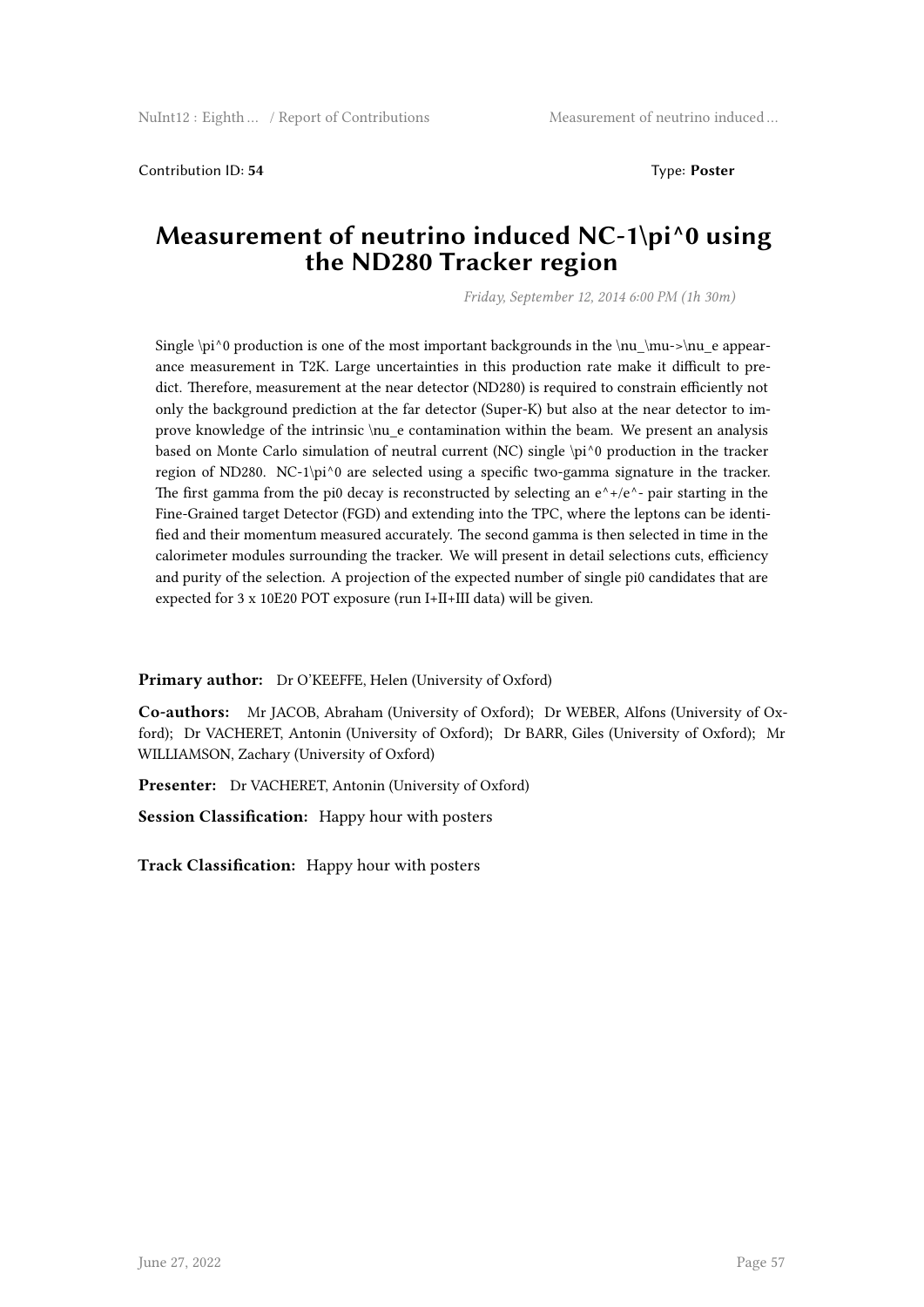Contribution ID: **55** Type: **Poster**

# **Present Status of the Neutrino Angra Project**

*Friday, September 12, 2014 6:00 PM (1h 30m)*

We will present the status of the Neutrino ANGRA project, aimed at developing an antineutrino detector for monitoring nuclear reactor activity. The Angra experiment will be deployed at the Brazilian nuclear power plant Angra II. A water Cherenkov detector of one ton target will be placed in a commercial container next to the reactor containment, about 30 m from the reactor core. The 4 GW thermal power of the Angra II reactor will provide a few thousand antineutrino inverse beta decay interactions per day. The detector will consist of three subsystems: 1) a muon veto placed in the outer most detector layer; 2) a neutron shield 30cm thick consisting of water; 3) a central detector consisting of an inner neutron shield (20cm) and a one ton central target both filled with a mixture of water and 0.2% of gadolinium.The main challenge of the experiment will be to overcome the very high cosmic ray induced background at sea level, consisting of muons, neutrons, gammas, protons, pions, positrons and electrons.We have simulated the signal and background events at the expected rates and used a Mixer program to organize them in temporal order, simulating in this way the real events in the Angra detector. We will present the analysis strategy to overcome the background and extract the number of antineutrino events.

**Primary author:** Mr NASCIMENTO SOUZA, Marcelo Jorge (CBPF) **Co-author:** NEUTRINO ANGRA, Collaboration (CBPF) **Presenter:** Mr NASCIMENTO SOUZA, Marcelo Jorge (CBPF) **Session Classification:** Happy hour with posters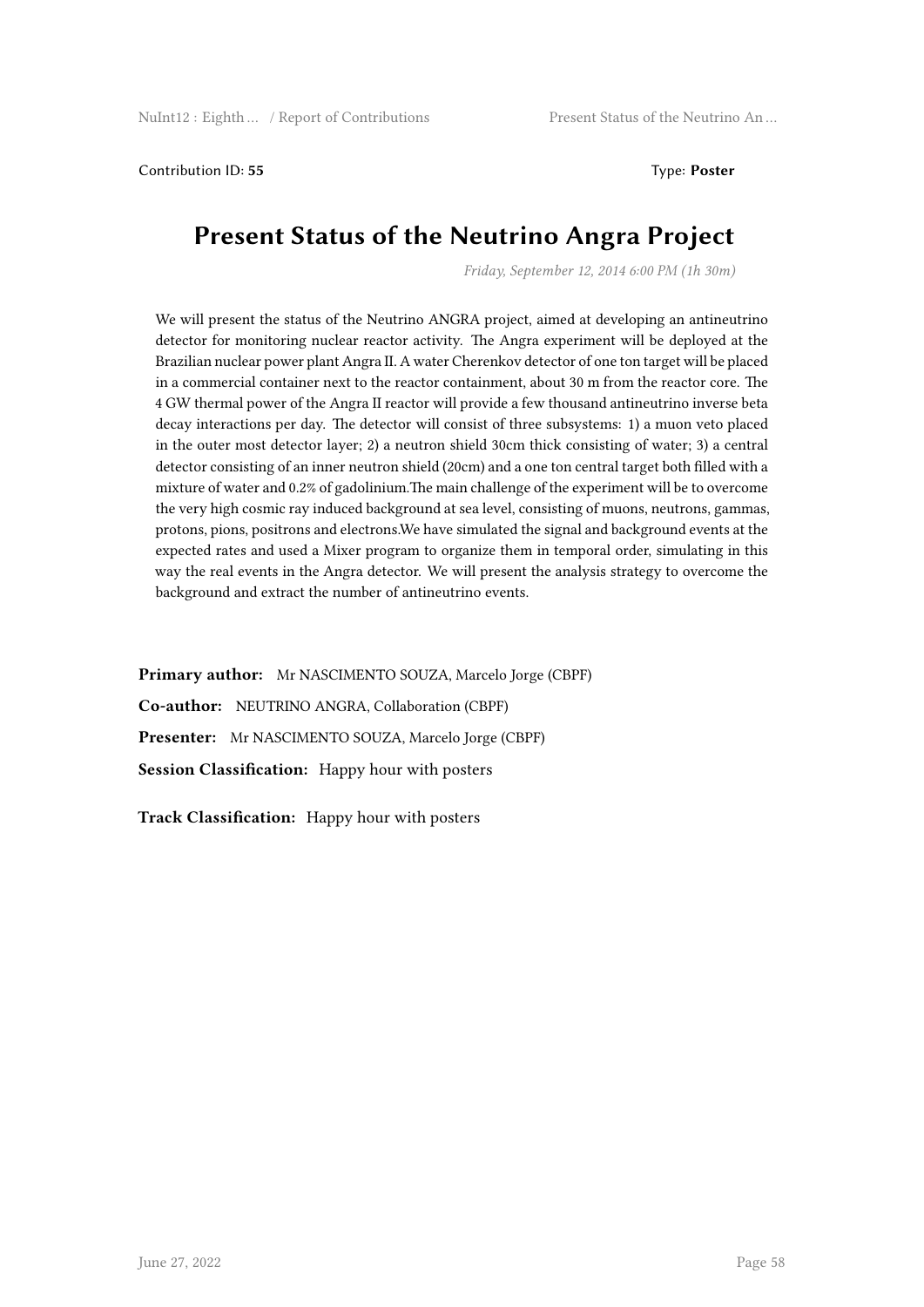Contribution ID: **56** Type: **Poster**

## **Systematic muon capture rates in PQRPA**

*Friday, September 12, 2014 6:00 PM (1h 30m)*

In this work we performed a systematic study of the inclusive muon capture rates for the nuclei 12C, 20Ne, 32Mg, 28Si, 40Ar, 52Cr, 54Cr, 56Fe, and 58Ni using the Projected Random Quase-particle Phase

Approximation (PQRPA) as nuclear model.

The theoretical results of the capture rates within the PQRPA have been compared with those obtained in other works using other models.

We reckon that the comparison between theory and data for

the inclusive muon capture is not a fully satisfactory test on the nuclear model that is used. The exclusive muon transitions are more robust for such a purpose.

#### **Summary**

In this work we performed a systematic study of the inclusive muon capture rates for the nuclei 12C, 20Ne, 32Mg, 28Si, 40Ar, 52Cr, 54Cr, 56Fe, and 58Ni using the Projected Random Quase-particle Phase Approximation (PQRPA) as nuclear model. The theoretical formalism for the muon capture rates shown in Ref. [1] is used with the delta interaction as the residual interaction in nuclear structure calculations. The theoretical results of the capture rates within the PQRPA have been compared with those obtained in other works using the models of RPA+BCS [2] and RQRPA (relativistic QRPA) [3]. This leads to a modification of the axial coupling constant  $gA = 1$  to  $gA = 1.135$ , resulting in one better agreement with the experimental data. The influence of the CVC (Conserved Vector Current) in the muon capture rates for the presented nuclei was explicitly verified for the first time in the literature. This showed to be more significant in lighter nuclei, still more when the Coulomb term of muon-nucleus interaction is disrespected. A final comparison was carried through inclusive capture and exclusive muon capture rates in 12C showing that the PQRPA did not present a good experimental agreement for the exclusive capture, only for the inclusive one. We reckon that the comparison between theory and data for the inclusive muon capture is not a fully satisfactory test on the nuclear model that is used. The exclusive muon transitions are more robust for such a purpose. Therefore, it would be necessary more experimental data for the exclusive capture rates in other nuclei, beyond 12C, to test if a nuclear model is satisfactory [4].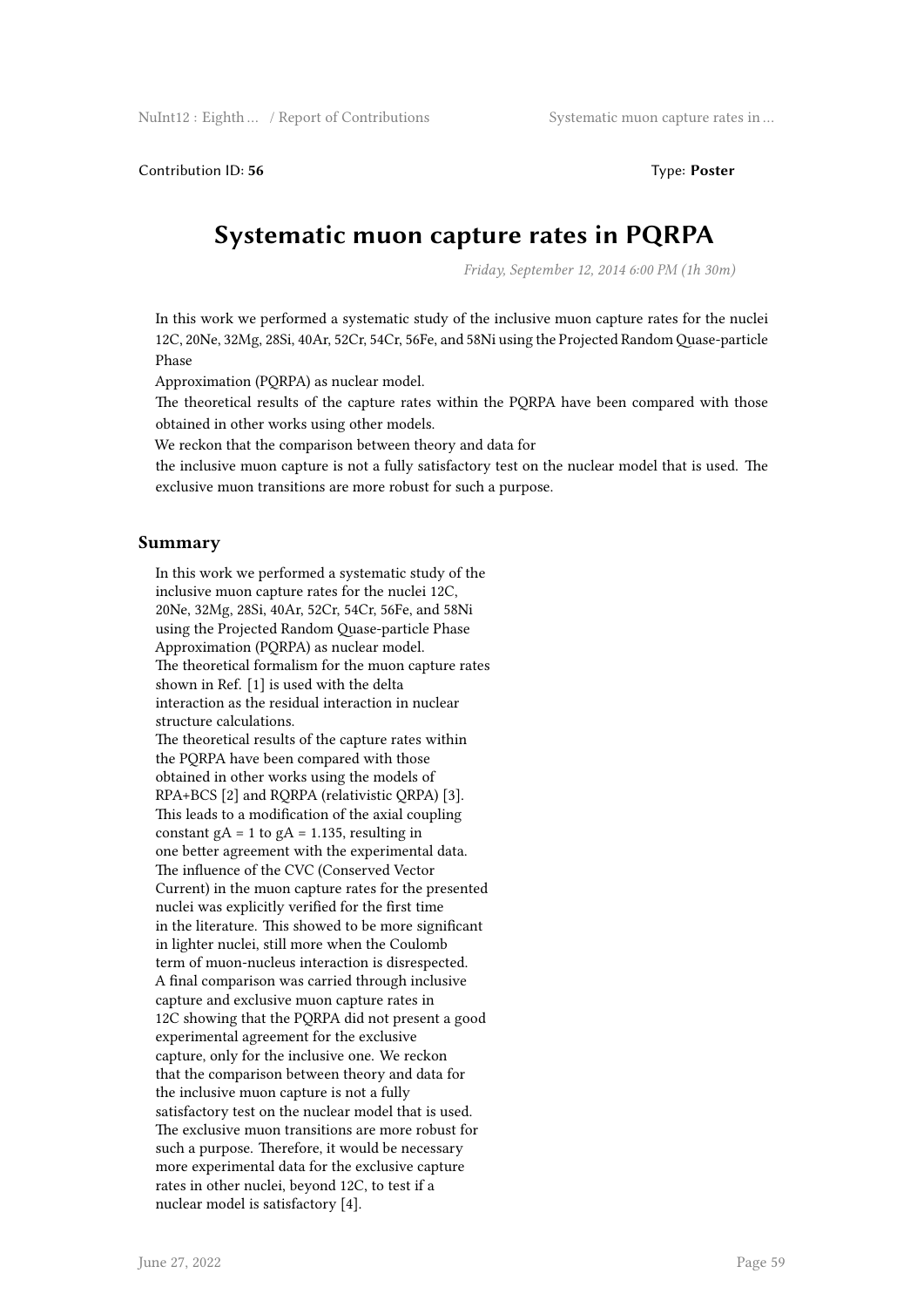NuInt12 : Eighth … / Report of Contributions Systematic muon capture rates in …

References

[1] F. Krmpotic, A. Mariano and A. Samana, Phys. Rev. C 71, 044319 (2005). [2] N.T. Zinner, K. Langanke e P. Vogel, Phys. Rev. C 74, 024326 (2006). [3] N. Paar, T. Niksic, D. Vretenar, and P. Ring, Phys. Rev. C 69, 054303 (2004); N. Paar, D. Vretenar, T. Marketin and P. Ring, Phys. Rev. C 77, 024608 (2008). [4] Danilo Sande Santos,Captura de mons usando PQRPA, thesis presented for the degree of Master of Physics Science, unpublished, Universidade Estadual de Santa Cruz, February 2012, Bahia, Brazil.

**Primary authors:** Dr SAMANA, Arturo (Universidade Estadual de Santa Cruz); Ms SANTOS, Danilo (UFBA); Dr KRMPOTIC, Francisco (UNLP)

**Presenter:** Dr SAMANA, Arturo (Universidade Estadual de Santa Cruz)

**Session Classification:** Happy hour with posters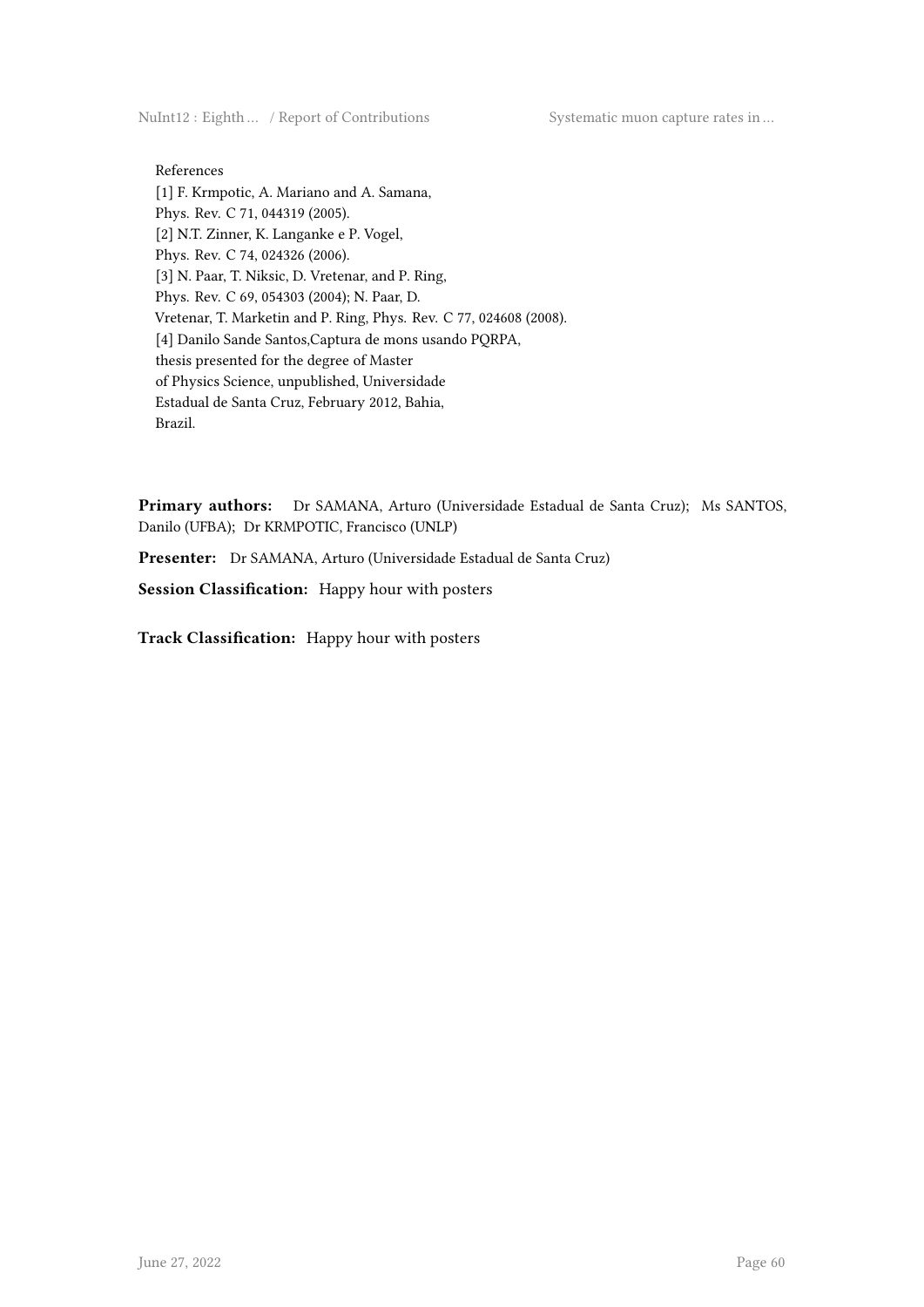Contribution ID: 57 Type: **Poster** 

#### **CONNIE: Coherent Neutrino-Nucleus Interaction Experiment**

*Friday, September 12, 2014 6:00 PM (1h 30m)*

This is a new experiment intended to detect very low energy neutrinos coming from a nuclear reactor using CCDs (Charge Coupled Devices). These silicon detectors have very low energy threshold (~7eV RMS) and very good spatial resolution (~15um). Also, nowadays, it is possible to fabricate very thick CCDs (~250um) increasing the detecting mass to 1g. All these characteristics make them a perfect candidate for detecting low energy neutrinos by coherent elastic neutrino-nucleus scattering. The experiment is going to be running at Angra Nuclear Power Plant in Brazil since 2013.

**Primary author:** Mr FERNANDEZ MORONI, Guillermo (Fermilab)

**Presenter:** Mr FERNANDEZ MORONI, Guillermo (Fermilab)

**Session Classification:** Happy hour with posters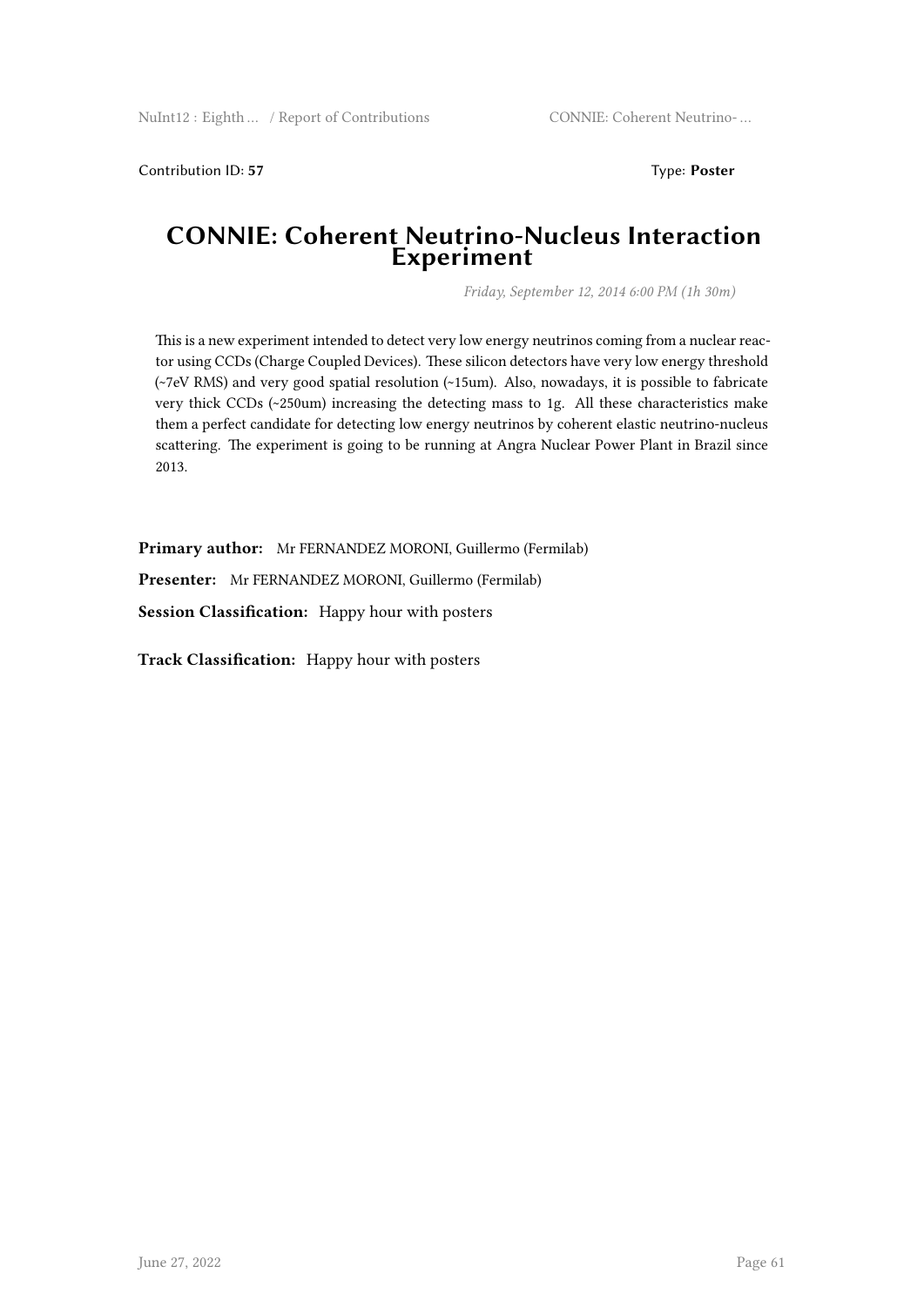Contribution ID: **58** Type: **Poster**

### **Charged Current Quasi-elastic Neutrino Analysis at MINERvA**

*Friday, September 12, 2014 6:00 PM (1h 30m)*

MINERvA (Main INjector Experiment for v-A) is a neutrino scattering experiment in the NuMI high-intensity neutrino beam at the Fermi National Accelerator Laboratory. MINERvA was designed to make precision measurements of low energy neutrino and antinuetrino cross sections on a variety of different materials (plastic scintillator, C, Fe, Pb, He and H2O). We present the current status of the charge current quasi-elastic scattering in plastic scintillator.

**Primary author:** Mr FIORENTINI, Guillermo (CBPF)

**Presenter:** Mr FIORENTINI, Guillermo (CBPF)

**Session Classification:** Happy hour with posters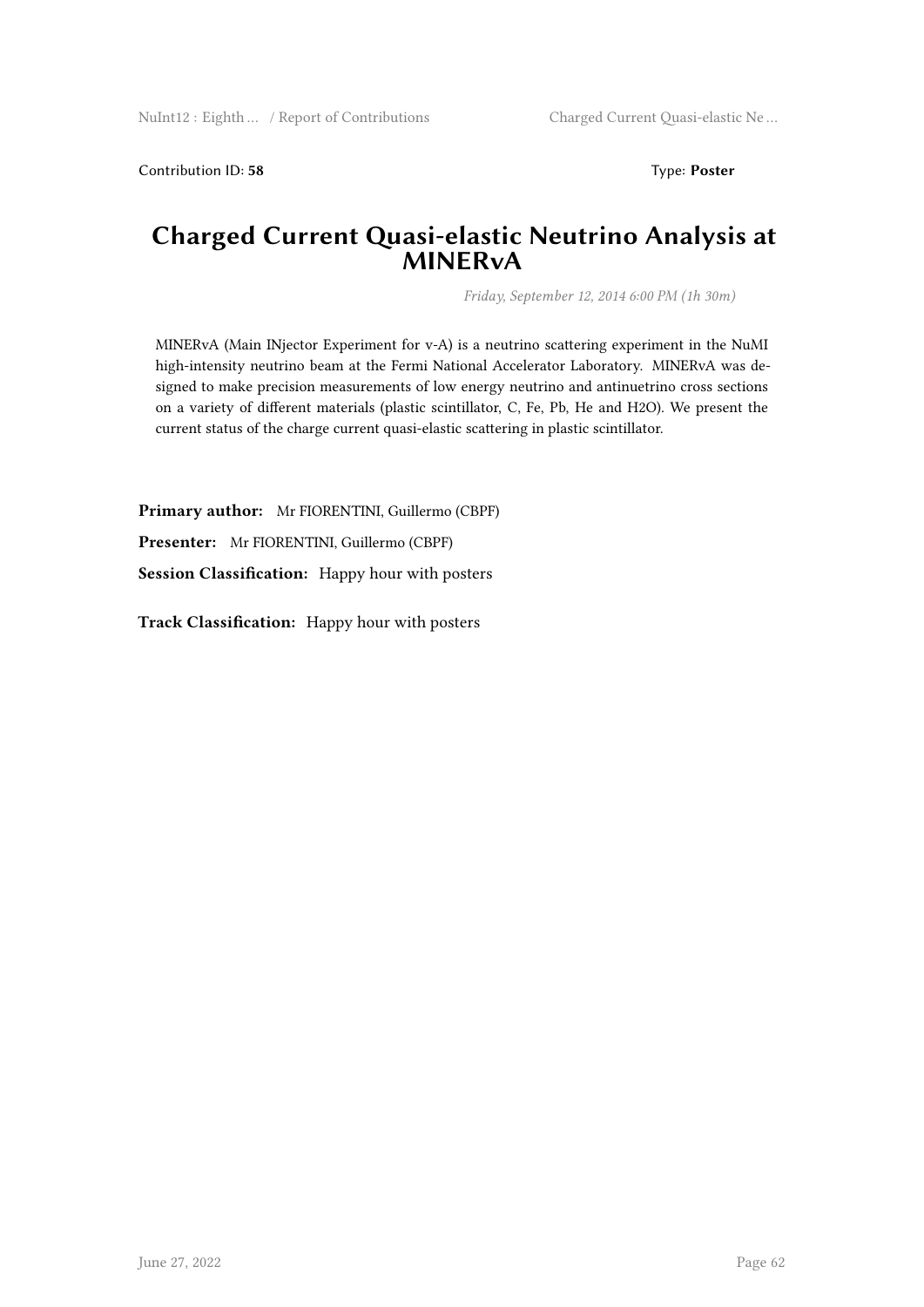Contribution ID: **59** Type: **Poster**

## **νμ CCπ0 reaction in the Tracker of the ND280 detector in the T2K experiment**

*Friday, September 12, 2014 6:00 PM (1h 30m)*

Good knowledge of both inclusive and exclusive neutrino interaction cross sections is one of the key issues for a precise determination of the neutrino oscillation parameters in the T2K experiment.These studies are performed at the near detector (ND280). Its central tracker part equipped with a water target serves, among others, to study the  $\nu$ µ CC $\pi$ 0 reaction. At the energies of the T2K neutrino beam its contribution to the total cross section is relatively large, so the reaction is a potential source of background for the quasi-elastic

νμ CC reaction. Two different production mechanisms contribute: single pion resonanse production and DIS. In addition, FSI has to be considered. Thus, the analysis of the νμ CC $\pi$ 0 reaction aims also at a better tuning of the MC models used to describe neutrino interactions in T2K.

This poster describes the reconstruction and selection criteria leading to the determination of the exclusive cross section for the νμ  $CC\pi0$  reaction.

**Primary author:** Ms BATKIEWICZ, Marcela (Institute of Nuclear Physics Polish Academy of Sciences (IFJ PAN))

**Presenter:** Ms BATKIEWICZ, Marcela (Institute of Nuclear Physics Polish Academy of Sciences (IFJ PAN))

**Session Classification:** Happy hour with posters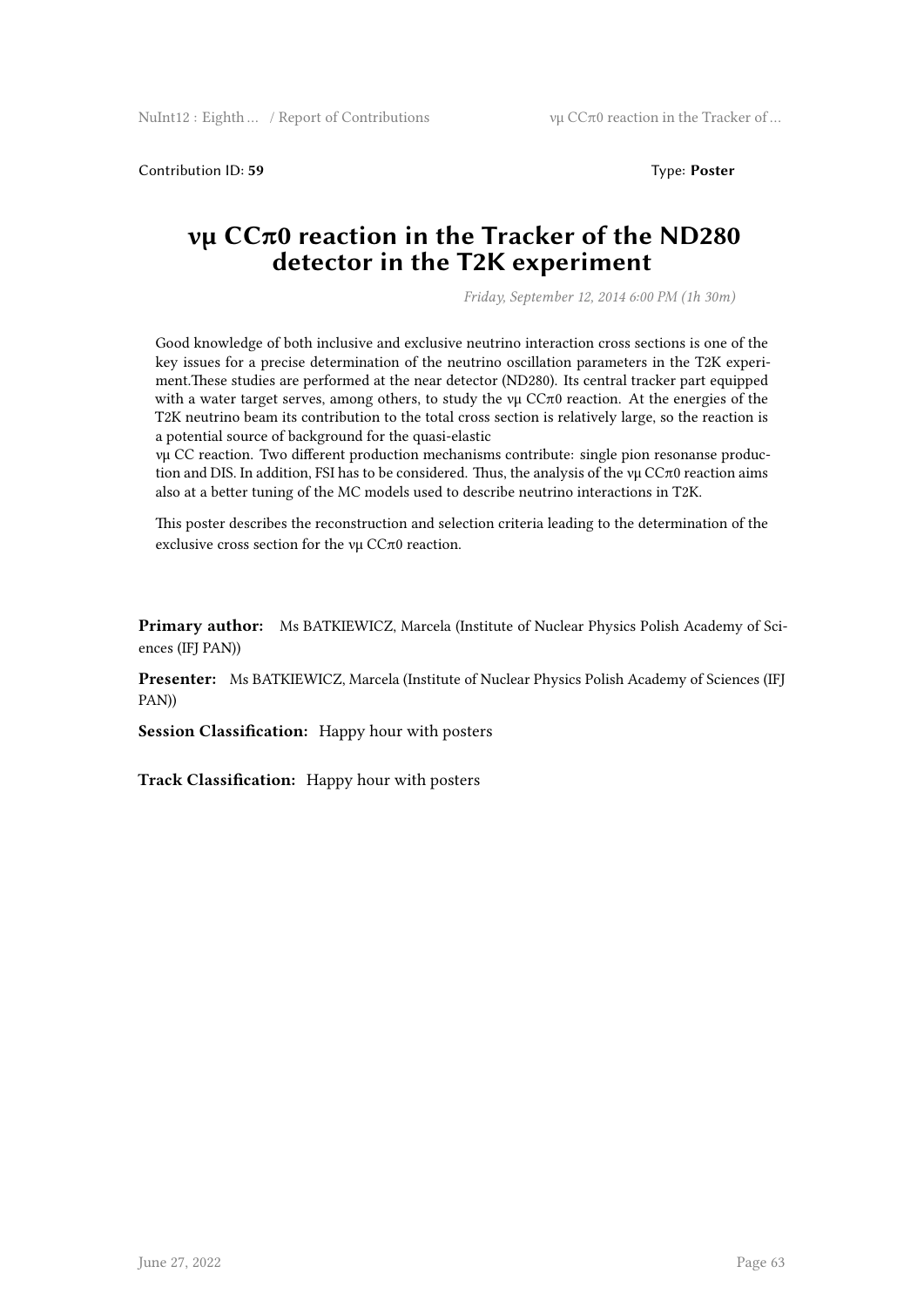Contribution ID: 60 Type: **Poster** 

### **Predictions for hadron polarizations and left-right asymetry in inclusive reactions involving photons**

*Friday, September 12, 2014 6:00 PM (1h 30m)*

A phenomenological model which has had some success in explaining polarization phenomena and left-right asymmetry in inclusive proton-proton scattering is considered for reactions involving photons and, hopefully, neutrinos.

In particular, the reactions (a) gamma + p -> H + X, (b) gamma + p(up) -> pi(+-) = X, and (c) p(up) + p -> gamma + X are considered where gamma = resolved photon, and hyperon H = Lambda0, Sigma+-, etc.

Predictions for hyperon polarization in (a) and the asymmetry (in (b) and (c)) provide further tests of this particular model.

**Primary author:** Dr SOLANO SALINAS, Carlos Javier (UNI, Peru)

**Co-authors:** Dr DA MOTTA, Helio (CBPF); Dr GUPTA, Virendra (CONVESTAV Merida)

**Presenter:** Dr SOLANO SALINAS, Carlos Javier (UNI, Peru)

**Session Classification:** Happy hour with posters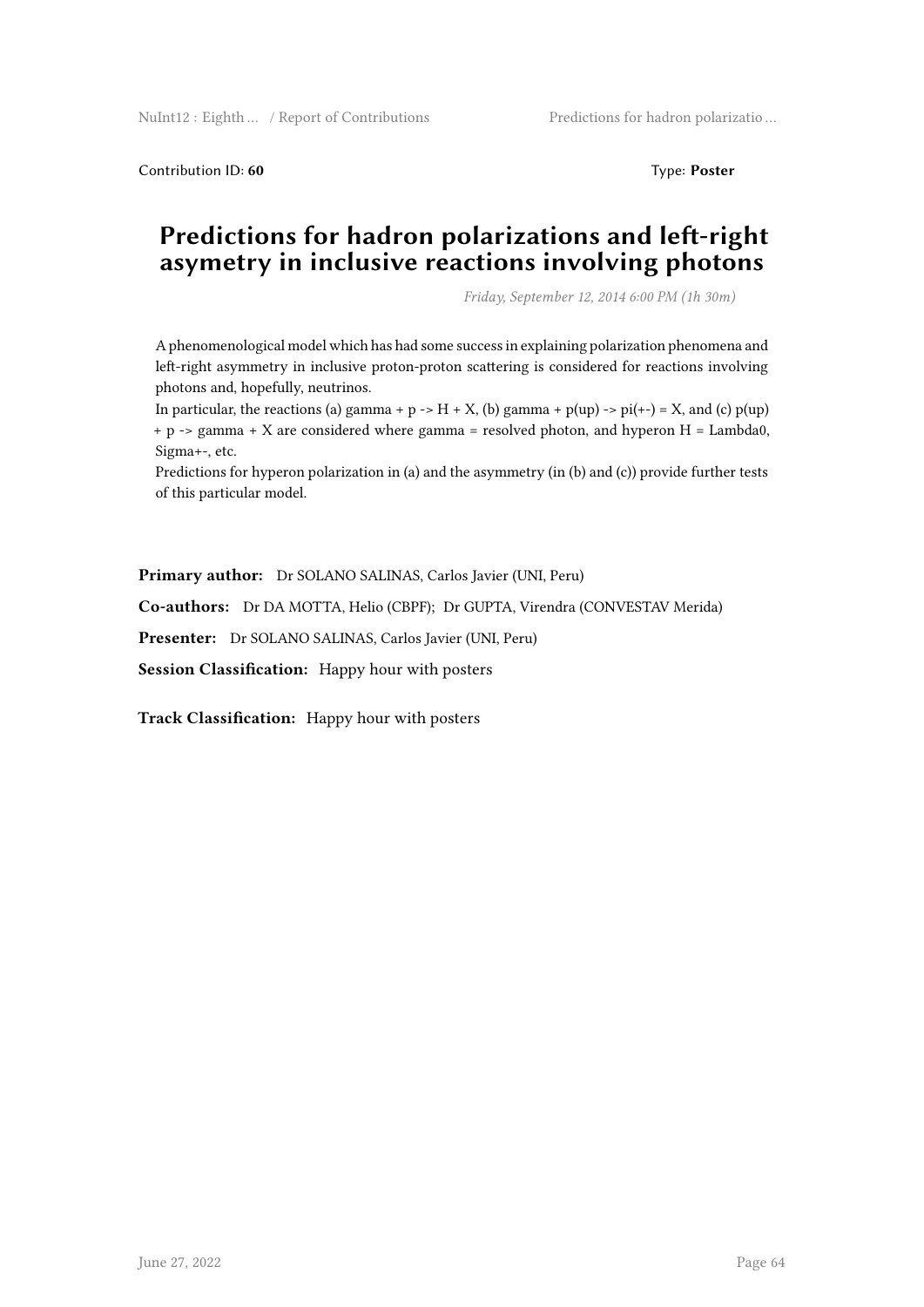Contribution ID: 61 **Type: Poster** 

#### **CHARGED CURRENT INCLUSIVE ANALYSES IN MINERvA**

*Friday, September 12, 2014 6:00 PM (1h 30m)*

MINERvA is a few-GeV neutrino scattering experiment that has been taking data in the NuMI beam line at Fermilab

since November 2009. The experiment will provide important inputs, both in support of neutrino oscillation searches and as a

pure weak probe of the nuclear medium. For this, MINERvA employs a fine-grained detector, with an eight ton active target region

composed of plastic scintillator and a suite of nuclear targets composed of helium, carbon, iron, lead and water placed upstream

of the active region.

In this poster, we present the current status of the charged current inclusive analysis in plastic scintillator as well as in the nuclear targets.

**Primary author:** Mr MARTINEZ, David (Centro Brasileiro de Pesquisas Fisicas)

**Presenter:** Mr MARTINEZ, David (Centro Brasileiro de Pesquisas Fisicas)

**Session Classification:** Happy hour with posters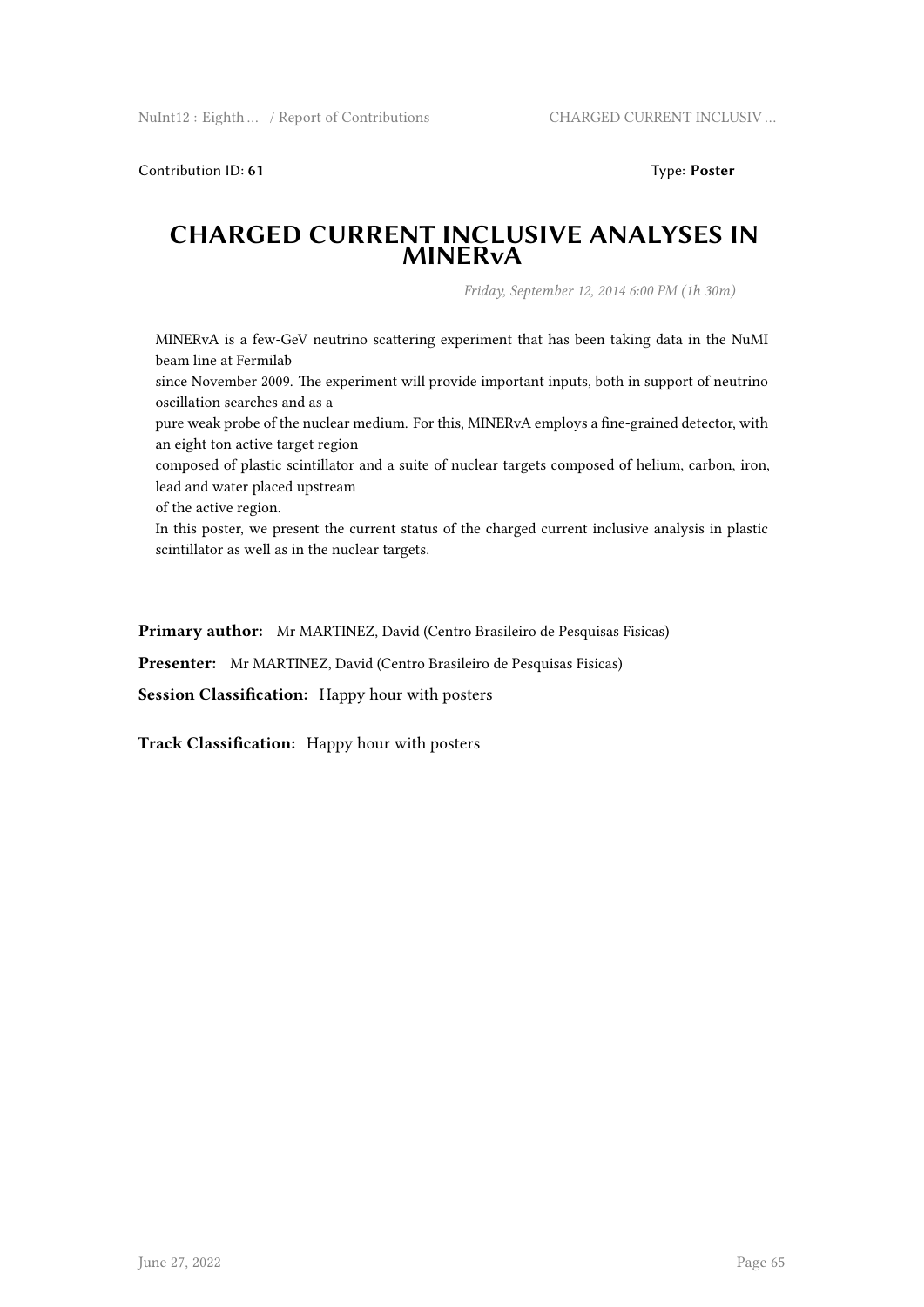Contribution ID: 62 Type: **not specified** 

# **Systematic in J-PARC/Hyper-K**

*Thursday, September 11, 2014 9:20 AM (25 minutes)*

Presenter: Dr MINAMINO, Akihiro (Kyoto University) **Session Classification:** Systematis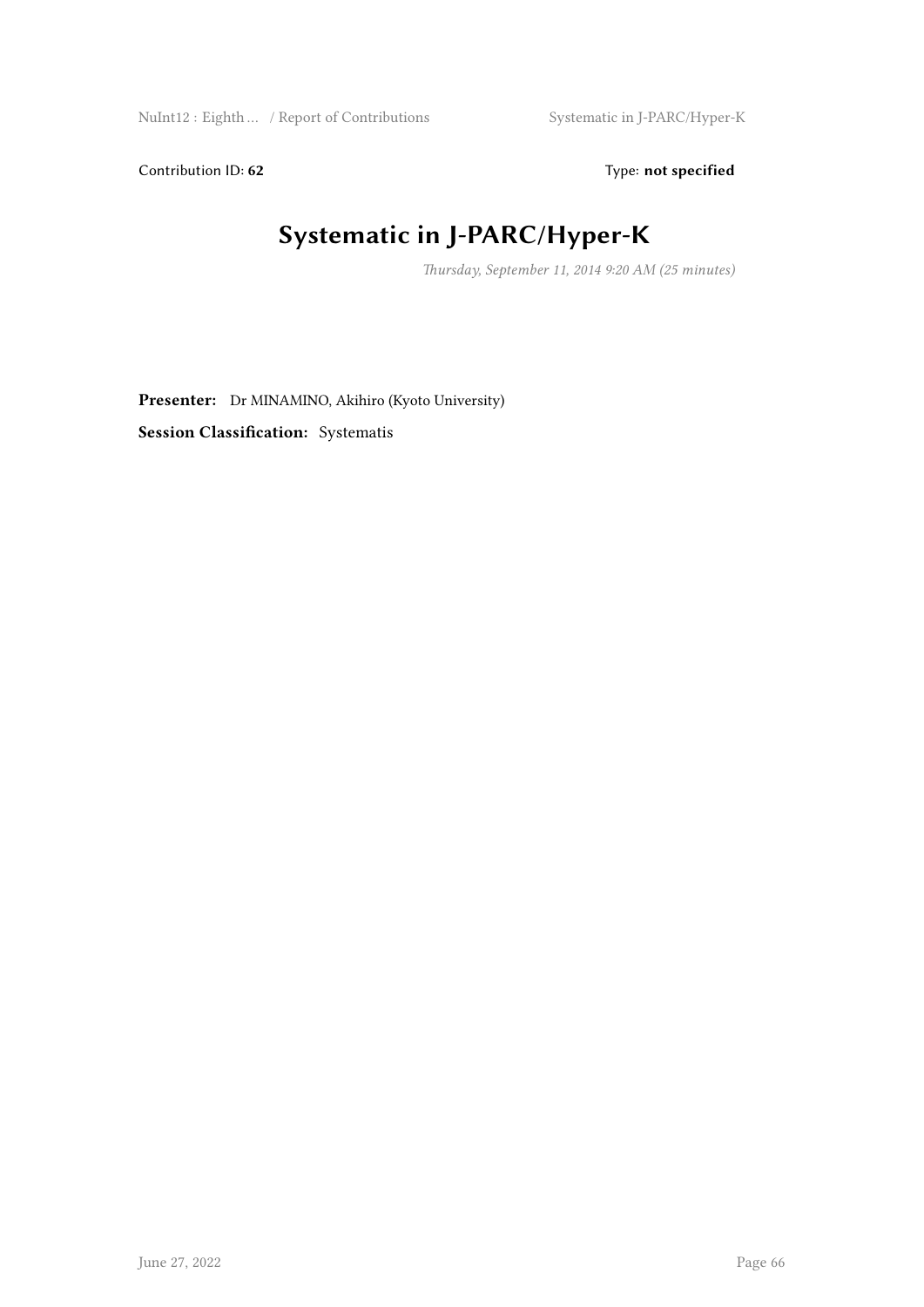Contribution ID: 63 Type: **not specified** 

# **Systematic in LBNO (EU)**

*Thursday, September 11, 2014 9:45 AM (25 minutes)*

Presenter: Dr WEBER, Alfons (University of Oxford & amp; STFC/RAL) **Session Classification:** Systematis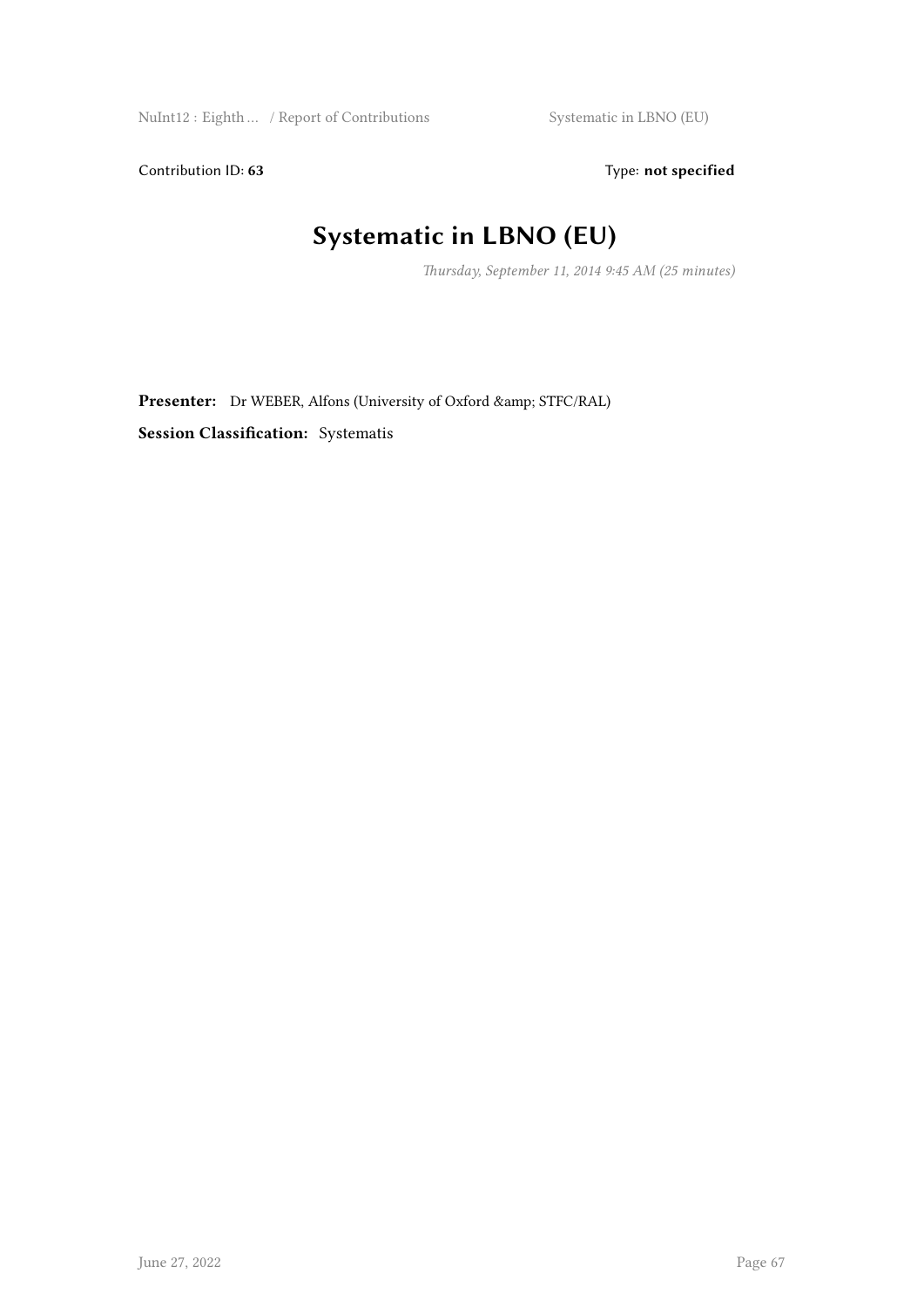Contribution ID: 64 Type: **not specified** 

# **Anti-neutrino to neutrino cross section systematics**

*Thursday, September 11, 2014 10:10 AM (25 minutes)*

**Presenter:** Dr ANKOWSKI, Artur (INFN and Department of Physics,"Sapienza" Universita' di Roma)

**Session Classification:** Systematis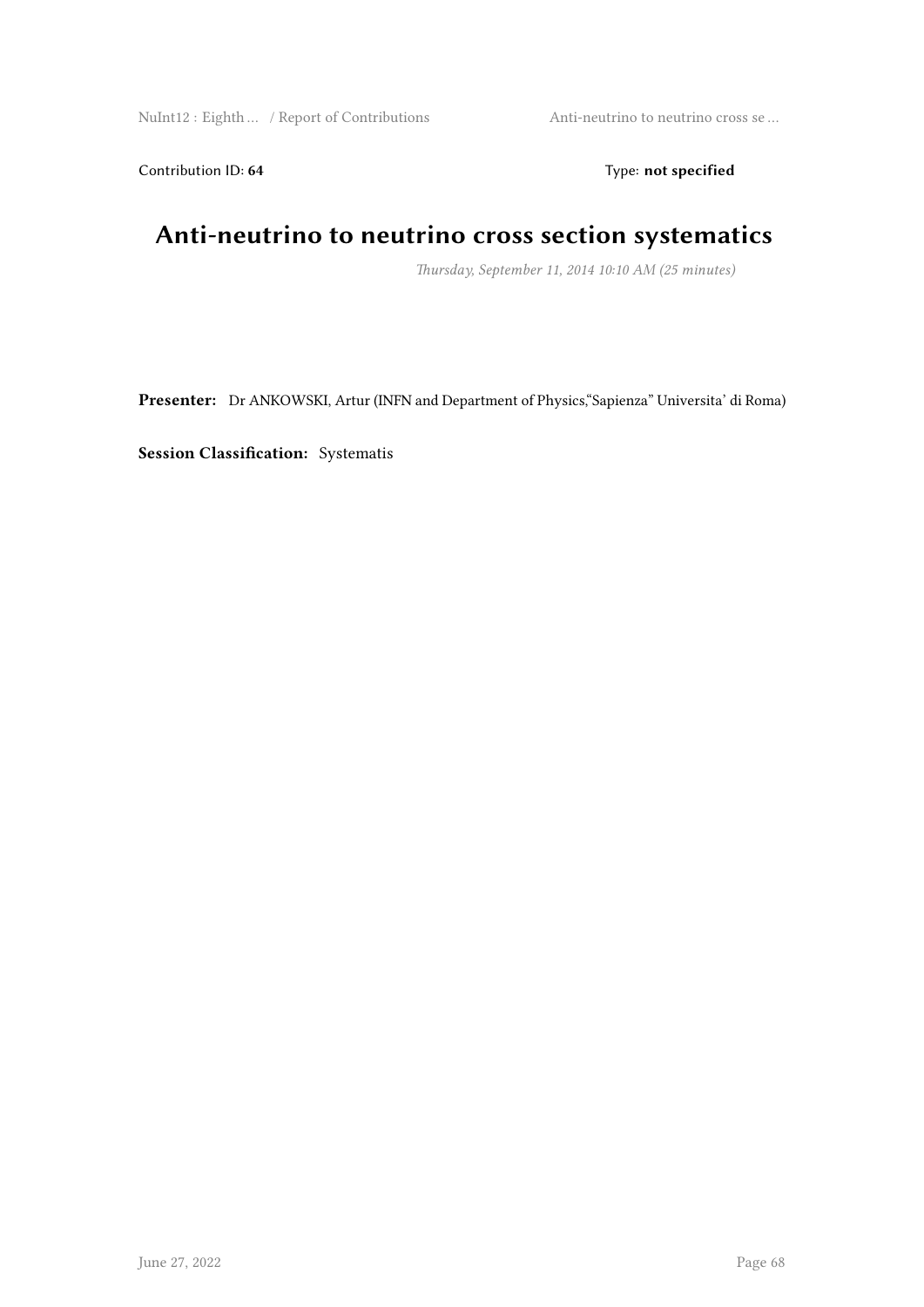NuInt12 : Eighth … / Report of Contributions Systematics at a Neutrino Factory

Contribution ID: 65 Type: **not specified** 

# **Systematics at a Neutrino Factory**

*Thursday, September 11, 2014 11:00 AM (25 minutes)*

**Presenter:** WINTER, Walter (Wuerzburg) **Session Classification:** Systematis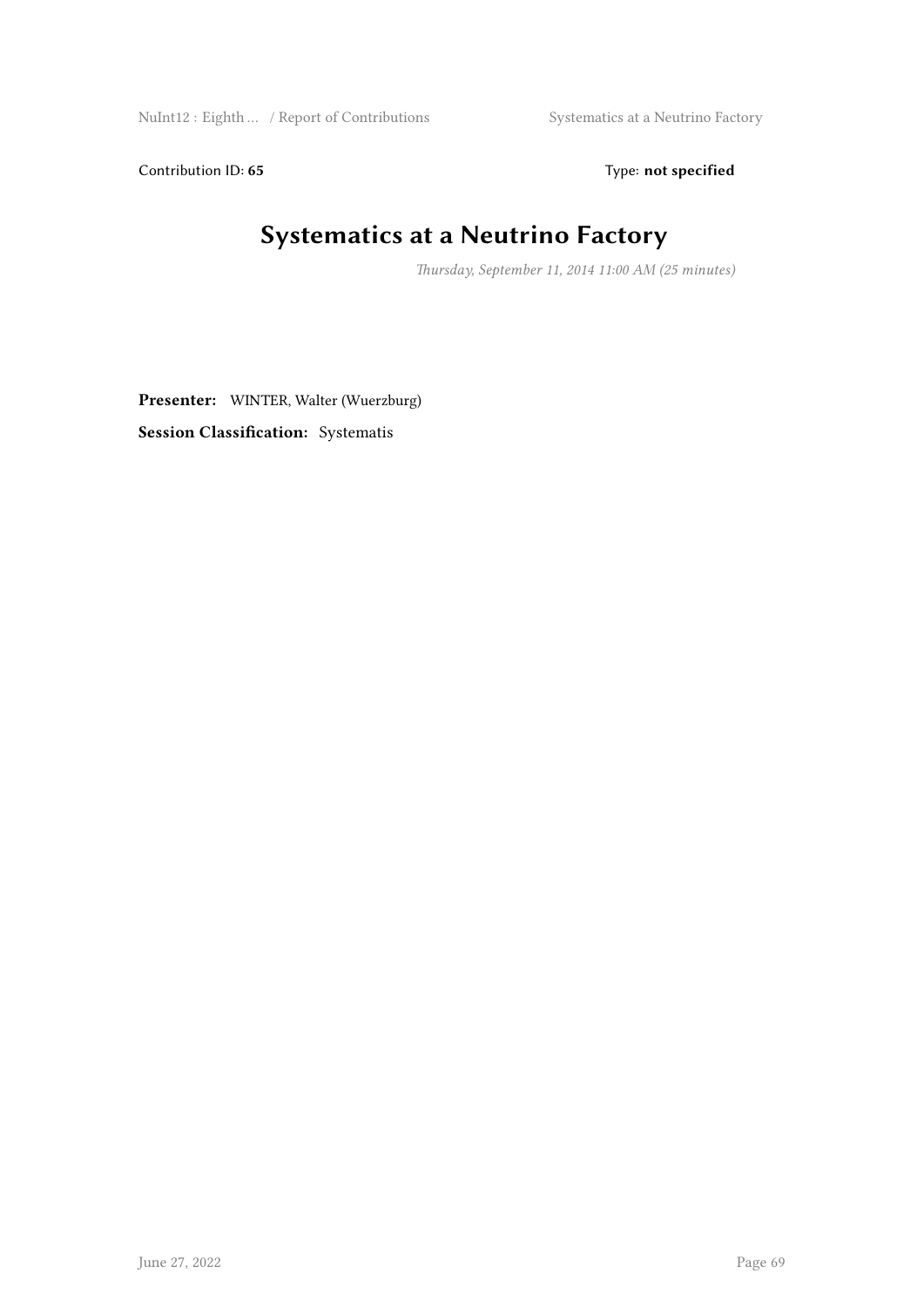NuInt12 : Eighth ... / Report of Contributions Nue cross-sections at the recently ...

Contribution ID: 66 Type: **not specified** 

### **Nue cross-sections at the recently proposed nuSTORM experiment at Fermilab**

*Thursday, September 11, 2014 11:25 AM (25 minutes)*

**Presenter:** MORFIN, Jorge G. (Fermilab) **Session Classification:** Systematis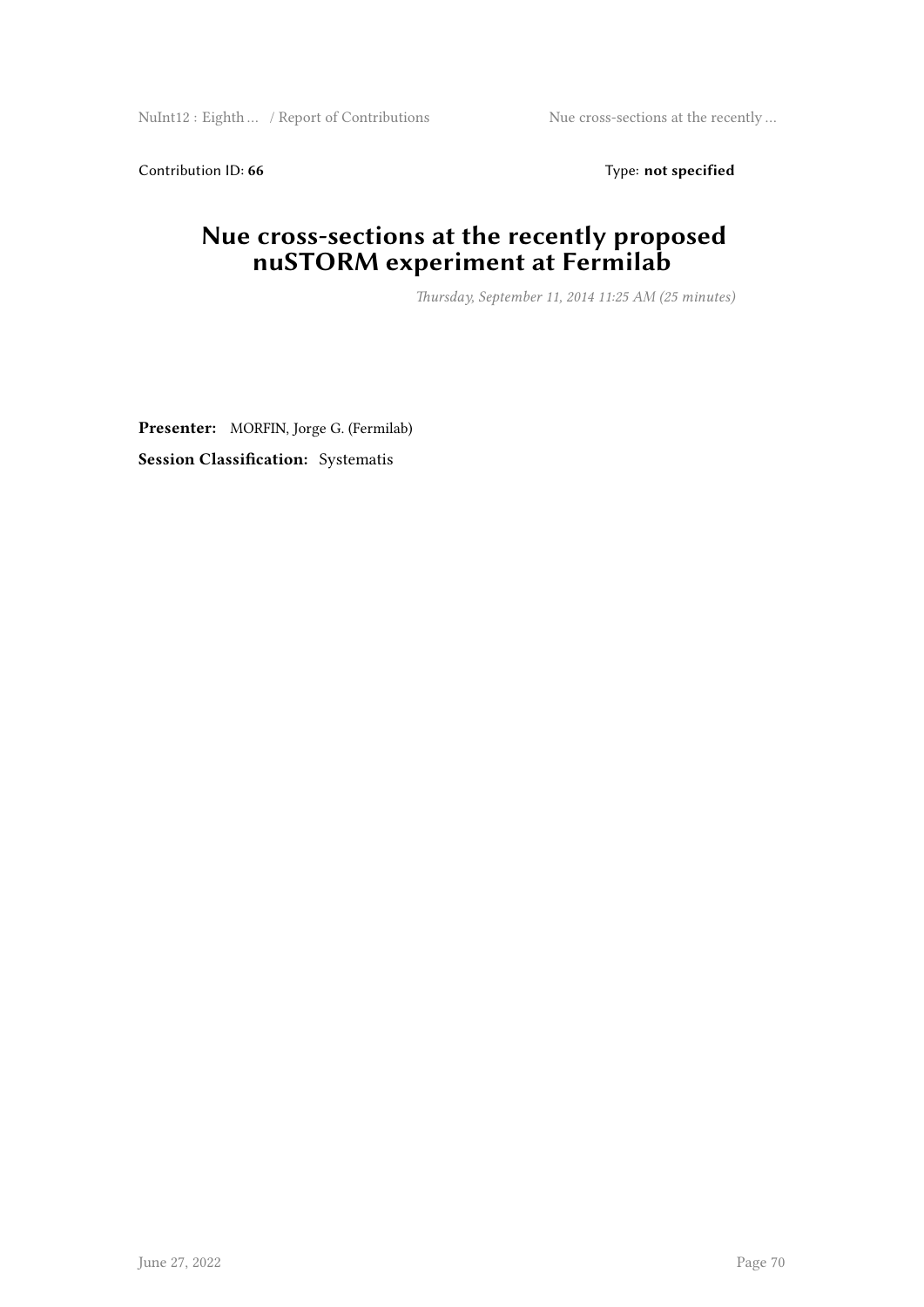NuInt12 : Eighth ... / Report of Contributions Impact of systematic uncertainties ...

Contribution ID: 67 Type: **not specified** 

# **Impact of systematic uncertainties for the CP violation measurement in superbeam experiments,**

*Thursday, September 11, 2014 11:50 AM (25 minutes)*

**Primary author:** Dr MELONI, davide (RomaTre University) Presenter: Dr MELONI, davide (RomaTre University) **Session Classification:** Systematis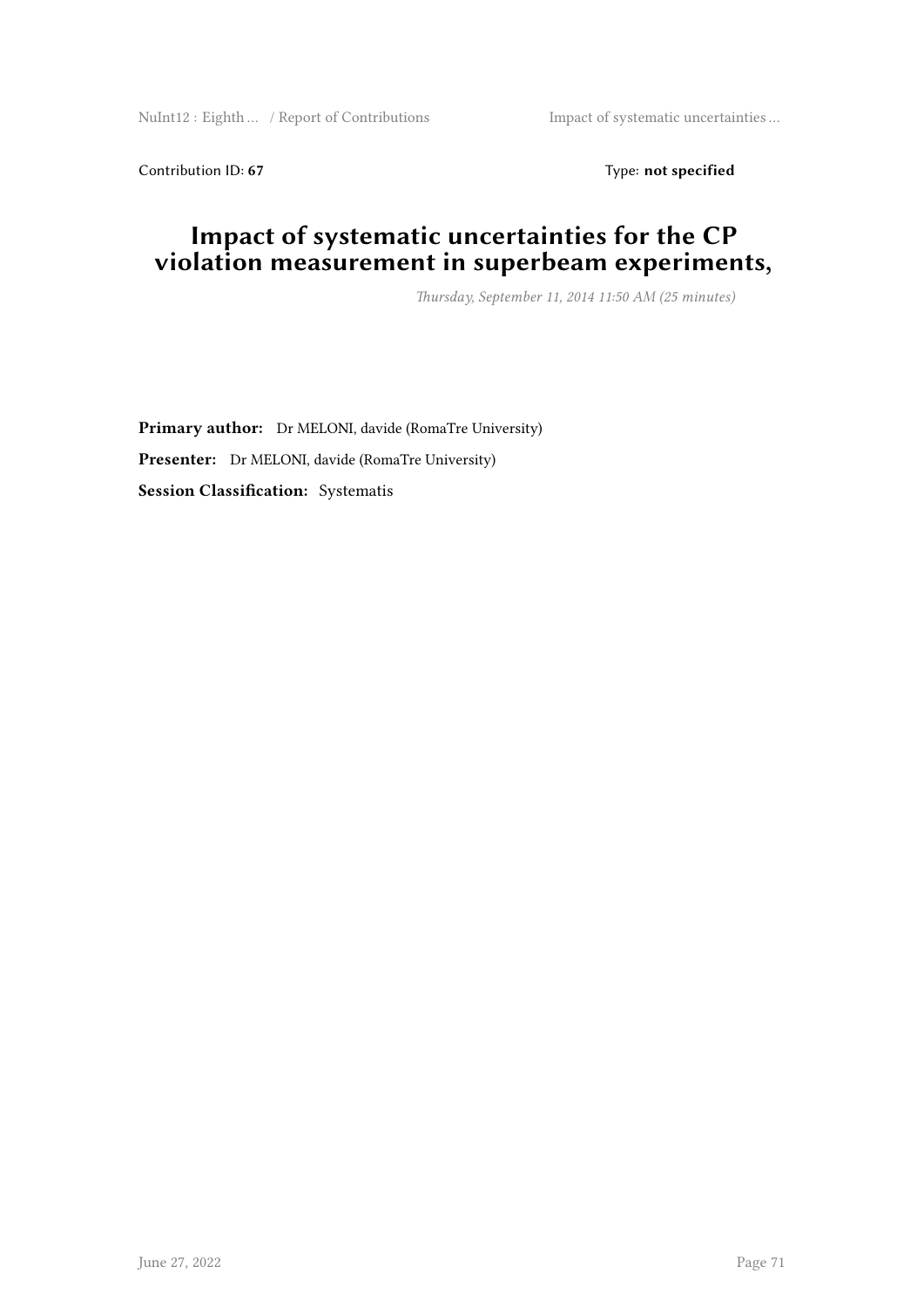NuInt12 : Eighth … / Report of Contributions Discussion

Contribution ID: 68 Type: **not specified** 

## **Discussion**

*Thursday, September 11, 2014 12:15 PM (15 minutes)*

**Session Classification:** Systematis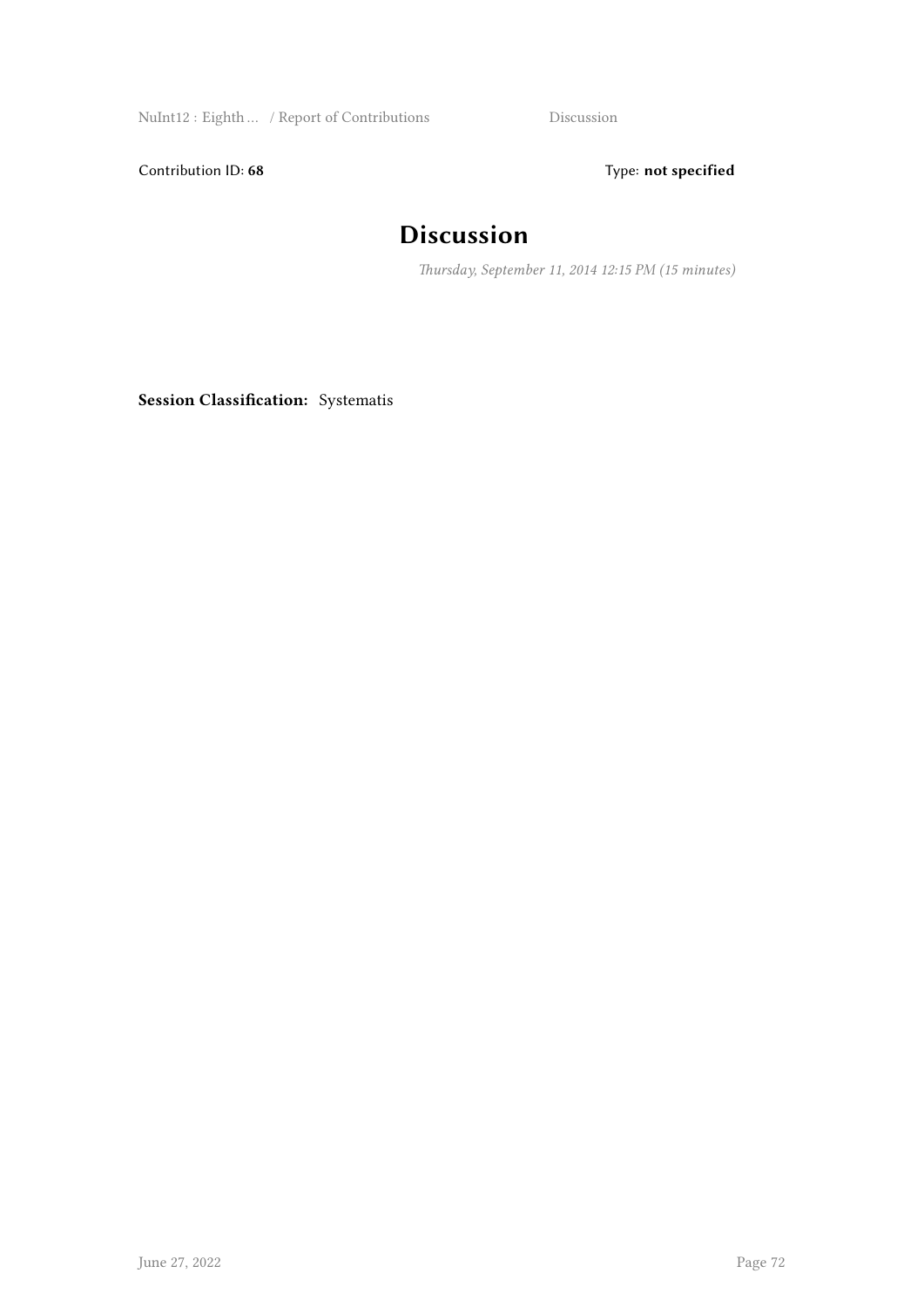Contribution ID: 69 Type: **not specified** 

# **Exclusive CCQE topologies in ArgoNeuT**

*Saturday, September 13, 2014 9:00 AM (25 minutes)*

Primary author: Ms PARTYKA, Kinga (Yale University) **Presenter:** Ms PARTYKA, Kinga (Yale University) **Session Classification:** CC and NC quasi-elastic scattering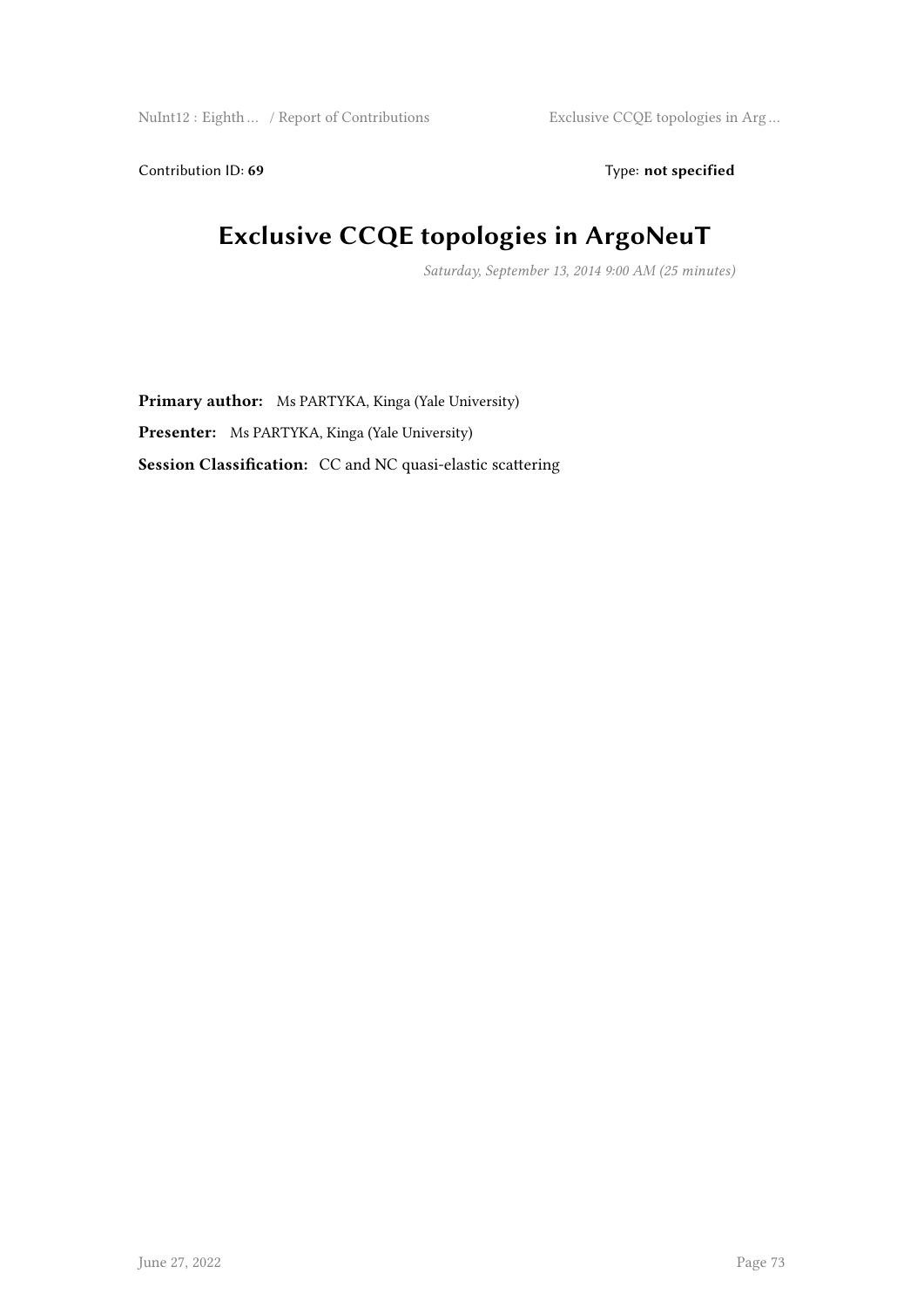NuInt12 : Eighth ... / Report of Contributions Consistent analysis of NC and CC ...

Contribution ID: 70 Type: not specified

#### **Consistent analysis of NC and CC neutrino scattering off carbon**

*Saturday, September 13, 2014 9:25 AM (20 minutes)*

**Primary author:** Dr ANKOWSKI, Artur (INFN and Department of Physics,"Sapienza" Universita' di Roma)

**Presenter:** Dr ANKOWSKI, Artur (INFN and Department of Physics,"Sapienza" Universita' di Roma)

**Session Classification:** CC and NC quasi-elastic scattering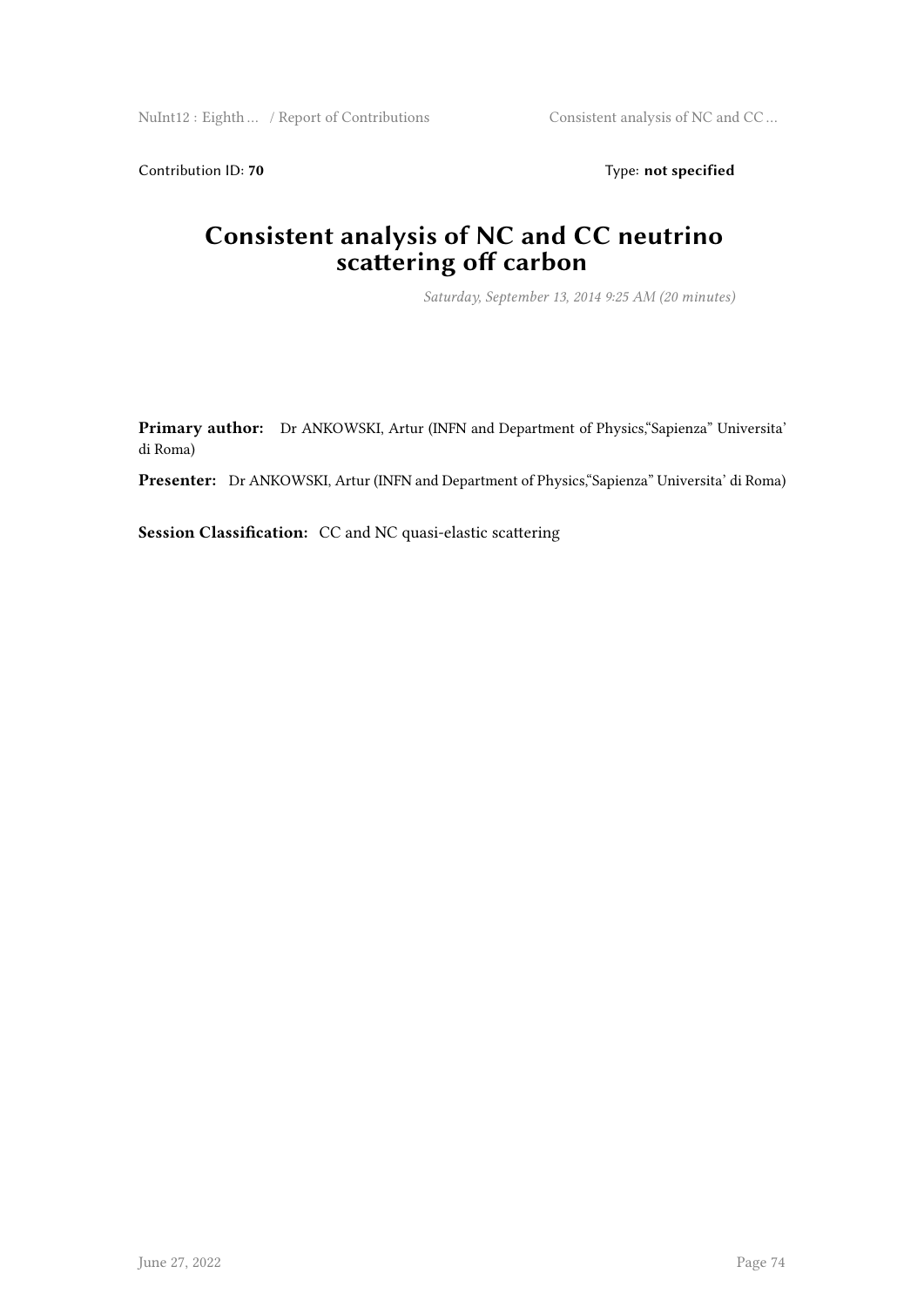Contribution ID: 71 Type: **not specified** 

#### **QE scattering in the Relativistic Green Function approach**

*Saturday, September 13, 2014 9:45 AM (20 minutes)*

**Primary author:** Mr MEUCCI, Andrea (Universita' di Pavia) **Presenter:** Mr MEUCCI, Andrea (Universita' di Pavia) **Session Classification:** CC and NC quasi-elastic scattering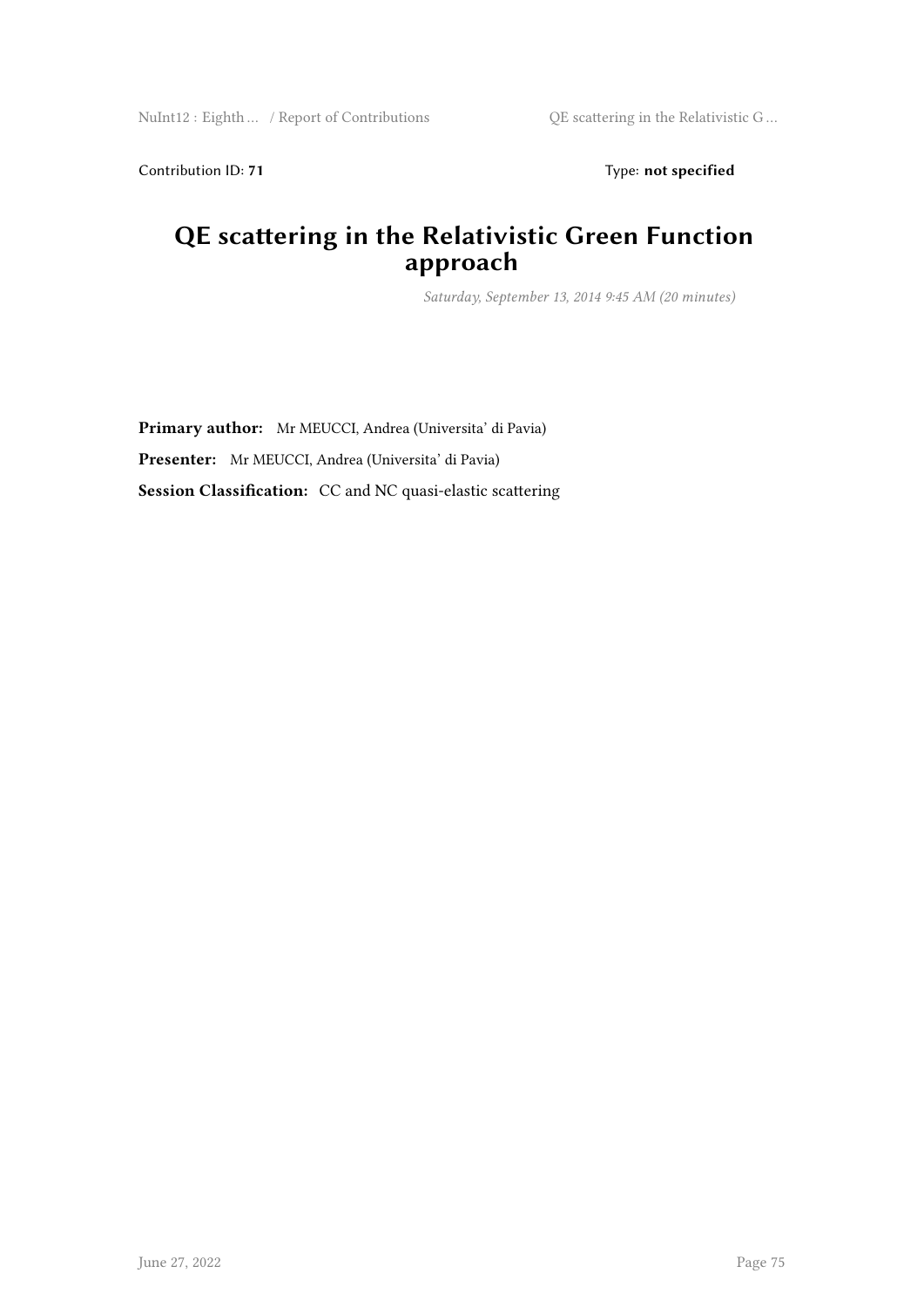NuInt12 : Eighth ... / Report of Contributions CCQE, 2p2h excitations and nu en ...

Contribution ID: 72 Type: **not specified** 

#### **CCQE, 2p2h excitations and nu energy reconstruction**

*Saturday, September 13, 2014 10:05 AM (25 minutes)*

**Primary author:** Dr NIEVES, Juan (IFIC (CSIC-UV)) **Presenter:** Dr NIEVES, Juan (IFIC (CSIC-UV)) **Session Classification:** CC and NC quasi-elastic scattering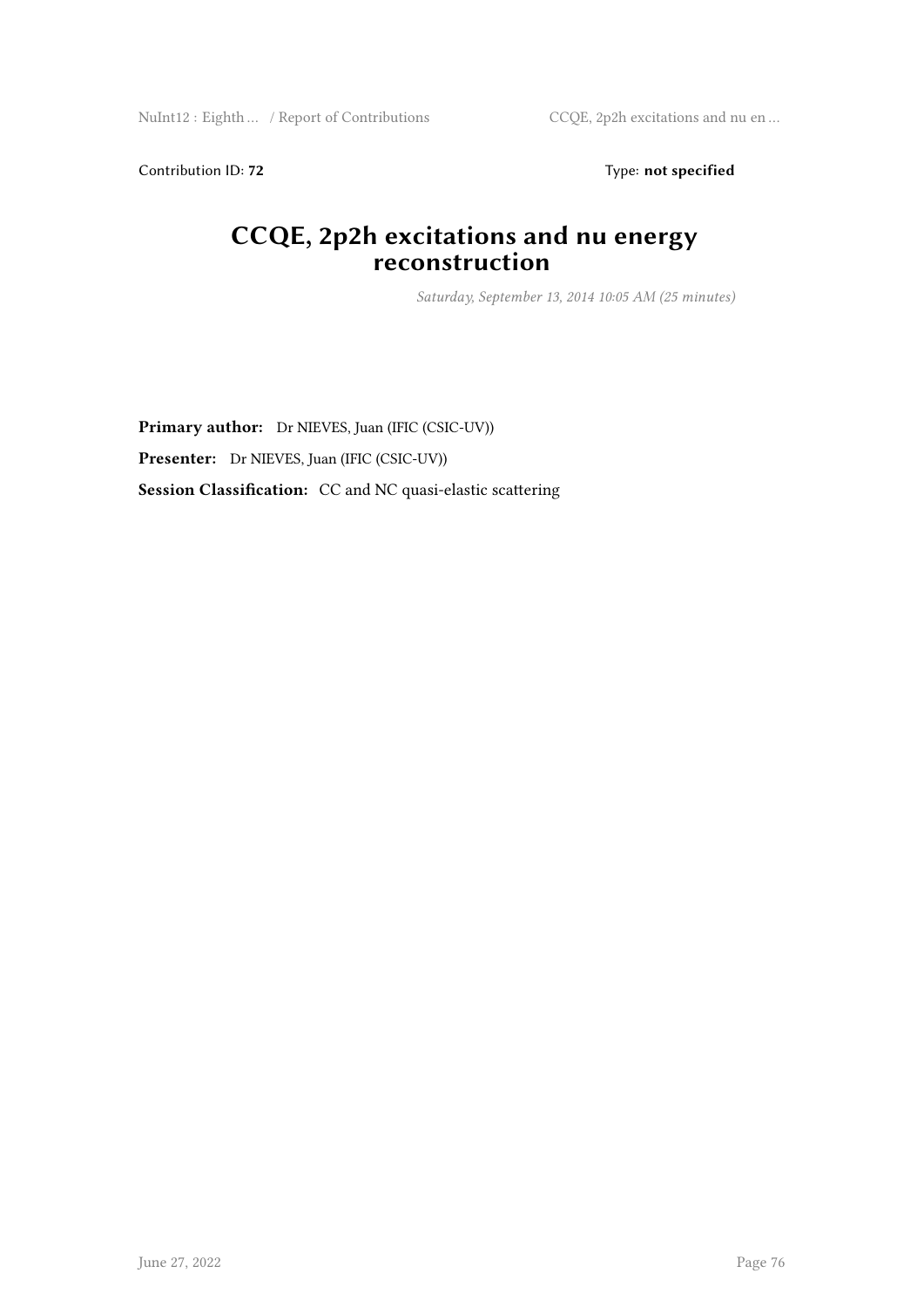NuInt12 : Eighth ... / Report of Contributions CC and quasi-elastic introduction

Contribution ID: 73 Type: **not specified** 

# **CC and quasi-elastic introduction**

*Friday, September 12, 2014 4:00 PM (25 minutes)*

**Presenter:** MAHN, Kendall (TRIUMF)

**Session Classification:** CC and NC quasi-elastic scattering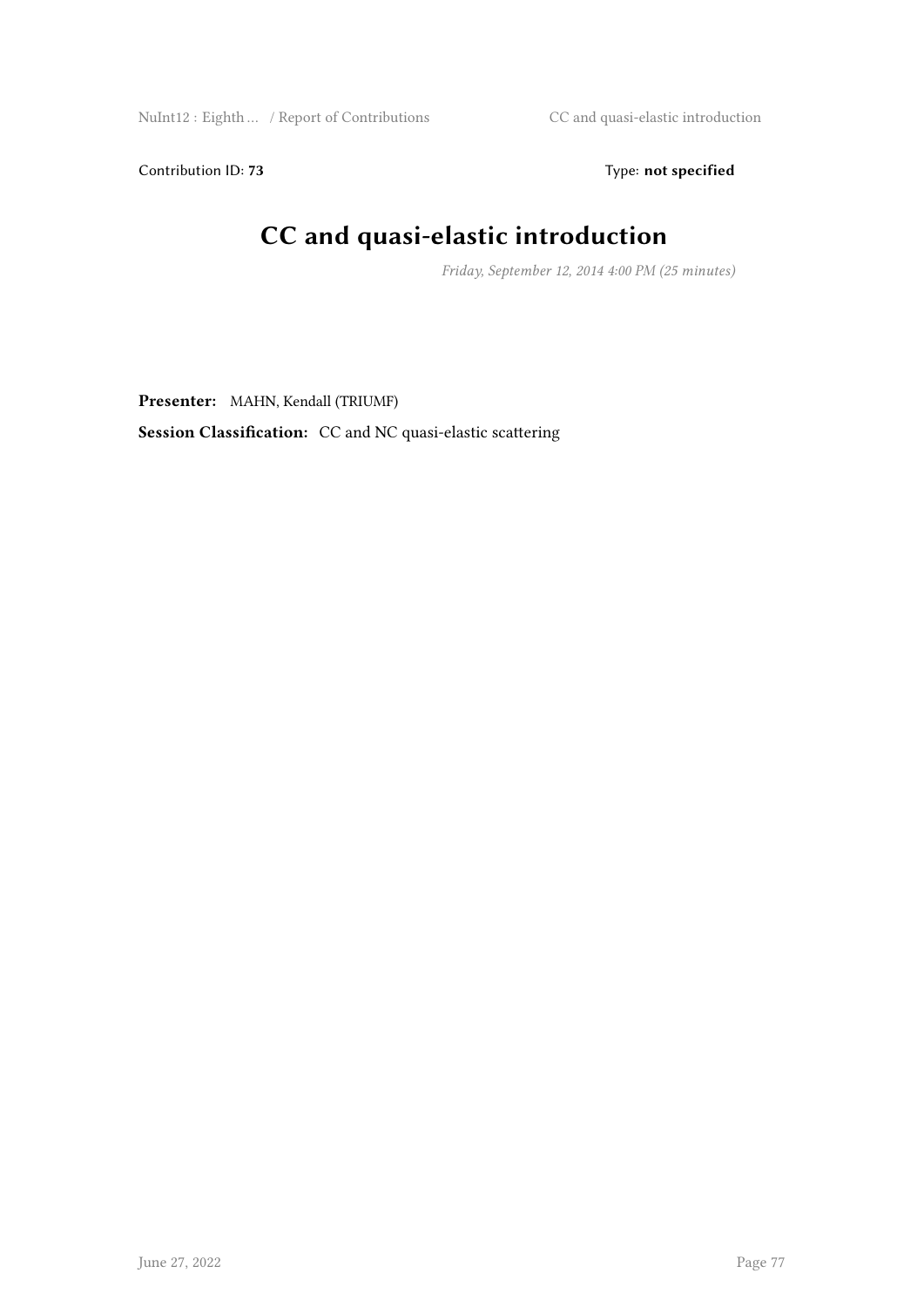Contribution ID: 74 Type: **not specified** 

#### **MiniBooNE anti-nu quasi-elastic and neutral current elastic analysis**

*Friday, September 12, 2014 4:25 PM (35 minutes)*

**Primary author:** GRANGE, Joe (University of Florida) **Presenter:** GRANGE, Joe (University of Florida) **Session Classification:** CC and NC quasi-elastic scattering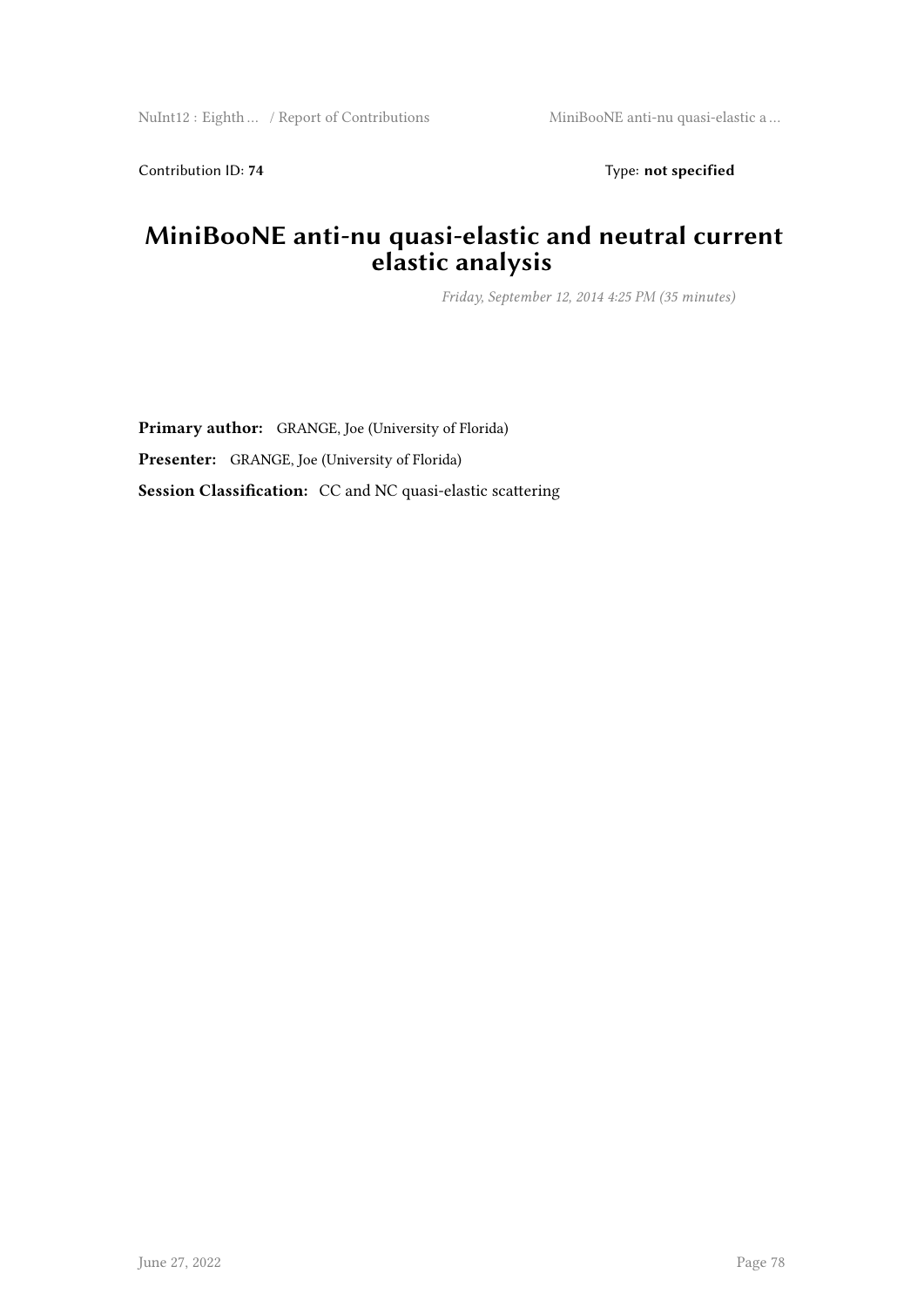Contribution ID: 75 Type: **not specified** 

# **CCQE results from MINERnA**

*Friday, September 12, 2014 5:00 PM (30 minutes)*

**Primary author:** Dr FIELDS, Laura (Northwestern University) **Presenter:** Dr FIELDS, Laura (Northwestern University) **Session Classification:** CC and NC quasi-elastic scattering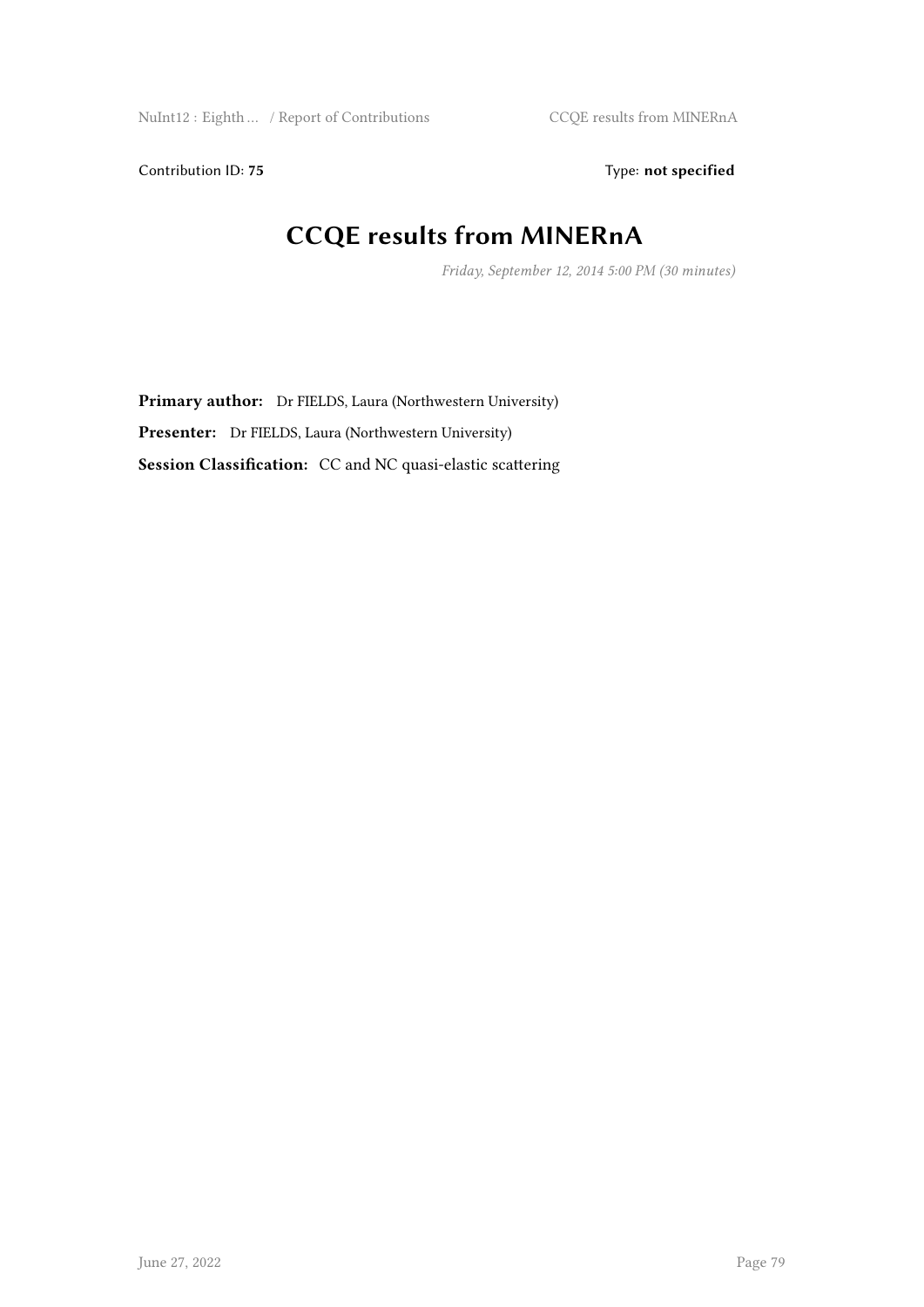Contribution ID: 76 Type: **not specified** 

#### **The T2K CCQE selection and prospects for CC, QE, NC cross section measurements**

*Friday, September 12, 2014 5:30 PM (30 minutes)*

**Primary author:** Mr RUTERBORIES, Daniel (Colorado State University) **Presenter:** Mr RUTERBORIES, Daniel (Colorado State University) **Session Classification:** CC and NC quasi-elastic scattering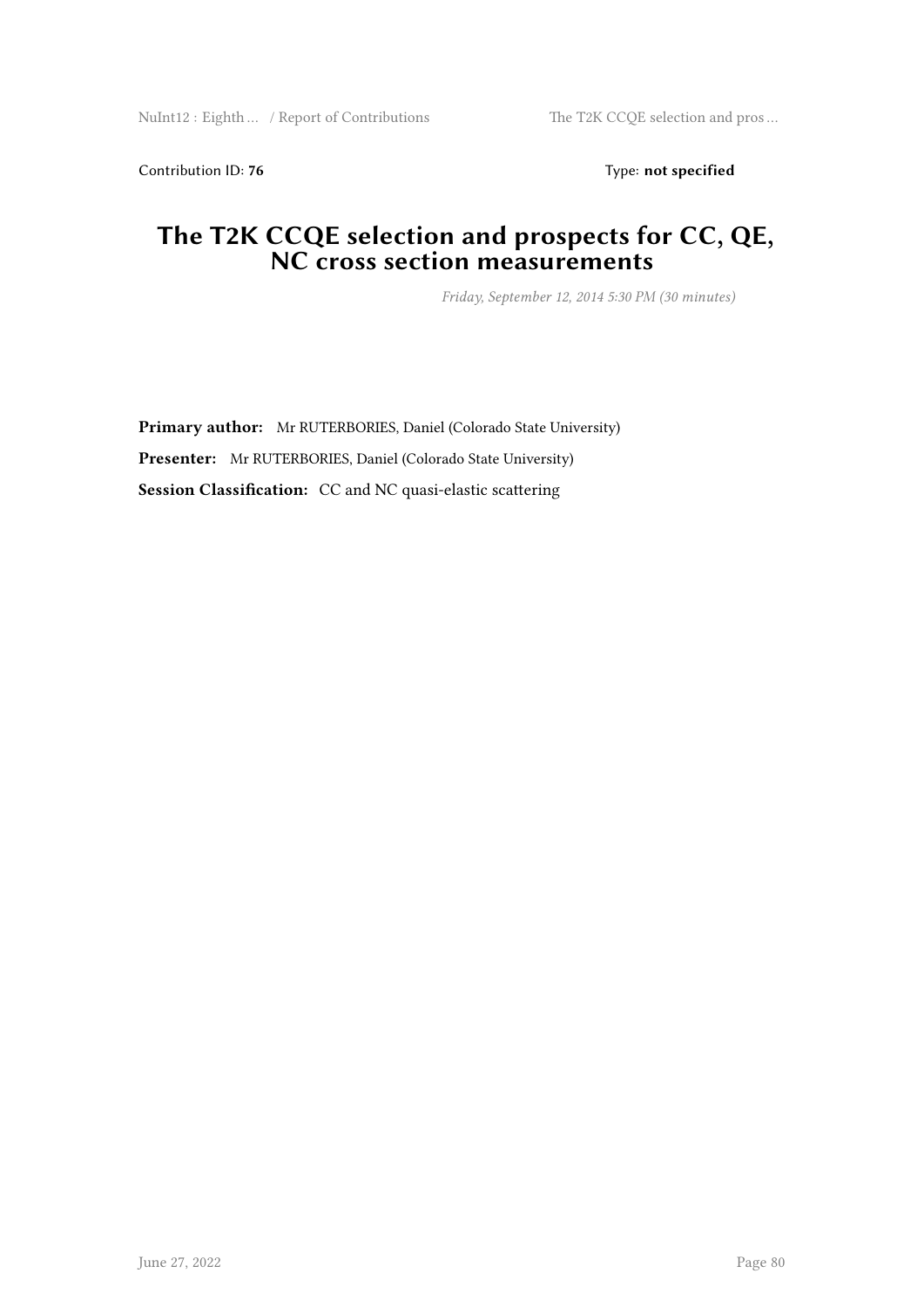Contribution ID: 77 Type: **not specified** 

### **Inelastic scattering in eA and the measurement of R**

*Saturday, September 13, 2014 11:00 AM (30 minutes)*

Presenter: Prof. CHRISTY, Eric (Hampton University)

**Session Classification:** Electron scattering and meson exchange currents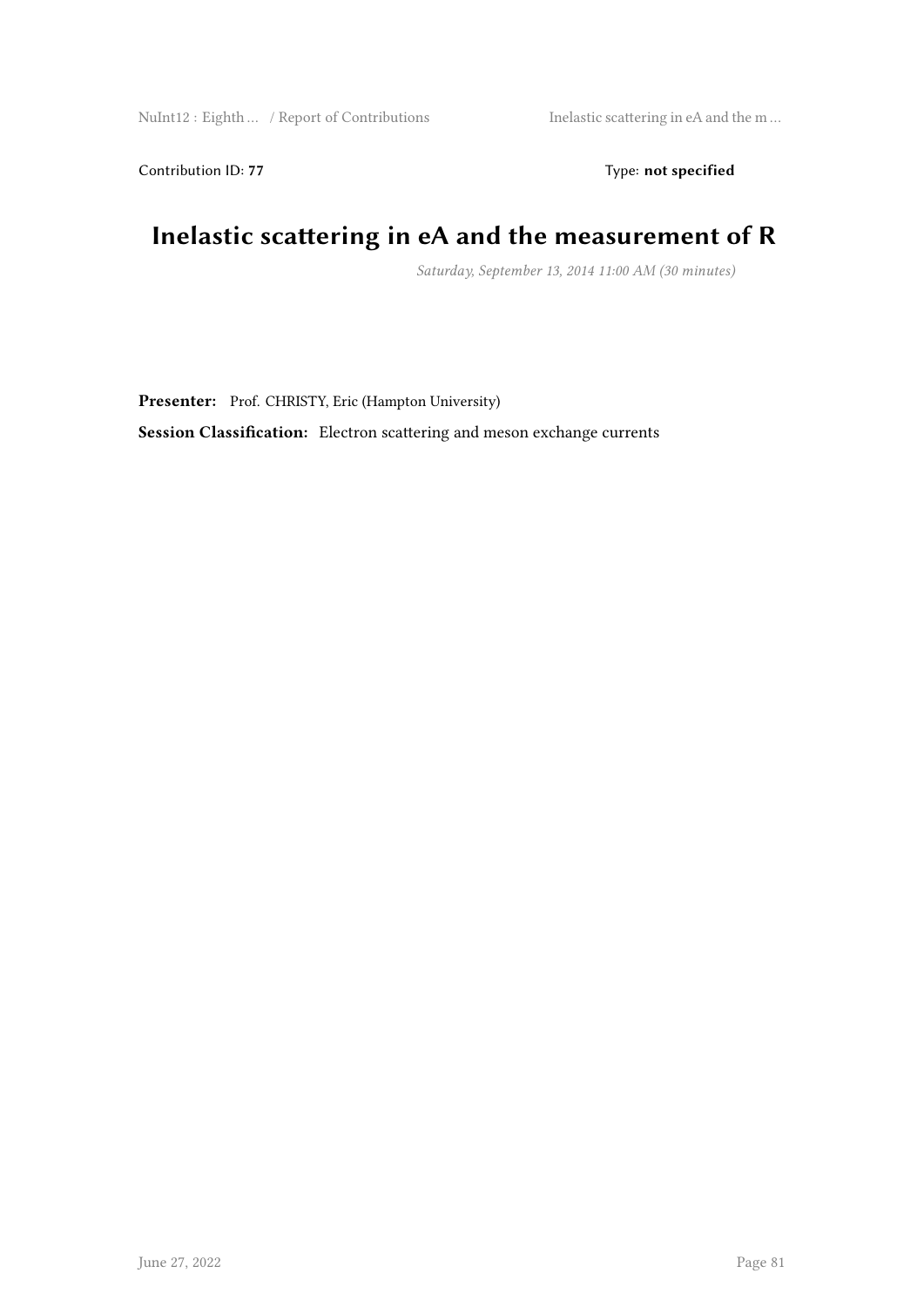Contribution ID: 78 Type: not specified

# **QE scattering in eA and scaling from nuclei**

*Saturday, September 13, 2014 11:30 AM (30 minutes)*

**Presenter:** Dr DAY, Donal Day (University of Virginia)

**Session Classification:** Electron scattering and meson exchange currents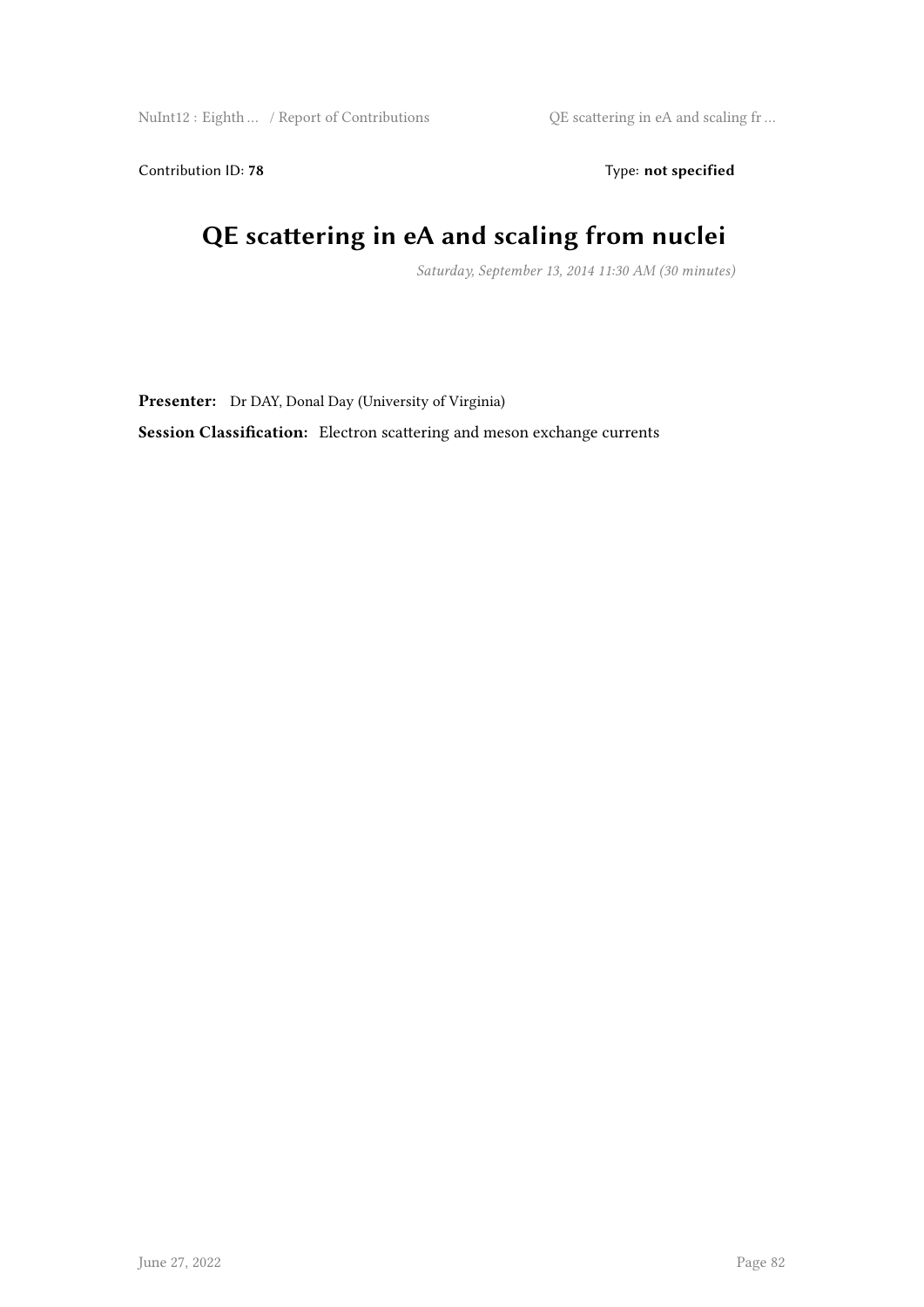NuInt12 : Eighth … / Report of Contributions Superscaling in electro-nucleus sc …

Contribution ID: 79 Type: **not specified** 

#### **Superscaling in electro-nucleus scattering and its link to NC and CC QE neutrino-nucleus scattering**

*Saturday, September 13, 2014 12:00 PM (30 minutes)*

Primary author: Prof. BARBARO, Maria Benedetta (University of Turin, Italy) **Presenter:** Prof. BARBARO, Maria Benedetta (University of Turin, Italy) **Session Classification:** Electron scattering and meson exchange currents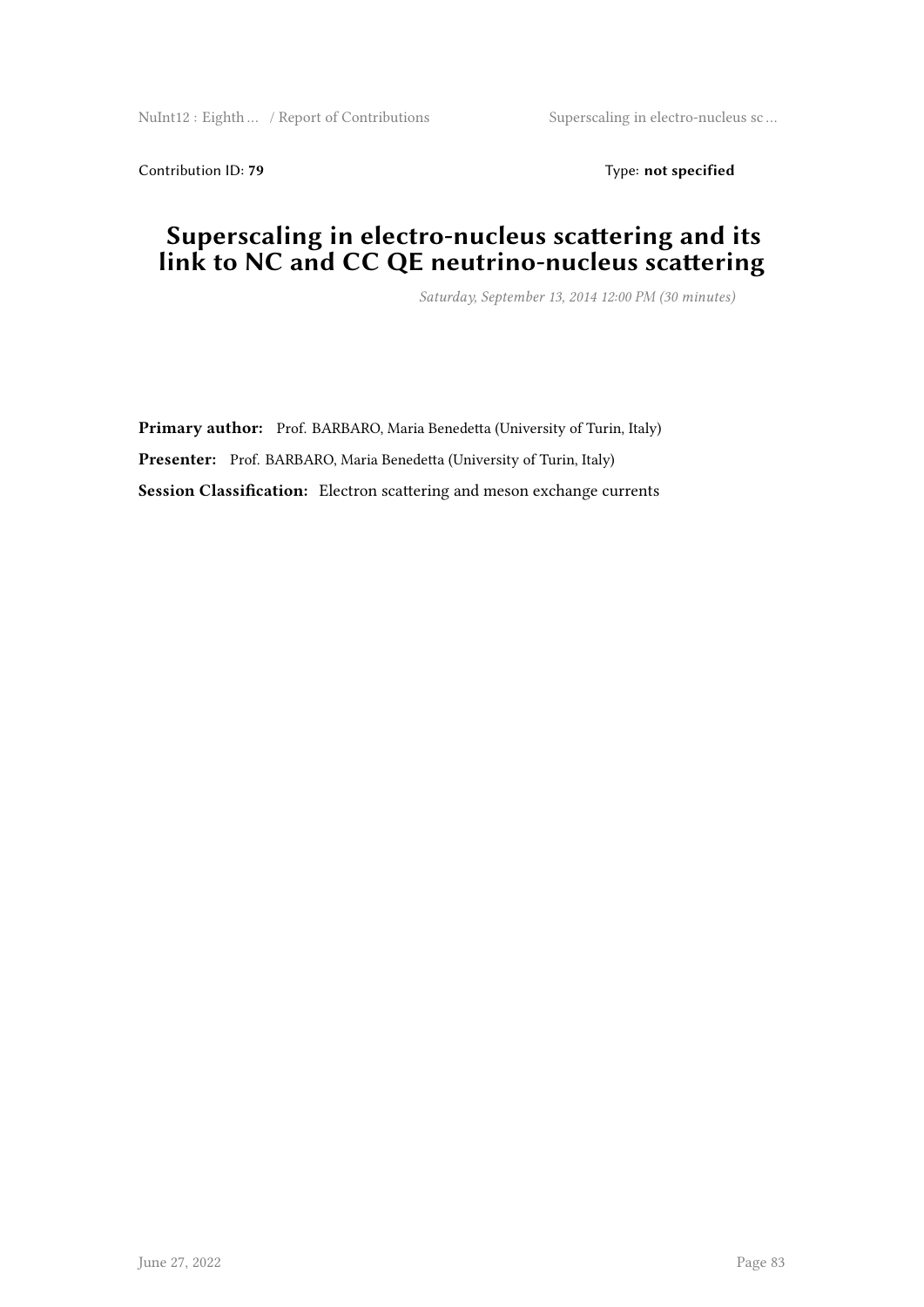NuInt12 : Eighth ... / Report of Contributions Two body electroweak currents an ...

Contribution ID: 80 Type: not specified

#### **Two body electroweak currents and inclusive electron and neutrino scattering**

*Saturday, September 13, 2014 2:00 PM (30 minutes)*

Primary author: Prof. SCHIAVILLA, Rocco (Jefferson Lab/Old Dominion University) **Presenter:** Prof. SCHIAVILLA, Rocco (Jefferson Lab/Old Dominion University) **Session Classification:** Electron scattering and meson exchange currents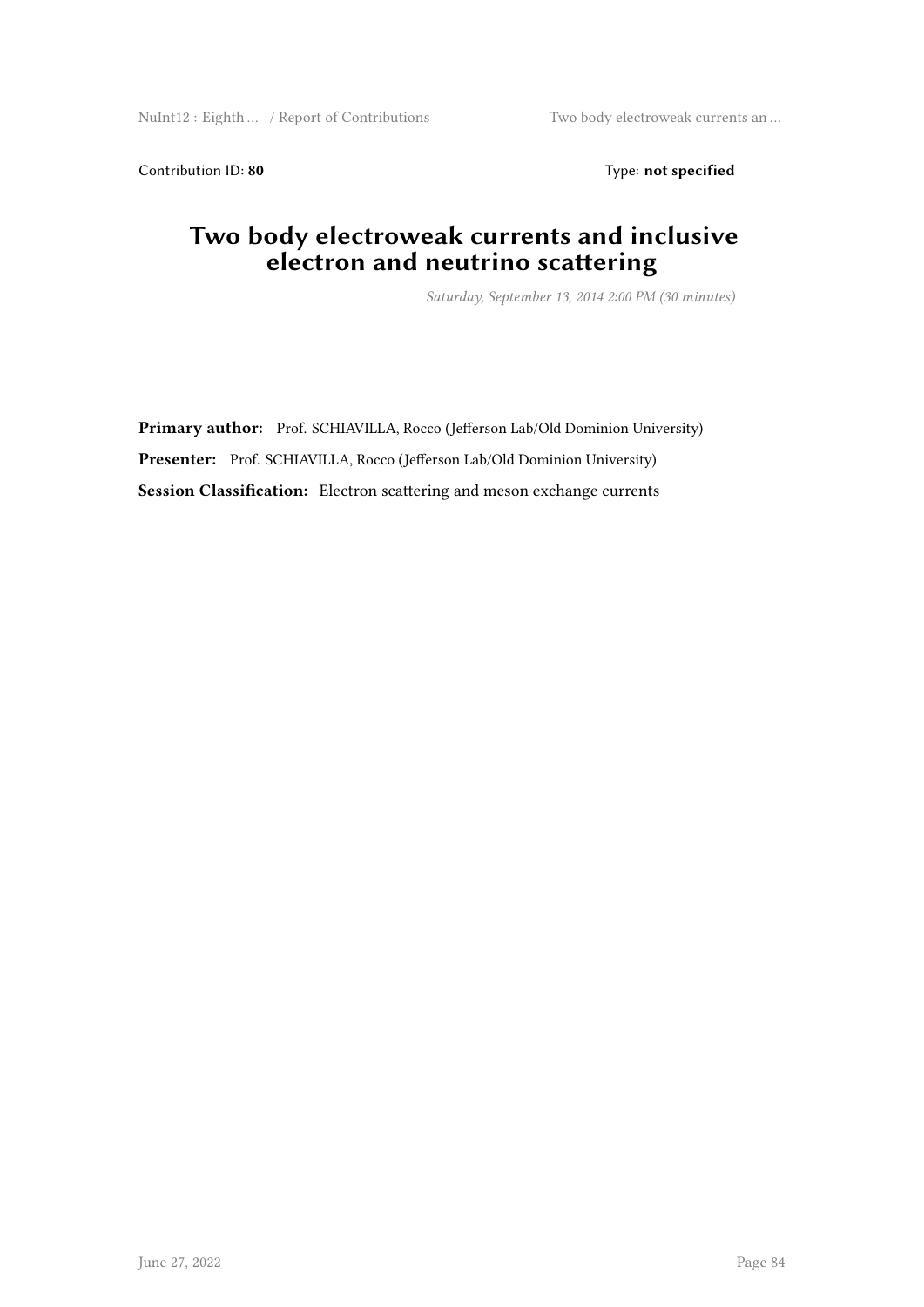NuInt12 : Eighth … / Report of Contributions Hints on nuclear effects from Arg …

Contribution ID: 81 Type: **not specified** 

# **Hints on nuclear effects from ArgoNeut,**

*Saturday, September 13, 2014 2:30 PM (30 minutes)*

**Primary author:** Dr PALAMARA, Ornella (Yale University)

**Presenter:** Dr PALAMARA, Ornella (Yale University)

**Session Classification:** Electron scattering and meson exchange currents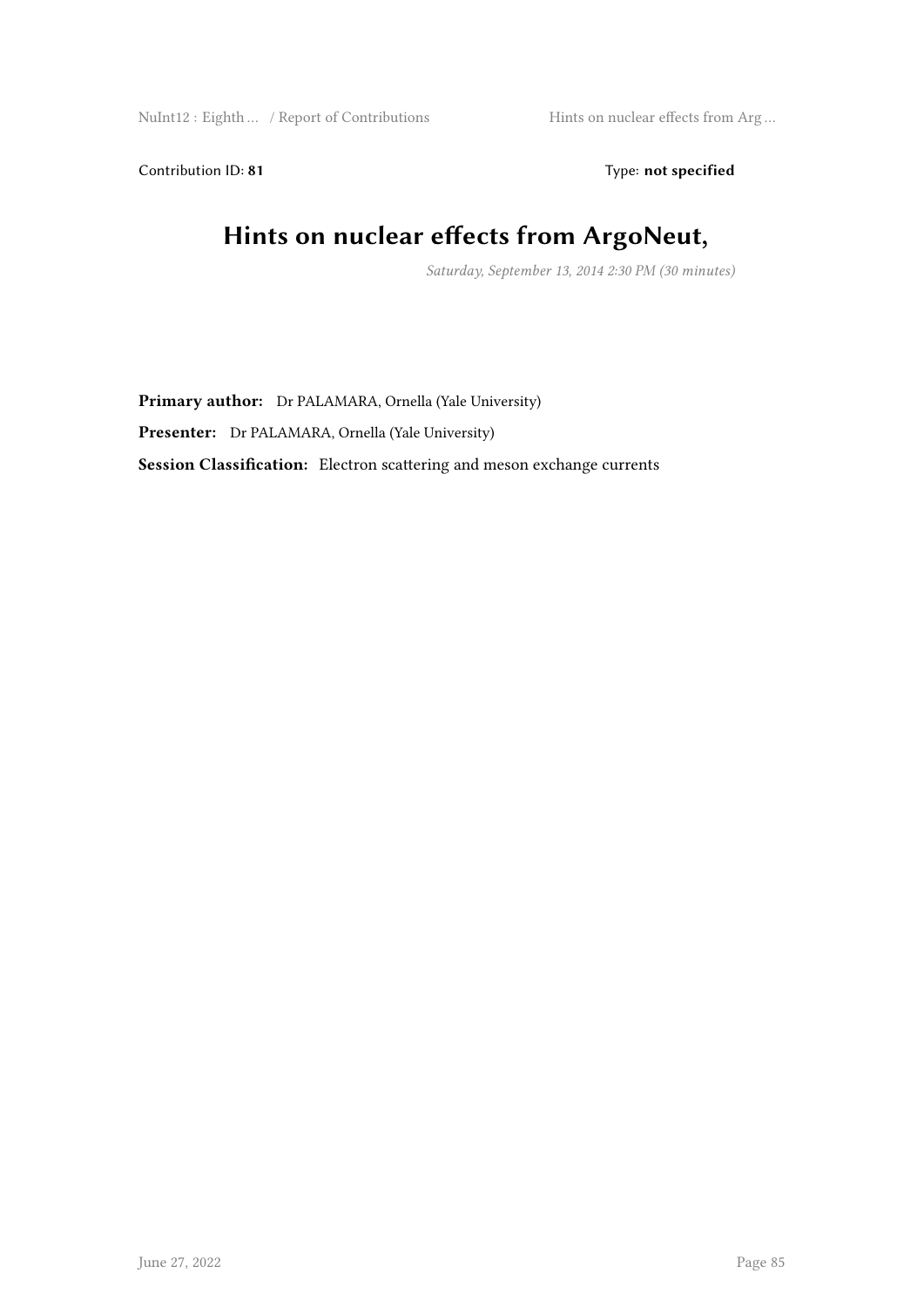NuInt12 : Eighth … / Report of Contributions Discussion

Contribution ID: 82 Type: **not specified** 

## **Discussion**

*Saturday, September 13, 2014 3:00 PM (30 minutes)*

**Session Classification:** Electron scattering and meson exchange currents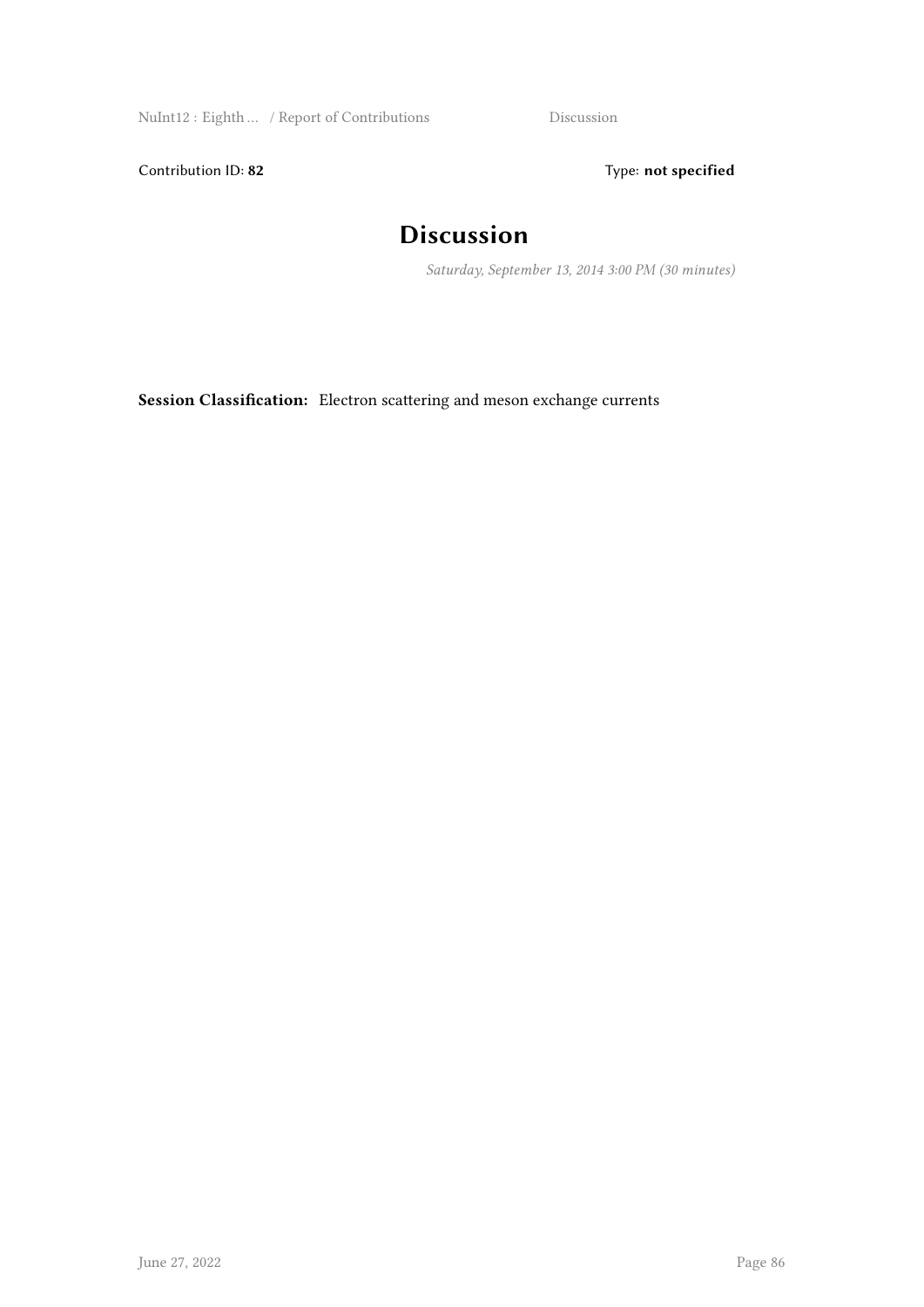Contribution ID: 83 Type: **not specified** 

# **MiniBooNE CC inclusive latest results**

*Tuesday, September 9, 2014 5:00 PM (20 minutes)*

Presenter: Prof. TZANOV, Martin (Louisiana State University)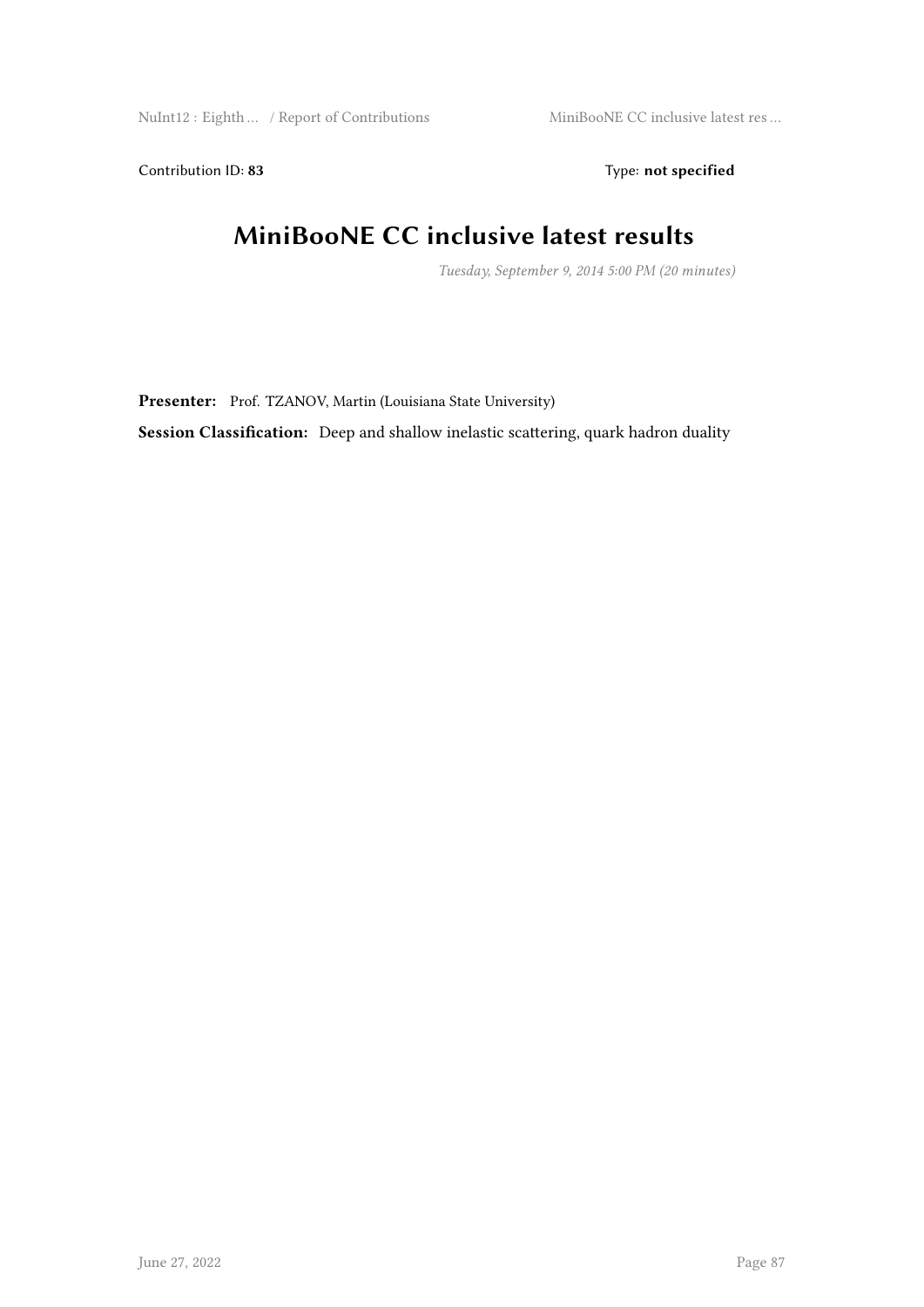Contribution ID: 84 Type: **not specified** 

### **MINERvA CC inclusive latest results**

*Tuesday, September 9, 2014 5:20 PM (20 minutes)*

**Primary author:** Mr HURTADO ANAMPA, Kenyi Paolo (CBPF)

**Presenter:** Mr HURTADO ANAMPA, Kenyi Paolo (CBPF)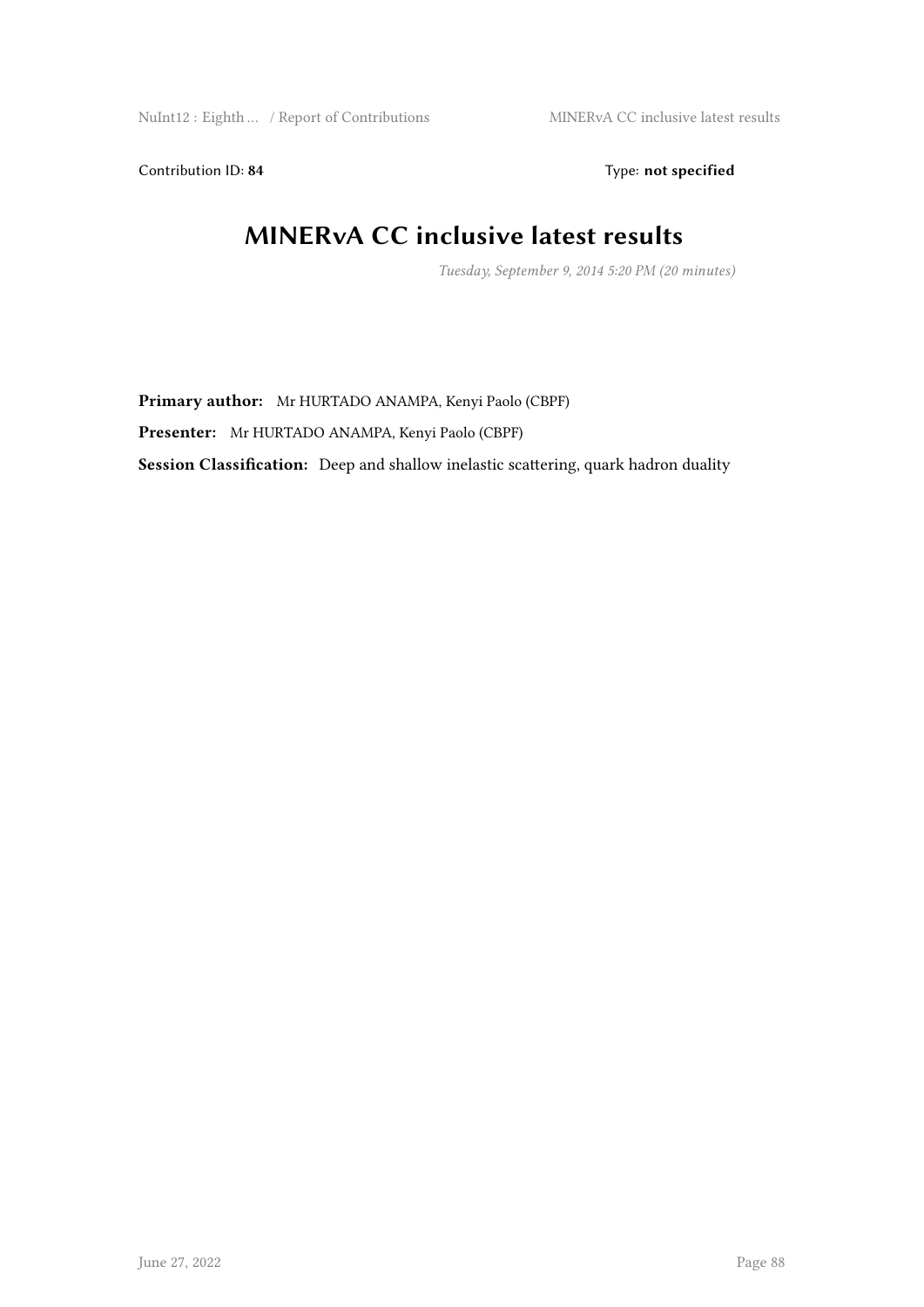Contribution ID: 85 Type: **not specified** 

## **T2K CC inclusive latest results**

*Tuesday, September 9, 2014 5:40 PM (20 minutes)*

Primary author: Dr WEBER, Alfons (University of Oxford & amp; STFC/RAL) **Presenter:** Dr WEBER, Alfons (University of Oxford & amp; STFC/RAL) **Session Classification:** Deep and shallow inelastic scattering, quark hadron duality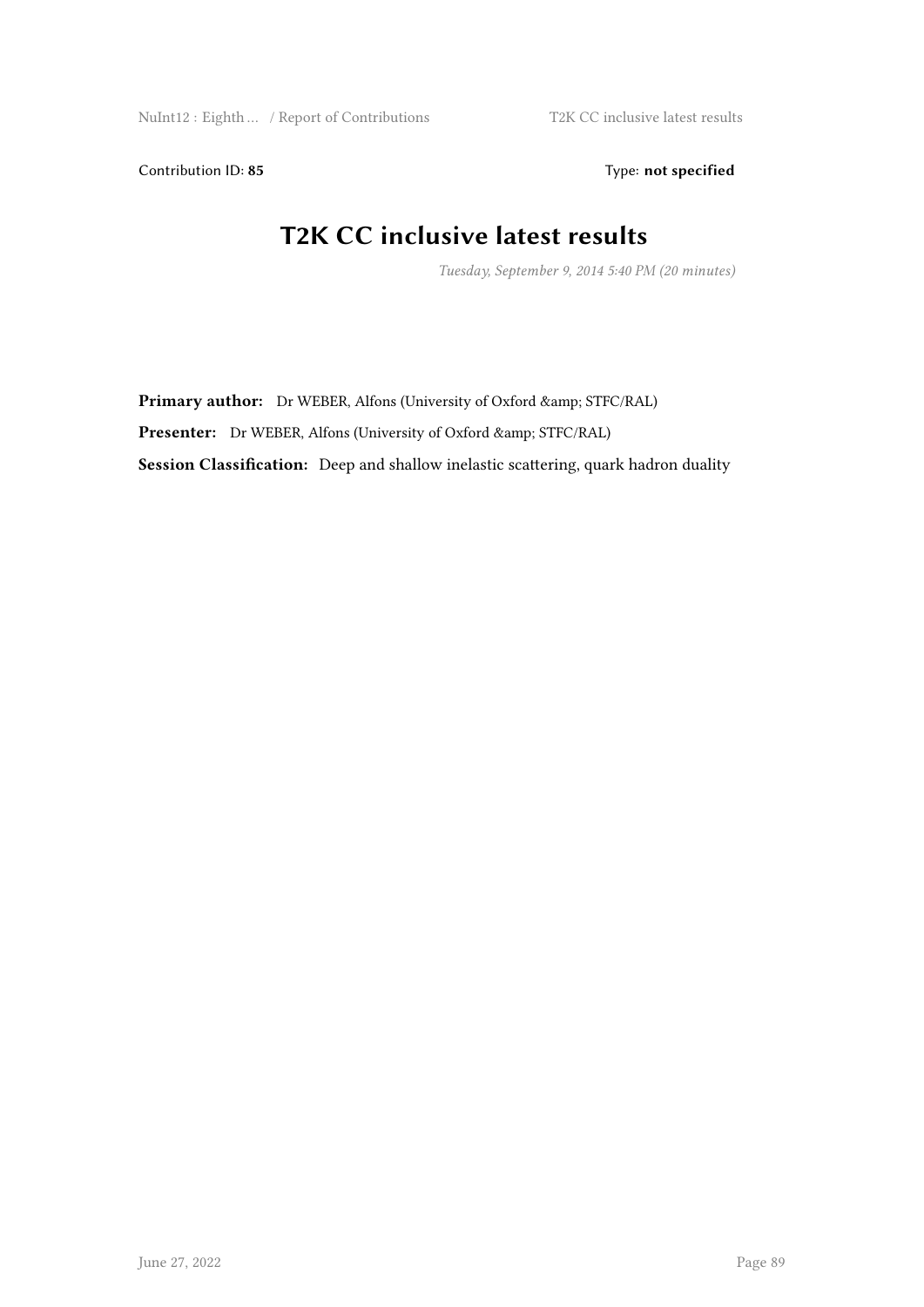Contribution ID: 86 Type: **not specified** 

### **BoNuS latest results and updates**

*Wednesday, September 10, 2014 9:00 AM (25 minutes)*

Presenter: Prof. CHRISTY, Eric (Hampton University)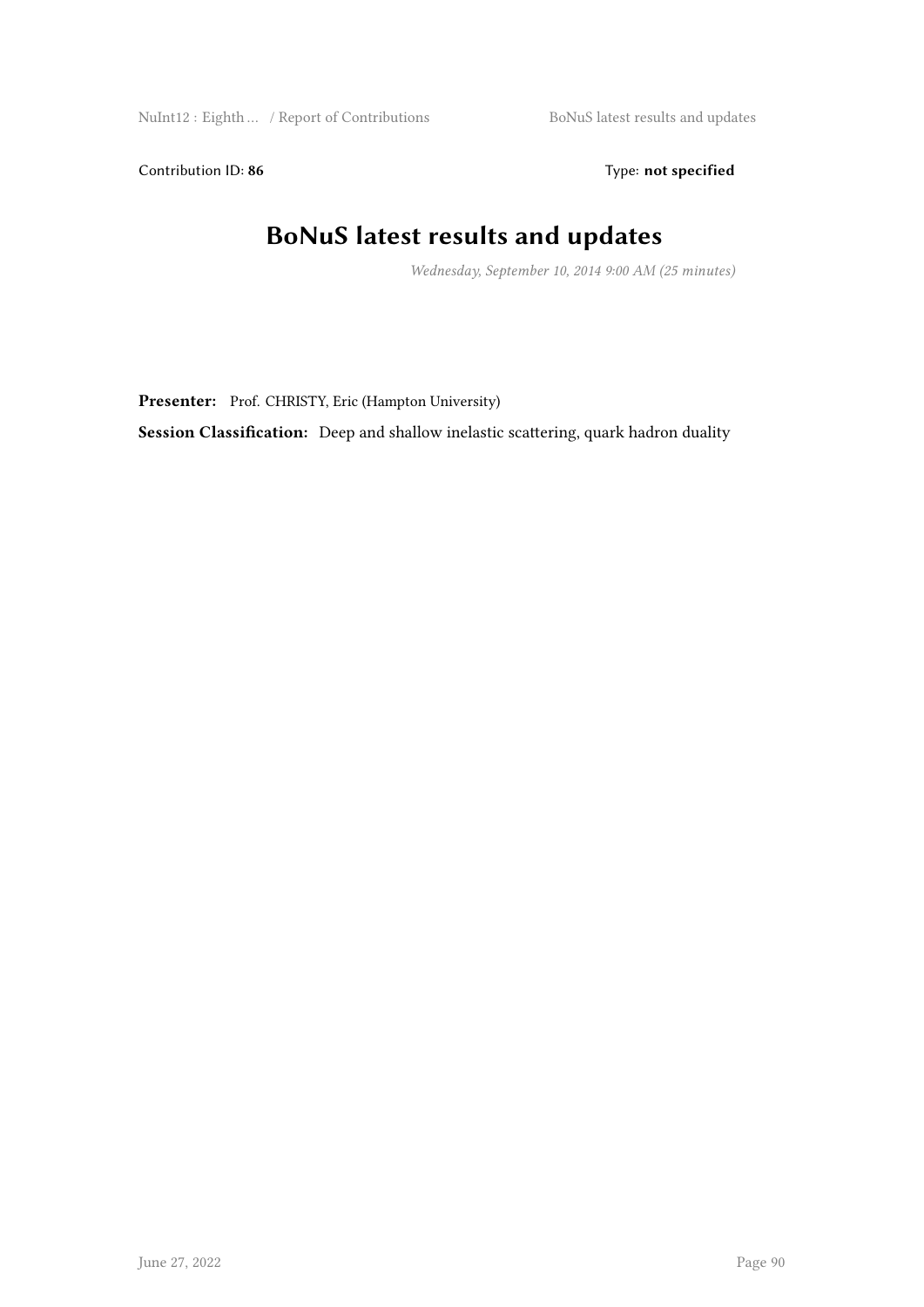Contribution ID: 87 Type: **not specified** 

### **DIS collider experiment results**

*Wednesday, September 10, 2014 9:25 AM (25 minutes)*

**Primary author:** Dr RIZVI, Eram (Queen Mary, University of London)

Presenter: Dr RIZVI, Eram (Queen Mary, University of London)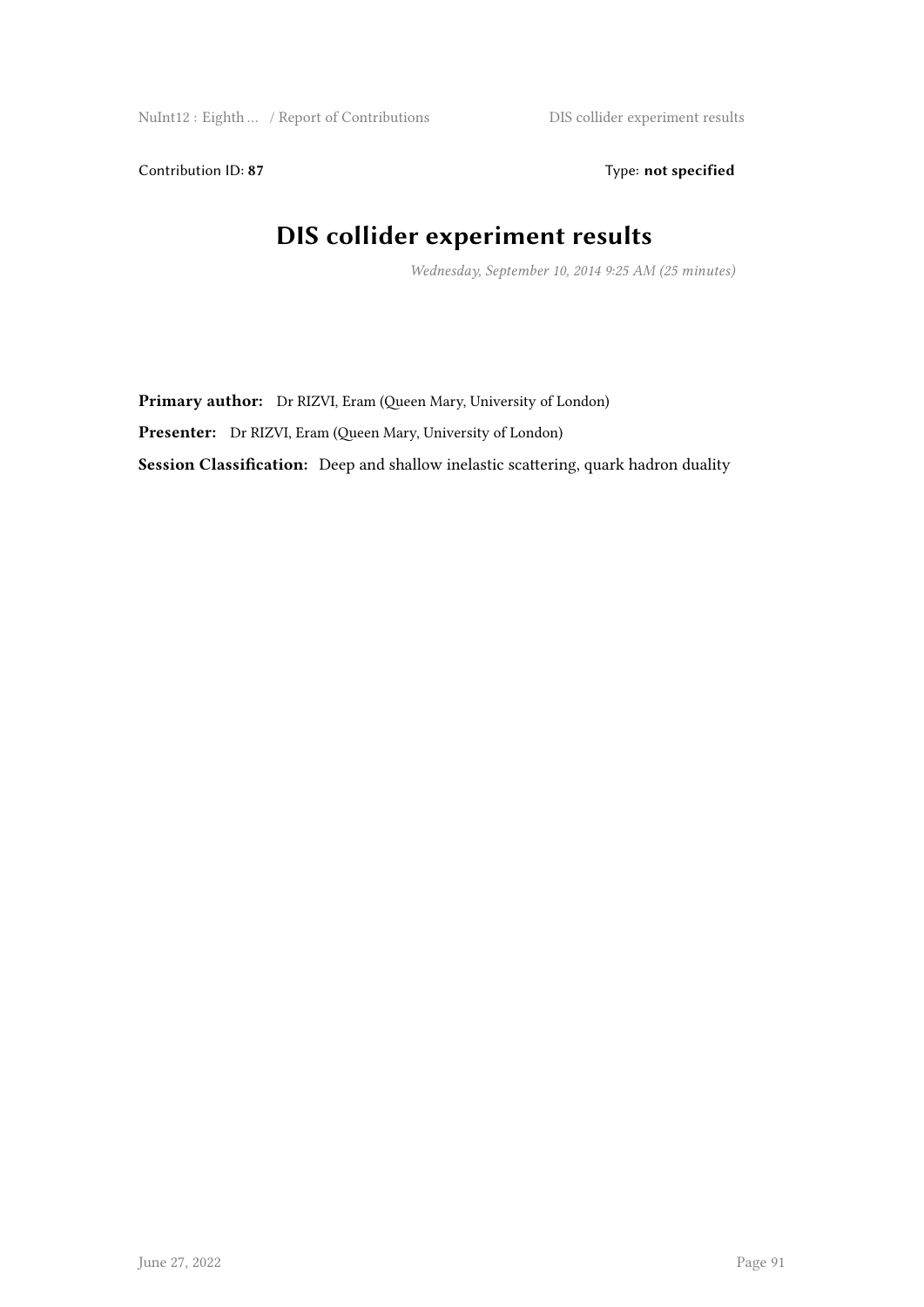Contribution ID: 88 Type: **not specified** 

# **CTEQ latest results and updates**

*Wednesday, September 10, 2014 9:50 AM (25 minutes)*

**Presenter:** MORFIN, Jorge G. (Fermilab)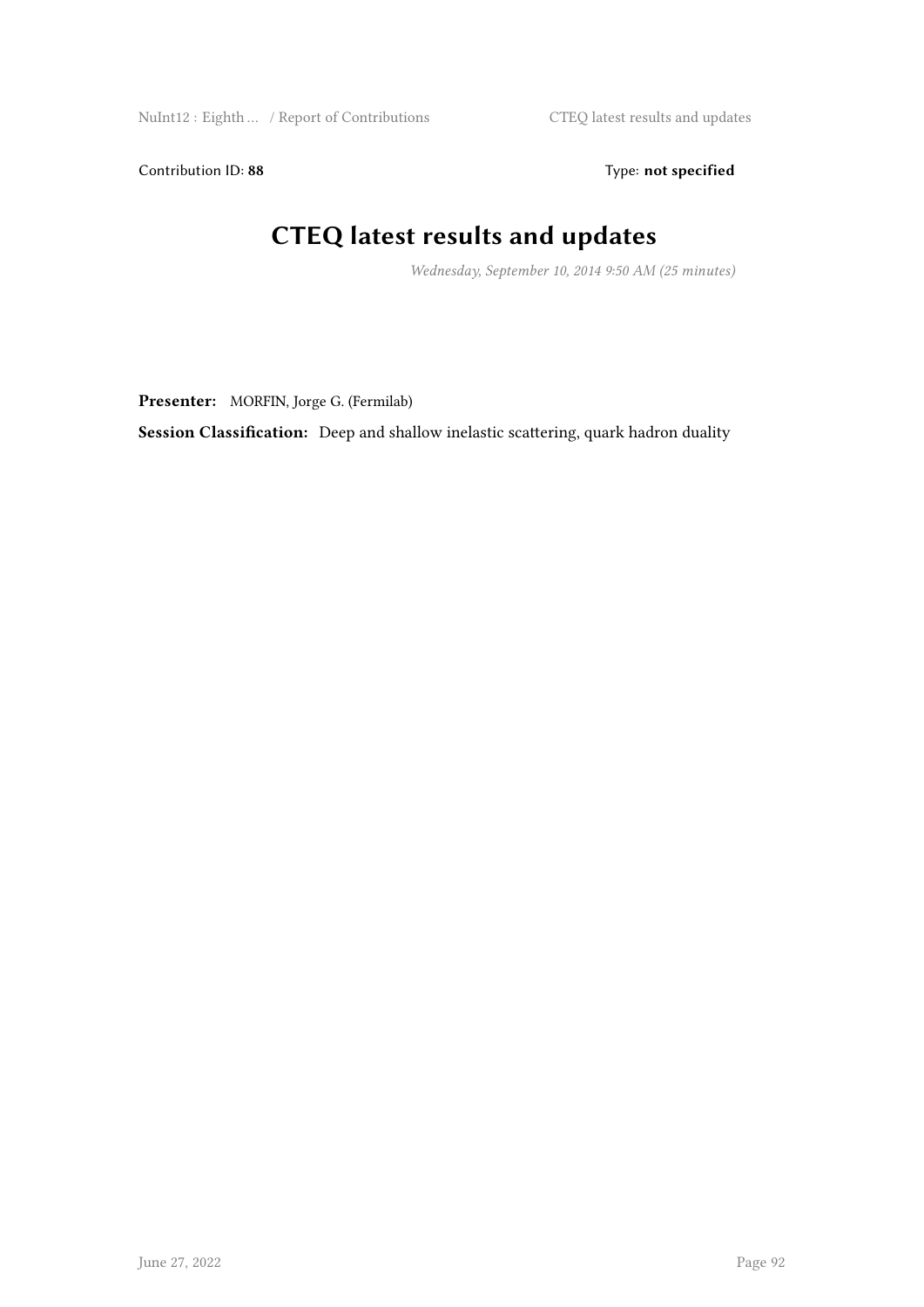Contribution ID: 89 Type: **not specified** 

#### **GiBUU latest results and updates**

*Wednesday, September 10, 2014 10:40 AM (20 minutes)*

**Primary author:** Dr LALAKULICH, Olga (Universitaet Giessen)

**Presenter:** Dr LALAKULICH, Olga (Universitaet Giessen)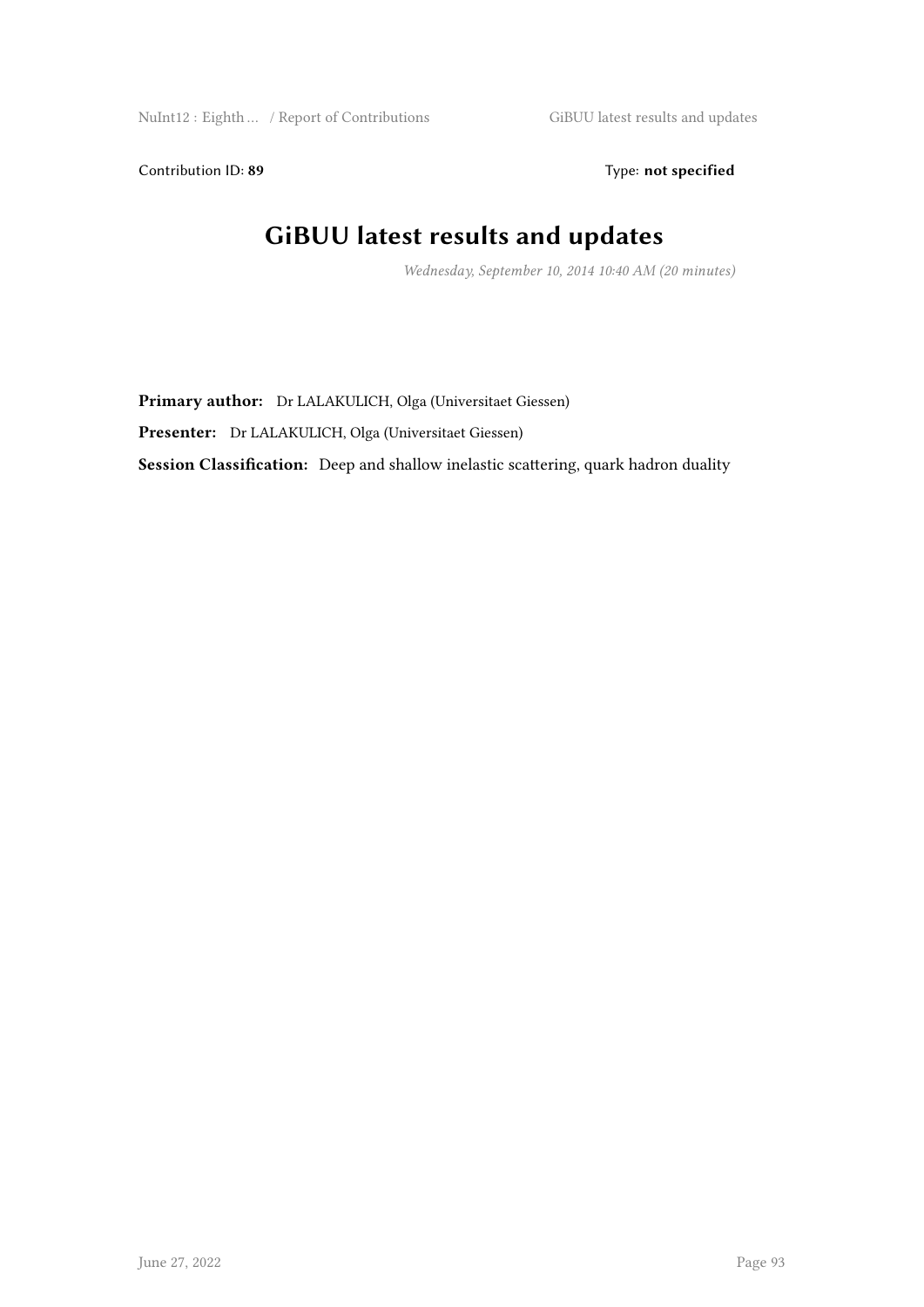Contribution ID: 90 **Type:** not specified

# **SIS latest results and updates**

*Wednesday, September 10, 2014 11:00 AM (20 minutes)*

**Presenter:** Dr LALAKULICH, Olga (Universitaet Giessen)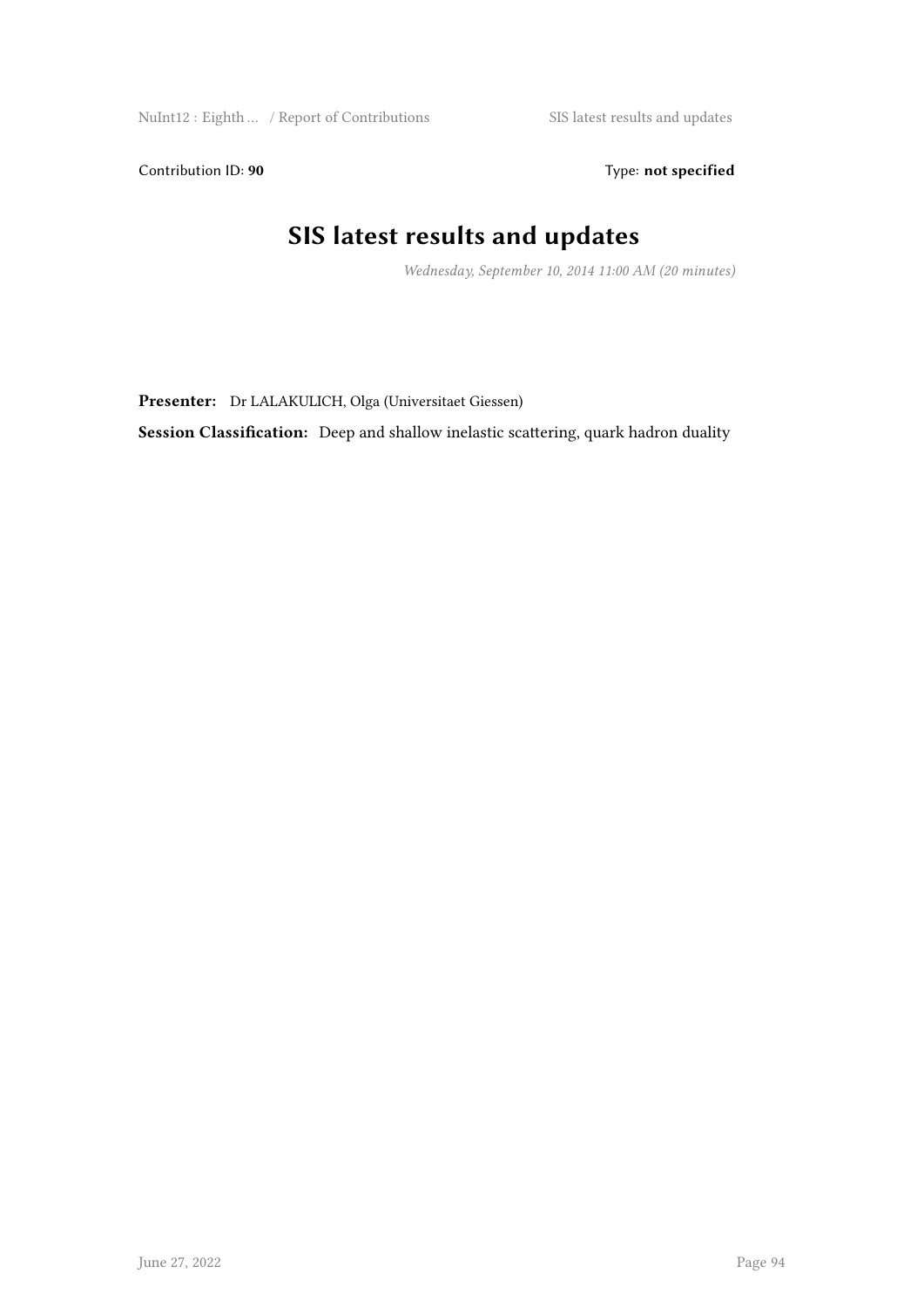NuInt12 : Eighth … / Report of Contributions Discussion

Contribution ID: 91 **Type: not specified** 

## **Discussion**

*Wednesday, September 10, 2014 11:20 AM (45 minutes)*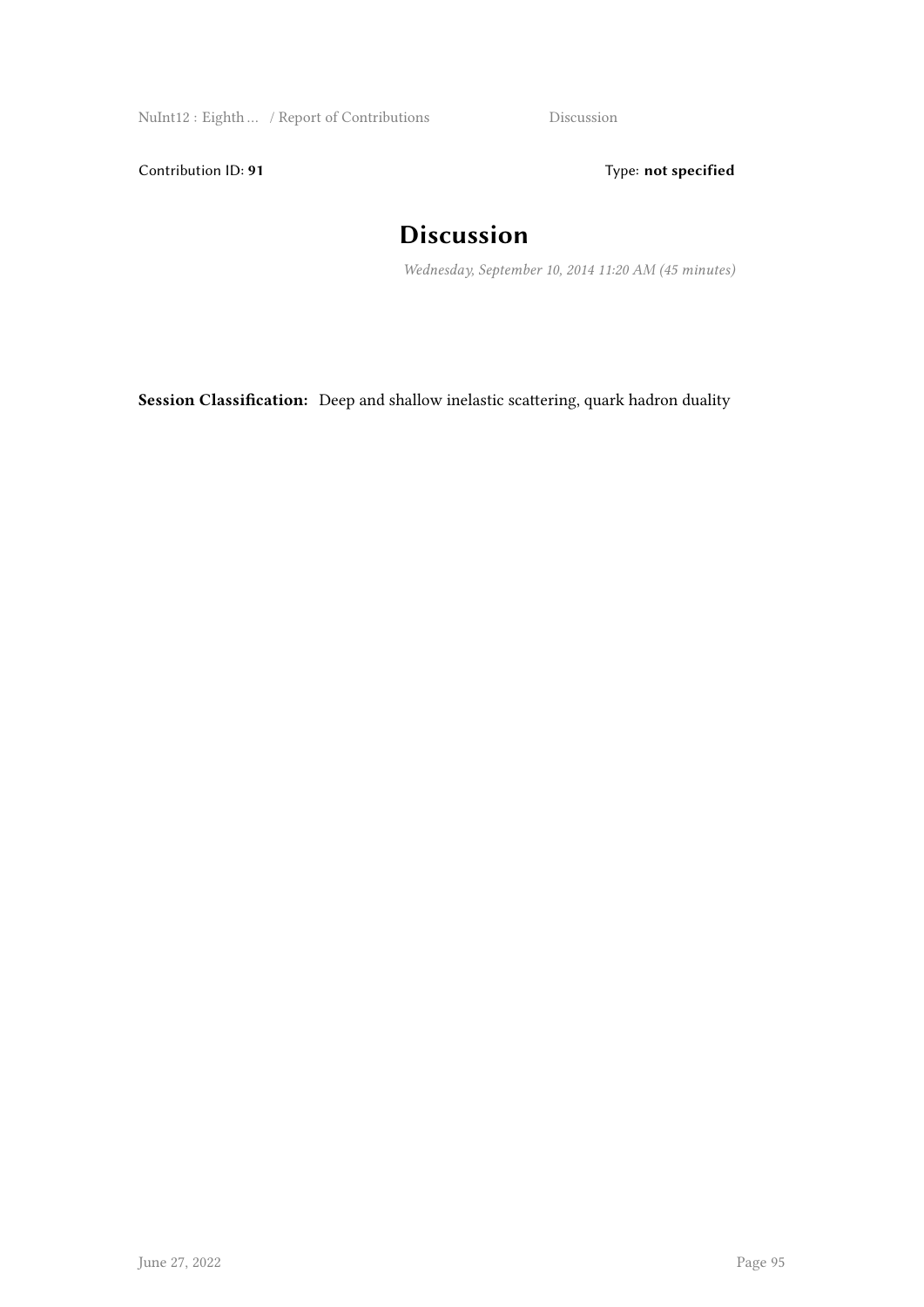NuInt12 : Eighth ... / Report of Contributions Recent experimental development ...

Contribution ID: 92 Type: **not specified** 

#### **Recent experimental developments on coherent neutrino-nucleus interactions and related aspects**

*Thursday, September 11, 2014 9:00 AM (20 minutes)*

**Presenter:** Mr FERNANDEZ MORONI, Guillermo (Fermilab) **Session Classification:** Very low neutrino interactions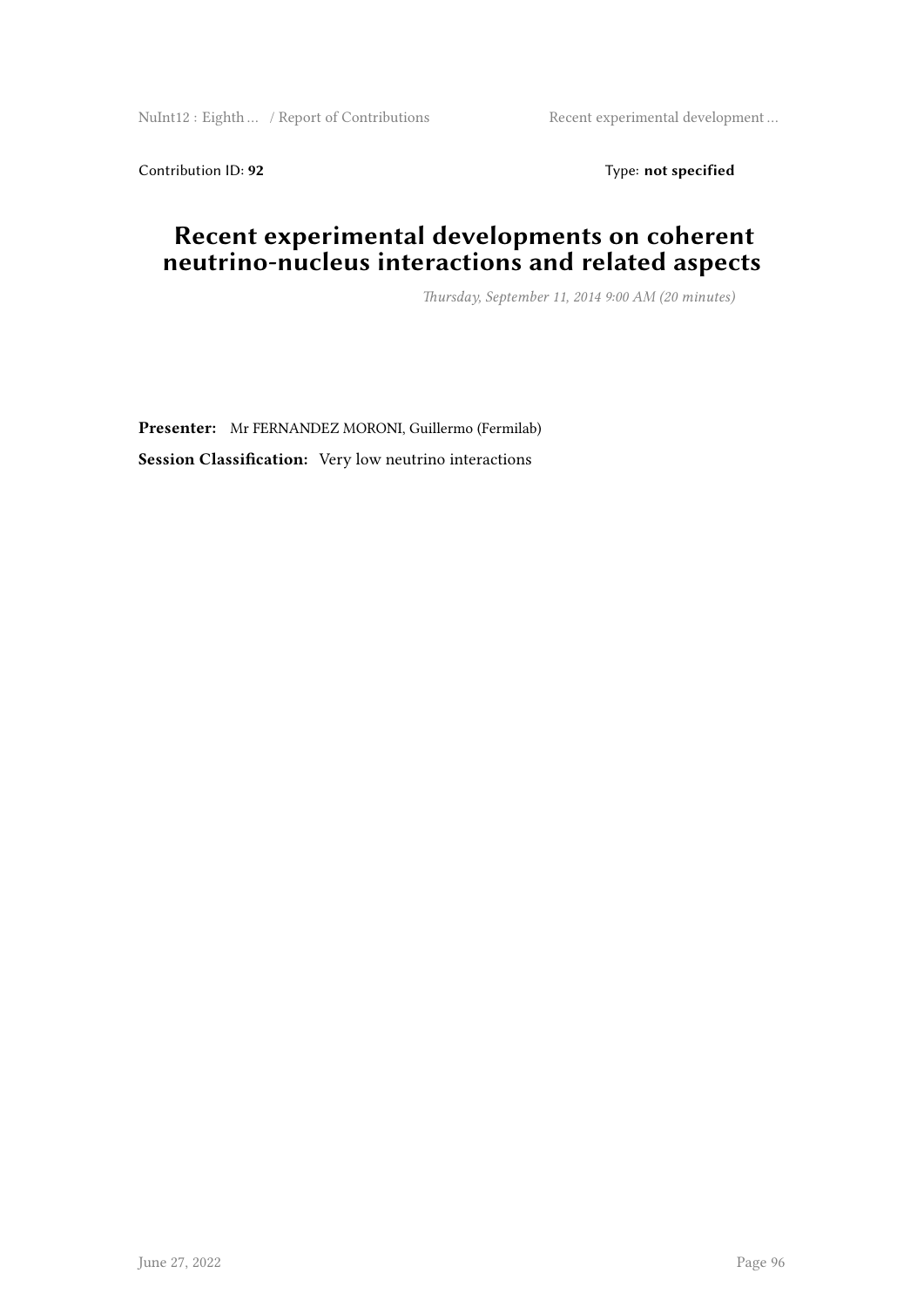Contribution ID: 93 Type: **not specified** 

#### **Neutrino nucleosynthesis process in core-collapsed supernovae and neutrino oscillations**

*Wednesday, September 10, 2014 1:30 PM (30 minutes)*

**Presenter:** Prof. KAJINO, Taka (National Astronomical Observatory, University of Tokyo) **Session Classification:** Very low neutrino interactions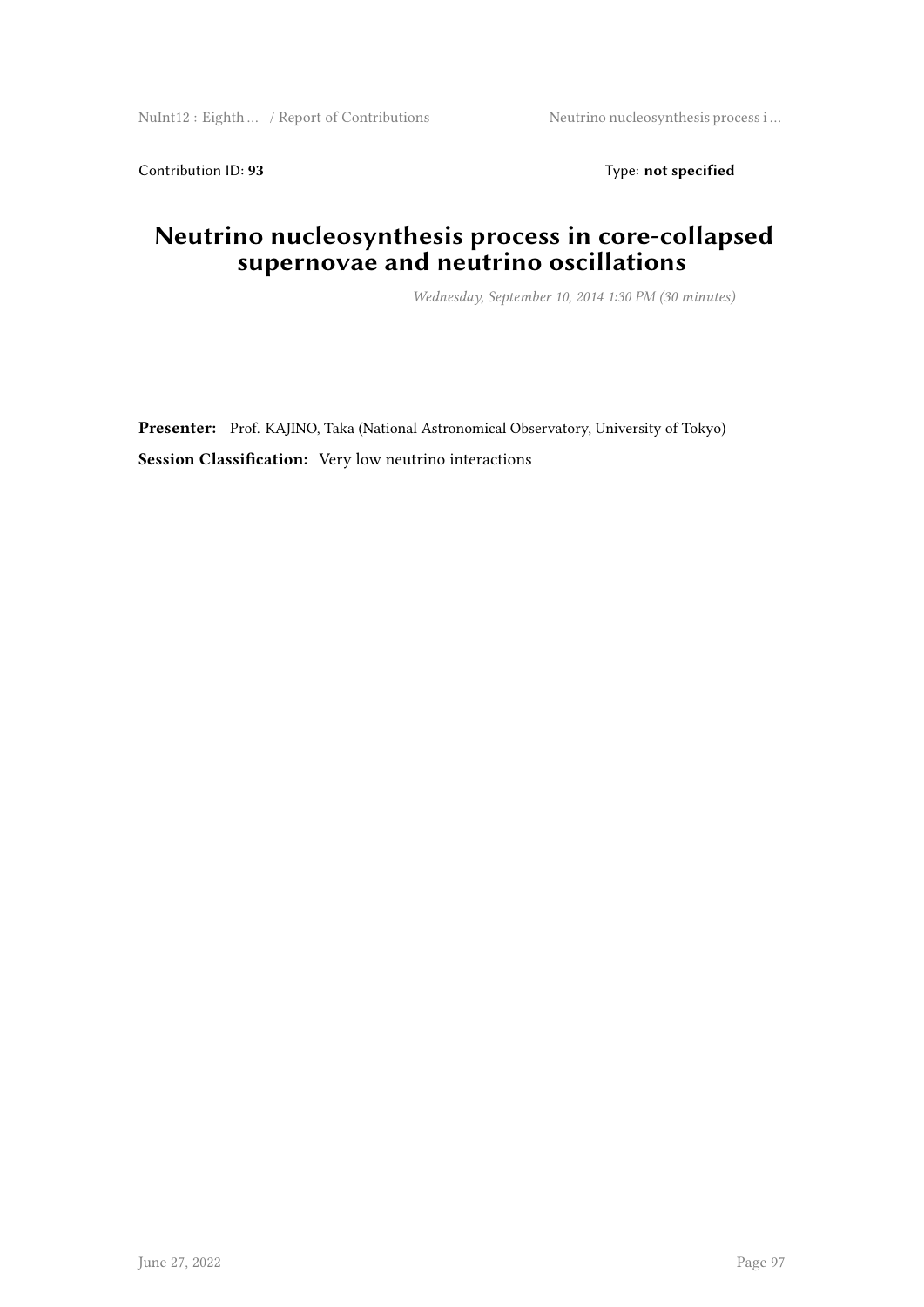NuInt12 : Eighth ... / Report of Contributions Beta-beam neutrinos and neutrino- ...

Contribution ID: 94 Type: **not specified** 

#### **Beta-beam neutrinos and neutrino-nucleus interactions**

*Wednesday, September 10, 2014 2:00 PM (30 minutes)*

**Primary author:** Dr JACHOWICZ, Natalie (Ghent University) **Presenter:** Dr JACHOWICZ, Natalie (Ghent University) **Session Classification:** Very low neutrino interactions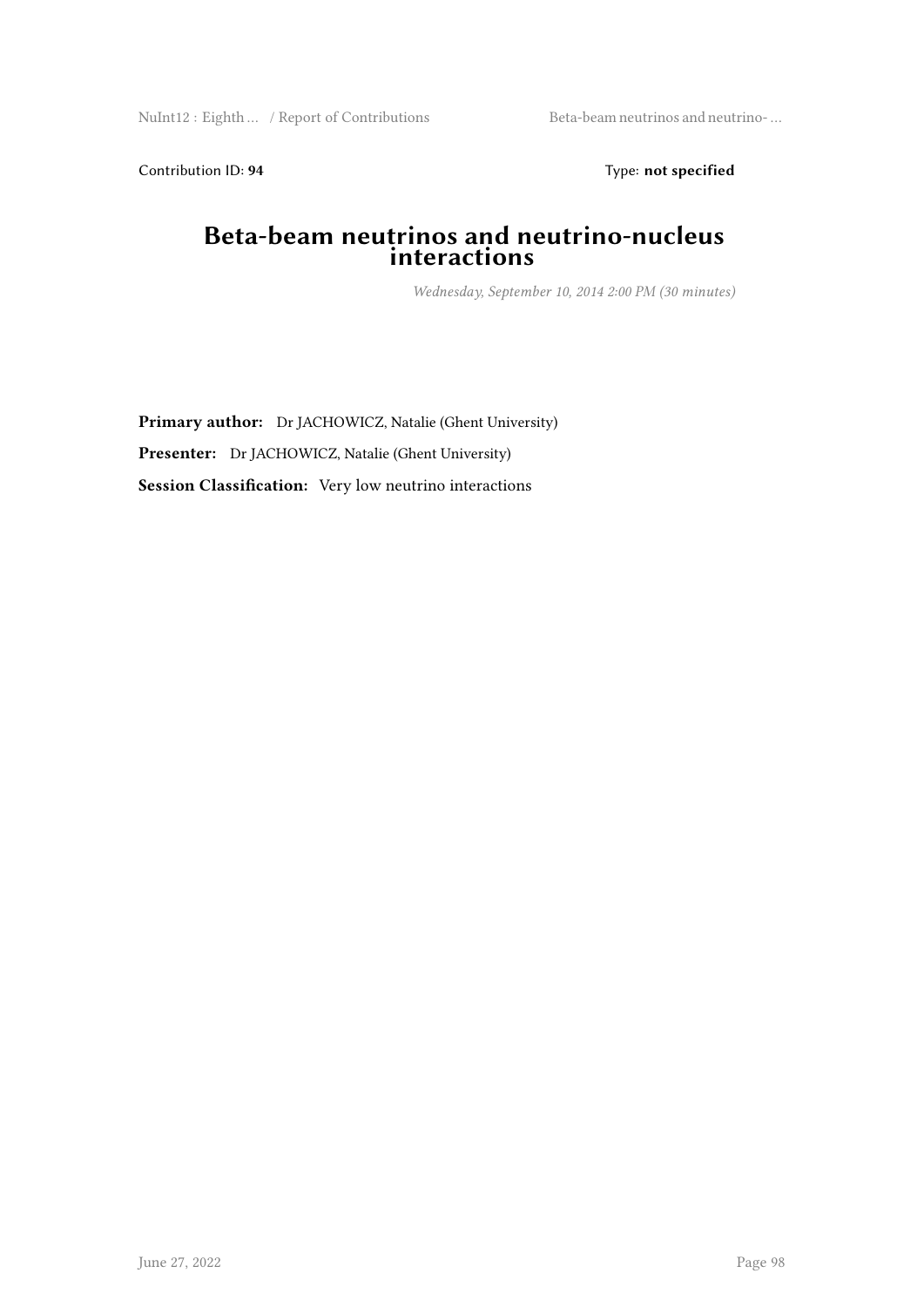Contribution ID: 95 Type: **not specified** 

#### **Neutrino-nucleus reactions based on recent structure studies**

*Wednesday, September 10, 2014 2:30 PM (30 minutes)*

Primary author: Prof. SUZUKI, Toshio (Nihon University) **Presenter:** Prof. SUZUKI, Toshio (Nihon University) **Session Classification:** Very low neutrino interactions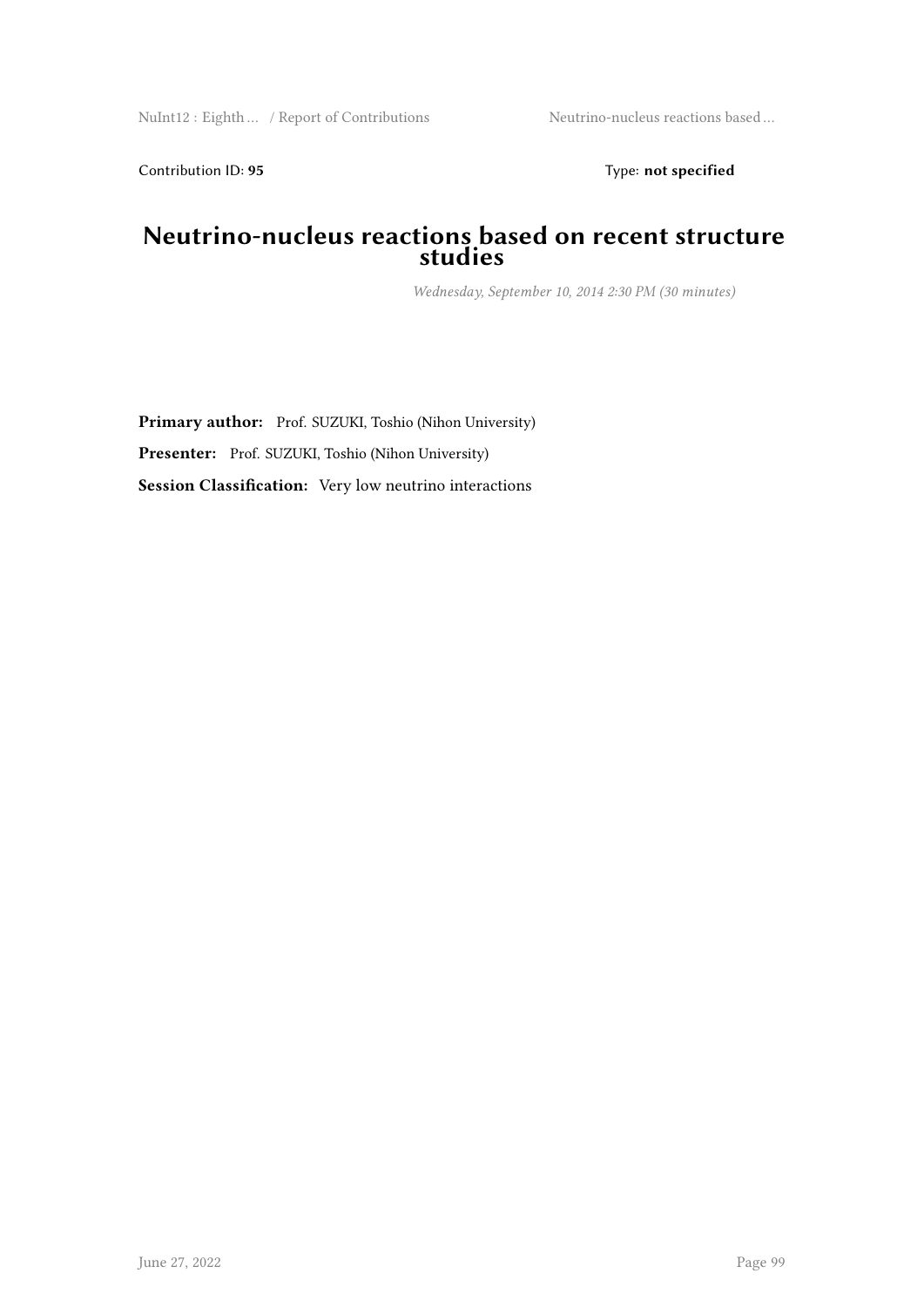NuInt12 : Eighth ... / Report of Contributions Neutrino oscillations and nucleosy ...

Contribution ID: 96 Type: **not specified** 

#### **Neutrino oscillations and nucleosynthesis in supernovae amd GRB**

*Wednesday, September 10, 2014 3:00 PM (30 minutes)*

**Primary author:** MALKUS, Annelise (North Carolina State University) **Presenter:** MALKUS, Annelise (North Carolina State University) **Session Classification:** Very low neutrino interactions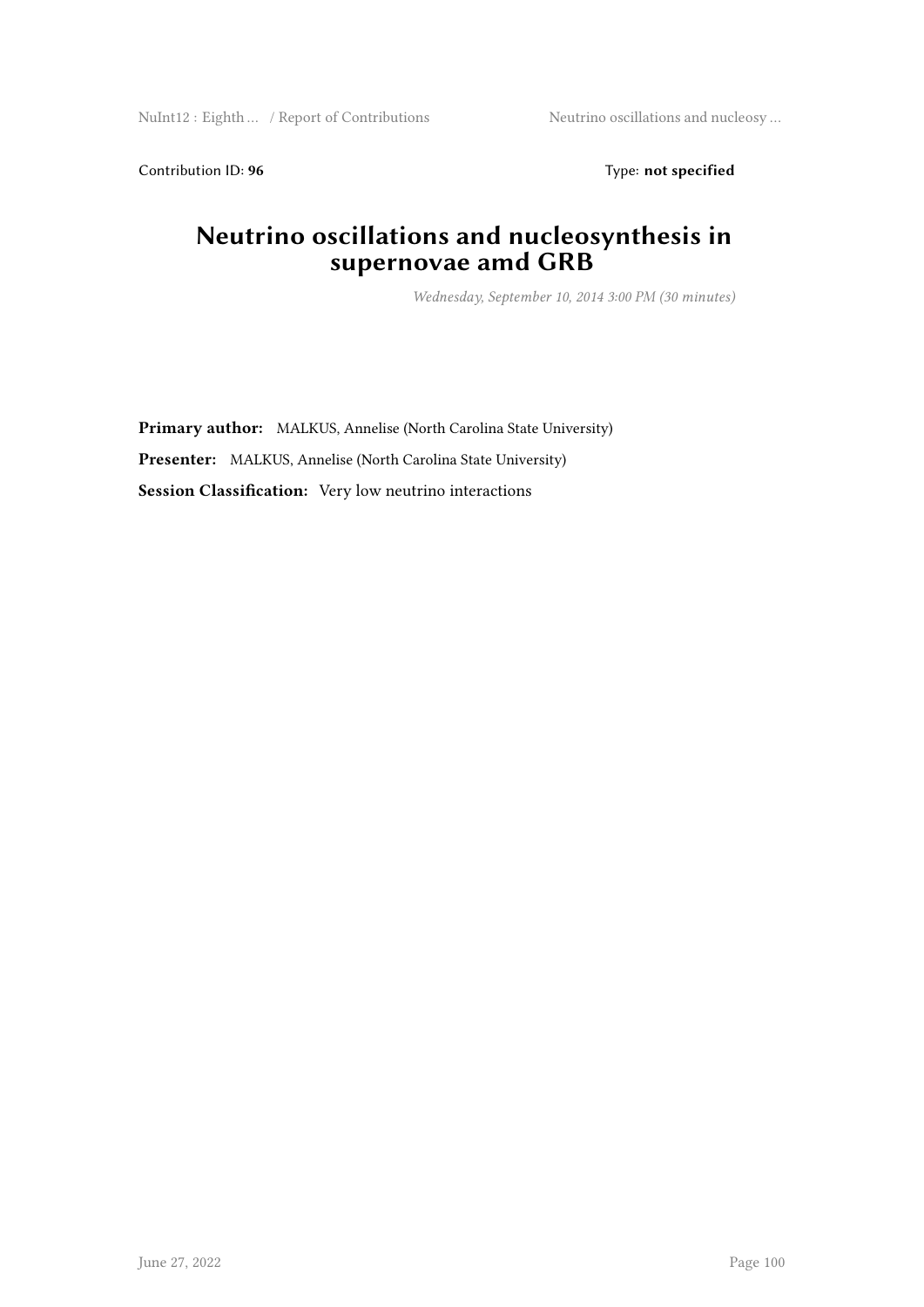Contribution ID: 97 Type: **not specified** 

#### **Helium and lead observatory od supernovae neutrinos**

*Wednesday, September 10, 2014 4:00 PM (30 minutes)*

**Presenter:** Prof. VIRTUE, Clarence (Laurentian University) **Session Classification:** Very low neutrino interactions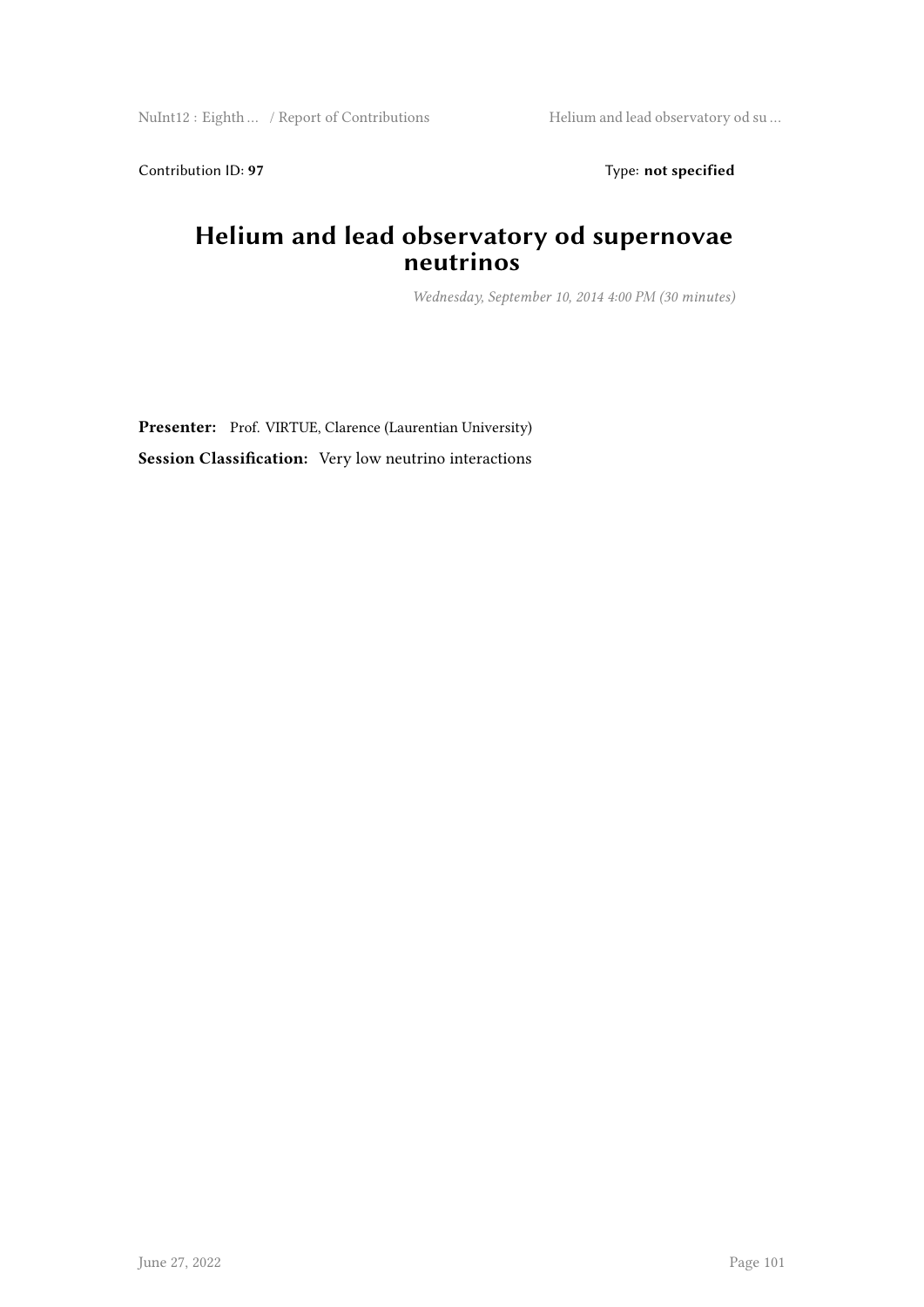NuInt12 : Eighth … / Report of Contributions Possibilities for direct nu-Argon cr …

Contribution ID: 98 Type: **not specified** 

#### **Possibilities for direct nu-Argon cross section measurements in the low energy region**

*Wednesday, September 10, 2014 4:30 PM (30 minutes)*

Primary author: Prof. CAVANNA, Flavio (Yale U.) Presenter: Prof. CAVANNA, Flavio (Yale U.) **Session Classification:** Very low neutrino interactions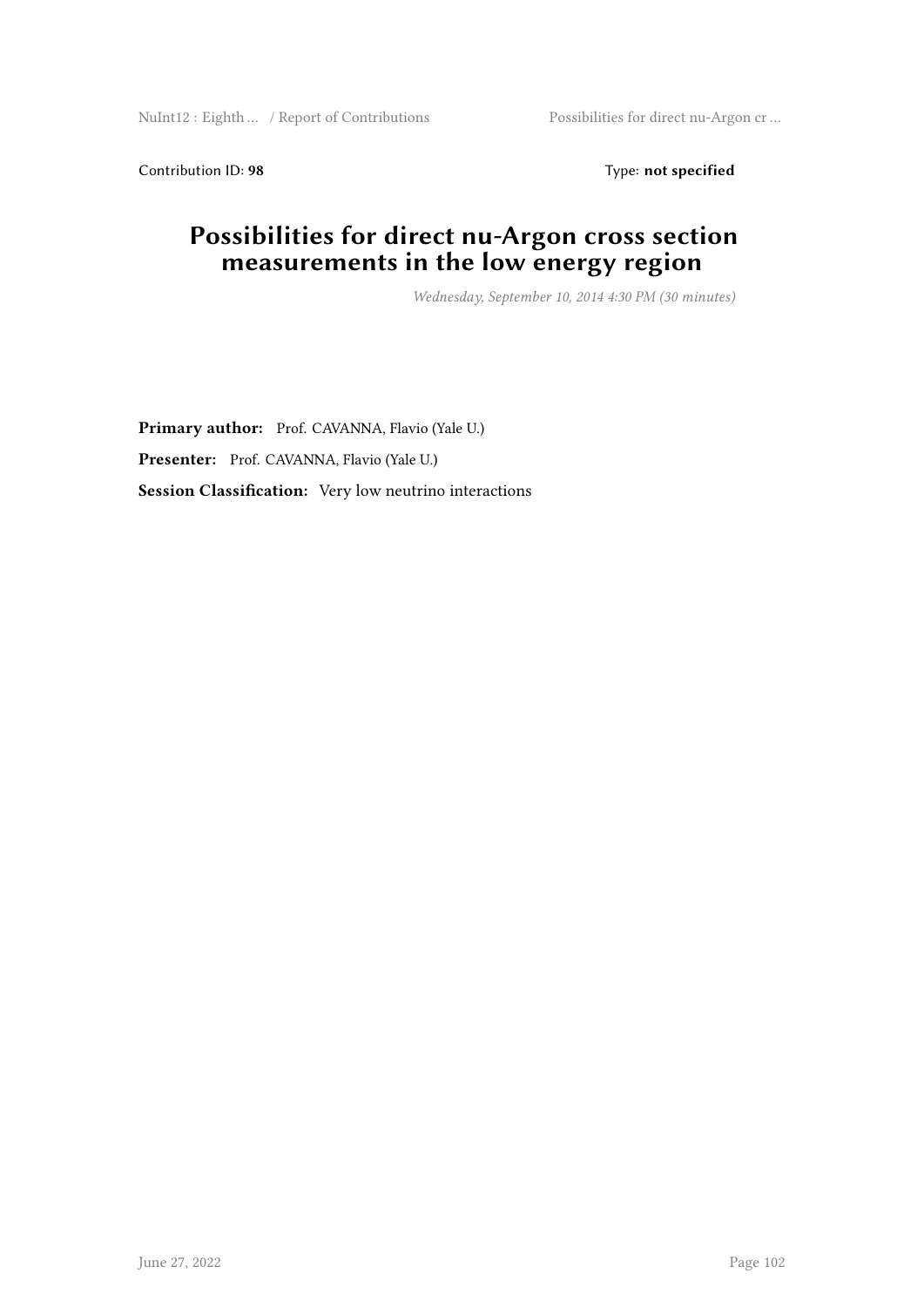Contribution ID: 99 Type: **not specified** 

#### **Coherent elastic neutrino scattering**

*Wednesday, September 10, 2014 5:00 PM (30 minutes)*

**Presenter:** Dr JONGHEE, Yoo (Fermi National Accelerator Laboratory) **Session Classification:** Very low neutrino interactions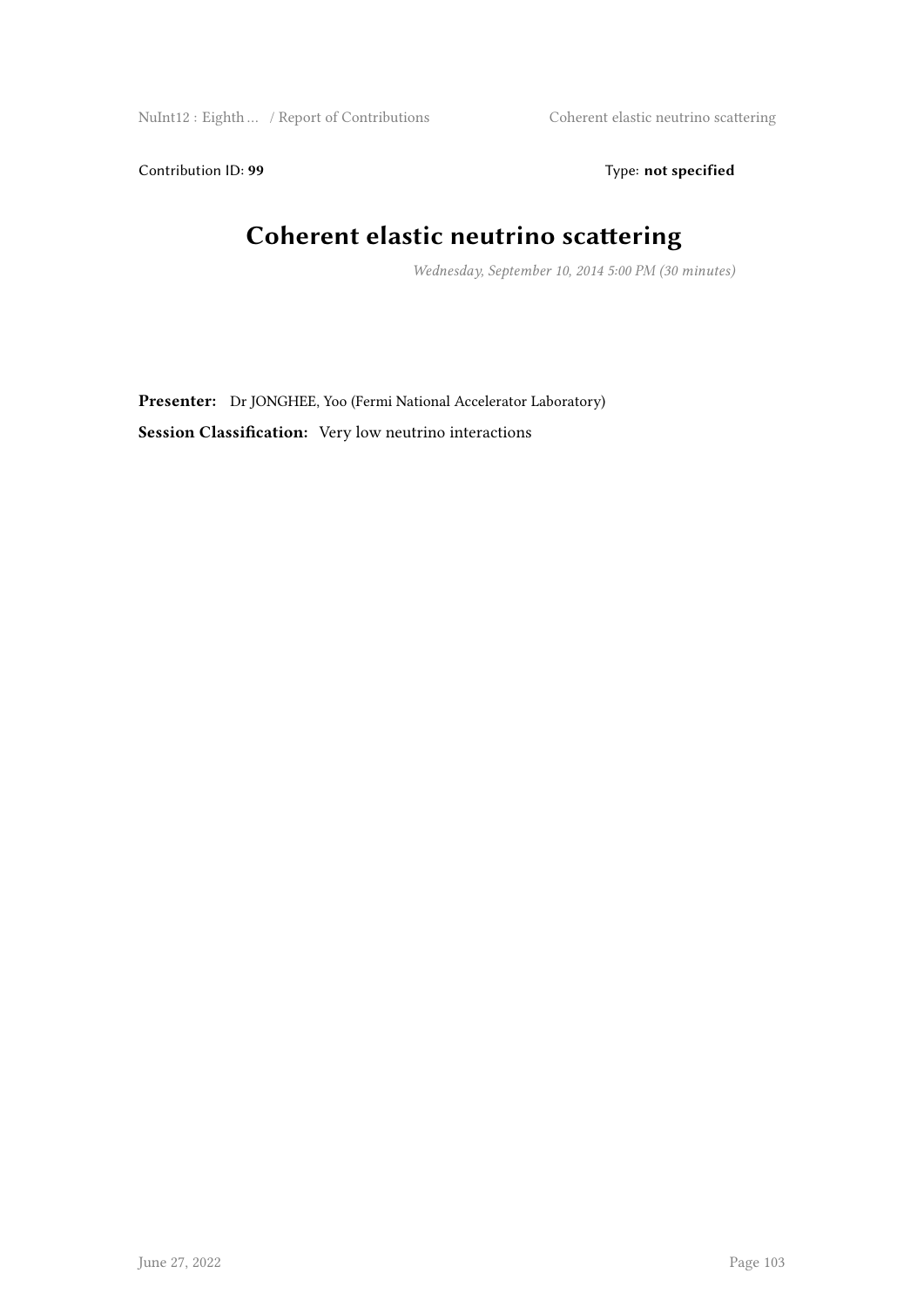NuInt12 : Eighth … / Report of Contributions Discussion

Contribution ID: 100 **Type: not specified** 

## **Discussion**

*Wednesday, September 10, 2014 5:30 PM (30 minutes)*

**Session Classification:** Very low neutrino interactions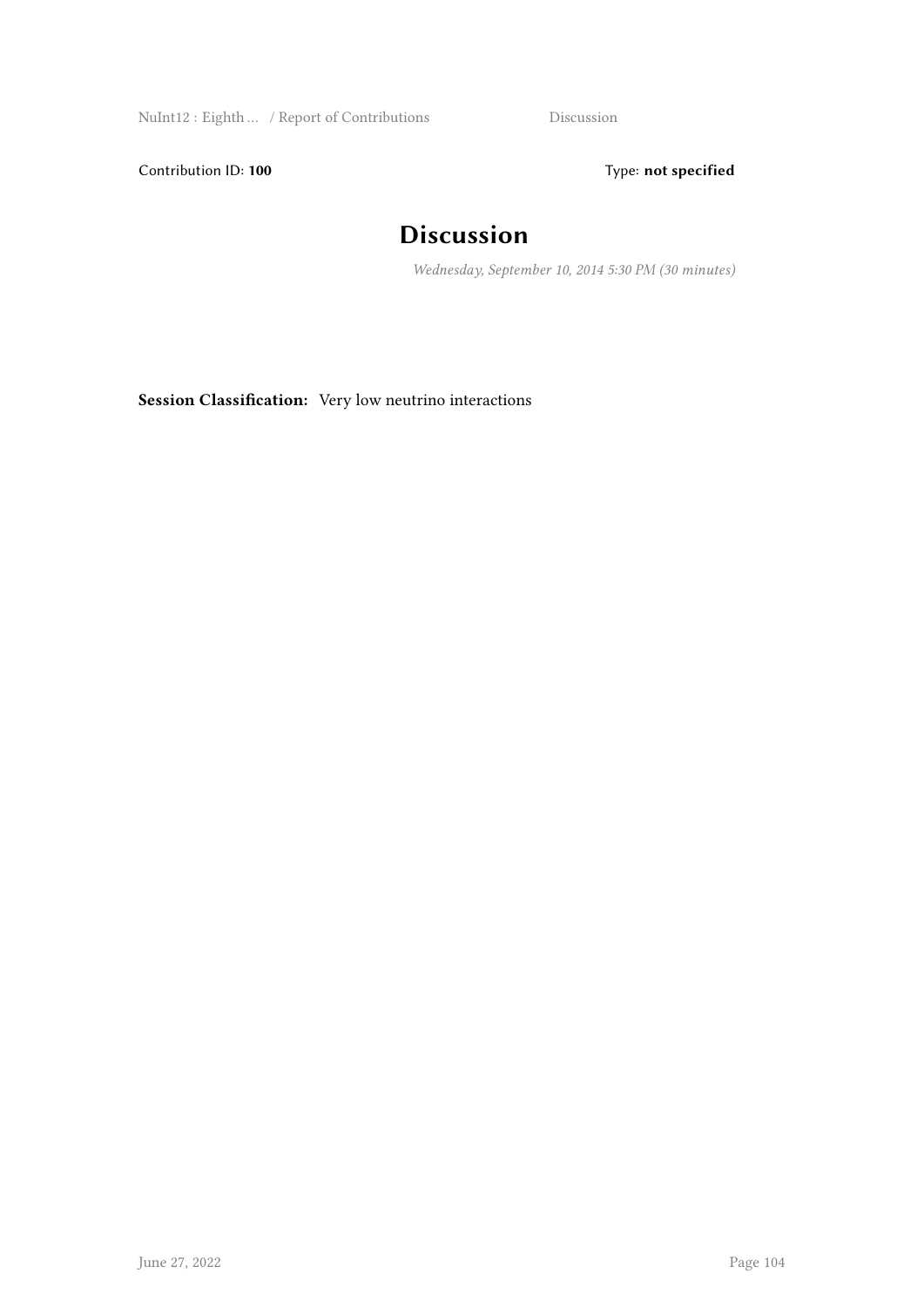Contribution ID: 101 **Type: not specified** 

# **Coffee break**